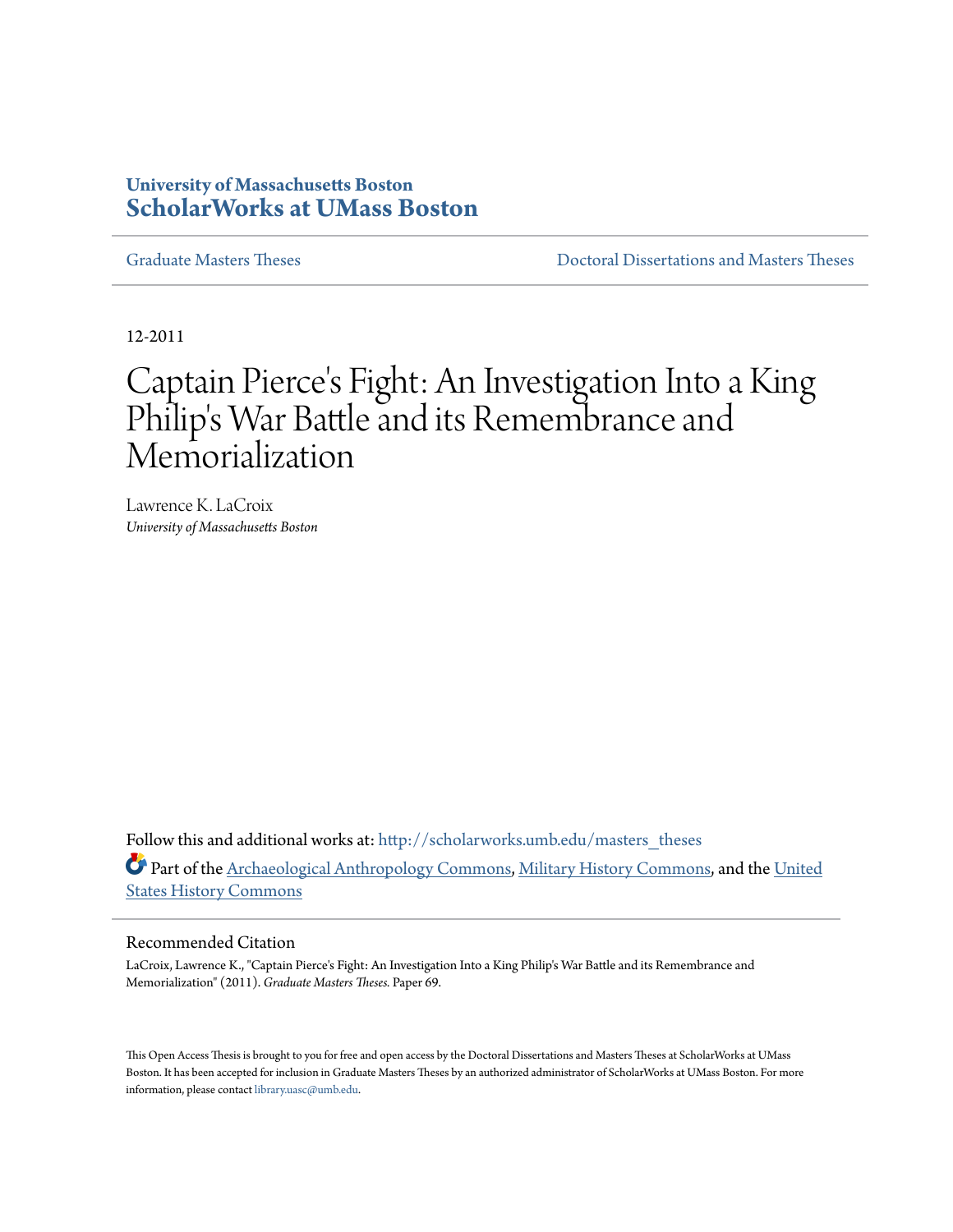### CAPTAIN PIERCE'S FIGHT: AN INVESTIGATION INTO A KING PHILIP'S WAR

### BATTLE AND ITS REMEMBRANCE AND MEMORIALIZATION

A Thesis Presented

by

### LAWRENCE K. LaCROIX

Submitted to the Office of Graduate Studies, University of Massachusetts Boston, in partial fulfillment of the requirements for the degree of

MASTER OF ARTS

December 2011

Historical Archaeology Program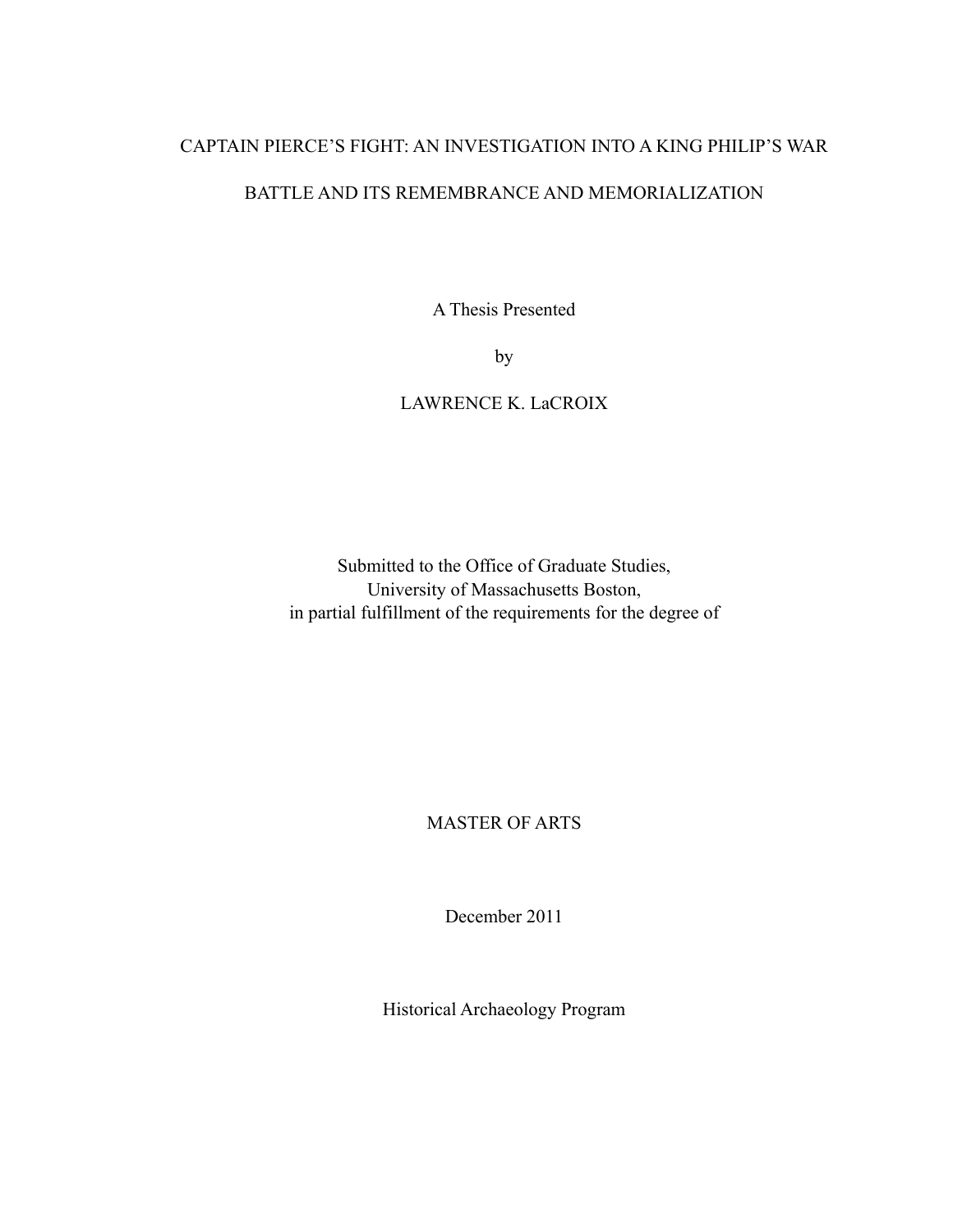© 2011 by Lawrence K. LaCroix All rights reserved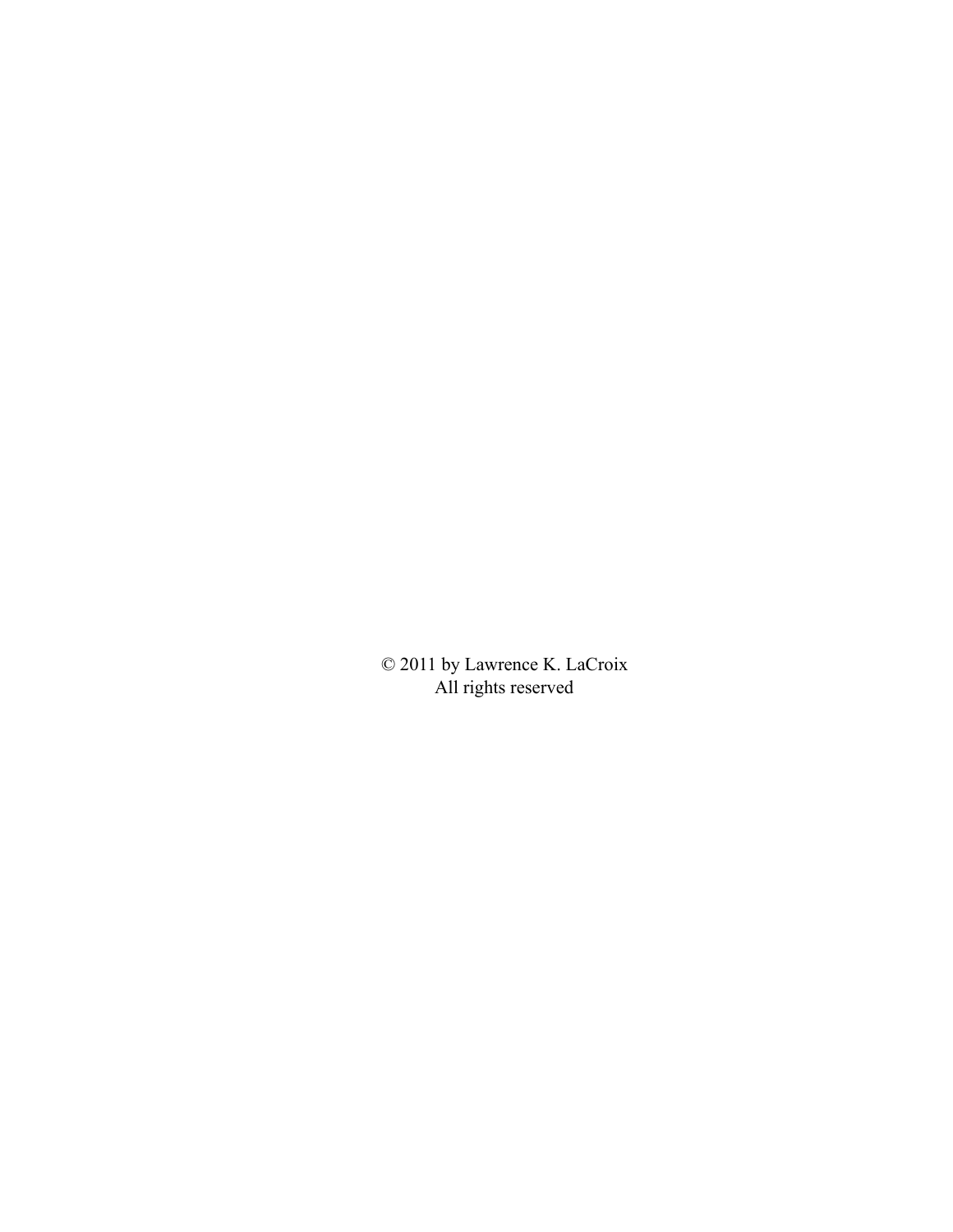### CAPTAIN PIERCE'S FIGHT: AN INVESTIGATION INTO A KING PHILIP'S WAR

### BATTLE AND ITS REMEMBRANCE AND MEMORIALIZATION

A Thesis Presented

by

### LAWRENCE K. LaCROIX

Approved as to style and content by:

 $\mathcal{L}_\text{max}$  , and the contract of the contract of the contract of the contract of the contract of the contract of the contract of the contract of the contract of the contract of the contract of the contract of the contr

 $\mathcal{L}_\text{max}$  , and the contract of the contract of the contract of the contract of the contract of the contract of the contract of the contract of the contract of the contract of the contract of the contract of the contr

 $\mathcal{L}_\text{max}$  , and the contract of the contract of the contract of the contract of the contract of the contract of the contract of the contract of the contract of the contract of the contract of the contract of the contr

Stephen A. Mrozowski, Professor Chairperson of Committee

Judith Francis Zeitlin, Professor Member

Heather B. Trigg, Senior Scientist Member

> Stephen W. Silliman, Program Director Historical Archaeology M.A. Program

 Judith Francis Zeitlin, Chairperso Anthropology Department

 $\mathcal{L}_\mathcal{L} = \{ \mathcal{L}_\mathcal{L} \mid \mathcal{L}_\mathcal{L} = \{ \mathcal{L}_\mathcal{L} \mid \mathcal{L}_\mathcal{L} = \{ \mathcal{L}_\mathcal{L} \mid \mathcal{L}_\mathcal{L} = \{ \mathcal{L}_\mathcal{L} \mid \mathcal{L}_\mathcal{L} = \{ \mathcal{L}_\mathcal{L} \mid \mathcal{L}_\mathcal{L} = \{ \mathcal{L}_\mathcal{L} \mid \mathcal{L}_\mathcal{L} = \{ \mathcal{L}_\mathcal{L} \mid \mathcal{L}_\mathcal{L} = \{ \math$ 

 $\mathcal{L}_\mathcal{L} = \{ \mathcal{L}_\mathcal{L} = \{ \mathcal{L}_\mathcal{L} = \{ \mathcal{L}_\mathcal{L} = \{ \mathcal{L}_\mathcal{L} = \{ \mathcal{L}_\mathcal{L} = \{ \mathcal{L}_\mathcal{L} = \{ \mathcal{L}_\mathcal{L} = \{ \mathcal{L}_\mathcal{L} = \{ \mathcal{L}_\mathcal{L} = \{ \mathcal{L}_\mathcal{L} = \{ \mathcal{L}_\mathcal{L} = \{ \mathcal{L}_\mathcal{L} = \{ \mathcal{L}_\mathcal{L} = \{ \mathcal{L}_\mathcal{$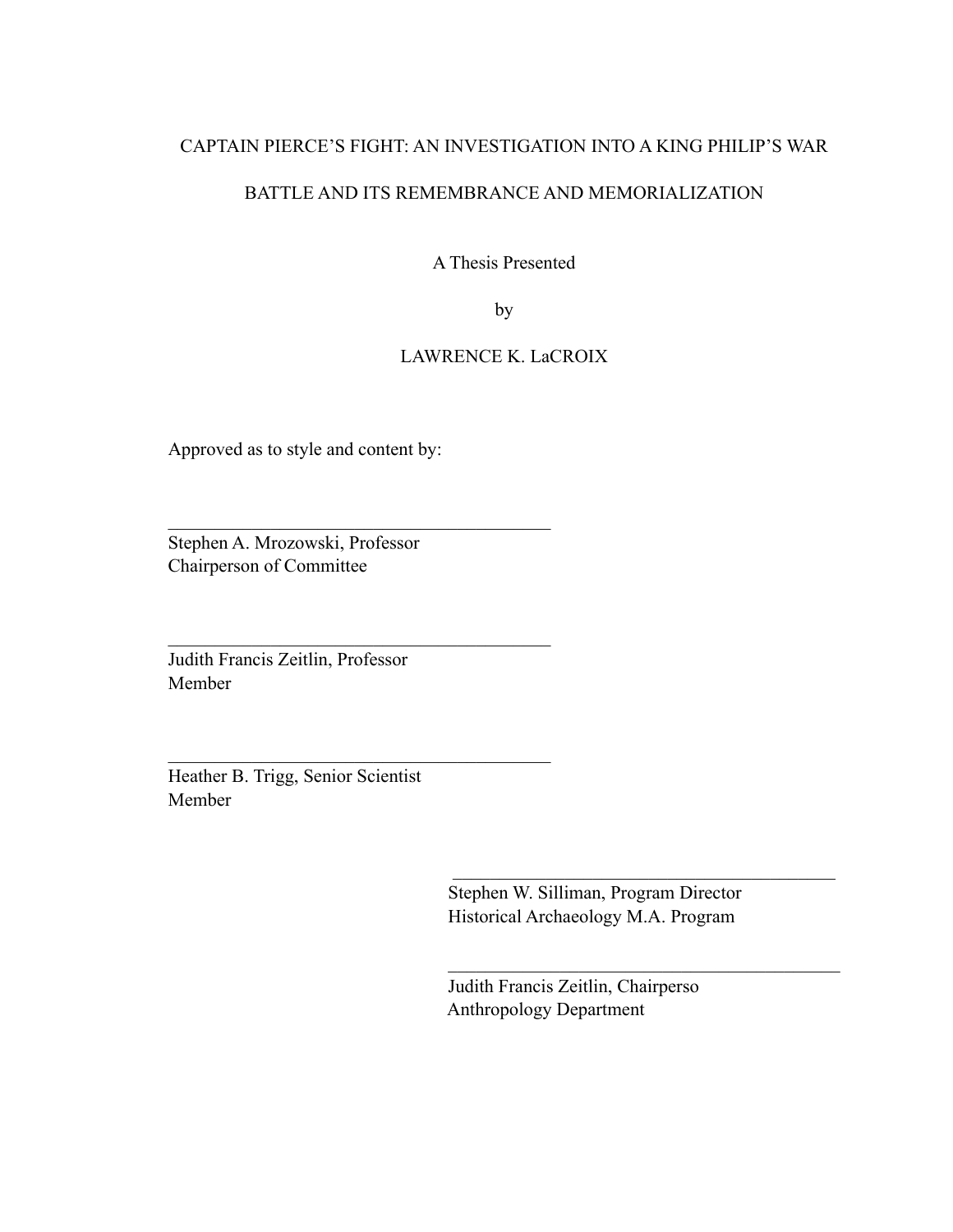#### ABSTRACT

# CAPTAIN PIERCE'S FIGHT: AN INVESTIGATION INTO A KING PHILIP'S WAR BATTLE AND ITS REMEMBRANCE AND MEMORIALIZATION

December 2011

Lawrence K. LaCroix, B.S., Springfield College M.S., University of Rhode Island M.A., University of Massachusetts Boston

Directed by Professor Stephen Mrozowski

 On March 26, 1676 Native Americans from southern New England overran a company of Plymouth Colony militia, handing the English one of their worst defeats during King Philip's War. This study was concerned with the reconstruction of the Pierce Battle, as it has come to be known, and its eventual memorialization. The study's two main research questions were: First, to what extent did a complete and critical examination of the primary and secondary sources change, support, or add to the commonly accepted battle perspective? Second, in what ways did a contextual analysis of King Philip's War monuments in Rhode Island add to our cultural and social knowledge about how collective memory of an event is created, redefined, or forgotten?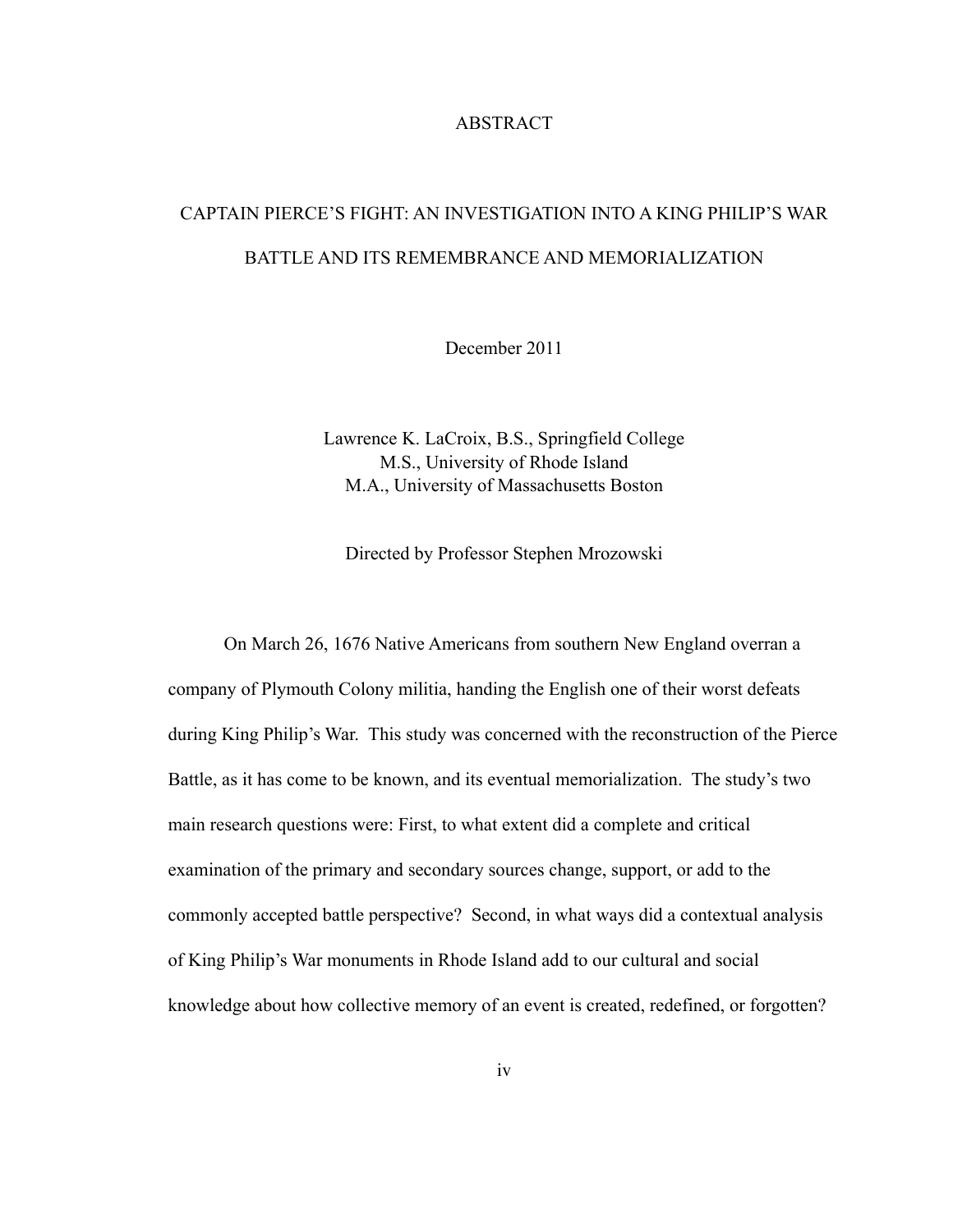### DEDICATION

For my wife, Joyce, whose support and encouragement is boundless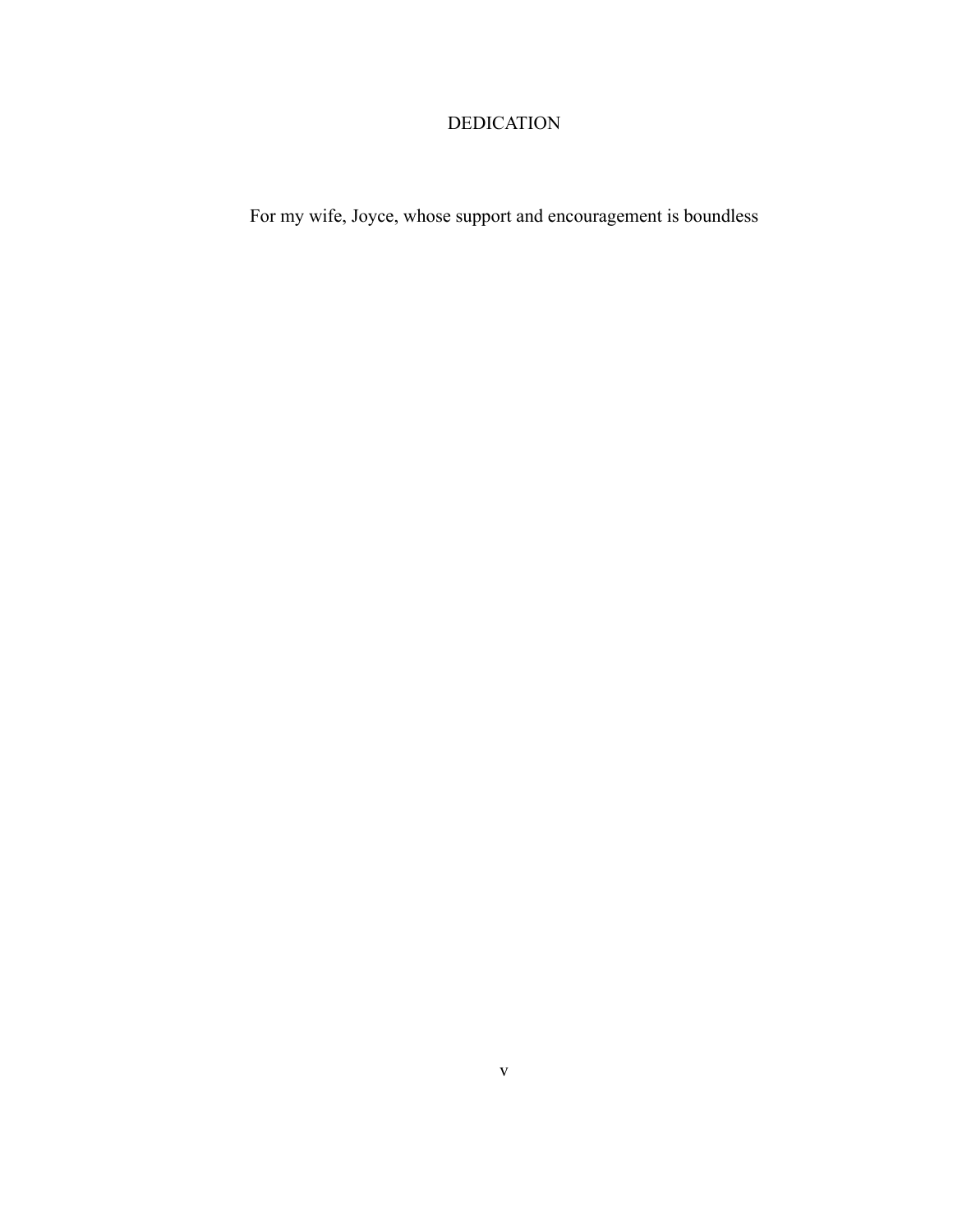|                                         | V    |
|-----------------------------------------|------|
|                                         | V11  |
| <b>CHAPTER</b>                          | Page |
|                                         | 1    |
| 2. HISTORICAL DESCRIPTION OF STUDY AREA | 17   |
|                                         | 19   |
|                                         | 22   |
|                                         | 27   |
|                                         | 36   |
|                                         | 47   |
|                                         | 56   |
|                                         | 60   |
| 4. REMEMBRANCE AND MEMORIALIZATION      | 68   |
|                                         | 70   |
|                                         | 74   |
|                                         | 79   |
|                                         | 89   |
|                                         | 93   |
|                                         | 97   |
|                                         | 102  |
|                                         | 109  |
|                                         | 120  |
| <b>APPENDIX</b>                         |      |
|                                         | 127  |
|                                         | 131  |
|                                         | 141  |

### TABLE OF CONTENTS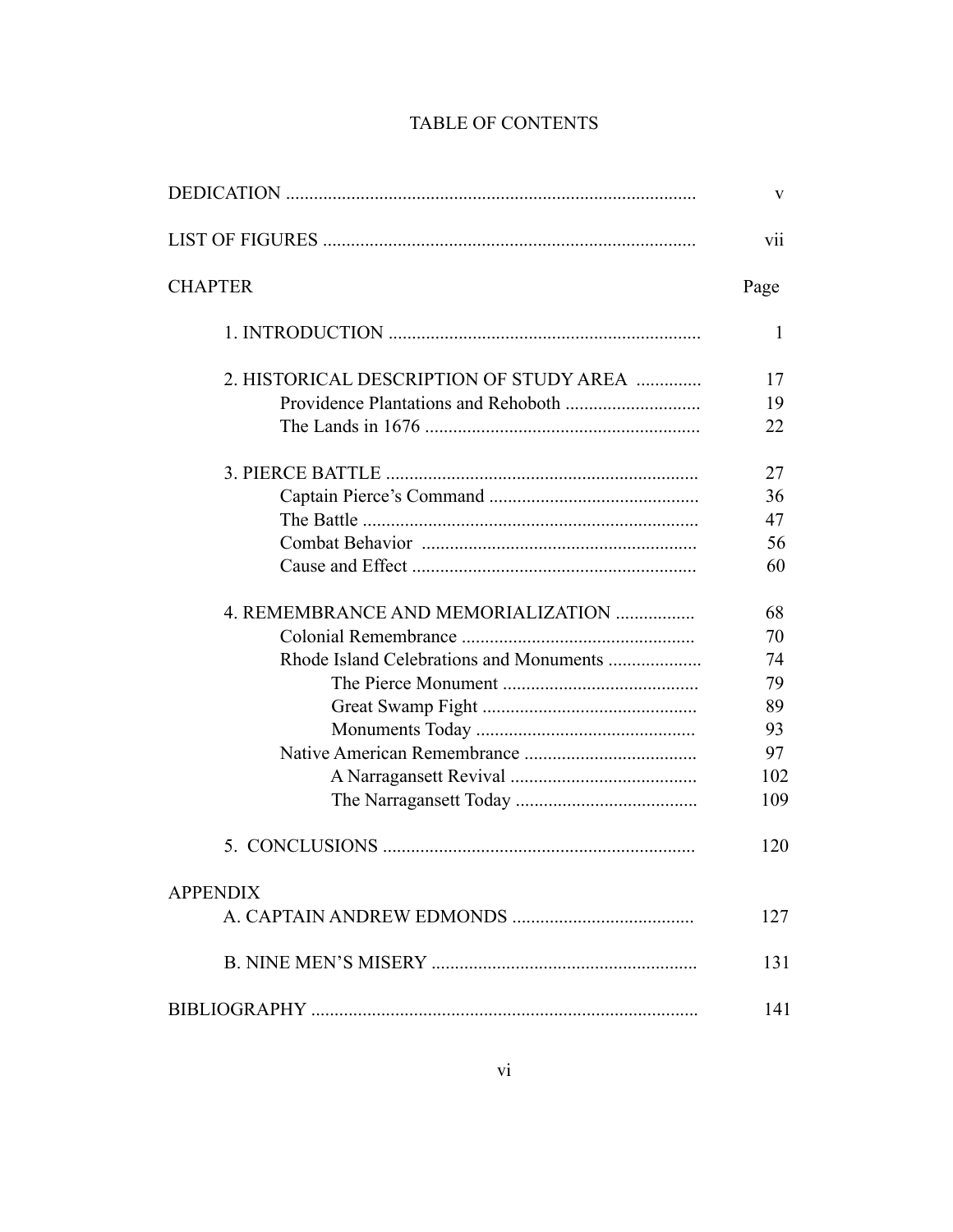## LIST OF FIGURES

| Figure                                                                     | Page |
|----------------------------------------------------------------------------|------|
|                                                                            | 2    |
|                                                                            | 20   |
| 3. Dedication of Peirce and Hill Monument. (Providence Journal 1936)       | 88   |
| 4. Peirce and Hill Monument, Goddard Park. (Photo by author, 2008)         | 88   |
| 5. Pierce Monument at Macomber Field, Central Falls, RI. (Photo by author) | 95   |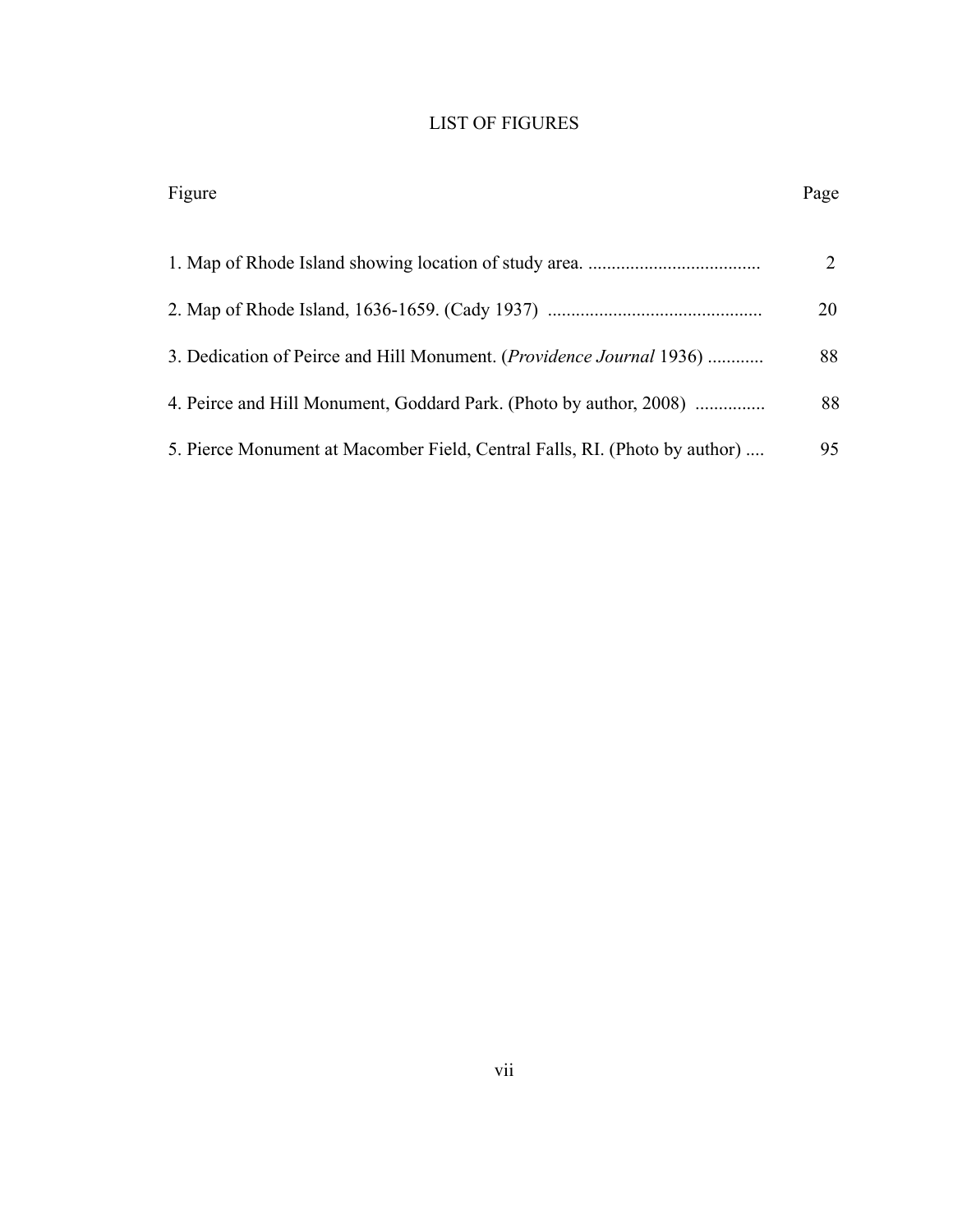### CHAPTER 1

#### INTRODUCTION

 By late March of 1676 the Indian conflict commonly referred to by English settlers as King Philip's War had been raging in southern New England for almost nine months.<sup>1</sup> During the preceding weeks, Indian attacks on colonial villages had occurred with such rapidity that it led the poet Benjamin Tompson to plead "when shall this shower of blood be over? When? Quickly we pray, oh, Lord!" (1999:229). On the twenty-sixth of that March, a combined troop of more than seventy colonists and their Indian allies, charged with protecting the western frontier towns of Plymouth Colony, pursued a small group of warriors across the Pawtucket River into the north woods of Providence Plantations. Company commander Michael Pierce appeared unaware or unconcerned that the enemy favored the tactics of stealth and ambush. The command was quickly surrounded and all but destroyed. With little remaining opposition, hostile

<span id="page-8-0"></span><sup>1</sup> Throughout this history dates have been modernized. Whether quotations are in original form or modernized depends on the source. Seventeenth-century place names that are no longer in use are followed in parenthesis by the current nomenclature. In addition, English speaking inhabitants are often referred to as English, which was common usage during the colonial period. The widely accepted term Indian is used to reference the Native population when tribal affiliation is questionable.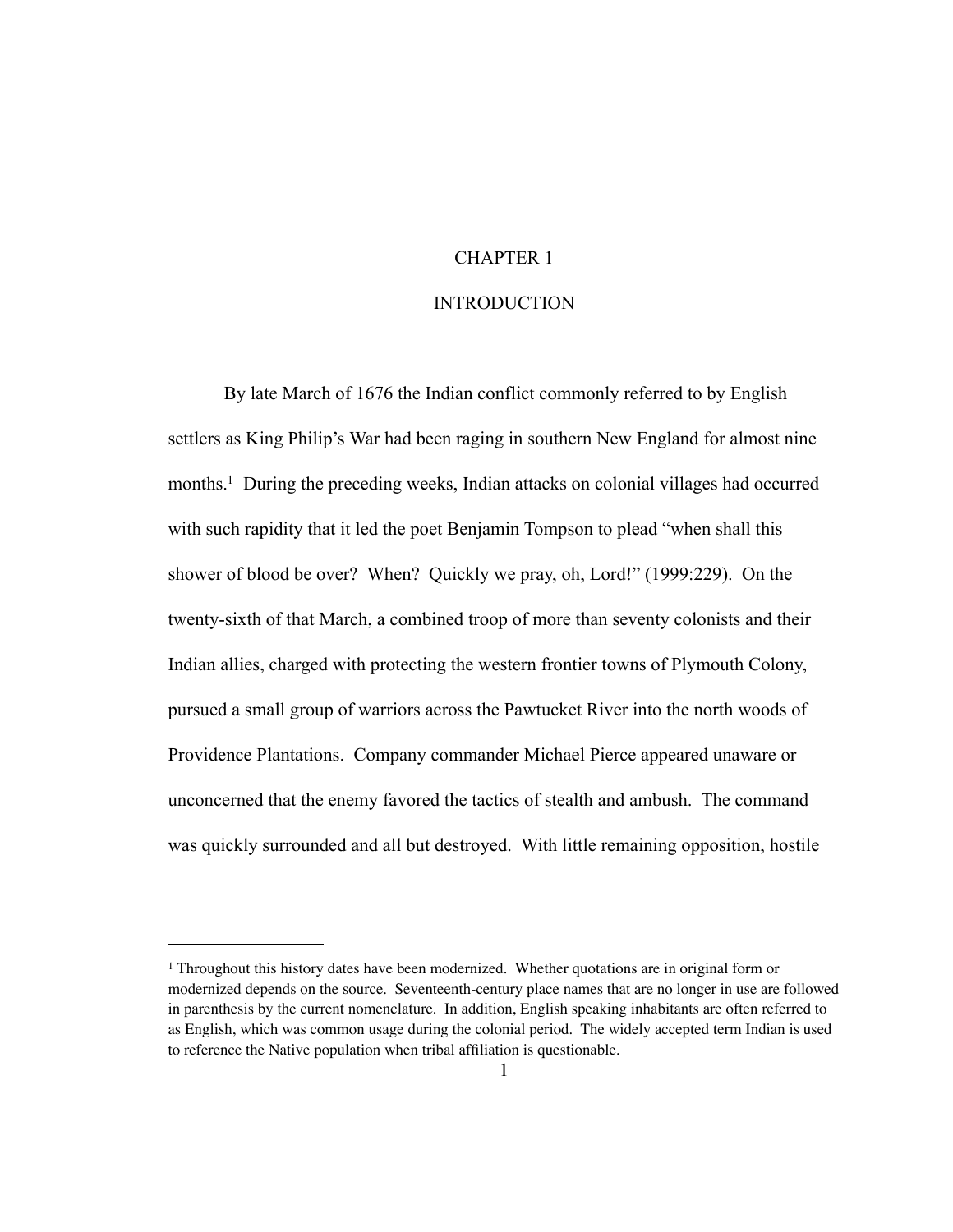

Figure 1. Map of Rhode Island showing location of study area.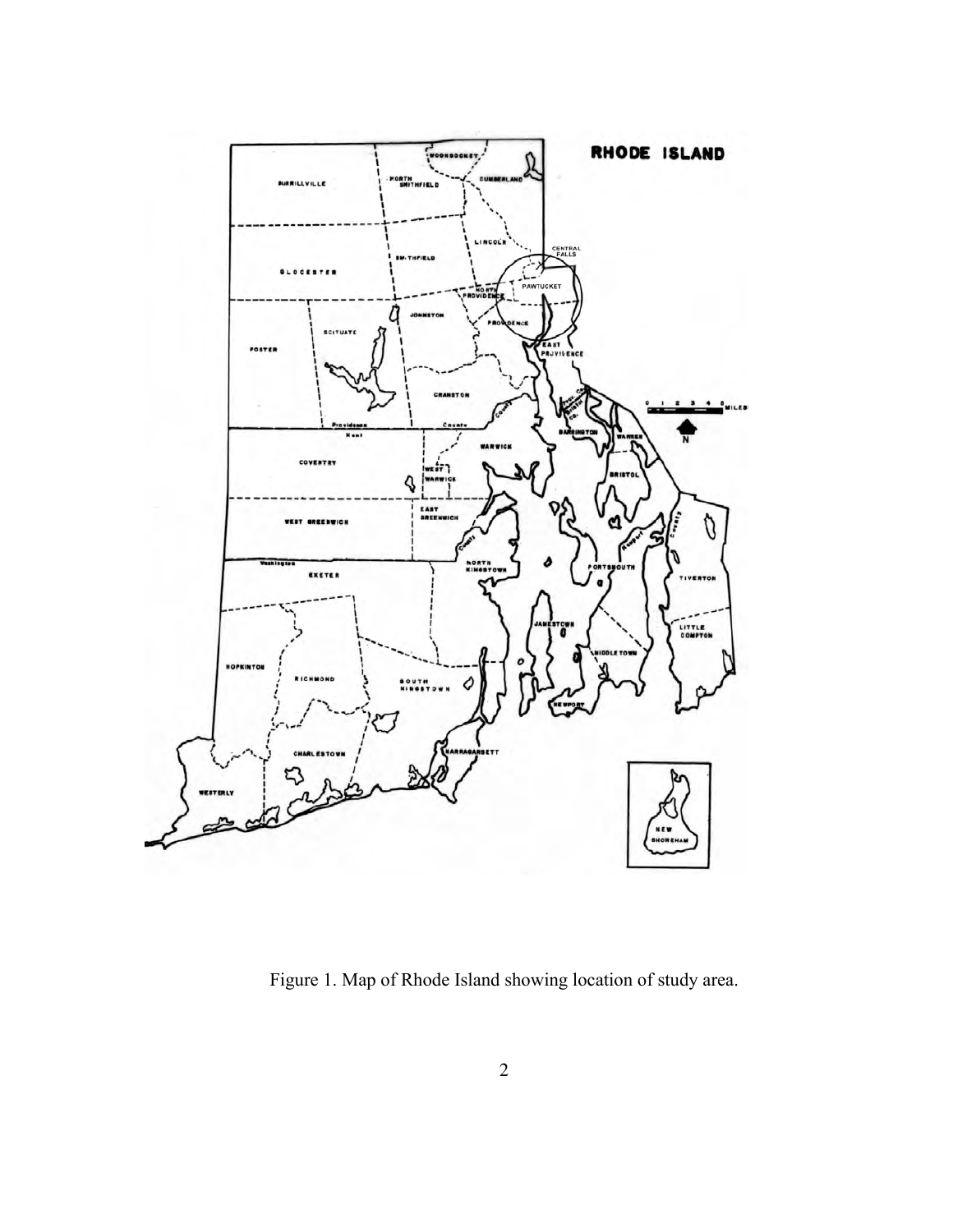Indians burned the nearby towns of Rehoboth and Providence to the ground over the next three days.

 After the sounds of battle subsided, one can only guess if any of the warriors responsible for such a stunning colonial defeat realized that this victory would be the last of significance they would ever celebrate. By August the Native population, heavily outnumbered and weakened by disease and starvation, had little choice but to accept the inevitable and throw themselves on the less than sympathetic mercy of the colonies.

 King Philip's War began in southern Massachusetts in June of 1675 when the Wampanoag, under the leadership of Metacomet, rose up against the dominance of their English neighbors.[2](#page-10-0) Before long other tribes, including the Nipmuck, Narragansett, Pocomtucks, and Abenaki joined the struggle (Lepore 1998:7). Responding to the hostilities, the colonies of Massachusetts, Plymouth and Connecticut aligned themselves against the Indian threat (Malone 1993:2,105). Rhode Island and Providence Plantations generally managed to keep out of the conflict militarily and initially attempted to negotiate a more peaceful settlement.[3](#page-10-1) At least one author (Weeks 1920:245) has argued that this conciliatory approach would have minimized the uprising if more widely adopted. The colony's less than total commitment to the war did not, however, spare the inhabitants from the depredations of the ensuing conflict. As the war progressed, isolated

<span id="page-10-0"></span><sup>2</sup> Metacomet was commonly referred to as King Philip or simply Philip by the English settlers.

<span id="page-10-1"></span><sup>&</sup>lt;sup>3</sup> Rhode Island's official name is Rhode Island and Providence Plantations. During colonial times Providence Plantations consisted of the state's mainland and Rhode Island referred to the island of Portsmouth and Newport.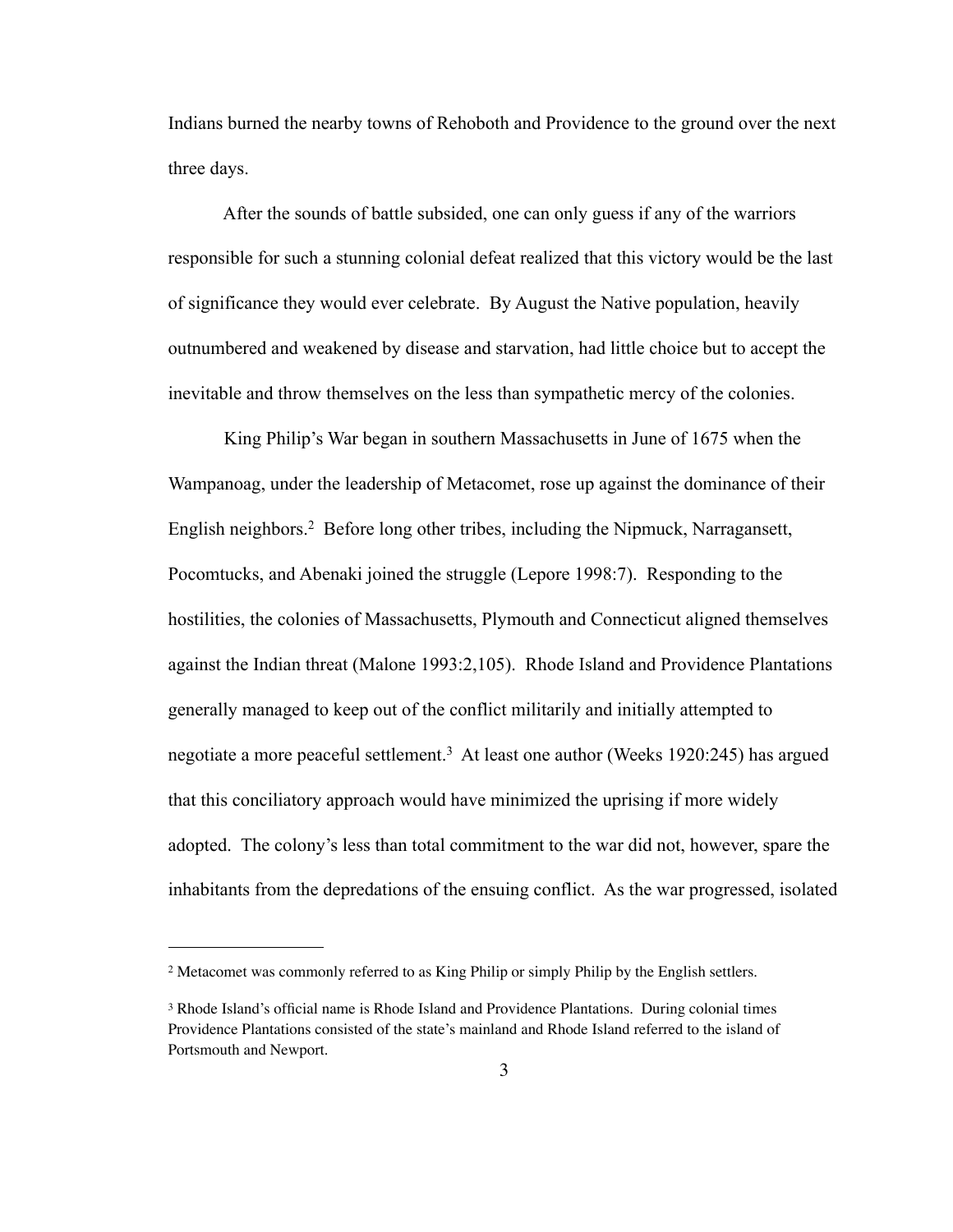attacks and skirmishes forced most of the mainland inhabitants to seek shelter in the communities of Portsmouth and Newport. Such aggression eventually persuaded the colony to provide some unofficial naval and troop support to the military effort (LaFantaise 1988:726).

 Battle histories have traditionally been popular subjects for historical research and study. Yet, most of King Philip's War battles remain poorly researched. The Pierce Battle, or the Battle of Seekonk Plain as it was first known, is an excellent example. Despite being one of the United Colonies worst defeats, the event elicited relatively minor consideration in the contemporary literature. In fact, Increase Mather (1999:113), who wrote one of the most noted chronologies on the war, devoted little more than a paragraph to the event. The causes contributing to the scarcity of documentation are relatively straightforward. A large part of the problem stems from the timing of the engagement. During the winter of 1676 the colonies were under great stress and despair from continuous attacks. Such hardship left little time to investigate each individual event before a subsequent tragedy presented itself. The resulting chaos also affected the quality of many of Plymouth Colony's town and government records. Invaluable documents, especially those related to troop movements and death records, were in many cases not accurately compiled or destroyed by the ravages of war. Over succeeding generations, historians of the war, when alluding to specific events surrounding the Pierce Battle, usually worked from these less than inclusive records and accounts. Little concerted effort has been made to more fully investigate and understand the battle by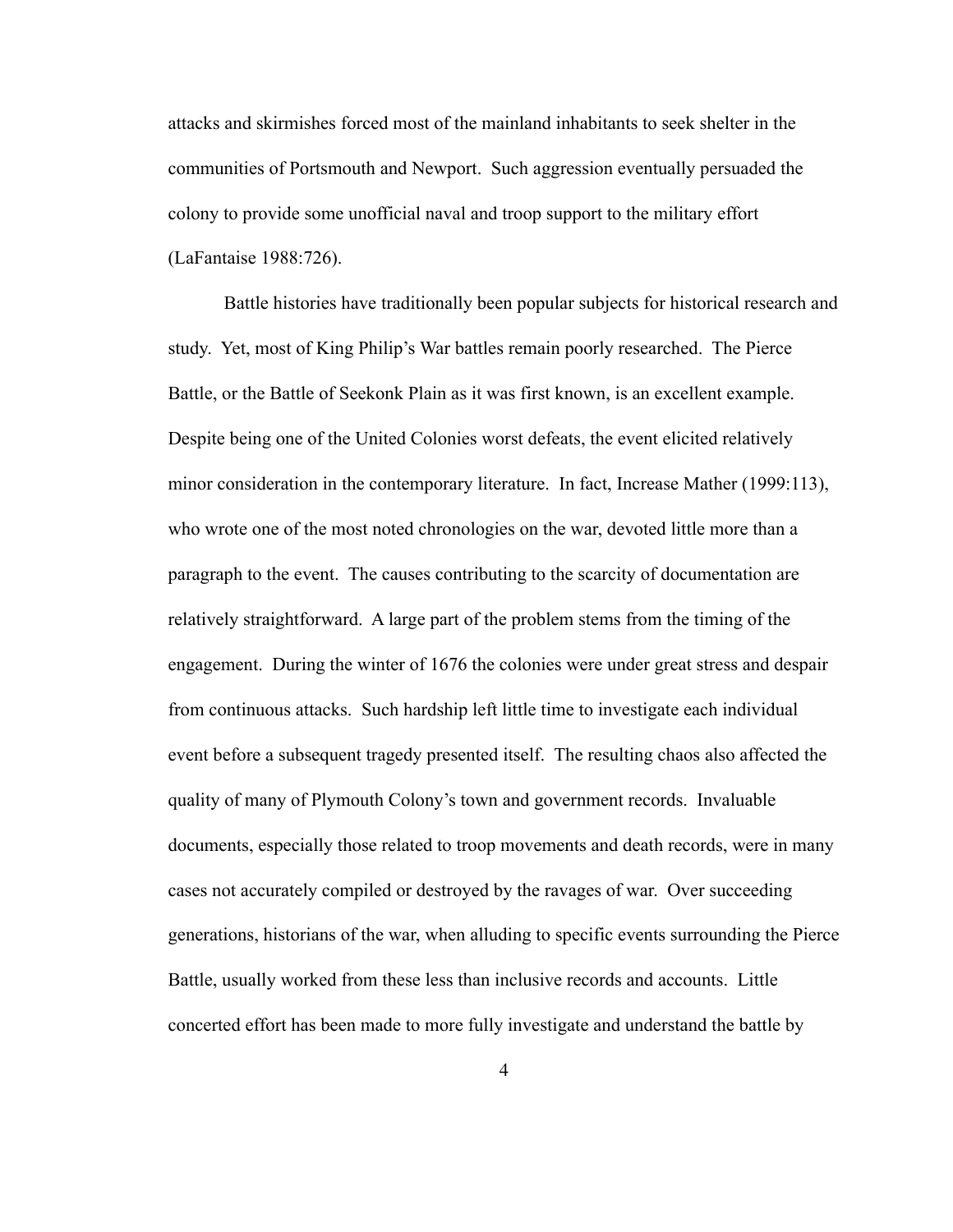incorporating more elusive primary source material such as personal letters, official correspondence, and town records.

 Failure to continue document-based research has also enabled speculation and hearsay to make their way into various accounts. This proclivity to rely on local tradition to supplement gaps in the historic record was not uncommon, especially during the nineteenth century (Backus 1872; Bliss 1836). As one historian (Campbell 1978:67) has pointed out, once a myth becomes ingrained in the collective thought process as a truth, it is not easily rectified. Henry Gipson, in his history of the French and Indian War, was even more explicit when he wrote that "the supreme mission of the historian is to determine the truth of the past - in so far as this is humanly possible - and to do so with detachment. Behind this mission stands the assumption that in so far as tradition has turned its back upon reality, upon historical truth, it cannot be wholly good - and may be wholly bad" (1946:4).

 It could be argued that the research problems endemic to the Pierce Battle were also responsible, at least in part, for the failure of King Philip's War to attract earlier regional interest. Nonetheless, in the late nineteenth century a growing movement arose throughout southern New England to designate significant historical sites. It was during this period that numerous monuments were erected to celebrate the colonial victory over King Philip. The motivation and support influencing individual site selection varied. What they all held in common, however, was that the majority of the memorials were inconspicuous and consisted mostly of small plaques or markers (Schultz 1999).

5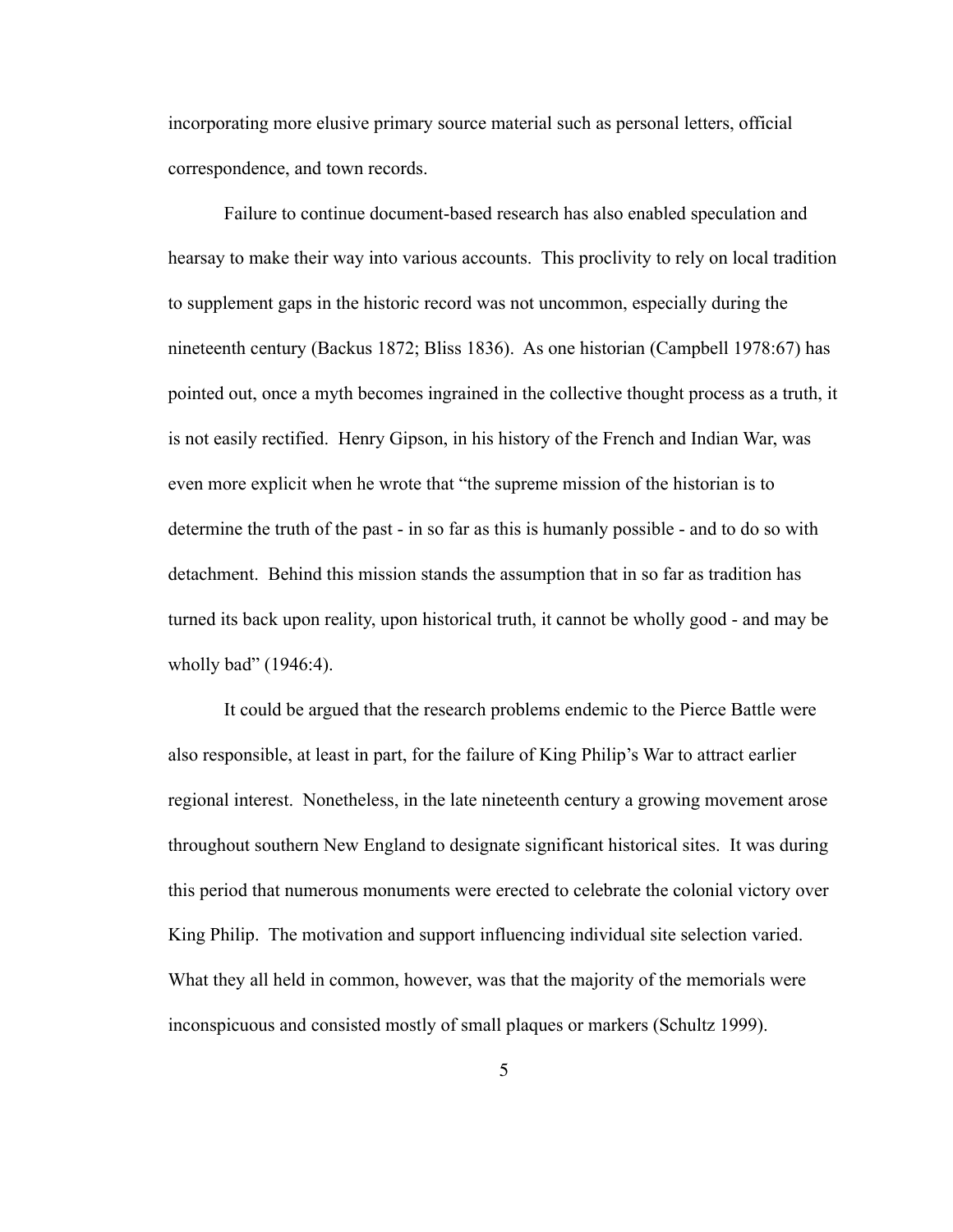Over the past decade, significant research has been conducted into the meaning and process of memorialization in reference to the United States' most popular battle sites (Linenthal 1991; Shackel 2000, 2002; Rubertone 2008). On the other hand, small marginal sites, such as those associated with King Philip's War, have received little academic attention. That a site may not hold a highly visible public profile does not necessarily imply that the fundamental processes of remembrance are any more linear or uncomplicated. It may, in fact, allow for a more intimate investigation into many fundamental and relevant questions dealing with the conceptual process of memorialization. Patricia E. Rubertone argues that even unexceptional monuments, through spatial overwriting, often serve to "construct certain memories at the expense of others, ostensibly curtailing the possibility of alternative and new experiences and memories coincident with the place of memorialization" (2008:15).

 Despite inherent difficulties, the Pierce Battle contains important elements that contribute to studies concerning King Philip's War and the broader topic of memorialization. The major strength of the battle documentation is that it provides a detailed early example of the New England Indian's unique style of warfare. Such insight makes it possible to more fully address questions related to battle location, logistics, and warrior affiliation. The information may be used to challenge misconceptions, and evaluate local tradition. The battle's contributions to Native American history is further enhanced by the fact that in order for the Indians to execute their battle plan a very distinctive combination of salient features had to be present. This requirement allows site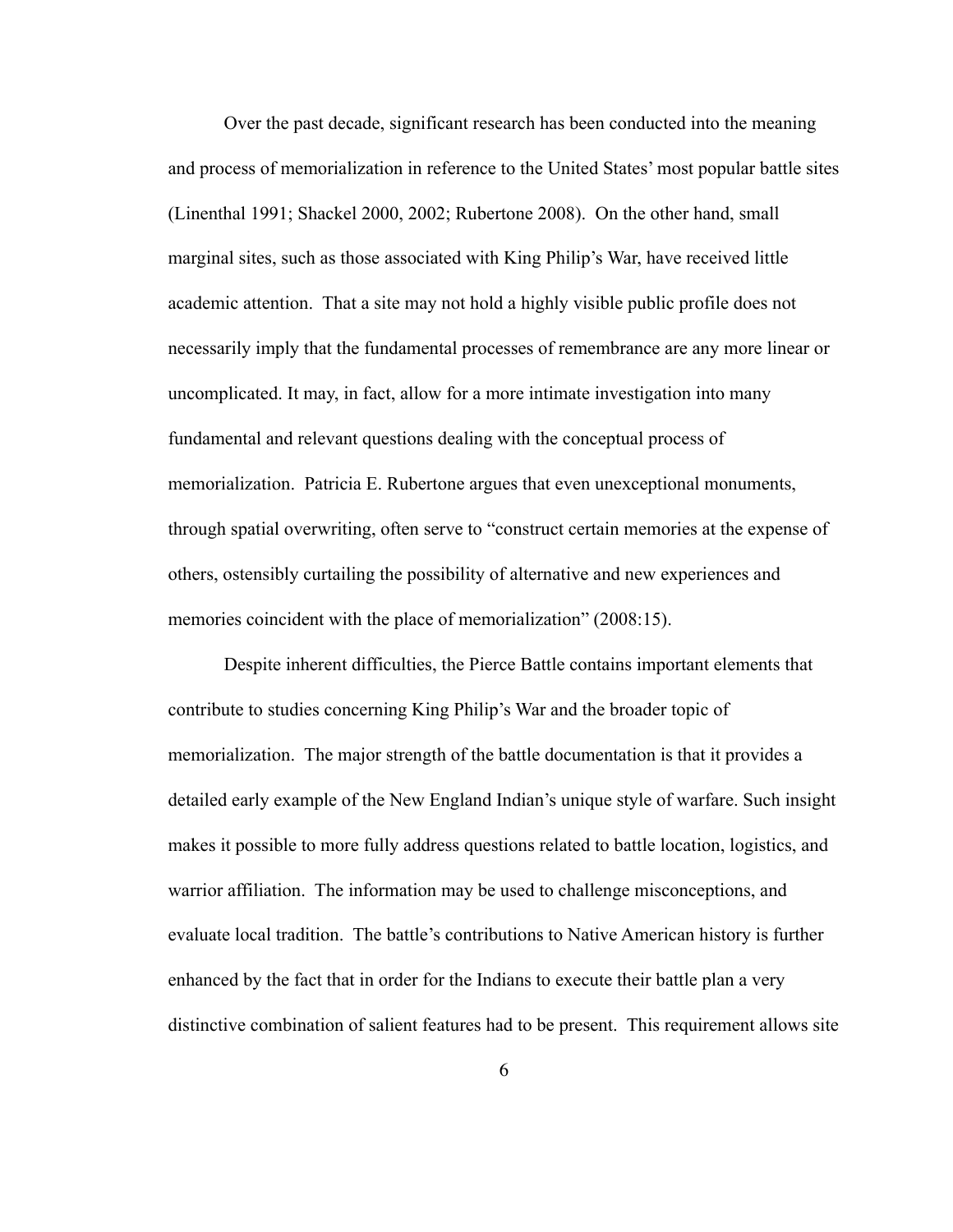specific references from the documentary record to be compared with the topography of the lower Blackstone River, therein enabling analysis at one level to assist in explanations at another.

 Another particular benefit of the research lies in the opportunity to track the sequence of activity of both the English and Native American forces over the five-day period immediately preceding and following the actual battle. Such material adds insight into the examination of events related to the engagement, such as the continual misjudgment of colonial commanders in assessing their own strengths and weaknesses and the Native Americans' motivation for scouting the particular area around the towns of Rehoboth and Providence.

Evidence can also be found regarding the tactical adaptations the English made to their military strategy in an effort to counteract the stealthy manner of Native American warfare. Most notable was the fact that Captain Pierce's command was reinforced with friendly Indians, an option that only weeks earlier Plymouth Colony was reluctant to include. The ability of friendly Indians to locate enemy warriors in the backcountry allowed the colonists to adjust their earlier reliance on fortified houses and attempt to locate the warriors before they could besiege towns and capture livestock. This strategy forced warriors to stay on the move and made the procurement of food and shelter more difficult. Debate persists whether such changes were directly related to the gradual Americanization of the colonial army (Malone 1993, Starkey 1998) or, as Guy Chet (2003:xiv) argued, simply adjustments in a continuing reliance on European military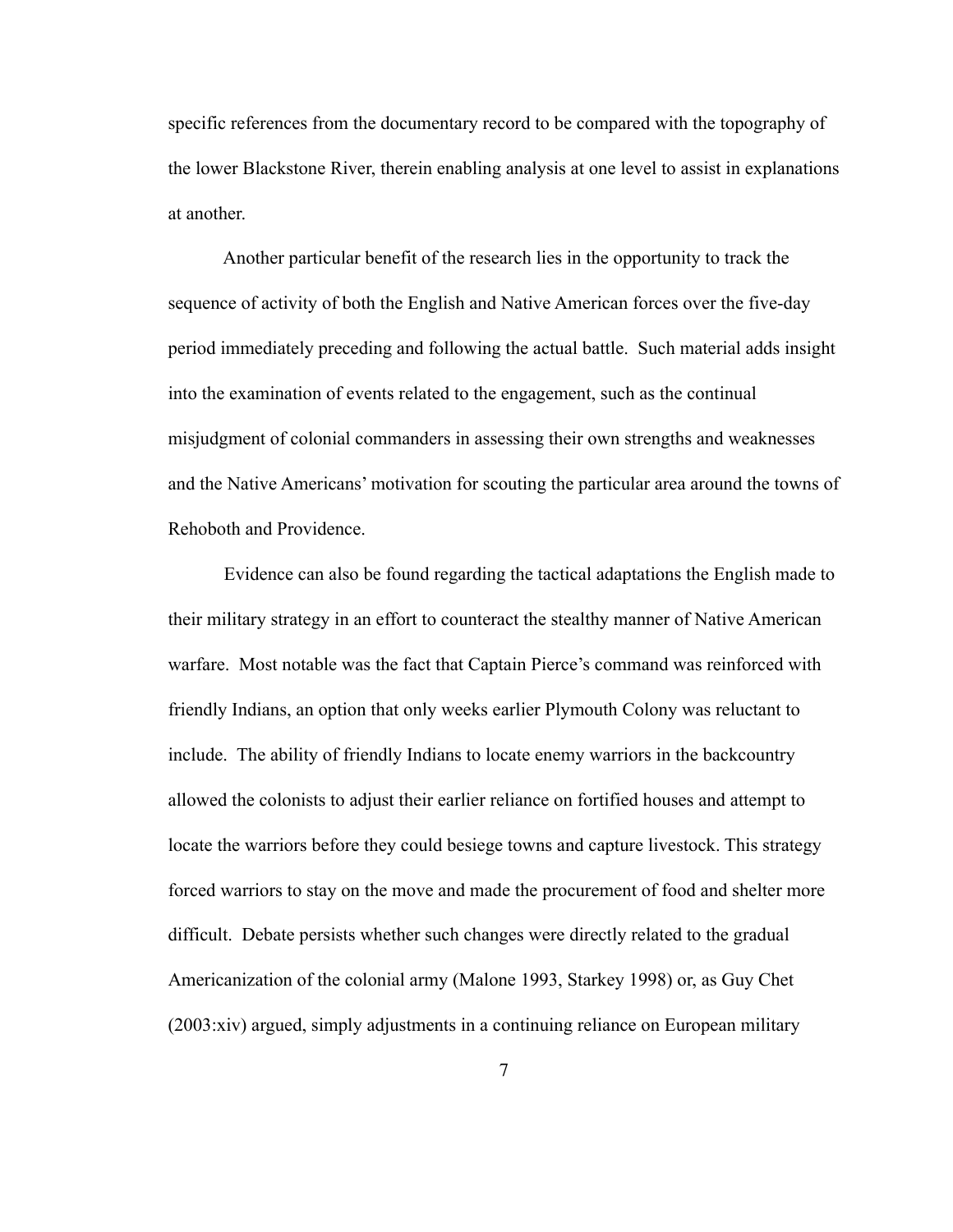tradition. Nonetheless, they were critical to fully understanding how a war of attrition should be fought (Starkey 1998:68).

 The establishment of a memorial to Captain Pierce affords the opportunity to expand the current body of knowledge concerning the dynamics upon which small installations are conceived and the collective memory that they are intended to convey. It also sheds light on the processes by which individuals and groups with diverse ideological convictions question and compete for symbolic ownership, as well as how the process of veneration affects the popular view of a place history. For example, the planning and installation process for the Pierce Monument was principally motivated by ancestral veneration, as evidenced by the selection committee that was composed largely of Michael Pierce descendants. The content of the dedication speeches was clearly meant to establish a collective memory of Captain Pierce as a commander who represented the gallantry of his company and whose values and sacrifices laid the foundation upon which the United States was eventually built (Bicknell 1908; Providence Journal [PJ] 1928:3; Department of Public Schools 1936:48). According to Paul A. Shackel (2001:2) it is this very practice of shaping and agreeing upon what to remember that builds collective memory.

 While the selectivity of the founding members simplified commemoration, it was not without significant inherent problems. Such limited representation also placed greater responsibility on each individual to actively support and reinforce the collective memory. A failure to do so allowed the ideological goal of the initial speakers to became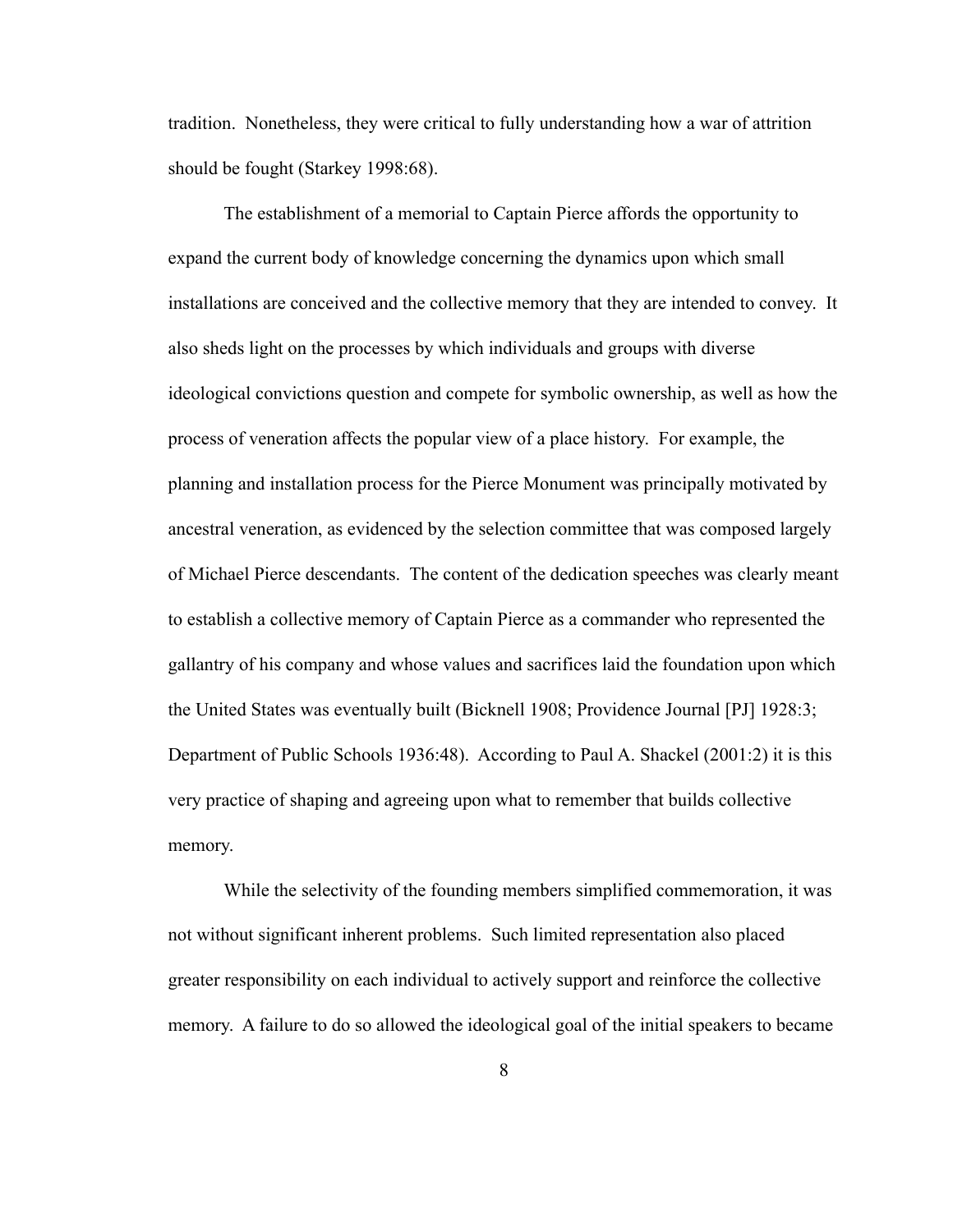ambiguous and created opportunities for diverse individuals and groups to successfully reshape, challenge, or ignore the monument's original intent.

 The study of memorialization is further strengthened by the opportunity to contrast the Pierce Monument with that of the Great Swamp Fight, which also took place in Providence Plantations. On 19 December 1675 soldiers from the United Colonies attacked a Narragansett stronghold in what is today South Kingstown. Long celebrated as a great colonial victory, the episode has more recently been criticized for the questionable motivation behind the attack and the horrifying lack of compassion for noncombatants (Bourne 1990:159-160; Lepore 1998:88-89; Starkey 1998-76). The two installations were erected almost simultaneously and although championed by different interest groups, the foundational process at both sites was remarkably similar. A significant difference, however, exists in how Native Americans have elected to interact with the installations. At the Great Swamp Fight Monument the Narragansett have made a concerted public effort to redirect the memorial's symbolism to their advantage and therein establish a community consciousness. At the same time Native Americans have outwardly ignored any association with the Pierce site, although the absence of demonstration does not necessarily signify indifference to the battle monument or landscape. As Patricia Rubertone (2008:25-26) has recently suggested, the various reasons for appropriation are complex and public displays offer only a fraction of the possible ways by which Native Americans engage with a landscape.

9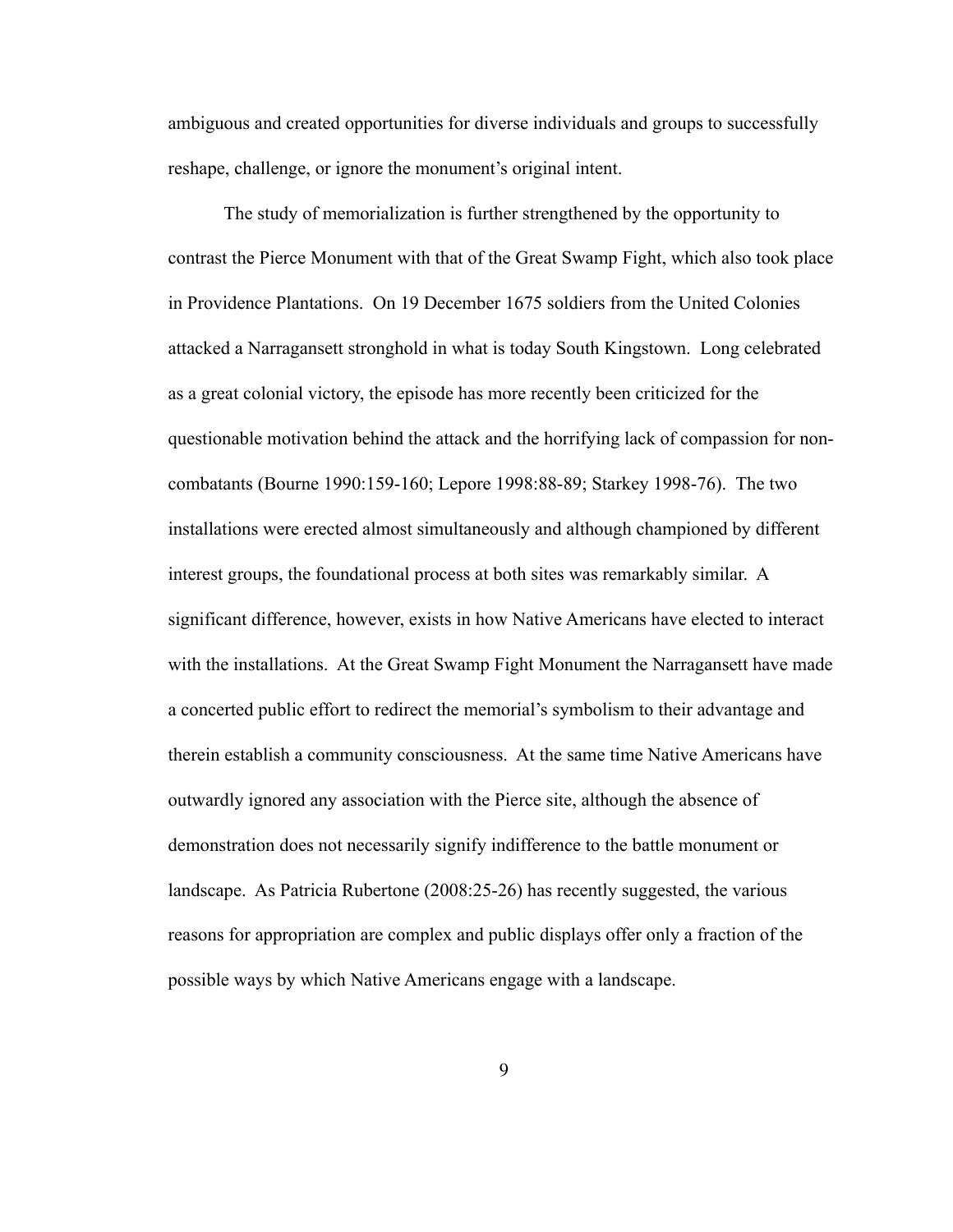This study is concerned with the Pierce Battle and its eventual memorialization. The study involves two main research issues. The first is concerned with the degree to which a critical reexamination of primary and secondary source material relating to the Pierce Battle supports or challenges currently accepted facts related to battle dynamics, warrior affiliation, and local tradition, and helps ferret out the movements and possible motivation of the two adversaries immediately preceding the battle. The second relates to the extent a contextual analysis of King Philip's War monuments in Rhode Island may add to our cultural and social knowledge regarding the inspiration behind which these memorials were conceived, the collective memory they intended to convey and the processes by which individuals and groups of diverse ideological convictions have questioned and competed for symbolic ownership of the memorials.

 I researched the Pierce Battle using primary source narratives, autobiographies, governmental documents, town records, and personal letters. While some of this material was published during, or shortly after, the war and attracted a popular following, the major share did not come to light until the 20th century. The strength of the material lies in the fact that the evidence was collected from colonists who were well placed to have secured their information. Additional confidence is derived from the capacity to corroborate accounts, to varying degrees, with supporting evidence. Inconsistencies are noted as such and evaluated to the extent documentation would allow. Since the Native Americans left no written account of their experiences, the Pierce Battle was formulated exclusively from an English perspective. Consequently, biases such as personal agendas,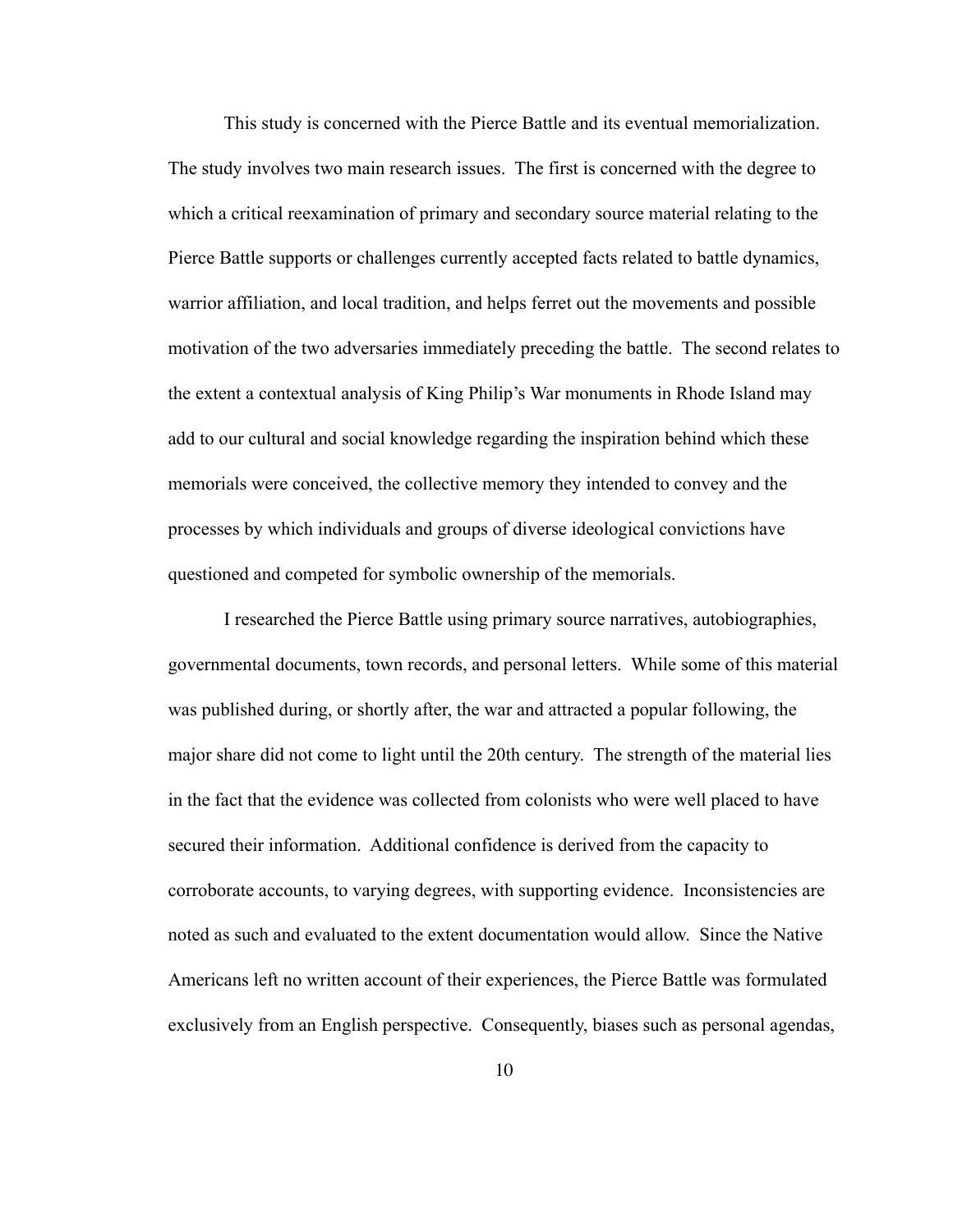religious interpretations, condemnation of the enemy, cultural misunderstandings and assigning blame must be considered. Throughout the study I have attempted to single out such instances and provide relevant explanations and a historical perspective.

 The most descriptive and frequently noted information on the Pierce Battle is found in William Hubbard's *A Narrative of the Troubles with the Indians in New-England.* Hubbard was one of the most prominent chroniclers of King Philip's War. His account of the Pierce engagement, while not complete, recounted details relevant to the makeup of the command, circumstances surrounding the ambush, battle details, and topographical landmarks critical to the battle's placement. Hubbard also praised the loyalty and contributions of the friendly Indians attached to the command and recounted a number of their escape strategies.

 The extent of Hubbard's knowledge is not surprising. While Hubbard's (2002a: 16) statement that his information was "gathered out of letters, or taken from the mouths of such as were eye or ear witnesses of the things themselves" must be taken critically, his detailed account was the only one honored by the General Court at Boston (Mass Bay Records 1682:378.5). His narrative was first published in Boston in 1677 and a revised second edition was printed in London later that same year. It is imperative that in referencing the Pierce Battle one should consult the author's London edition, which corrects earlier printing errors and adds additional pertinent information. The most useful reprint is Samuel G. Drake's (1865) *The History of the Indian Wars in New England - From the First Settlement to the Termination of the War with King Philip, in 1677*.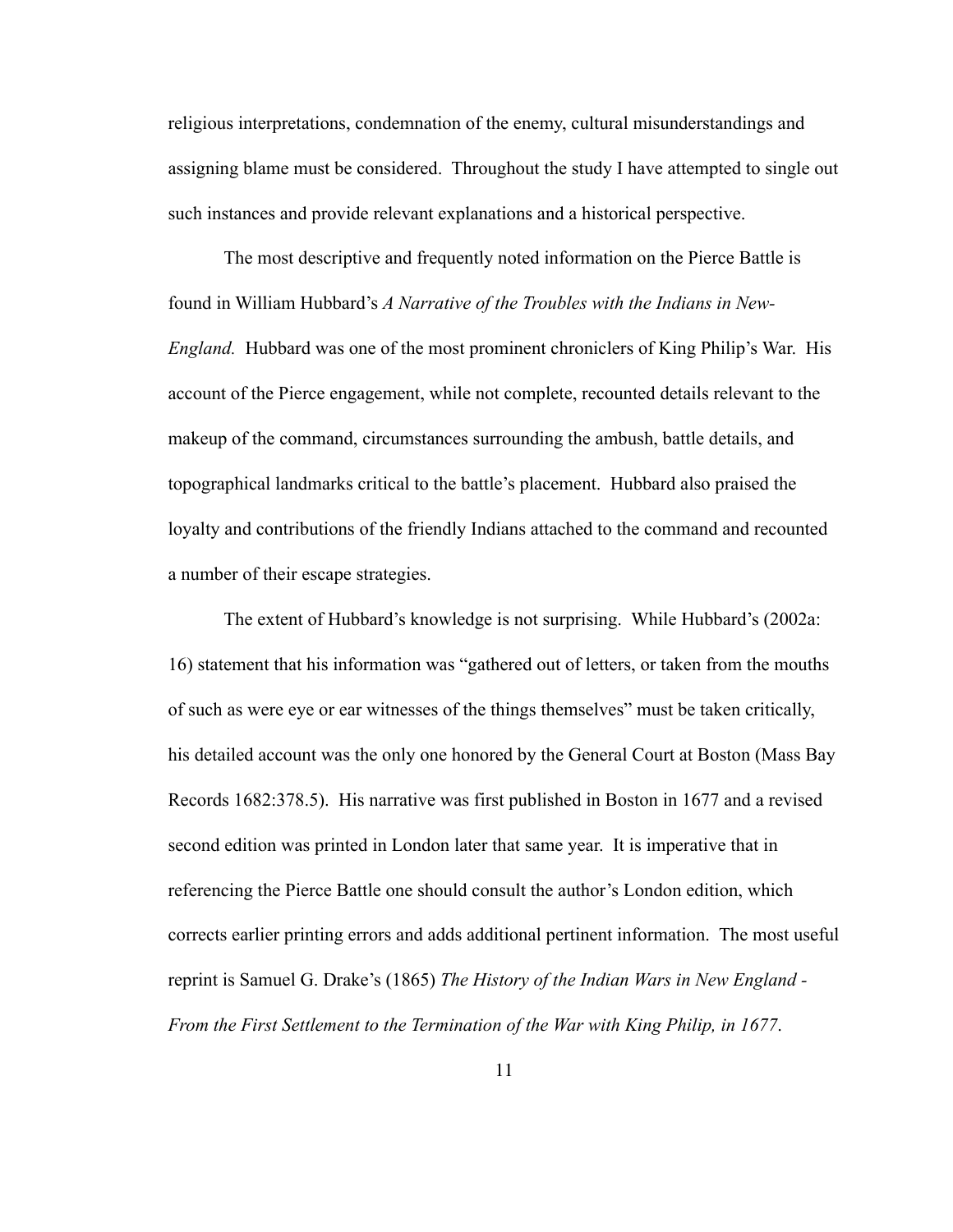Two additional sources supply important details not found in Hubbard's work, although the authors only briefly allude to the battle. The first is a letter written by a Boston merchant, Nathaniel Saltonstall, to an acquaintance in London during July of 1676. As well as offering battle particulars, Saltonstall describes how news of the defeat was first received in Boston by post from Dedham. It is most probable that the information contained in the letter from Dedham was obtained from company survivors (Native American and English) who had escaped to Woodcock's garrison, which was situated along the Old Post Road. Whether Saltonstall gathered his information directly from the dispatch, talked to participants, or received it second hand is impossible to tell.

 Secondly, in 1716, Thomas Church, in assumed collaboration with his father Captain Benjamin Church, wrote *Entertaining Passages Related to King Philip's War.*  Possibly the most popular account of the war, Thomas's narrative went through many editions, with later edited volumes credited to Benjamin (Dexter, 1865; Alan and Mary Simpson 1975). The biography did much to enhance the Captain Church's image and, no doubt, had much to do with his being considered the "father of the United States special forces" (Heffner 1989:3). Thomas Church wrote that his father was first offered command of Pierce's company but refused the commission when Plymouth's war council would not agree to his demands for additional soldiers and friendly Indians. His reflections provide insight into the organization of the company and offer clues as to Captain Pierce's movements after his departure from Plymouth. While Church may have embellished his account of this incident as a means of enhancing his own reputation, his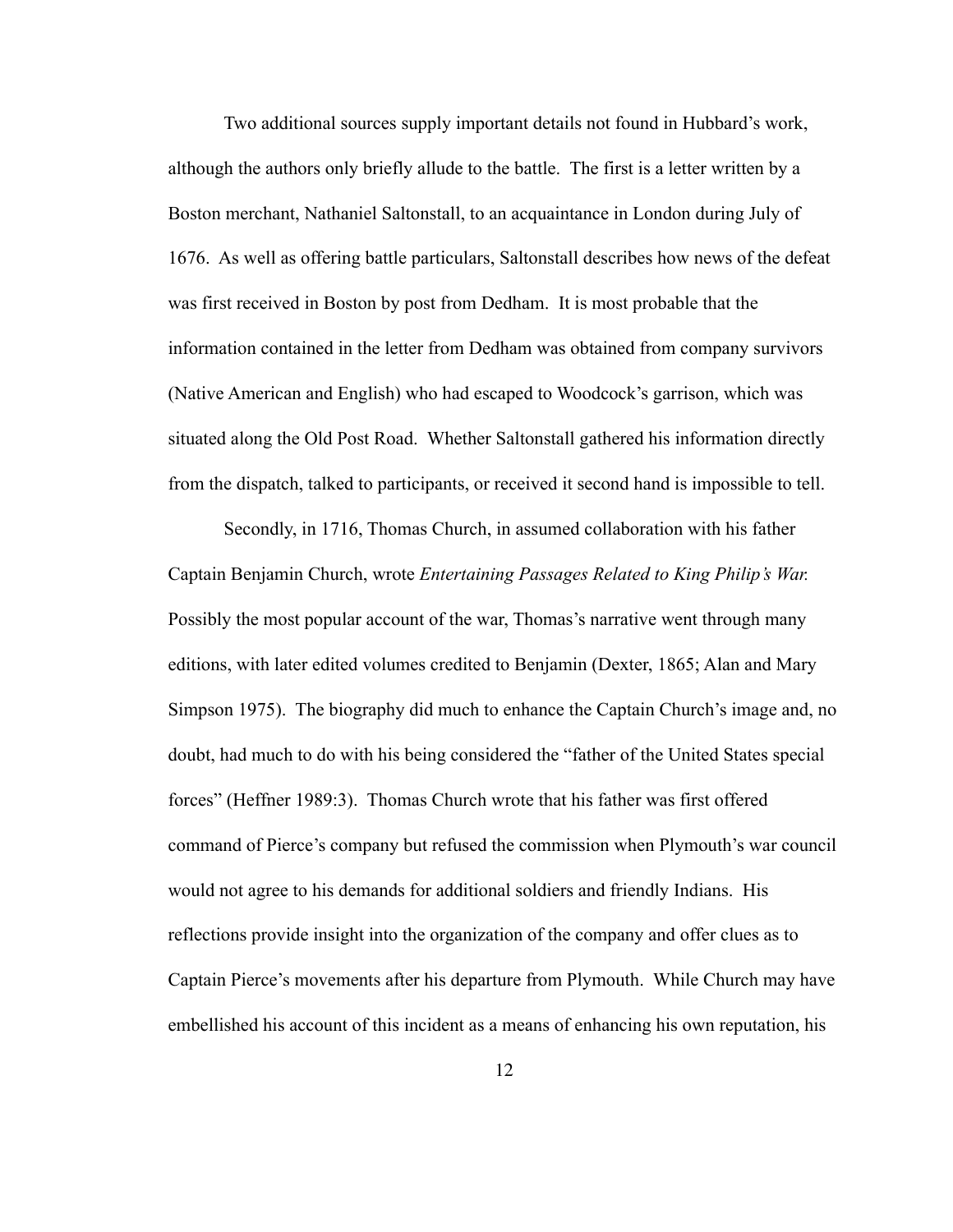statements are fundamentally consistent with the records of Plymouth Bay and the eventual makeup of the command.

 A collection of letters written by townspeople from Providence and Rehoboth adds information that sets the Pierce Battle apart from all others during the Indian winter offensive of 1676. The importance of the material lies in the fact that both towns were within three miles of the battle site (and each other) and that residents and information traveled frequently between the two. Roger Williams who was the founder of Providence and its elder statesman, wrote such a letter to his brother (Williams 1988:720-724). He describes the burning of Providence and a conversation he had with a number of Indian leaders in an effort to limit the pending damage. The letter outlines the size of the warriors' force, their intended strategy, the general location of the battle, and the names of warriors that might possibly have participated in that battle. The letter first became known in 1968 and although its authenticity has not been positively established (LaFantasie 1988:717), that a conversation took place is supported by Nathaniel Saltonstall (1913:87a) and Noah Newman (Bowen 1948:9).

 William Harris, also from Providence, was a well known and influential figure in the colony's affairs. Sometime during the summer of 1676, Harris wrote two letters to acquaintances in London detailing the ongoing conflict. These letters were published by the Rhode Island Historical Society in 1902 and 1963 respectively (Harris 1902). Although Harris had probably removed himself to the safety of Newport, as did the vast majority of other residents, the author would have had ample time and opportunity over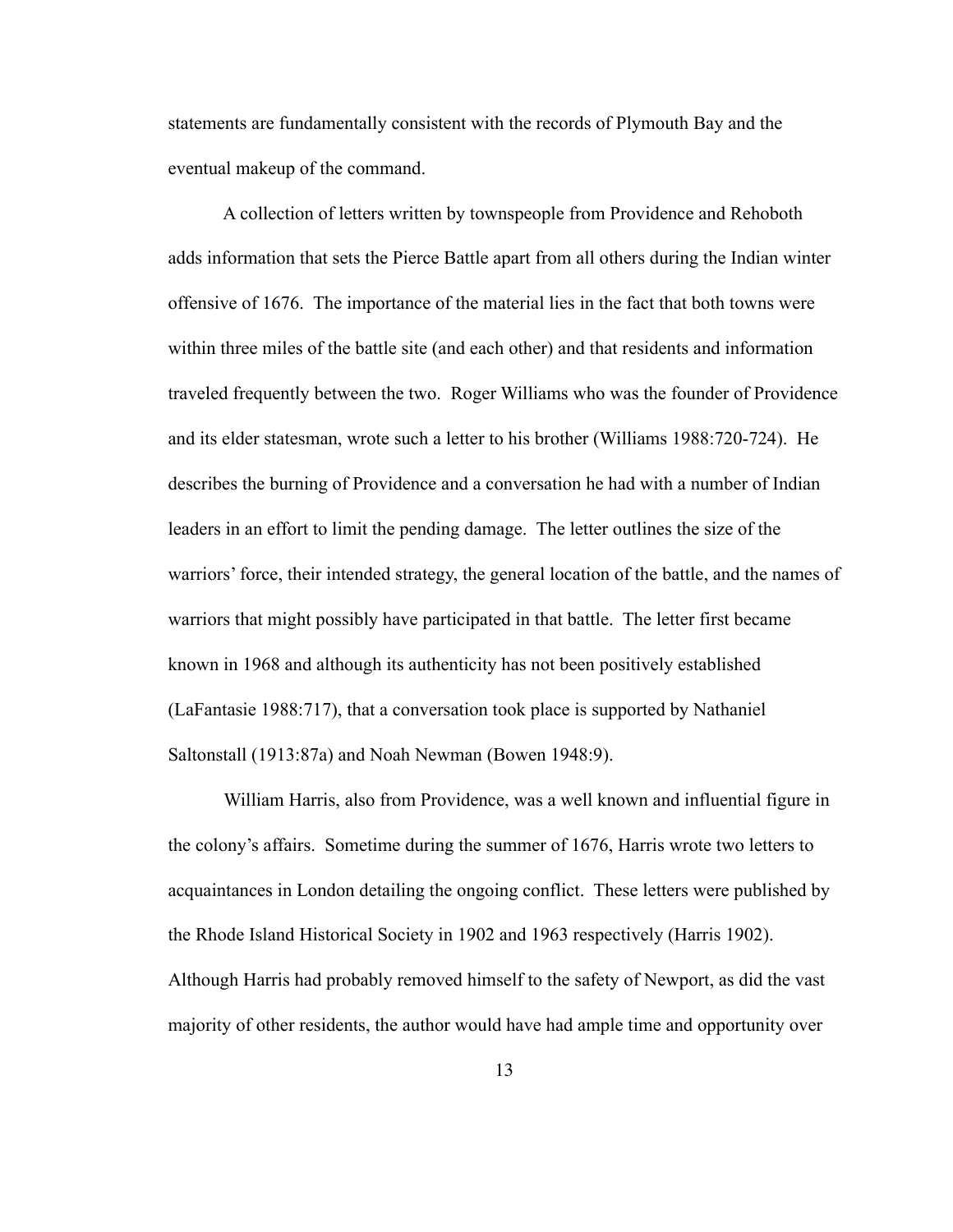the following months to communicate with people who had first or secondhand knowledge of the incident. Despite Douglas Leach's (1963:11) suggestion that Harris could well have had a selfish motive in writing the letters, the information he provided is largely supported by other primary accounts.

 Indispensable to the battle examination are two letters that the Reverend Noah Newman wrote to a friend shortly after Pierce's defeat. Rev. Newman was the minister in Rehoboth, where Captain Pierce's command was garrisoned and where at least one soldier returned following the defeat. As a result, the reverend was able to recount the names of many of the soldiers, a brief skirmish on the evening of March 25, 1676, and the burial of the dead, an event in which he participated. Newman's letters remained in private hands until about 1831, when they were donated to the Antiquarian Society of Worcester (Newman 1676a; Bowen 1948:15-19). Unfortunately, to date no letter has been uncovered in which Newman describes the actual battle. Philip Walker, a town constable and a deacon in Noah Newman's church, also resided in Rehoboth. Walker wrote the lengthy poem *Captan Perse and his Coragios Company* sometime between March 26 and May 30, 1676, in which he criticized Captain Pierce's lack of experience.

 Beginning in the mid 1800s, a number of documents and records were published that provide highly valuable information regarding the battle's history. These include the *Records of the Colony of New Plymouth* in New England (1856), *Records of the Colony of Rhode Island and Providence Plantations* (1858), and the *Early Records of the Town of Providence* (1892). In addition, George Madison Bodge (1906) compiled an impressive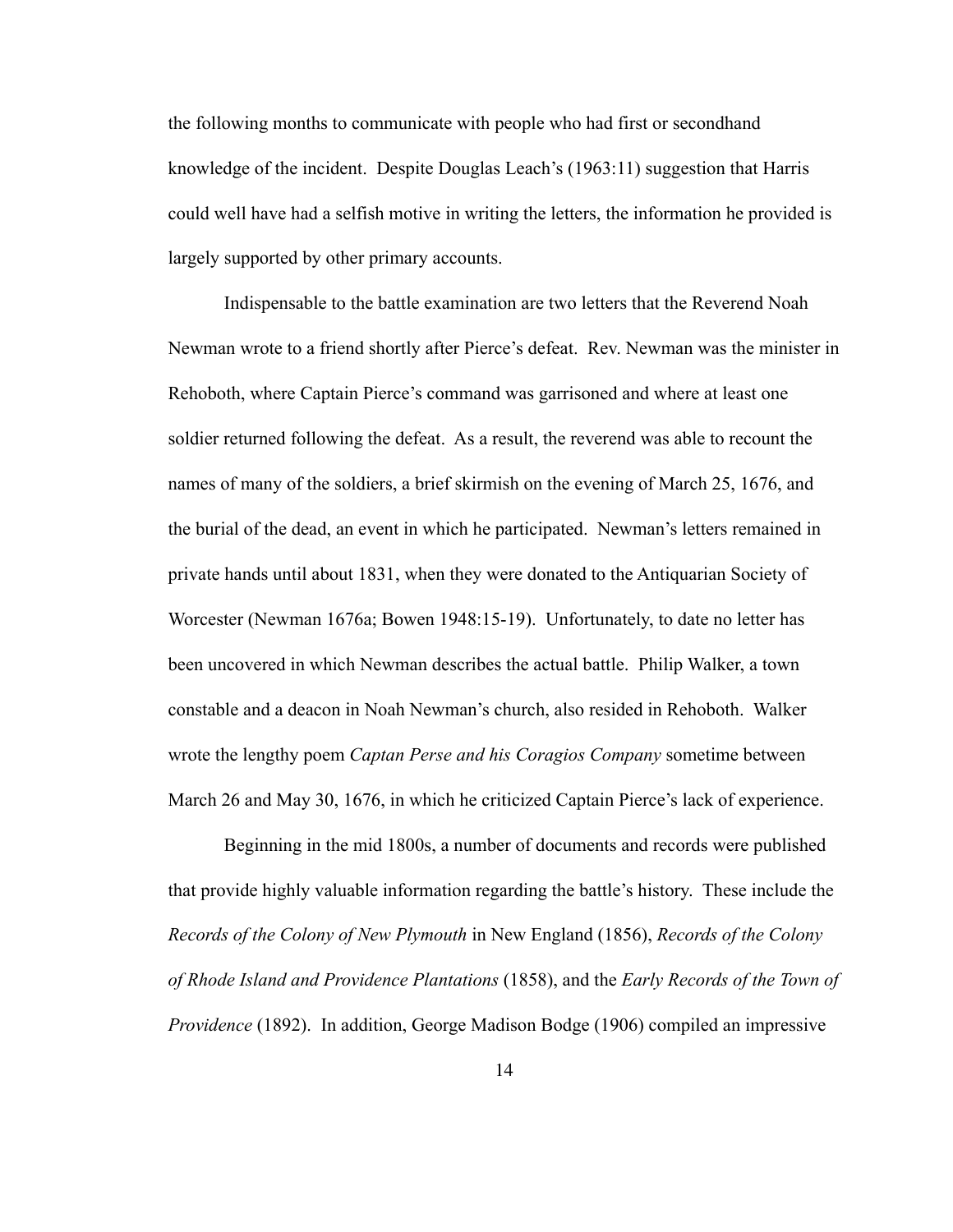collection of primary source material which contains the correspondences of officers and military committees. Richard Bowen (1948) transcribed and printed many of Rehoboth's town records, along with many personal letters for the period under consideration. Finally, more recent material indispensable to this study consists of critical overviews of the war (Leach 1995; Vaughan 1965; Bourne 1991; Lepore 1998; Philbrick 2006) and additional research in the areas of use and development of European military techniques (Starkey 1998), introduction of unlimited warfare (Grenier 2005; Starkey 1998), Americanization of warfare (Chet 2003), disparities in technology (Malone 1993), and military incompetence (Dixon 1976).

 Site specific information pertaining to the planning, installation and early commemoration of Rhode Island's King Philip's War monuments was assembled principally from the publications of the Rhode Island Society of Colonial Wars, the Rhode Island Historical Society, and the *Providence Journal*. Accounts of the sale of Indian captives at the conclusion of King Philip's War were obtained from the *Early Records of the Town of Providence* (1892). Local histories of significance include works by John Daggett (1834), Leonard Bliss (1836), Thomas W. Bicknell (1893,1920,1908) and Sidney Rider (1904). More generalized studies of commemoration include Edward Tabor Linenthal (1991), Paul A. Shackel (2001), and Patricia E. Rubertone (2008). Specific publications that also influenced this study include Jill Lepore's (1998) *The Name of War,* which investigates how the English and Native Americans differed in their perception and interpretation of the war. Finally, a Native American perspective on the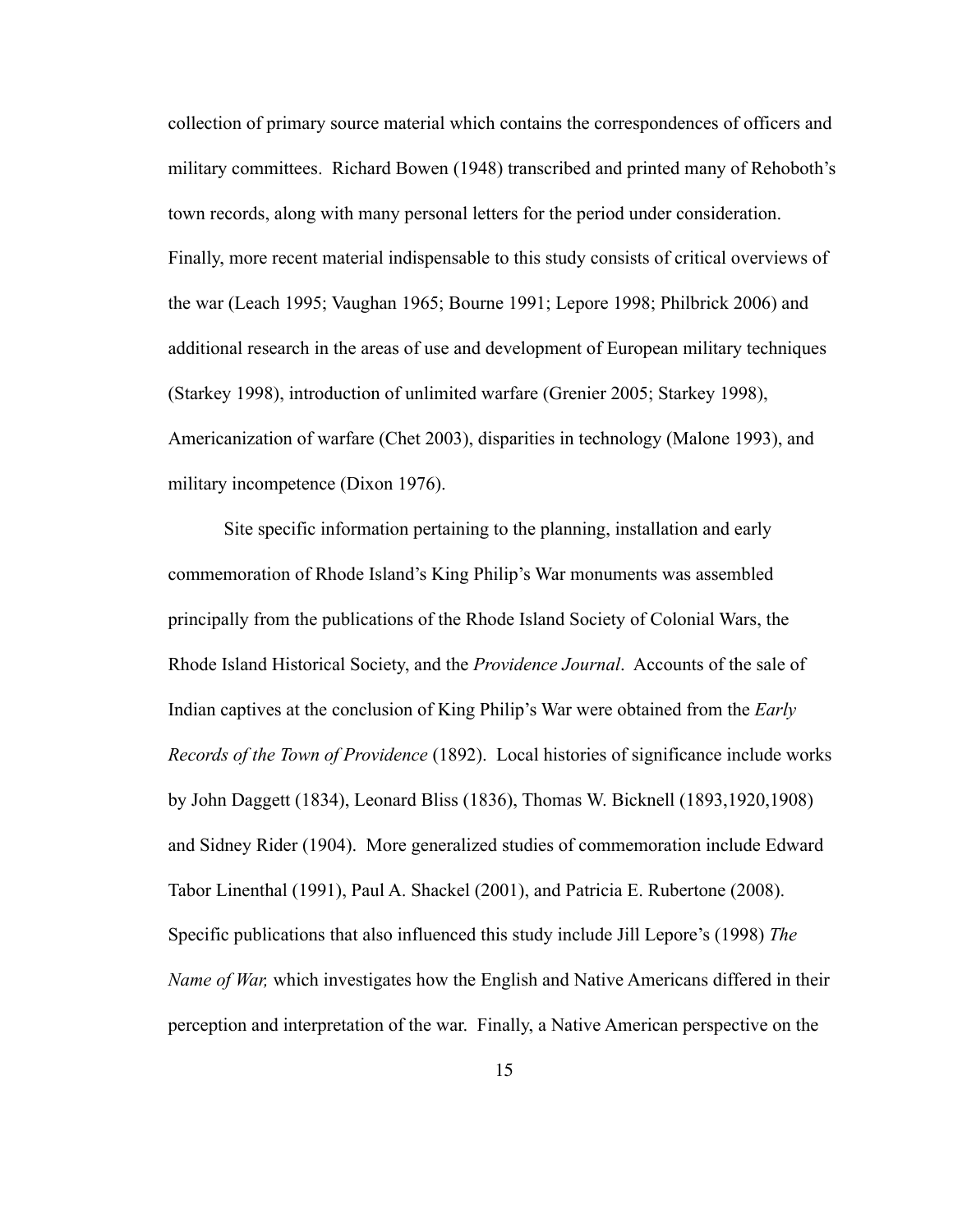commemoration process was gathered from the publication *Narragansett Dawn*  (1935-36). More recent observations were drawn from yearly tribal commemorations held at the Great Swamp Fight Monument.

 The next chapter presents a historical overview of the general area that is commonly associated with the Pierce Battle and its aftermath. Chapter three is concerned with an examination of the Pierce Battle using primary source material and more recent research. Chapter four investigates the memorialization of the Pierce Battle and other King Philip War monuments throughout Rhode Island.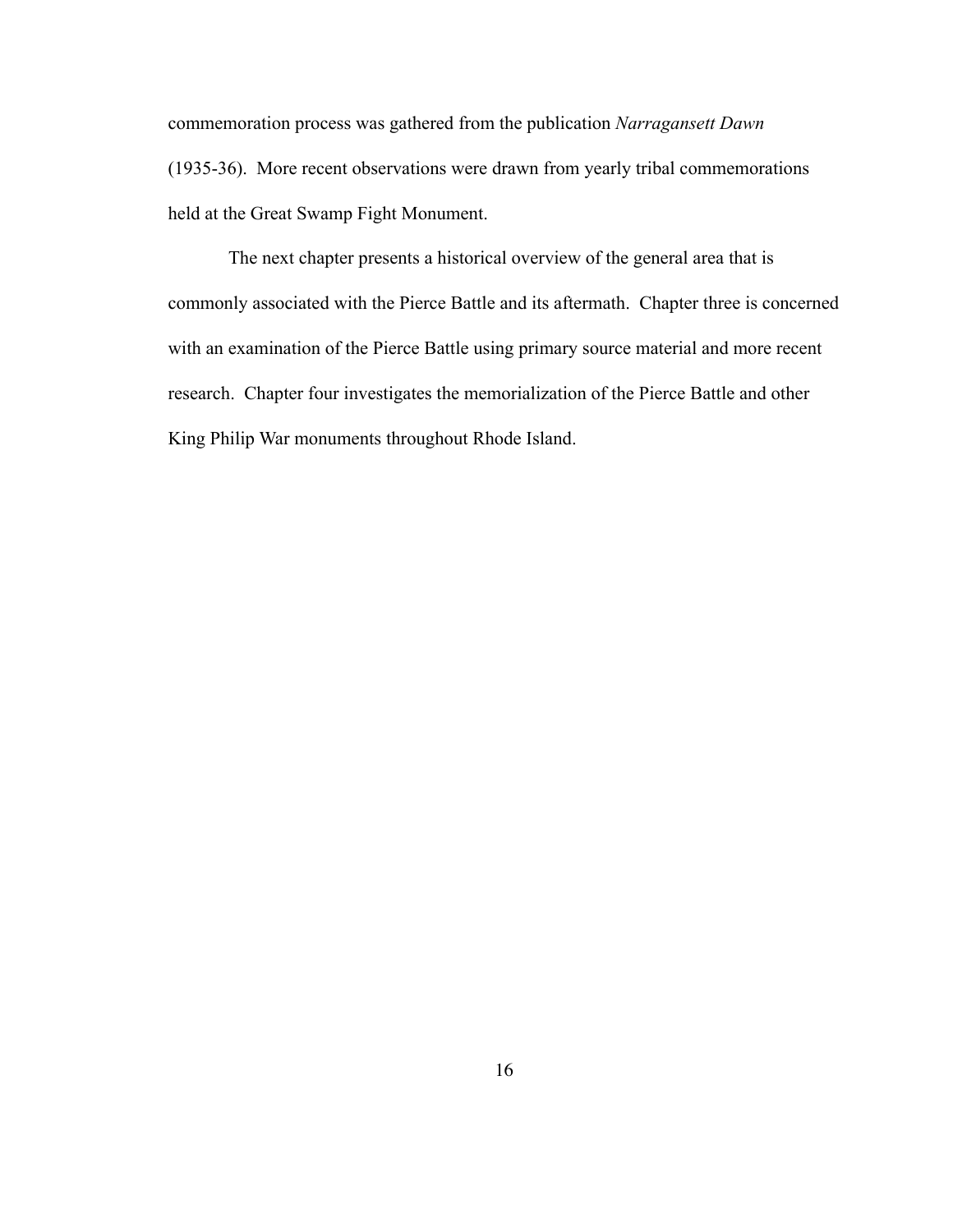### CHAPTER 2

#### HISTORICAL DESCRIPTION OF STUDY AREA

 To make full use of the historic documents associated with the Pierce Battle, it is important to have a clear understanding of the settlements, demographics and general topography of the northeastern sector of Rhode Island as it appeared in June of 1675, at the onset of King Philip's War. Today this area encompasses the cities of Providence, East Providence, and Pawtucket along with the towns of Cumberland and Lincoln (Figure 1). It is difficult for anyone familiar with this sector of the Blackstone Valley, with its dense, urban development, to visualize that it once consisted of two small villages and a few scattered individual farmsteads.

 The most notable topographical features of this study area are the Blackstone and Seekonk rivers that in 1676 divided Plymouth Colony on the east from Providence Plantations on the west.[4](#page-24-0) The Blackstone River rises near Worcester, Massachusetts and enters Rhode Island through the city of Woonsocket. For most of its journey it flows in a southeasterly direction toward the city of Pawtucket where, after surging over Pawtucket Falls, it merges with the Seekonk River. The Seekonk is a tidal river that eventually joins

<span id="page-24-0"></span><sup>4</sup> During much of the early settlement years, the two rivers were collectively known as the Pawtucket River.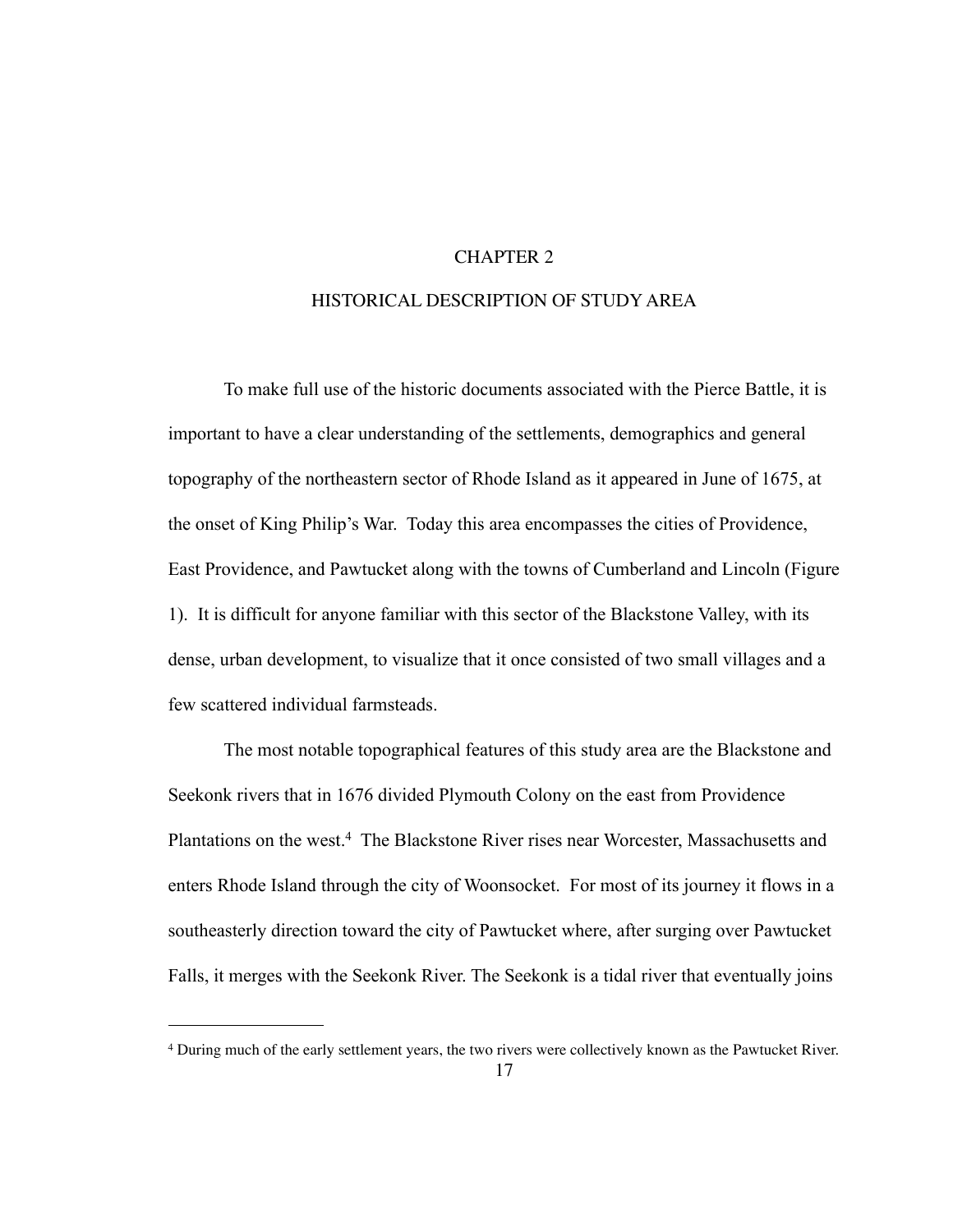with Narragansett Bay just south of Providence, Rhode Island. It was this watery boundary that served to divide the Native American nations of the Narragansett and Wampanoag (Rhode Island Historical Preservation Commission [RIHPC] 1978:5), although both nations may dispute the accuracy of such arbitrary limits.

 The first English settler in this territory was William Blackstone (1595-1675), or Blaxton as William himself signed his name. Born in Durham County, England, Blackstone graduated from Emanuel College and was ordained into the Anglican Church. In 1623 the minister immigrated to New England, where he constructed the first permanent dwelling on Shawmut Peninsula, which is today the city of Boston, Massachusetts (Grieve 1897:15). Likely motivated by his preference for religious nonconformity and solitude, Blackstone relocated during 1634 to the western reaches of Plymouth Colony Patent along the river that presently bears his name. His property would eventually become part of the town of Rehoboth, when that particular community was expanded by the North Purchase in 1661 (Daggett 1973:5; Bowen 1950:2). Blackstone's home, which he called Study Hall, was not a settlement but an isolated farmstead. In 1650 William Blackstone (Early Records Town of Providence [ERTP] 1892:2.9) also acquired 60 acres of upland pasture on the opposite bank, which by that date was part of Providence Plantations. Such an arrangement was feasible because Blackstone's home was situated along a shallow section of river that, except in times of very high water, was easily forded.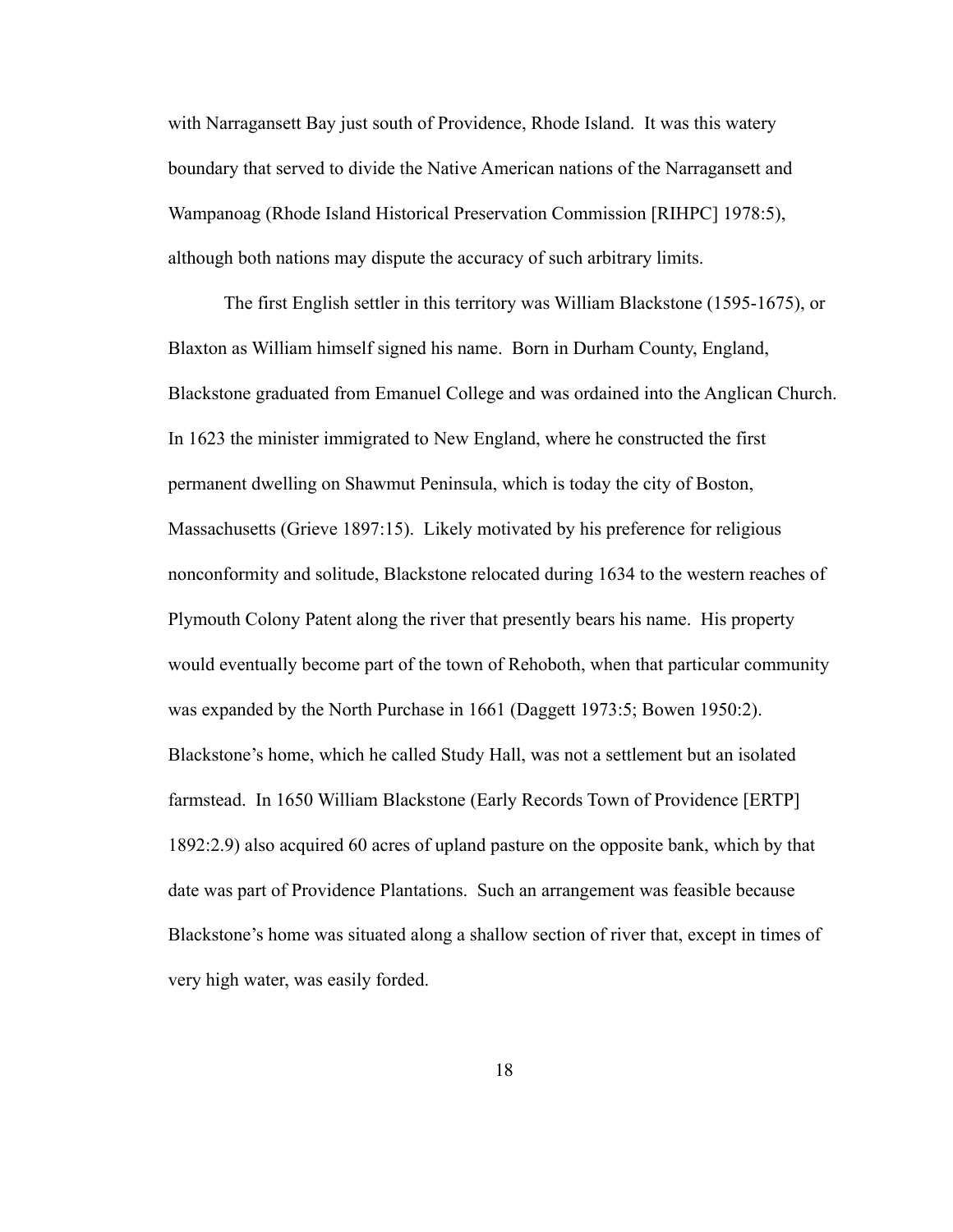At the age of 64 Blackstone married Sarah Stevenson of Boston, a widow 30 years his junior. Sarah had five children by her first marriage but it appears only one son, John Stevenson, resided at Study Hill. Blackstone's marriage produced one son. Sarah died in June of 1673 (Lind 1993:45-48). Blackstone himself died in May 1675, just a month before the onset of King Philip's War.

#### Providence Plantations and Rehoboth

 The first settlement in the area was established by Roger Williams and a small band of followers during the spring of 1636 (Figure 2). Roger Williams (1604?-1683) was born in London, where he was also ordained into the Church of England. He eventually became a dissenter and joined the Puritan movement before immigrating to Massachusetts Bay in 1631 (Grieve 1897:23). It wasn't long before Williams' radical religious views fell into disfavor with the authorities in his adopted home. During the winter of 1635-36, Williams left his home in Salem to avoid arrest and deportation and attempted to establish a settlement along the east bank of the Seekonk River, just five miles south of William Blackstone (Bicknell 1920:144). Plymouth Colony, equally unhappy with the dissenter, soon forced Williams out of its territory.

 That spring the wandering band of nomads crossed over to the west side of the Seekonk River and founded the town of Providence along the Great Salt Cove, where the Providence and Moshassuck rivers merge (Bowen 1950:2). Providence, like many early townships, initially comprised large tracks of land that over the centuries were subdivided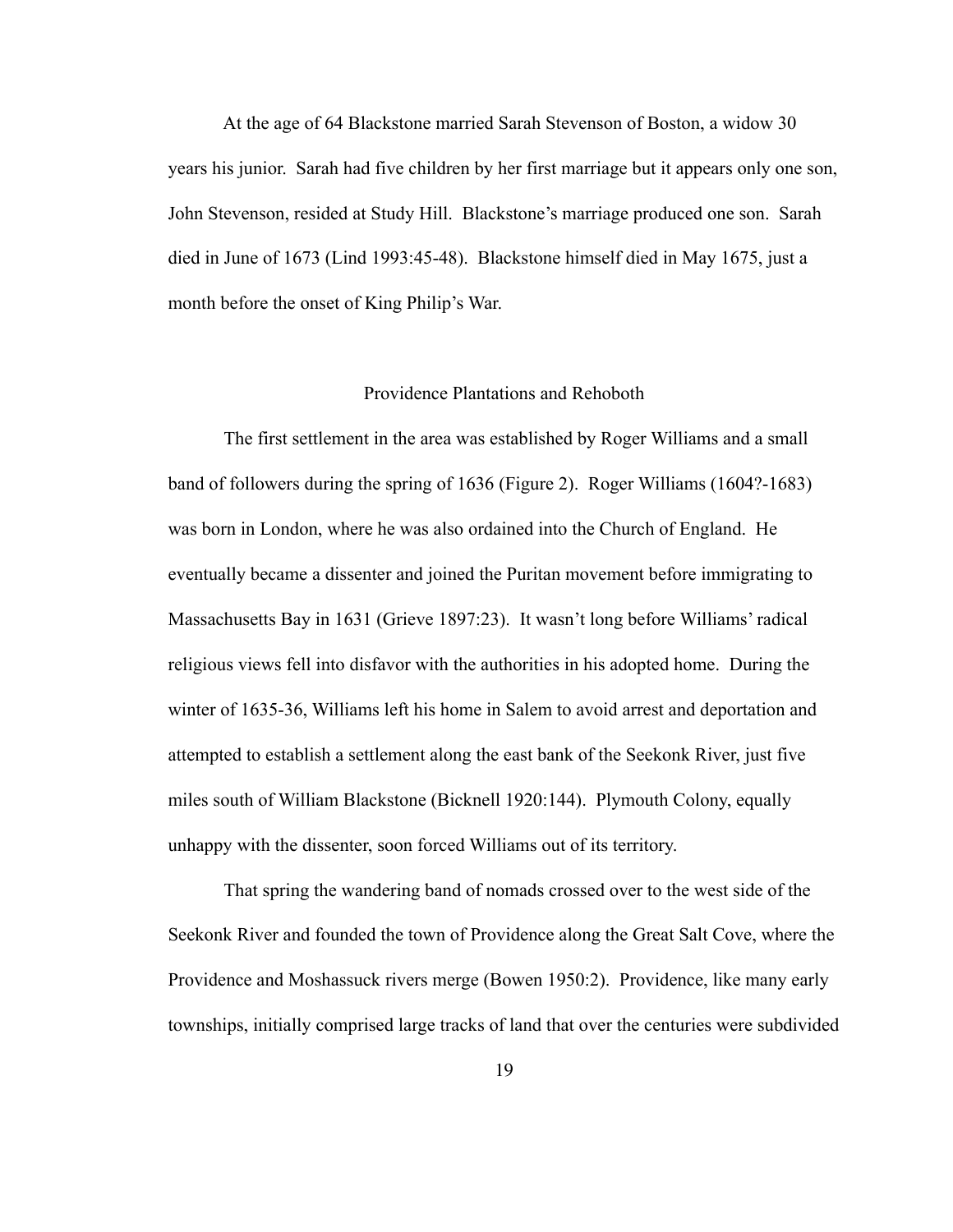

Figure 2. Map of Rhode Island 1636-1659. (Cady 1937)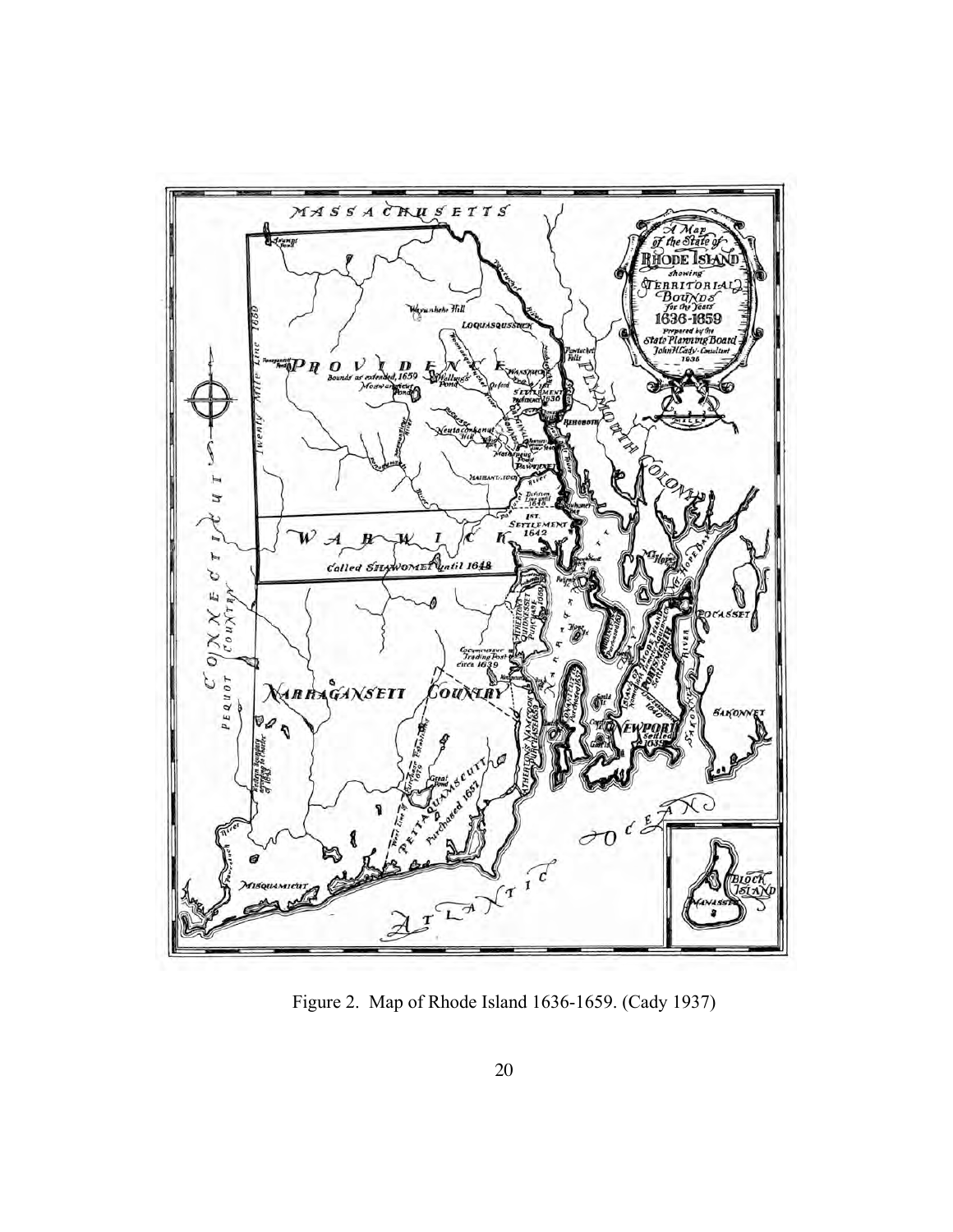into numerous municipalities. Included in these early land holdings were the "river and fields of Pawtucket" (Grieve 1897:25), which likely encompassed the area immediately surrounding Pawtucket Falls. Eventually all the land north of the falls to the border of Massachusetts Bay was deeded to Providence, at least in the right of pasturage (Grieve 1897:26).

 The first successful settlement along the extreme western limits of Plymouth Colony was likely established in 1643, when Samuel Newman (1600-1663) and his group bought land east of the Seekonk River along the Mill River (Ten Mile River). The village was originally known by its Indian name of Seacuncke<sup>5</sup> (Seekonk) but was changed to Rehoboth in 1645 (Bowen 1948:3).Although the exact boundaries of the land purchase changed throughout the century, it basically included much of what is now East Providence, eastern Pawtucket, Cumberland, and Barrington, Rhode Island, along with Seekonk and Swansea, Massachusetts (Bliss 1836:1). The community's center was the town common, or Ring of Green as the inhabitants referred to it. This particular common was unusual in that it covered a distance of over two and a half miles in circumference. It would have been within the current boundaries of Holt, Pawtucket, and Bishop Avenues; Pleasant and Greenwood Streets; and Elm and Bourne Avenues (Bowen 1946:30).

 A prominent landscape feature was a large flat plain that extended northerly from the village center to a disputed piece of land that at the time was known as Attleboro Gore, a distance of four miles. Described by a variety of names, (Seekonk Plaine,

<span id="page-28-0"></span><sup>5</sup> There are over 29 different spellings for Seekonk in the town's original deeds (Bowen 1946:11).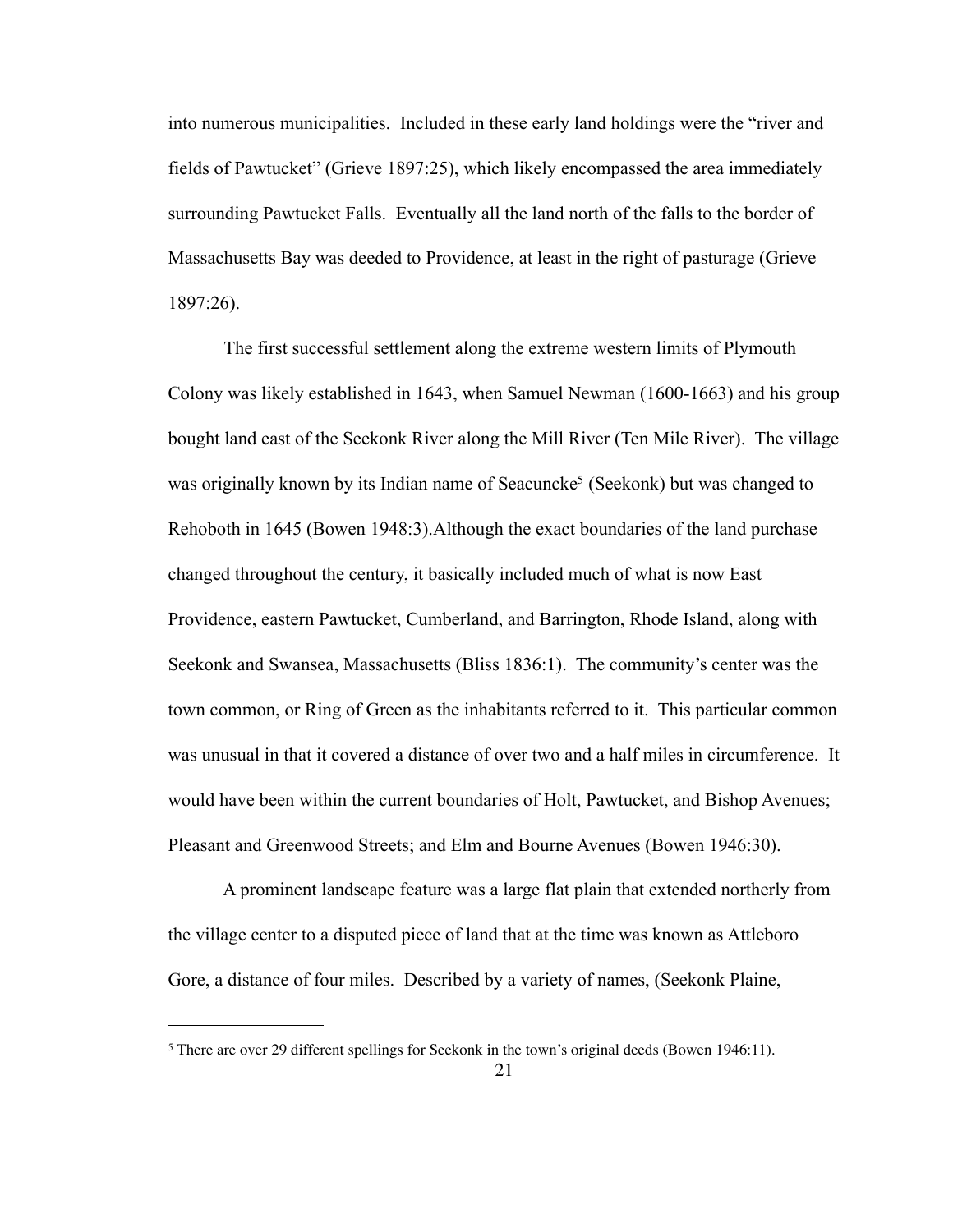Rehoboth Plaine, Great Plaine, the Plaine) this unusual terrain was identified in the Rehoboth Town Meeting Records as early as 1643 (Bowen 1950:3). This designation remained in limited use into the twentieth century (Rhode Island Gazetter 1964:78) and even today, with continual development, it is possible to drive along Newport Avenue and get a feeling of the wide, flat nature of the Seekonk Plain.

#### The Lands in 1676

 In the 40 odd years since William Blackstone first arrived, considerable changes had taken place throughout the valley. During much of the earlier settlement period, the entire length of the Blackstone and Seekonk rivers, from the Massachusetts Bay Colony border down to Narragansett Bay, was commonly referred to as the Pawtucket River. By the mid-17th century, however, the nomenclature slowly began to change. Random entries in the Providence Town Records (ERTP 1892:2.10) started to refer to that section of river below Pawtucket Falls as the Seekonk River. Despite this gradual change, the citizens of Rehoboth adhered to the traditional name into the 1700s, in a futile attempt to avoid confusion with the already overused place name (Bowen 1946:5). Even today many road maps still refer to that part of the river between Pawtucket Falls and the Providence line as the Pawtucket River.

 Above the falls, Pawtucket River remained the name of choice, although here too there is evidence of a transition in nomenclature. By 1671 some portion of the upper river was occasionally alluded to as Blaxtons River or Blackstons River (ERTP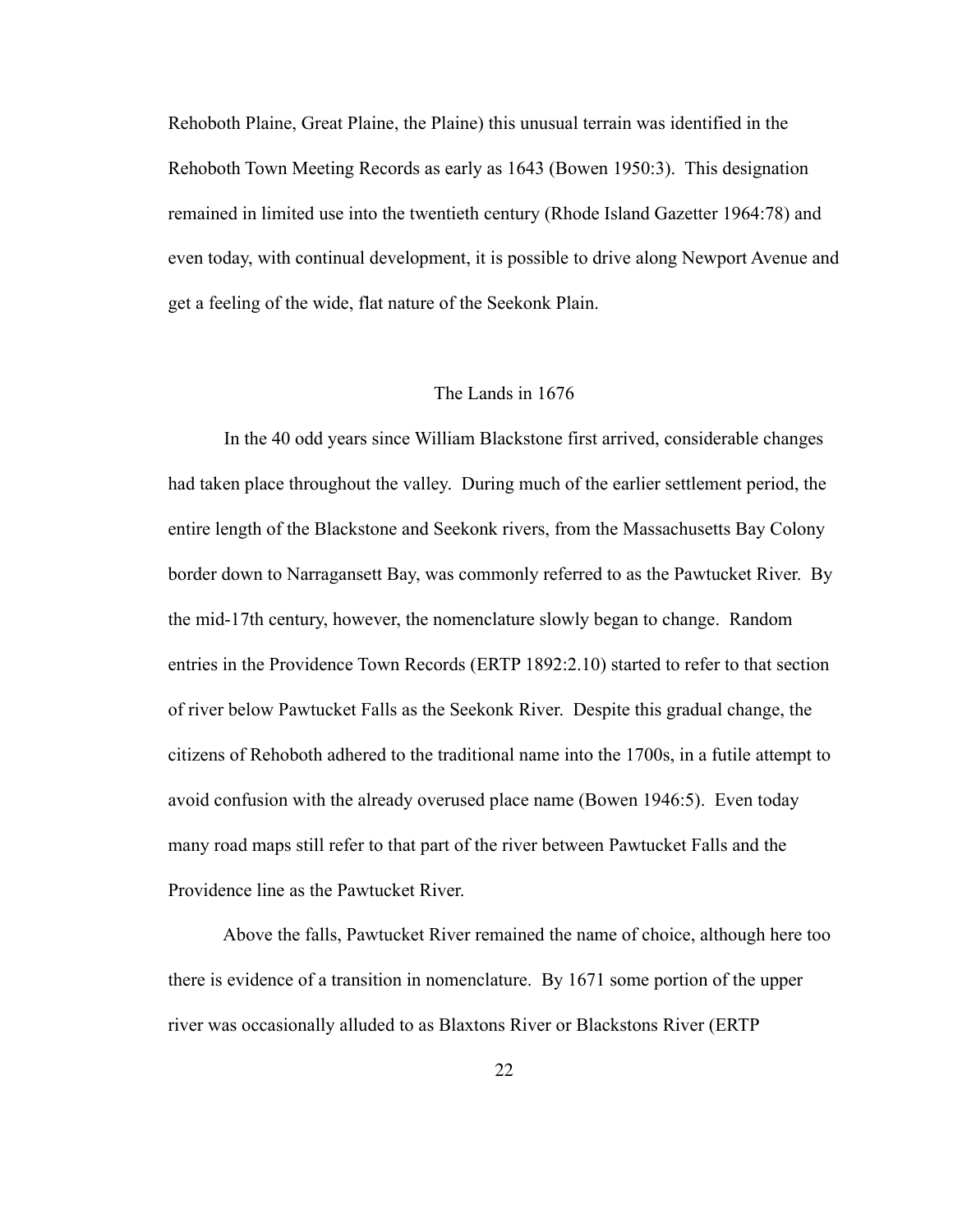1892:3.201). Exactly which specific river section this included remains in doubt, although some deductions will be advanced in chapter three.

 The towns of Providence Plantations and Rehoboth grew from their inauspicious beginnings to communities of between 350 and 500 citizens (Bowen 1945:1-24). Separated by a distance of less than four miles, the most direct route of travel between the two would have been to cross the Seekonk River by ferry at Narrow Passage.<sup>[6](#page-30-0)</sup> A somewhat longer, but still relatively easy trip would have been to wade the river by means of a shallow, rock strewn area slightly south of Pawtucket Falls, and approach either town from the north (Grieve 1897:14).

 Along with the previously mentioned river crossing at Narrow Passage and the two wading places at Pawtucket Falls and William Blackston's farm, the Pawtucket River (Blackstone River) could also be traversed at one additional point. When Robert Williams sold acreage to William Blackstone in 1650, the deed read in part that the land was lying above the second Wading place north of Pawtucket falls (ERTP 1892:2.9). This statement clearly indicates that there was an additional wading place somewhere between Pawtucket Falls and William Blackstone's farm.

 Archaeological evidence supports an early Native American presence along the entire lengths of the Blackstone and Seekonk rivers before the English settled in the area. A 2002 report by the Rhode Island Historical Preservation & Heritage Commission (2002:51-57) lists four sites that date from about 9,000 to 3,600 BP, consisting of Twin

<span id="page-30-0"></span><sup>&</sup>lt;sup>6</sup> Narrow Passage is located immediately south from the present day Henderson Bridge.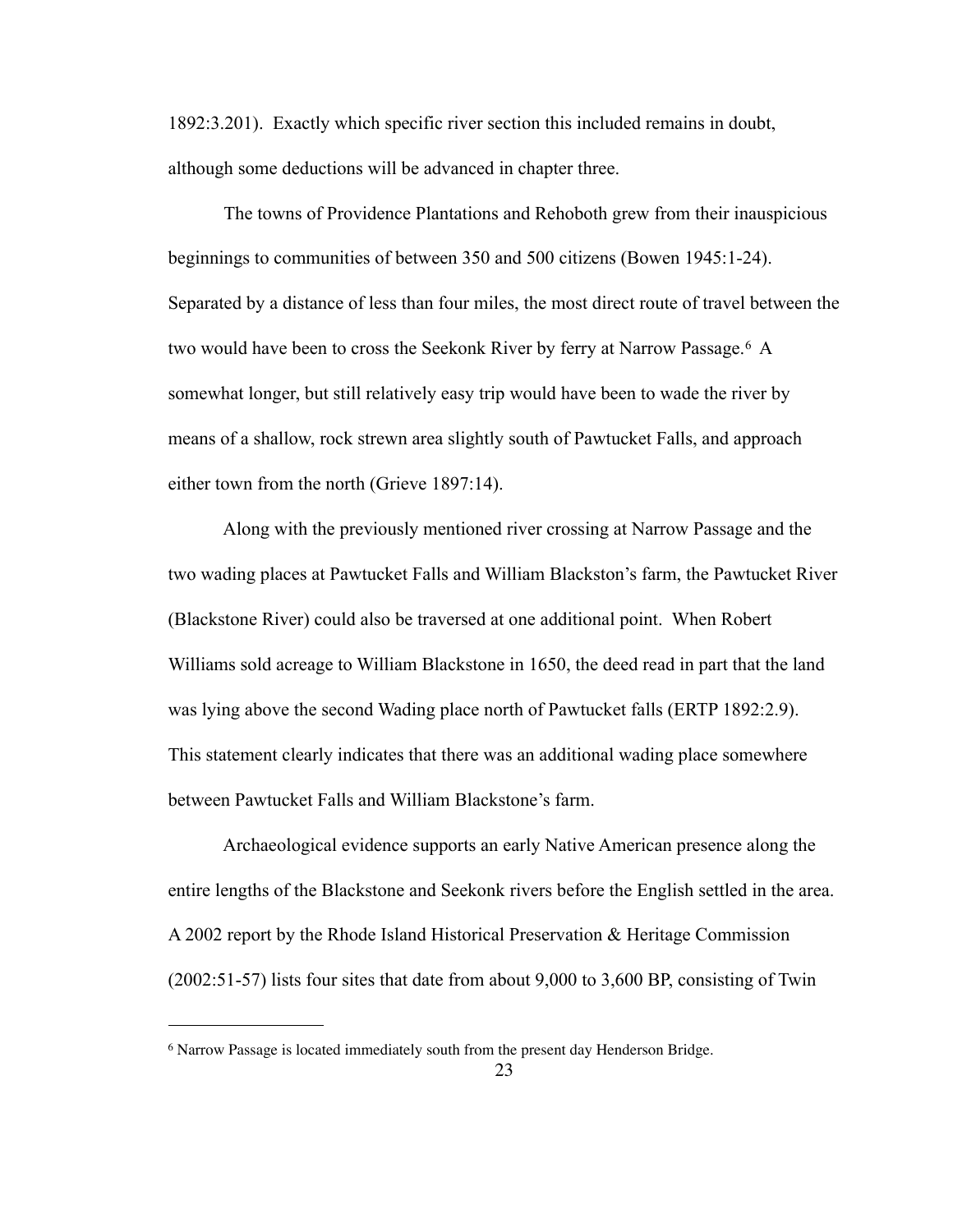Rivers (RI 165), Walker Point (RI 653), Cumberland Quarry (RI 55), and Smithfield (RI 163). Later examples from the 9th (early Woodland period) into the 17th century include Woonsocket (RI 215), Kettle Point (RI 1731), and Providence Covelands (RI 935).

 Recovered artifacts from the Late Woodland (1000-1600) sites mentioned above suggest the presence of small interior hunting and gathering areas. These findings are consistent with Elizabeth Chilton's (2005:138-160) assertion that there is little evidence of permanent settlement or intensive agriculture in New England throughout this period. Instead, she argues, the Algonquian people employed a diverse foraging approach, exploiting a variety of land, air and aquatic animals. Also, while the Native peoples may have depended on some domesticated plants, it was apparently only as a dietary supplement, a practice which Chilton refers to as mobile farming. That such a varied subsistence practice extended into the early 1640s is demonstrated by Roger Williams (1936:88-117) account of such diversity.

 Paul Robertson, the Rhode Island State archaeologist, suggests that considering the absence of any newly published research specific to northern Rhode Island, the above conclusions (also Dincauze 1990:19-32) are appropriate. He cautions, however, that recent investigations into pre-contact coastal sites along Narragansett Bay have demonstrated the presence of domesticates (Largy and Morenon 2008:73-86). Of particular interest is ongoing research at Point Judith Pond (RI 110) at which over twenty structures and large quantities of maize have been recorded. According to Robertson, this evidence points to large coastal villages and agriculture being well established by at least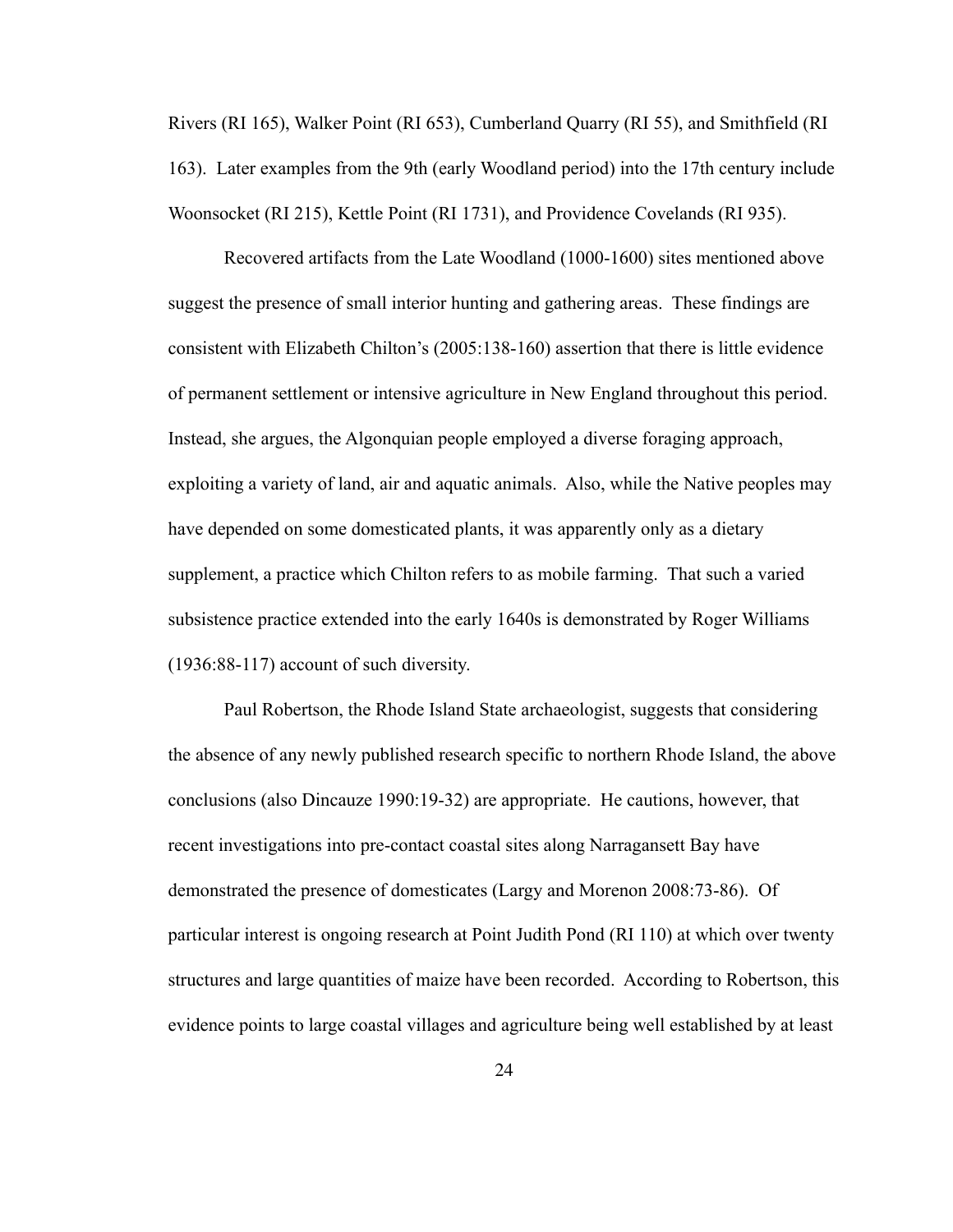1300 AD (Paul Robinson 2011, pers. comm.). Just what implications such research will have on our future understanding of the Blackstone Valley can only be speculative.

In addition to the pre-contact history, colonial documentation points to a scattering of Native American settlements throughout the region. Richard Bowen (1946:11-19), based on his research of the Rehoboth town records, concludes the existence of three Indian villages within the almost ten square mile original land purchase acquired from the Wampanoag sachem Ousamequin. However, by the 1640s, disease and the danger of Narragansett raids had severely reduced the population. The land on the west side of the rivers appears to have been populated longer into the colonial period. Roger Williams (1936:3), writing in 1643, reported that the Narragansett occupied a dozen villages of various sizes within 20 miles of Providence. The Blackstone and Seekonk rivers also comprised a major fishing and transportation corridor for Native people moving between Narragansett Bay and the interior (RIHPHC 2002; ERTP 1892:2.28). Such usage resulted in a network of well-worn Indian paths that crisscrossed the surrounding countryside (Williams 1936:68).

By 1675, many of the major Indian trails had been improved to the point that travelers had reliable, if not always comfortable, pathways for travel. Two of the best known were the Pequot Path and the Boston to Newport Road. The Pequot Path extended from Boston, fording the Pawtucket River at William Blackstone's farm, continued southward along the western shore of Narragansett Bay and eventually reached Connecticut. The Boston to Newport Road, or Old Boston Post Road, bisected the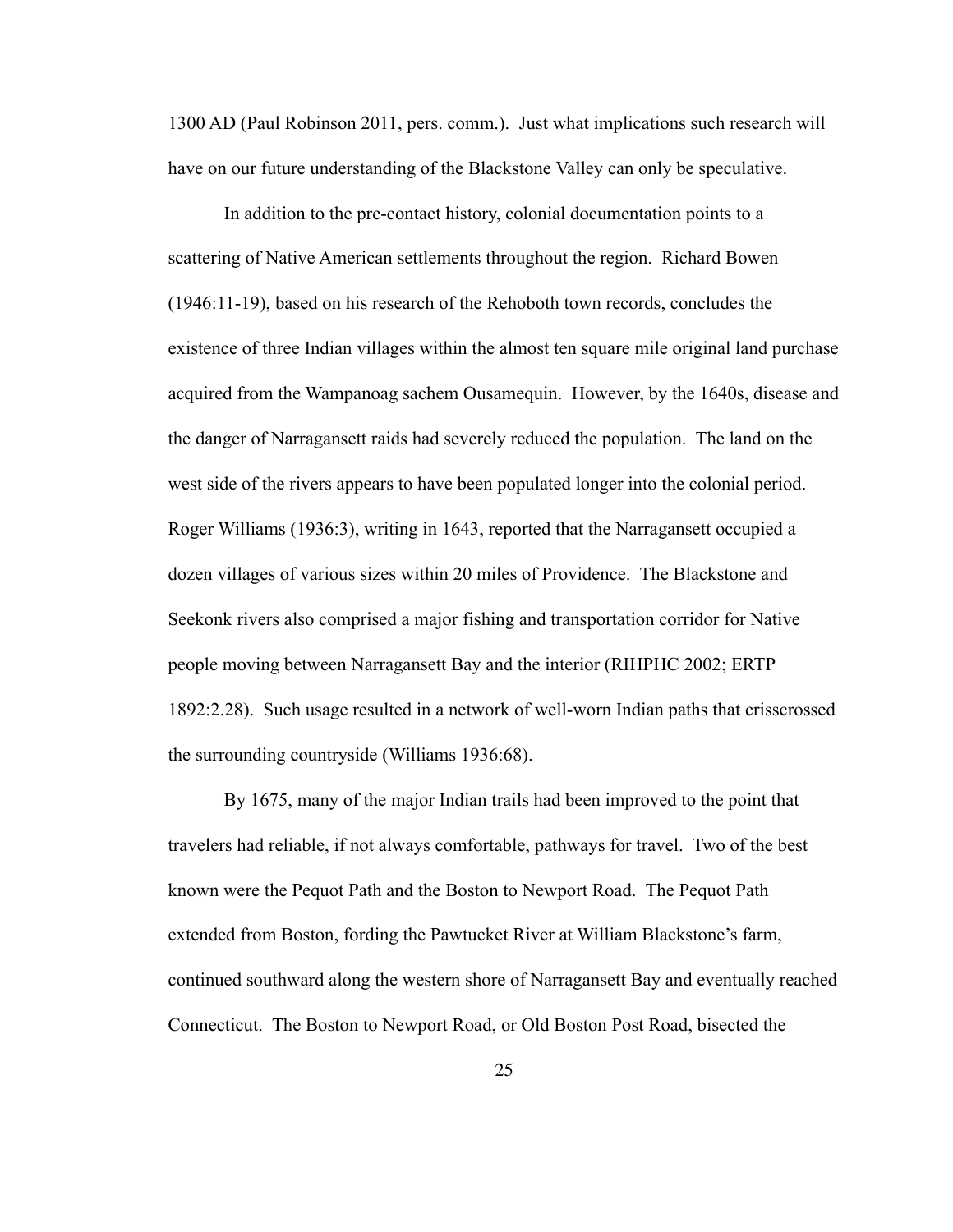Seekonk Plain (Newport Avenue and Route 1) and connected Rehoboth village to points north and south (Handsman 2008:165; Hallett 1956:45). Farther along the Old Boston Post Road, 11 miles north of Rehoboth Village, was John Woodcock's garrison. Built in 1669, the garrison was a convenient stopping point for many of the Massachusetts Bay soldiers during the war. The original building has been replaced by a circa 1720 structure that still stands close to the original foundation at the intersection of routes 1 and 1A in North Attleboro (Schultz 1999:109).

On the eve of King Philip's War both Rehoboth and Providence, despite their growth and proximity to each other, remained relatively isolated. They were surrounded by large tracts of wilderness with numerous swamps, and located at the intersection of the Wampanoag, Narragansett and Nipmuc (Nipmuck) tribal boundaries. These circumstances left them vulnerable to attack and difficult to defend, a situation which Native Americans would repeatedly take advantage of during the following months.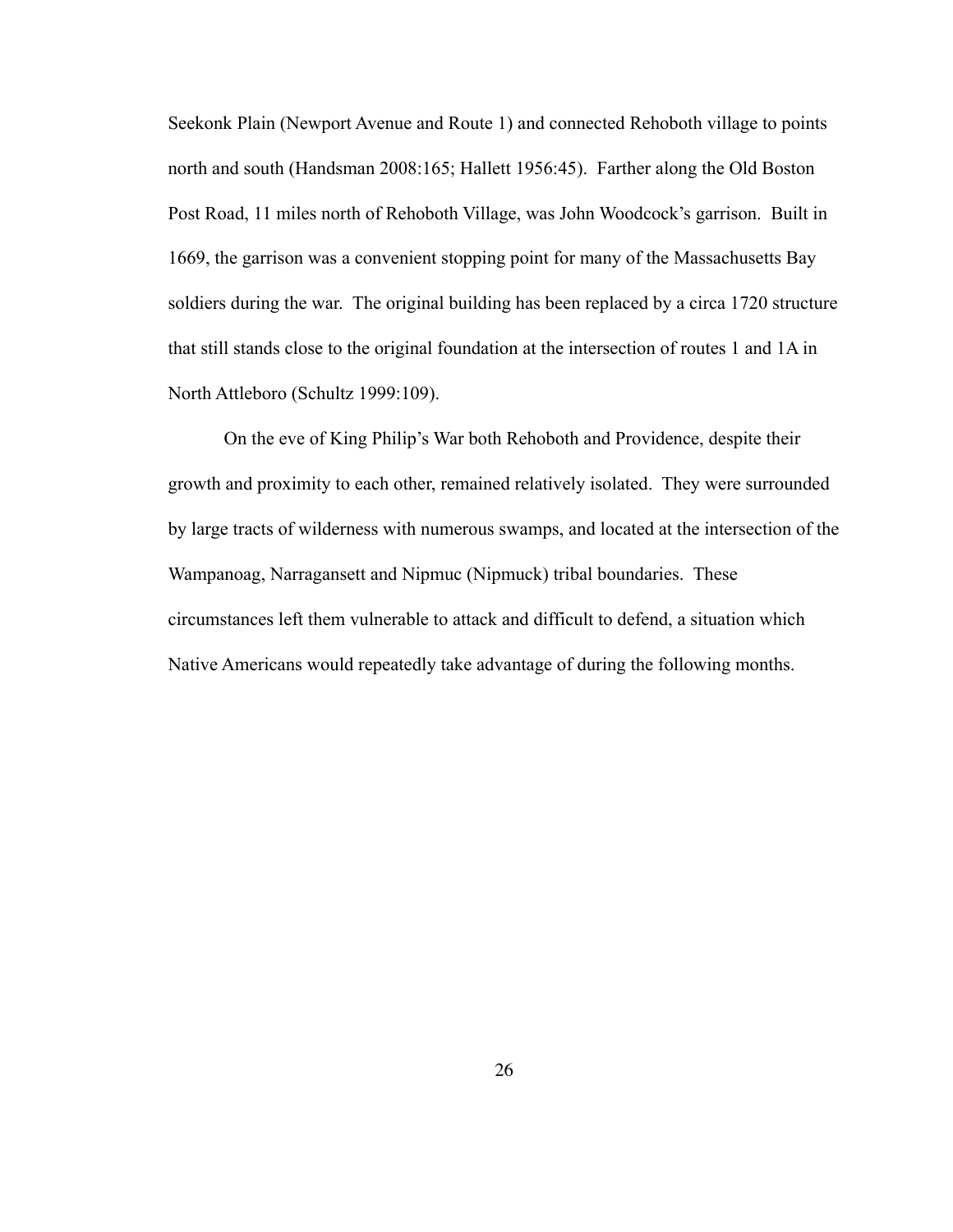#### CHAPTER 3

#### PIERCE BATTLE

 King Philip's War began during June of 1675 when a townsman from Swansea fired into a group of Wampanoag Indians who were looting abandoned houses. While the incident in itself would seem of minor importance given the long list of Native American grievances, it was sufficient to ignite one of the most costly wars (in terms of lives and property) in colonial history (Drake 1999:1). Historians of the war have long debated the central elements that contributed to the outbreak of hostilities. Traditionally some authors argued that conflict between "advanced" and "backward" races was inevitable (Fiske 1900; Ellis and Morris 1906; Morgan 1965). More recently, however, historians have distanced themselves from such simplistic and ethnocentric conclusions and instead turned their attention to the demands imposed on Native American groups which eventually forced a choice between cultural extinction or bloodshed. Although the specific issues and their importance have been debated, Jill Lepore (1998: xiii,7) convincingly argues that the fundamental problems centered on ever increasing English land expansion, disruption of traditional systems of trade and agriculture, and the effort to eradicate the influence of native rulers and religions.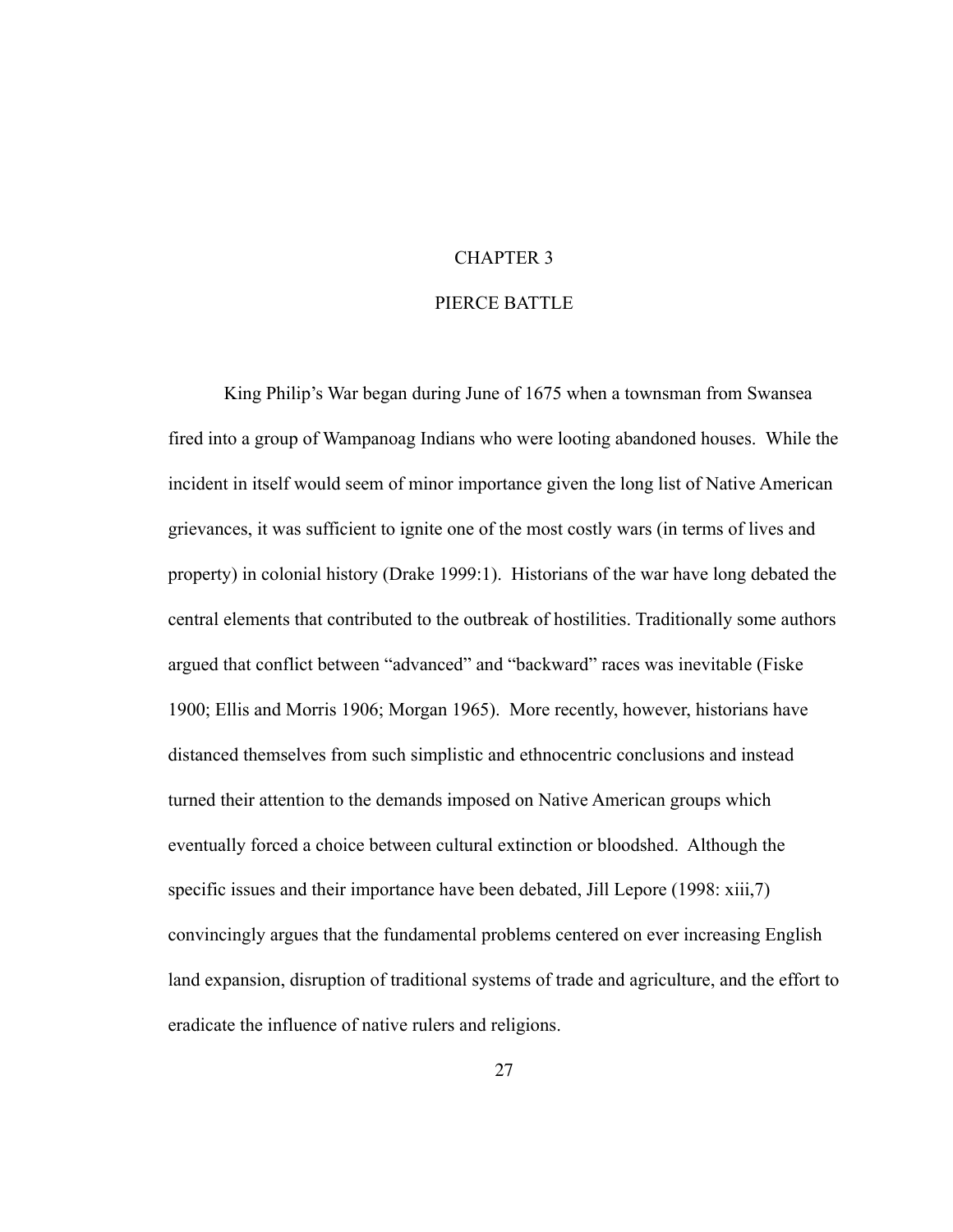The question of land acquisition appears most central to the Indians' discontent (Malone 1993:2; Braddon 2001:50; Richter 2001:100-101). Russell Bourne notes that Algonquian subsistence practices required up to 20 times the acreage as those of the English settlers and that aggressive land grabs by Massachusetts Bay and Plymouth Colony left tribal groups with "less capital, less power, less chance to be on their own" (1991:90). The problem was further magnified both by demographic changes, such that by 1675 the ratio of the English had increased to five to one, and a decline in the value of wampum, a commodity upon which local Native American prosperity was built (Richter 2001:100-101; Starkey 1998:64).

 Closely aligned with the land problem was the colonists' failure to control the free grazing of their farm animals. The tendency for English farm animals to destroy Indian crops drove a wedge between the two groups. By June of 1671 the situation had become so volatile that the Plymouth General Court was appointed to evaluate the problem (Ranlet 1988:90; Bourne 1991:99; Lepore 1998:95).

 Another major point of contention was the fact that the English expected the Indians to conform to the body of law under which the colonists themselves lived. The Indians maintained their testimony was given little weight under this system and Philip claimed the English would take the word of one dishonest Indian over 20 honest ones, if it pleased them (Lepore 1998:115). Whether one accepts the conservative or revisionist view of the fairness of the English court system, it is important to understand that many Native Americans believed they did not receive equal justice (Leach 1995:18-19).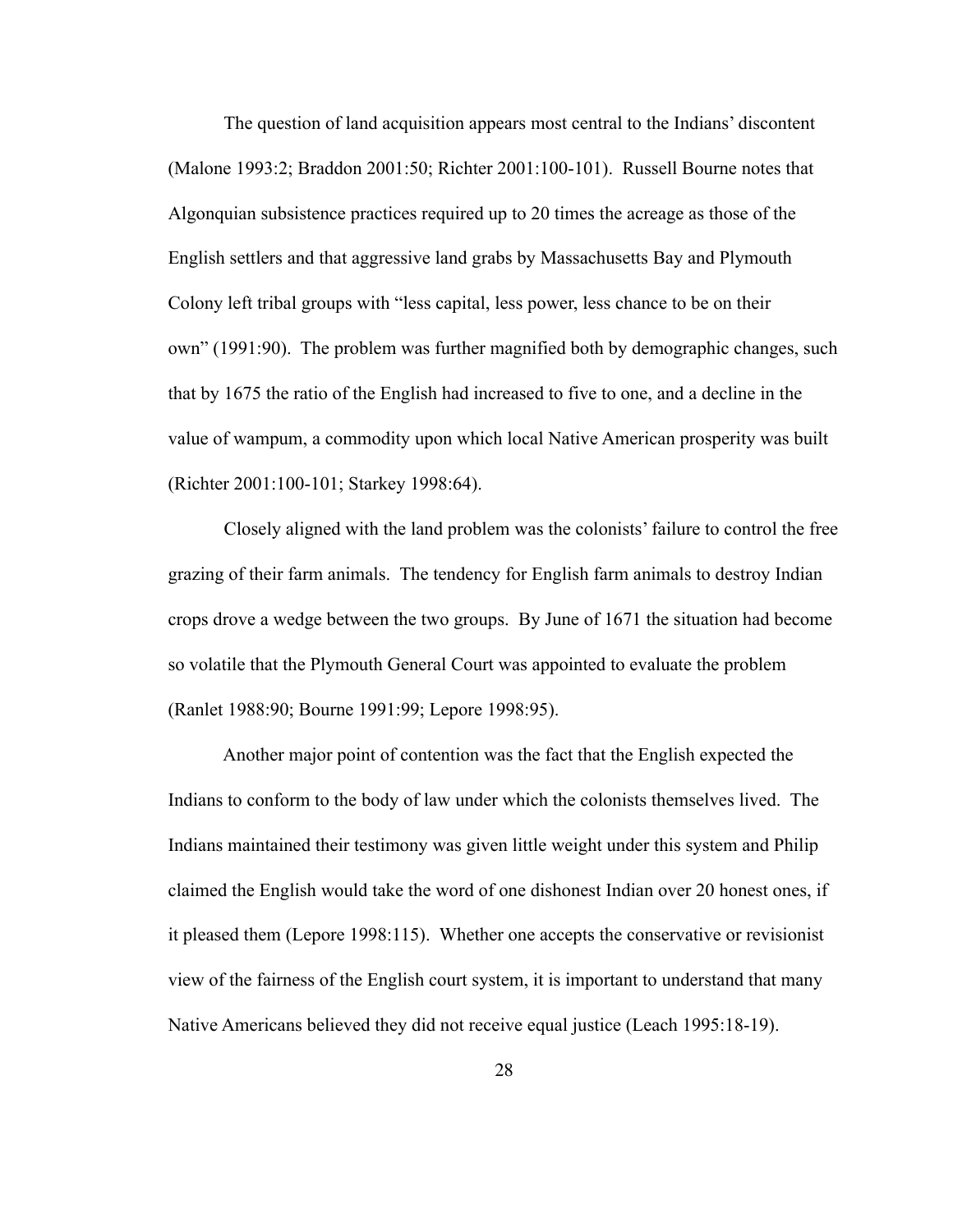Attempts by Christian missionaries to convert Indians also served to complicate alliances. According to a 1674 census, shortly before the war almost 1,600 Indians from Plymouth and Massachusetts Bay had turned to Christianity and were residing in Christian towns (Lepore 1998:37). Richard Slotkin writes that such work would have been perceived as a threat to the "the ties of kinship and the unity of political and religious thought and behavior that characterize tribal societies" (1973:28).

 According to Philip Ranlet (1988:100) the war was not unavoidable, and Philip, far from being the aggressor, was a dedicated and cautious leader. Yet, in the end, growing settler distrust and hostility toward Native Americans, their economic subservience, and the accelerating cultural change fueled growing pressure from younger Indians to fight the English. By 1675 Philip may well have realized that if there was to be a war, it would have to be fought before a further imbalance in demographics made any such decision untenable (Ranlet 1988:87, 97-98; Starkey 1998:70; Leach 1995:20, 22).

 Despite the above causes and their consequences, not all Native Americans sided with Philip. Religious alienation, fighting among tribal leaders over land sales, economic dependence, traditional inter-tribal disputes, and attempts to consolidate a trading position with the English all served to direct some Native American loyalties to the colonists (Bourne 1991:161). Such allegiances not only deprived Philip of much needed warriors but often accounted for a share of the colonial forces that marched against him. This percentage increased toward the end of the conflict, as formerly neutral tribal groups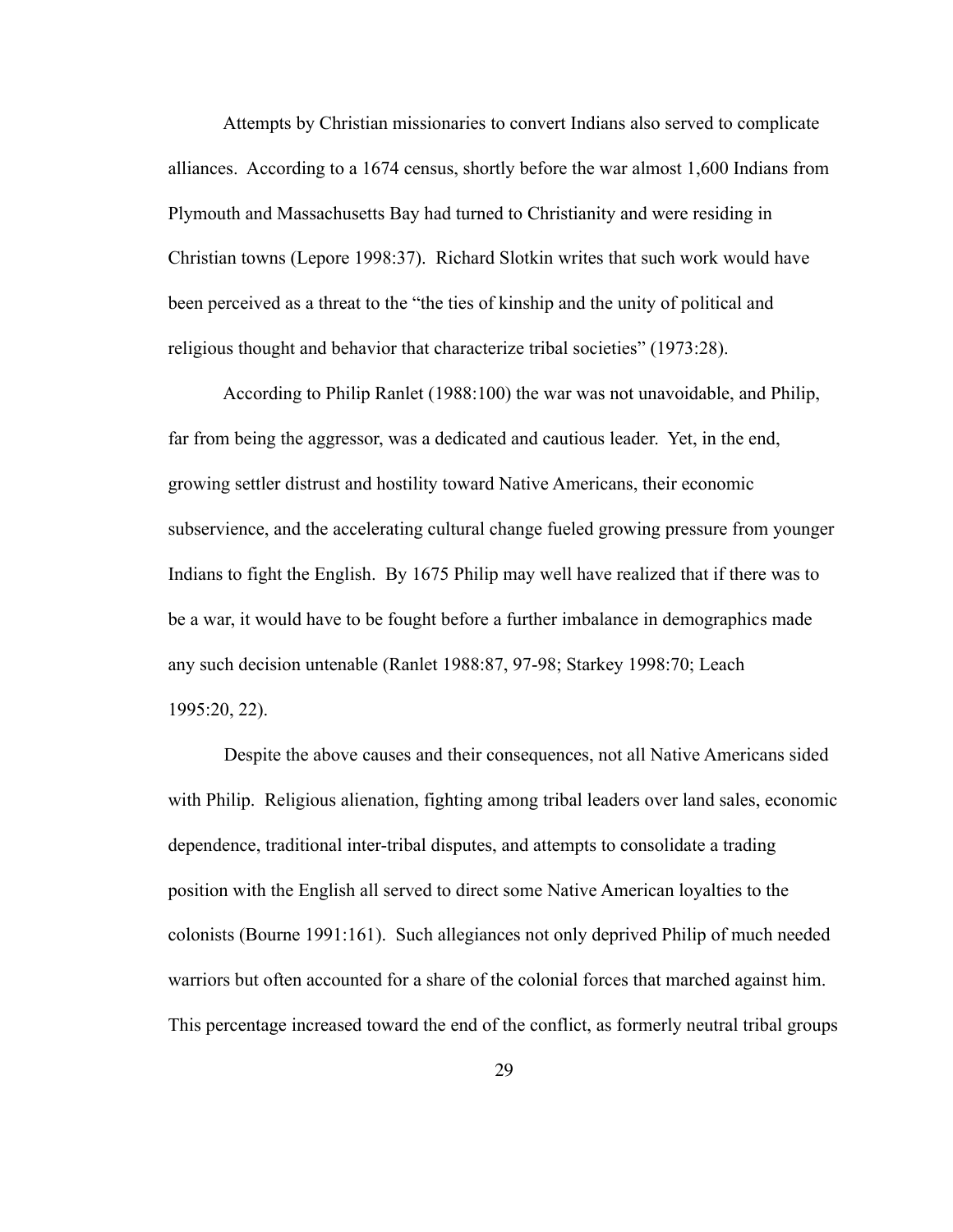increasingly sided with the colonists (Bourne 1991:124-186). More importantly, as English allies they also provided essential services as guides and scouts. The Indians' abilities in such capacities received high praise from the chroniclers of the time (Hubbard 2002a:175; Mather 1999:143; Church 1865:132).

 The early stages of the conflict were poorly fought by both sides. The Native Americans were tentative in their initial confrontations and within the first month Philip allowed himself to become entrapped in Pocasset Swamp. The colonists, equally hesitant to respond, let Philip escape across Seekonk Plain into Massachusetts Bay (Bowen 1947:79-112). By December, he and his warriors had made their way to New York, where he recruited additional followers among the Mahicans. Unfortunately for Philip the Mohawks, at the urging of Governor Edmund Andros of New York, sided with the United Colonies against the Algonquian tribes. Retreating from the Mohawk threat, Philip and his party returned to the upper Connecticut Valley, where many of the Nipmuck and Narragansett had wintered (Leach 1995:155-163).

 On 29 February 1676 the Plymouth Council of War convened at Marshfield (Church 1865:66-69).[7](#page-37-0) The council's primary concern was the current outbreak of hostilities in neighboring Massachusetts Bay Colony. Most recently, enemy forces attacked Lancaster on 10 February, burning much of the town and inflecting heavy casualties. On the twenty-first of that same month, more than forty buildings in Medfield were destroyed, and four days later Weymouth was stormed (Leech 1995:160).

<span id="page-37-0"></span><sup>7</sup> Although there is some confusion in Church's text as to the exact timing of the council's meeting Henry Dexter (1865:66) argued that it was to Marshfield that Church had been summoned.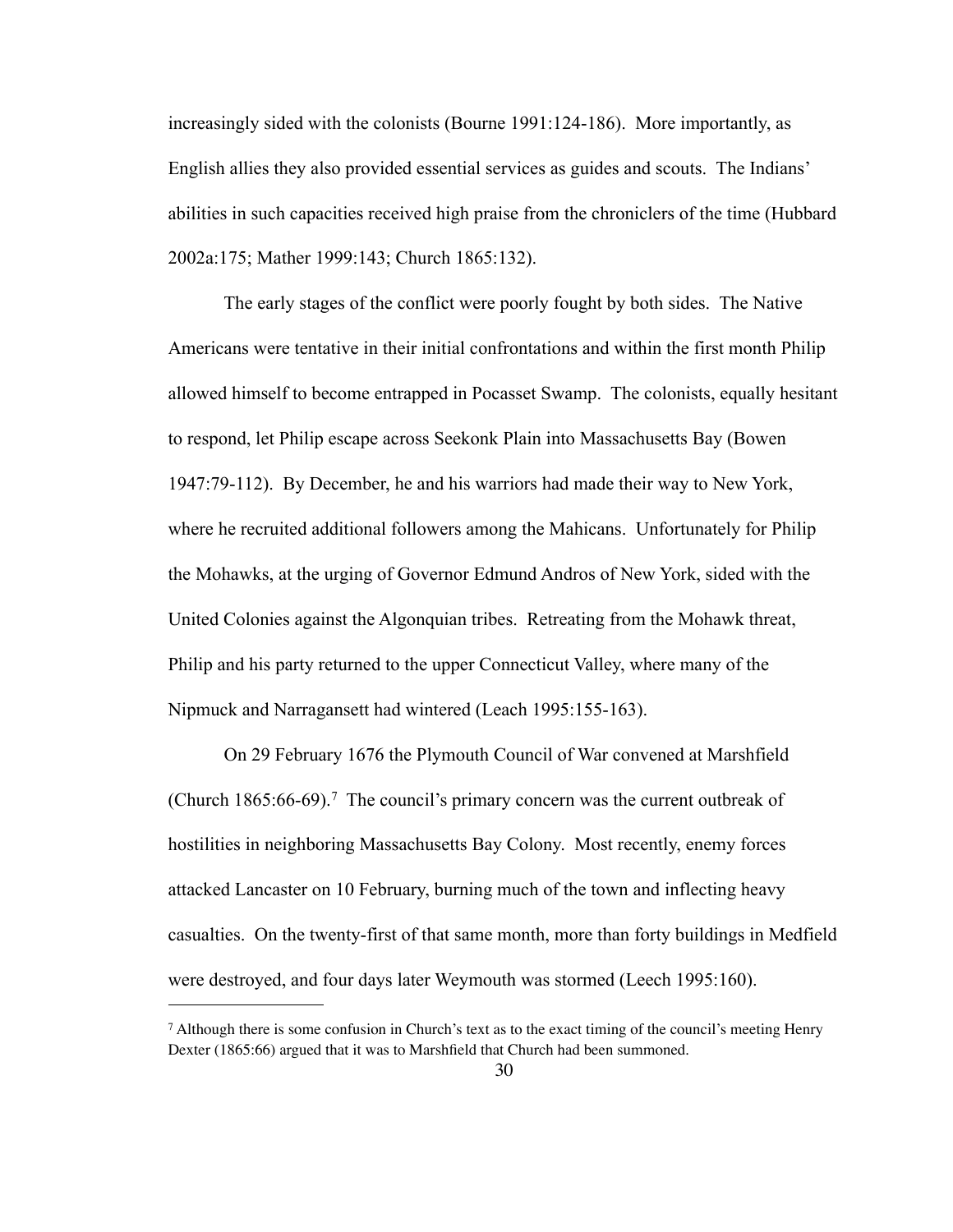Confronted with such alarming evidence, the council fully understood the gravity of the situation and feared, rightfully so, that it was only a matter of time before such hostilities would escalate to the outlying settlements of Plymouth Colony (Church 1865:67). In response to the anticipated threat, the council first issued an order that, in the hope of preventing "great damage and prejudice," none of the inhabitants within the jurisdiction of Plymouth Colony shall abandon their towns under the penalty of forfeiture of their personal estates (Plymouth Colony Records [PCR] 18565.185). Although the safety of its inhabitants was certainly an issue, the government's uneasiness was tempered by its need to maintain a strong line of defense. If desertions became too widespread, the colony could possibly have been reduced to a few fortified coastal strongholds. There was also the apprehension that many of the refugees might not later return to their former communities. Even with these restrictions, it was not until twenty years after the conflict that southern New England was fully resettled (Leach 1995:187-188, 246; Dexter 1865:69).

 A second council directive addressed concern over the enemy's ability to conduct successful surprise attacks against villages and towns. Such acts of aggression were often magnified, despite government warnings, by negligent town watches. To combat such behavior, individual town councils, in coordination with the commissioned officers, were granted the power to organize guard duties and arrange for patrols to be sent into the countryside so that the citizenry would be better alerted to impending danger (PCR 1856:5.185).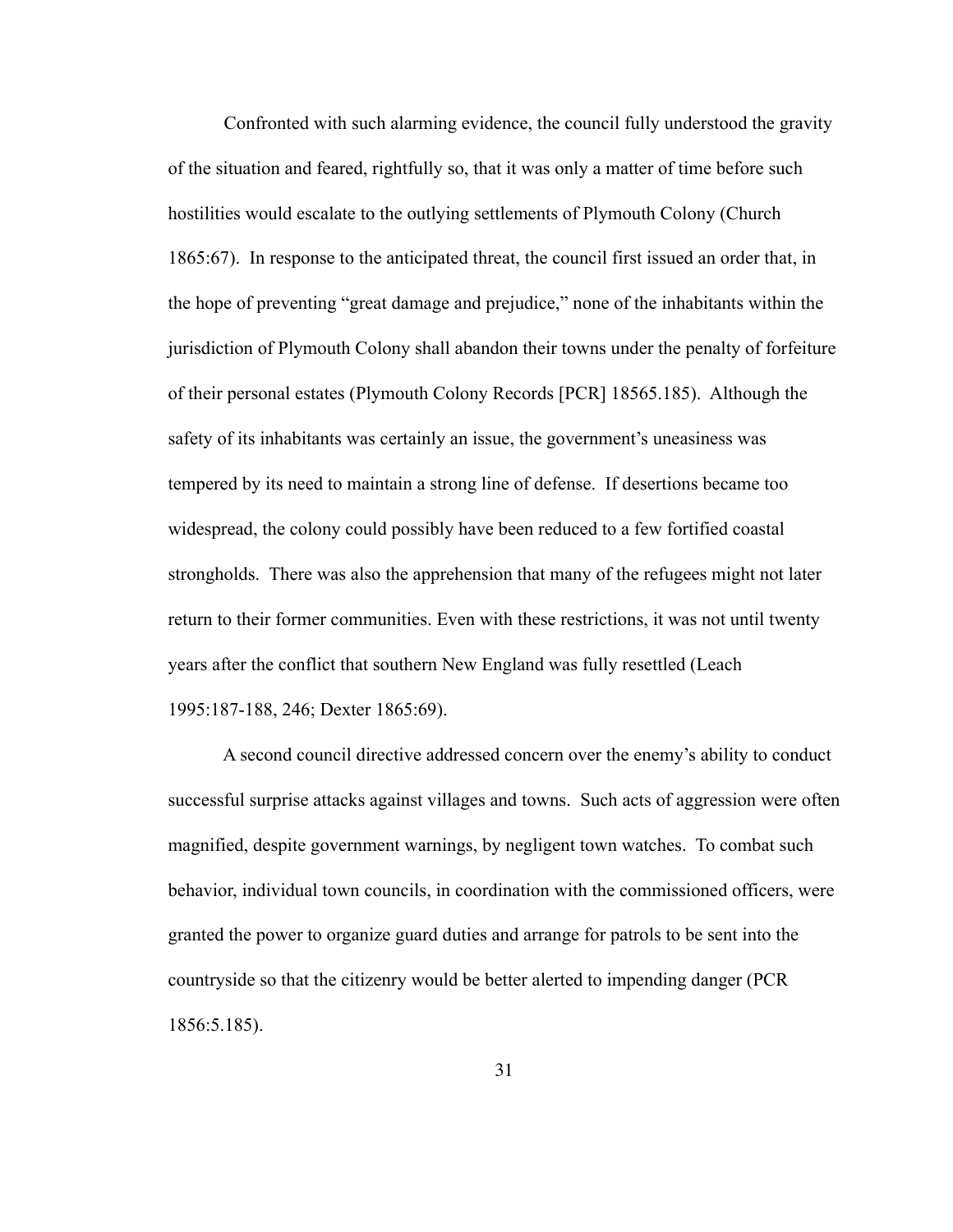Finally, in its most aggressive action, the Plymouth Council offered Benjamin Church the command of 60 or 70 colonists, with the stipulation that his force would be garrisoned in Rehoboth and other western towns to counter any actions taken by the enemy (Church 1865:67). Church, a carpenter by trade, was born in Plymouth in 1639. He was in his mid-thirties when war broke out and quickly gained considerable experience in wilderness warfare (Simpson 1975:36-37). Church replied that the Indians could be expected to return in large numbers and that to send such a small force against Philip's combined forces "would be but to deliver so many Men into their hands, to be destroyed" (1865:68). He suggested instead that the Council commit 200 soldiers, along with 100 friendly Indians to the border's defense, and stipulated that this force should not wait at any garrison, but instead live and fight in the woods, as the enemy did. He added that if such a unit went forth, they should expect to march for six weeks, which was long enough for men to spend in the woods.

 Benjamin Church's insistence on the inclusion of friendly Indians was understandable. It was no secret that to date the English had been unsuccessful in locating the enemy on their own. In a letter to Massachusetts Bay Governor John Leverett, John Pynchon complained that "we are endeavoring to discover the enemy; daily send out scouts but little is effected; we sometimes discover a few Indians and sometimes fires, but not the body of them, and have no Indian friends here though we have sent to Hartford for some to help us" (1982:154-155).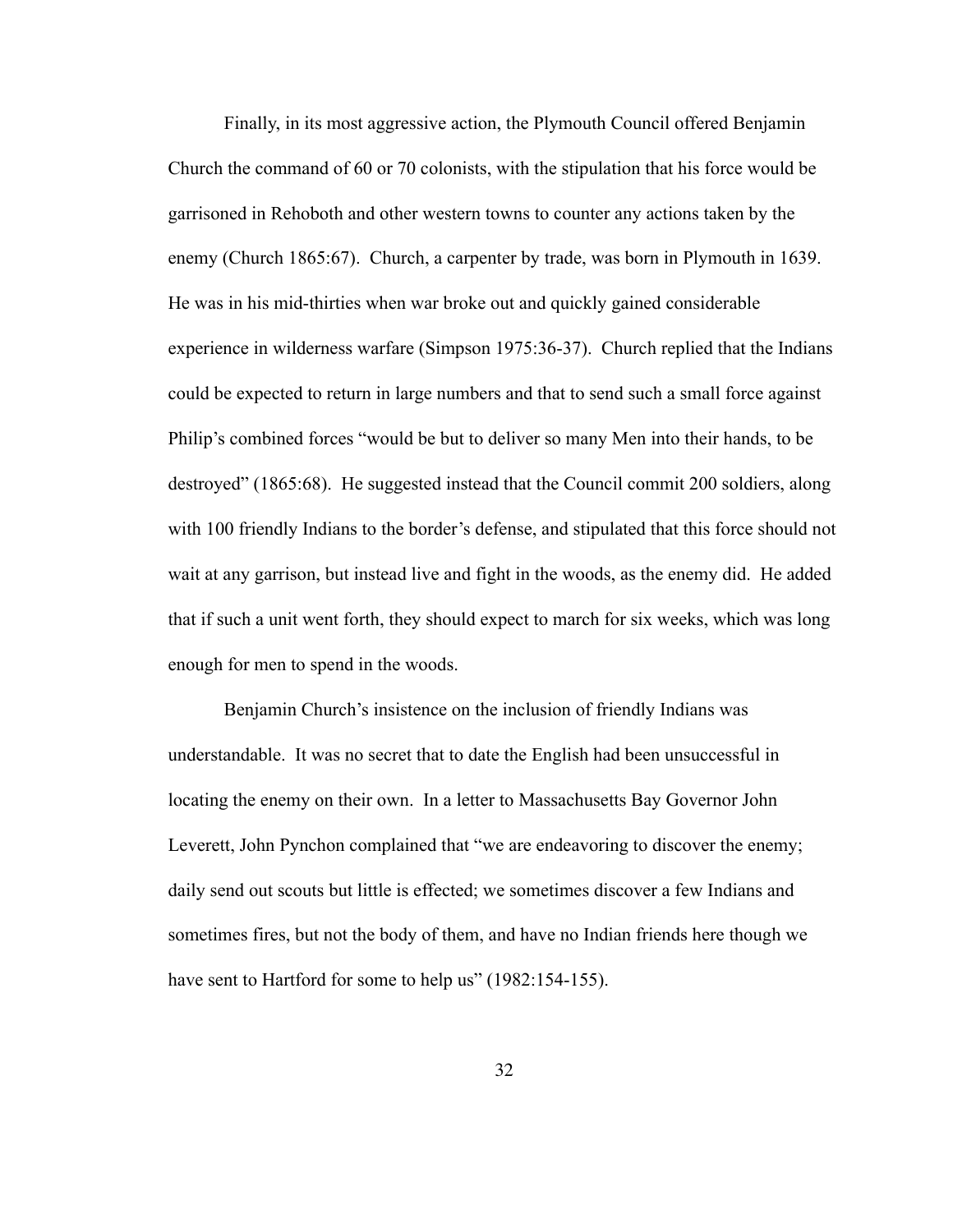After consideration of Church's recommendations, the council explained that the colony was already in debt and would never be able to pay such a large force as well as deciding against the use of Indian allies (Church 1865:68-9). In retrospect, the decision was not surprising. By the winter of 1676 the United Colonies and Rhode Island were feeling the financial strain of protecting their villages and towns. This was a burden that by the war's end seriously disrupted New England's economy and forced the levy of heavy taxes on its townspeople (Leach 1995:244).

 For the most part the colonial defensive strategy consisted of building garrisons or fortifying existing houses, where the townspeople could spend the nights or muster during an assault. Garrisons, if used correctly, were surprisingly successful in protecting lives. They failed, however, to prevent the burning of unoccupied homes and buildings and the theft or destruction of crops, livestock and equipment (Chet 2003:40, 58). In an effort to limit such loss, towns considered most prone to possible attacks were reinforced by military units assigned to garrison duty at the government's expense (Leach 1995:183). Despite such effort, relaxed vigilance and the government's slow response in deploying adequate troop support brought about unnecessary suffering at the hands of enemy attackers. Such lack of organization was so common it spurred a running joke among many of the friendly Indians that the colonists divided most of their time between eating and drinking, and when another attack occurred the colony would send their condolences along with a few more soldiers (Harris 1963:35).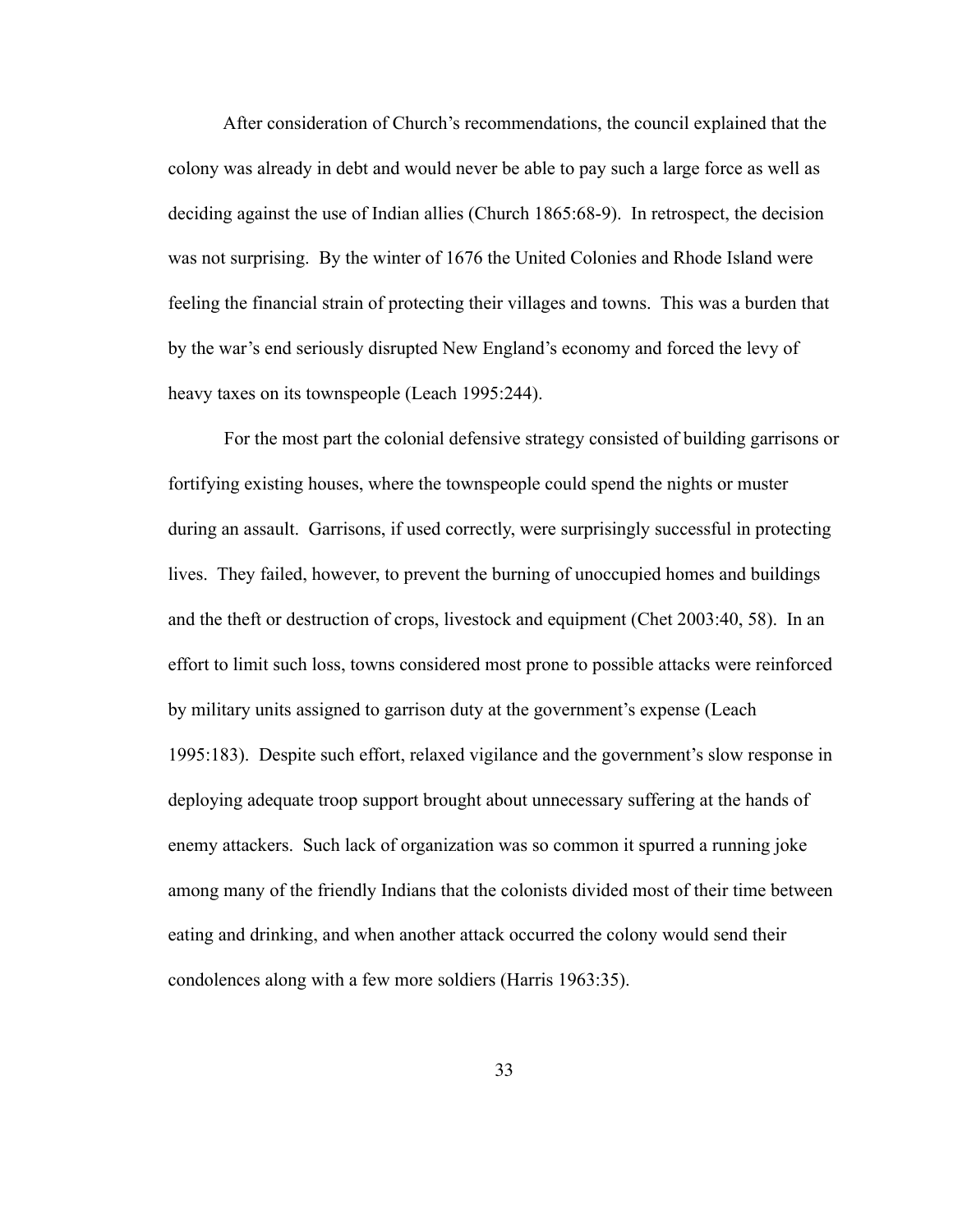It is likely that money was not the only reason Church's demands were dismissed. Richard Slotkin (1999:468) argues that conducting warfare in a manner similar to the Indians went against Puritan ethic. In fact, the Indian's preference for avoiding direct confrontation was so distasteful it impelled the Reverend William Hubbard to write that the Indians "durst not look an Englishman in the Face in the open Field, nor ever yet were known to kill any Man with their Guns, unless when they could lie in wait for him in an Ambush, or behind some Shelter, taking Aim undiscovered" (2002a:115).

 An additional government concern might have been apprehension regarding the ability to contact Church if the need arose. During a meeting on 10 March 1676 the Plymouth Council (PCR 1856:5.189) granted its president and certain of its members the power to immediately recall troops if such a deployment led to any inconvenience. It is not unreasonable to assume that if Church (1865:67) had been allowed to "lye in eh Woods as the Enemy did" it would have been at best difficult to contact the command, and at worst impossible.

 Finally, although the use of friendly Indians as guides and scouts had proven valuable to the Massachusetts Bay forces, there remained considerable uneasiness on the part of some of the Bay officers as to their reliability (Leach 1995:162; Malone 1993:110). This mistrust may have been more intense in Plymouth Colony, where Indians had been used only sparingly throughout the war's early stages. Such resentment was not limited only to the military. Colonists frequently accused the friendly Indians of supplying the enemy with gun powder and intelligence and aiming over warriors' heads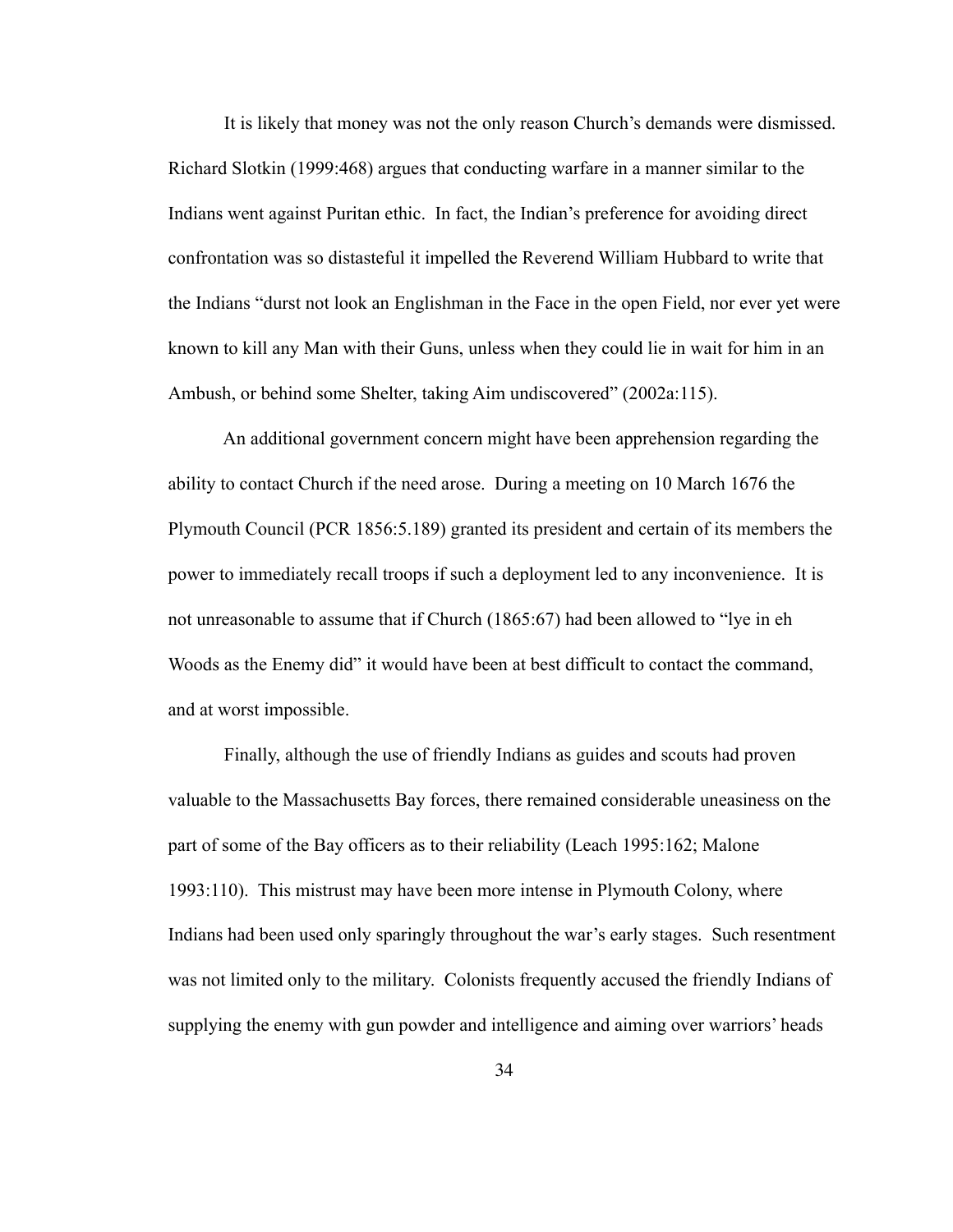during skirmishes (Malone 1993:110-11; Rowlandson 1999:353; Harris 1963:65-7; Pray 1923:22-3). All of these factors may have contributed to the government's reluctance to placate Church on even this demand.

 With no immediate military obligations, and understanding the potential danger to his family, Benjamin Church (1865:69-70) soon requested and received a special allowance to relocate his family from Duxborough (Duxbury) to the farm of Captain John Almy in Rhode Island (Portsmouth). One can sense the urgency in Church's decision when he stated that despite the imminent birth of a child and opposition from relations who thought the family would be perfectly safe at Clark's garrison, just a few miles southeast of Plymouth, he remained determined to make the 50 mile journey to Rhode Island.

 Benjamin Church (1996:67) and John Almy apparently developed a friendship in 1674 during a land transaction in which Church purchased land in Sakonnet (Little Compton) just across the Sakonnet River from Almy. Church had begun to set up a farm at the site, with plans to eventually relocate his family to their new home, when the war interrupted his work. Even if he had managed to finish the project, Sakonnet by his own admission, was full of Indians and would have presented a far greater risk than remaining at Duxborough. Portsmouth, on the other hand, was more easily secured than most other sites. This feature attracted many fearful colonists throughout southern New England.

 The governor's rationale for granting Church such a permit immediately after restricting much of the population from doing that very thing is a matter of speculation.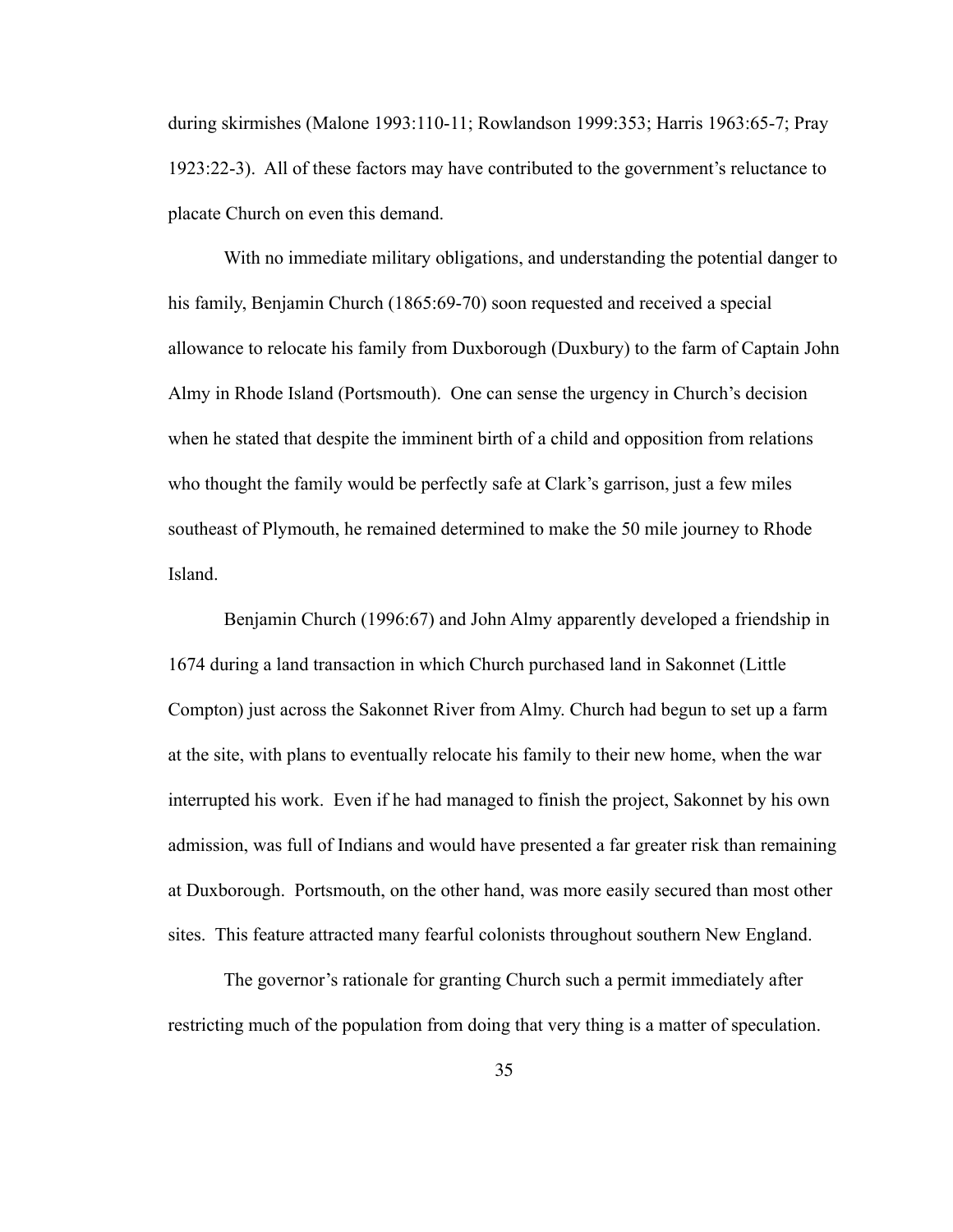It is possible that since Benjamin Church had no intention of remaining in Duxbourough after the war, the government saw little need to restrict his movements. Church (1865:69) simply defended his actions by stating that under the existing conditions the colony might require his specialized fighting knowledge sometime in the future and he would be no less serviceable by being on that side of the Colony.

 With Church temporally withdrawing from any immediate military service, the council, also at the February 29, 1676 meeting, ordered "that the soldiers now under the presse from the southern townes be att Plymouth on Weddensday, the eight of this instant, in order unto a further march, and with them 20 or 30 of the southeren Indians, whoe, together with the other whoe are under presse, to goe forth under the comaund of Captaiine Michael Peirse and Leiftenant Samuell Fuller" (PCR 1856:5.187). It is of considerable interest that before the council concluded business at Marshfield, they reversed their earlier objection against the inclusion of at least some friendly Indians. Whether this was brought about on the strength of Benjamin Church's conviction or as a means of saving money was not recorded.

## Captain Pierce's Command

 Captain Michael Pierce (Peirse, Peirce), a soldier and public servant, was born in England in 1615. He immigrated to Plymouth in about 1645. He moved to Hingham in 1646 and eventually purchased land in Scituate. The Scituate Militia attempted to ratify Pierce as a lieutenant in 1666, but the promotion was rejected by the Plymouth Court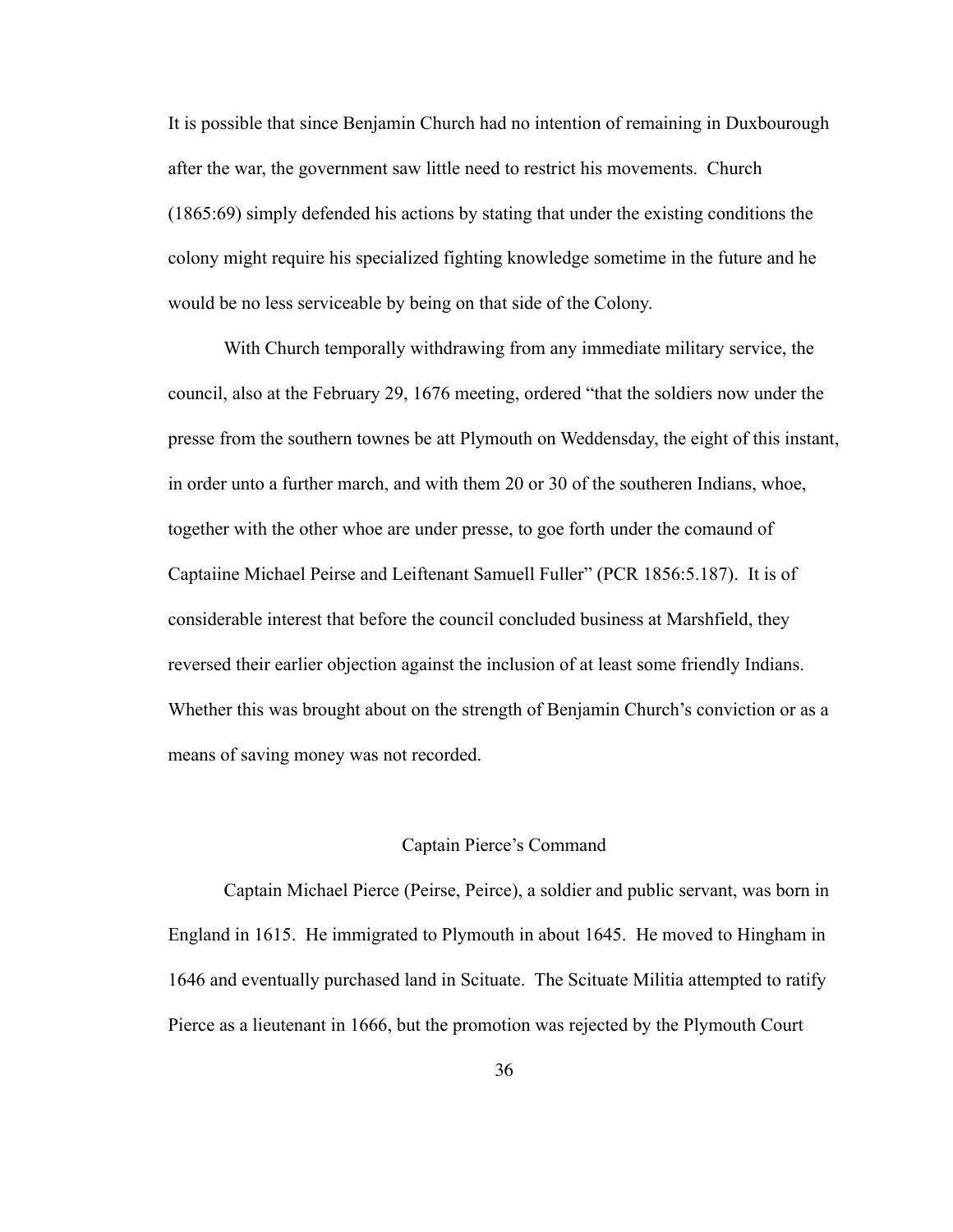because his experience was unknown to the court. He was eventually commissioned a captain in the local militia in 1669 (Cutter 1996:38-9; Bodge 1906:347), although in 1673 when Plymouth Colony sent a force against the Dutch under Miles Standish, Pierce served only as an ensign (Carter 1930:3).

 Since we have no additional sources that chronicle Captain Pierce's combat experience, we are left with only the subsequent battle to judge his capabilities as an officer. Still, there is sufficient evidence to concede that Pierce, as well as his contemporaries, were different from the first generation of New England military commanders, who, like Miles Standish, were trained European veterans. The officers after 1650 were not professional soldiers and were for the most part inexperienced in the fundamental concepts of military strategy. This inexperience also extended to the soldiers these officers commanded. With no standing army in any of the colonies, civilians were recruited when needed from local farmers and fisherman (Chet 2003:3, 61-62).

 Guy Chet (2003:61-62) points out that despite this deficiency, there appears to have been no serious attempt to provide these men with military schooling. The only instruction these troops usually received was on militia training days that were held four times a year. By the time King Philip's War broke out, these days consisted mostly of drinking, eating, smoking and public games. $8$  Such an attitude did not, however, preclude soldiers from gaining experience the hard way. One unnamed colonial soldier (Leach

<span id="page-44-0"></span><sup>8</sup> In Rhode Island during October of 1675 the council (CRRI 2:555) passed a law that no training band should be compelled to conduct exercises above two days in one year.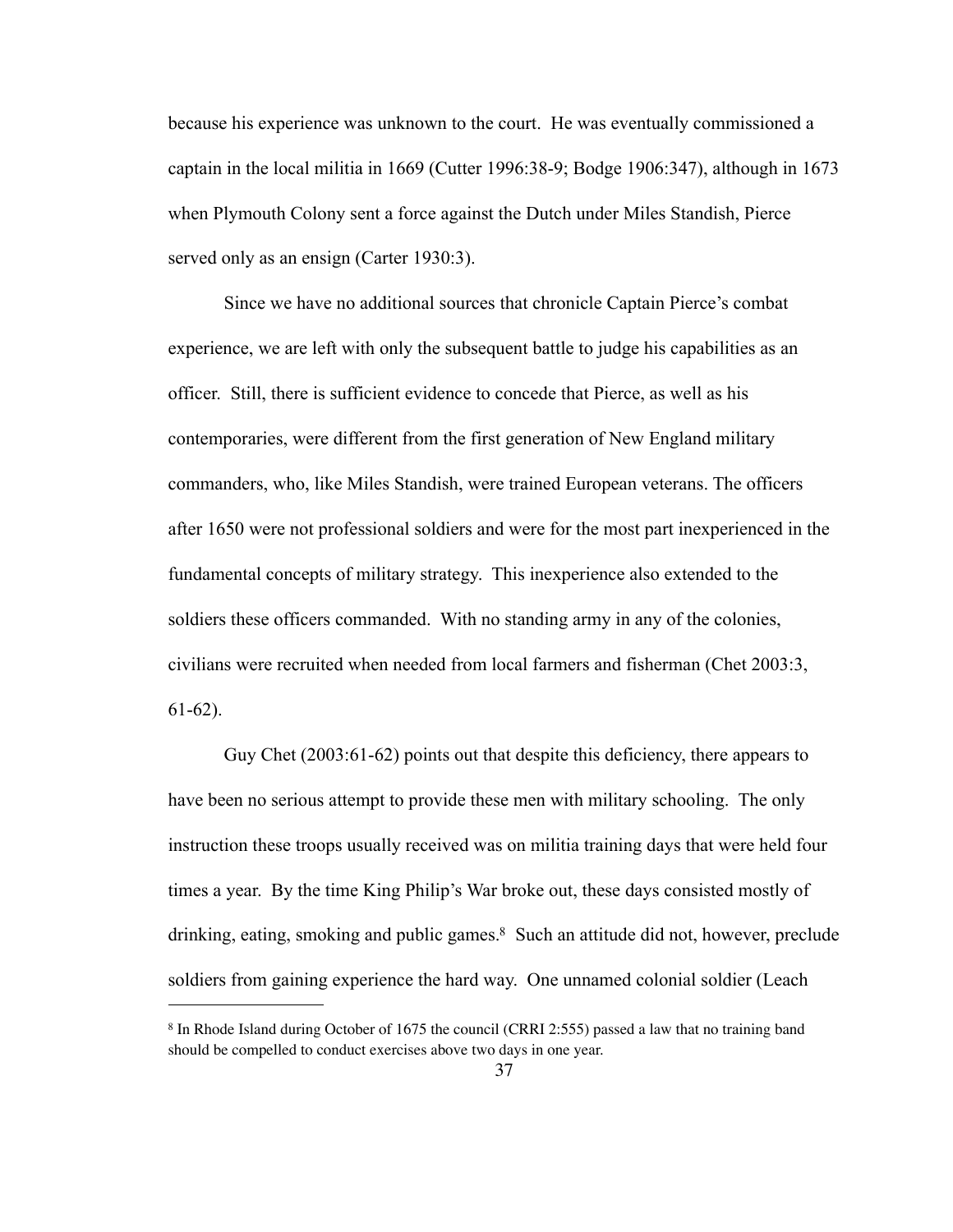1966:58) argued that he learned more in a few short months of service against the enemy than from 40 years of town training exercises.

 As ordered, Captain Pierce took command of his company at the town of Plymouth and pulled out for the colony's western border on or about 8 March 1676. Although we have no description as to how the soldiers on this particular expedition were outfitted, we may assume that it was similar to how troops were sent to the Swamp Fight in December of 1675 "well fitted with clothing necessary for the season, and provided with knapsackes and amunition, according to order, viz, halfe a pound of powder and 4 pound of bulletts to each man" (PCR 1856:5.183).

 There has been some confusion as to the exact number of soldiers under Pierce's direction. The Reverend William Hubbard (2002a:173) wrote that the company first marched with a force of approximately 50 English soldiers and 20 Christian Indians. Other sources suggest that the number may have been slightly larger. According to William Harris (1963:41), Captain Pierce was in command of as many as 100 men, but stationed 30 of his soldiers at various weak points along the western border. Harris' troop count is supported in a letter dispatched by the Massachusetts Bay Council (1676:68.191) to Major Savage on 1 April 1676. The letter stated that Captain Pierce was in command of 100 English and Indians when he engaged a great body of Indians. While the two letters differ as to whether or not the command was divided, they agree as to its overall strength.

38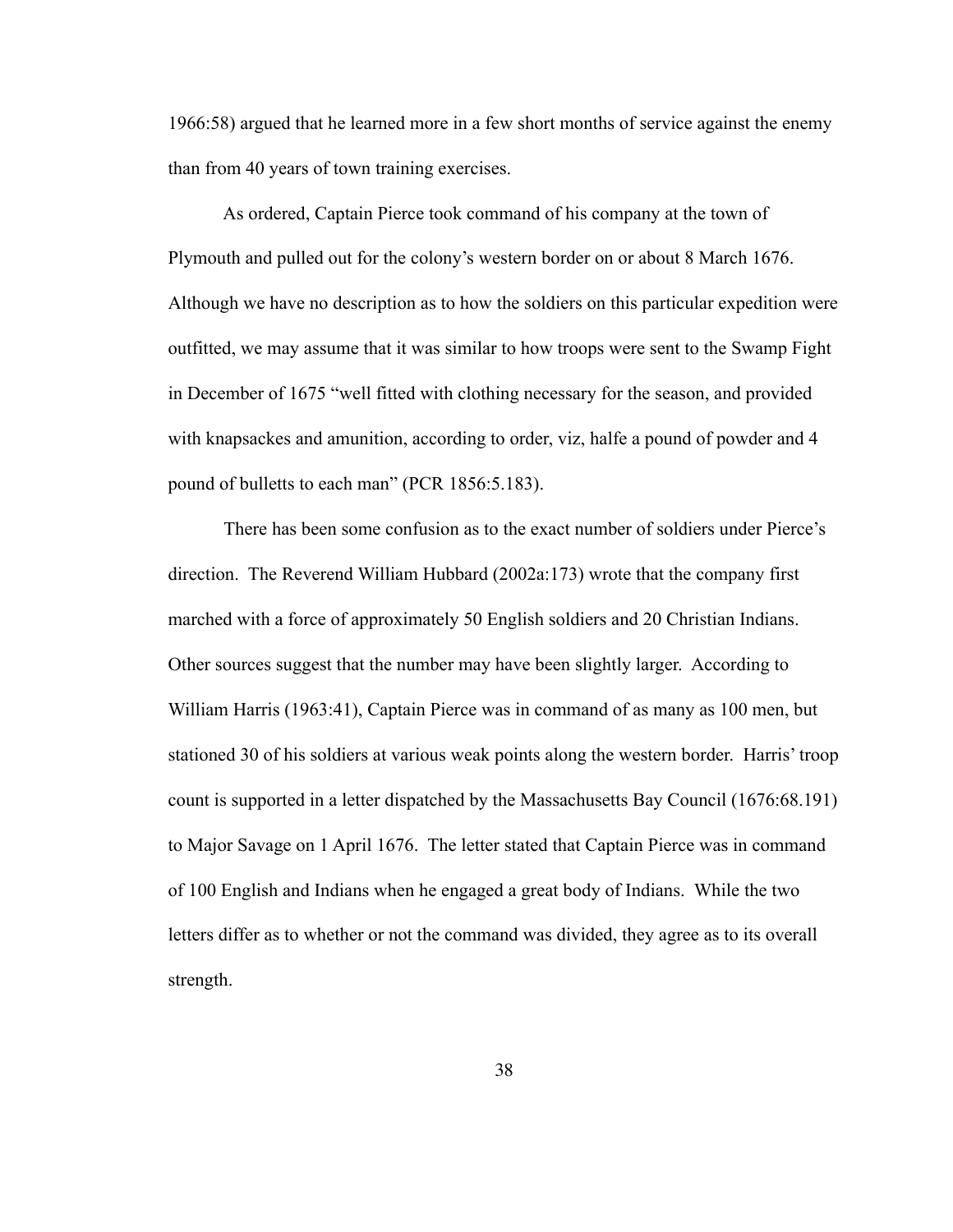Benjamin Church and Captain Pierce may have departed Plymouth at roughly the same time since the two parties meet in Taunton on the 9 March 1676. Captain Pierce apparently feared for the safety of Church's small family group, who were about to venture almost directly through Philip's home territory. He extended an invitation to redirect some of his men, including one of his relatives, to escort the family the remainder of the way to Portsmouth. Church (1865:70) would later write that for good reasons he did not accept the offer.

 This was not the only instance when Benjamin Church (1996:121) turned down an offer of additional protection, and the incident adds considerable insight into Church's confidence and ability to navigate the hostile backwoods of Plymouth Colony. Despite the imminent dangers, the Church family continued their journey toward Rhode Island, and reached Captain Almy's farm on March 10th or 11th. Within days of their arrival, Clark's garrison (near Plymouth), imagined by Church's relatives to be completely secure, was attacked and burned, resulting in the death of 11 people (Drake 1840:178).

 After Taunton, for the most part we lose track of the company's movements for the next several weeks. We know, however, that no later than 25 March 1676, Captain Pierce quartered his troop in the town of Rehoboth because, according to the town's minister Noah Newman, on that date "Cap. Peirce went forth wth a small party of his men  $\&$  Indians wth him,  $\&$  upon discovery of the enemy fought him wth out damage to himself, & Judged that he had Considerably damnifyed them. yet he being of no greater force Chose rather [to] rtrete  $\&$  go out ye next morning with a recrute of men" (1676b: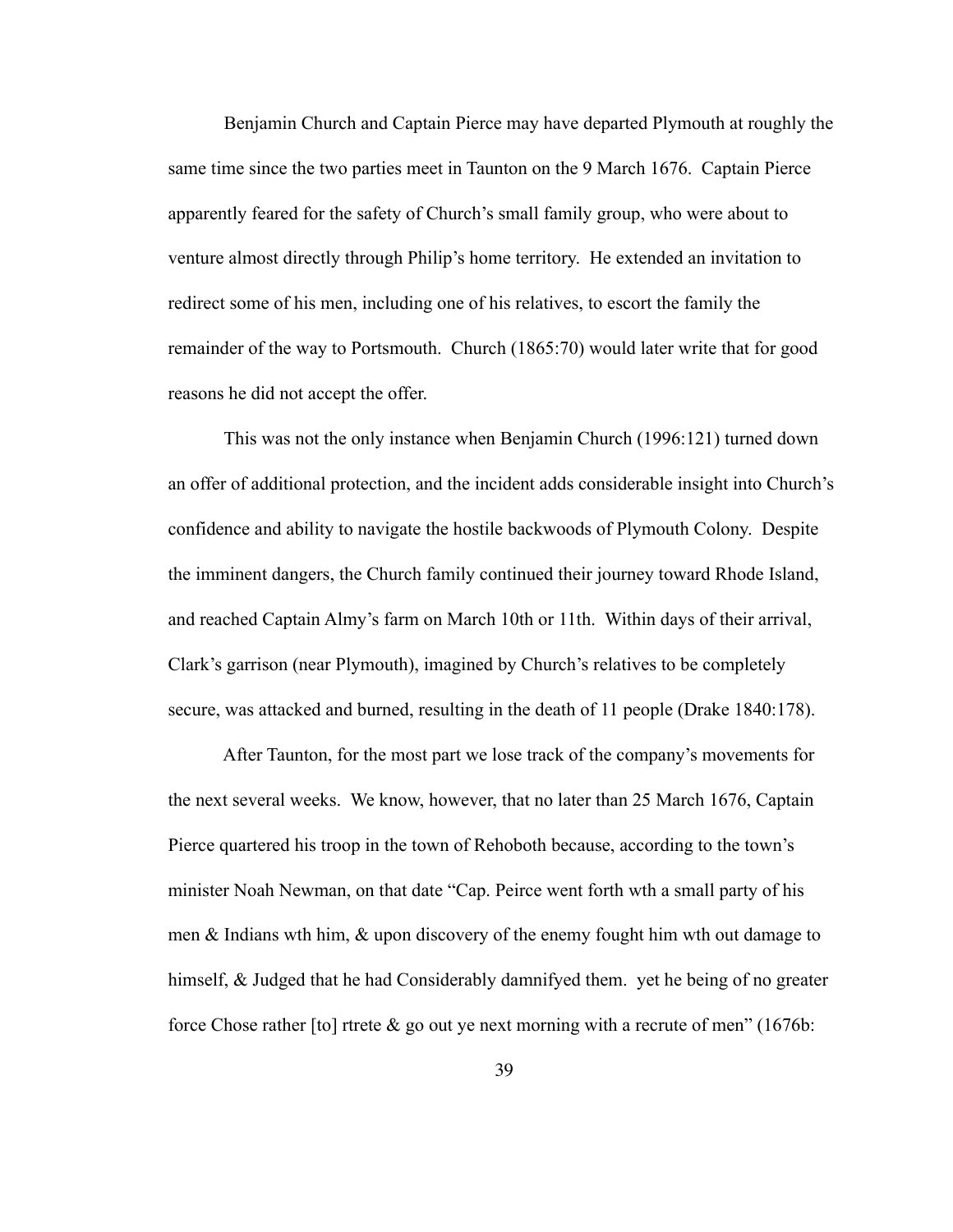1.3). The Massachusetts Bay Council(1676:68.191) corroborated this account and added that the scouting party had skirmished with a contingent of 50 Indians. Since neither Newman nor the Massachusetts Bay Council mentioned injuries on the English side or a warrior body count, one might speculate that the engagement took place over some distance and no ground was gained, at least on Captain Pierce's part. According to William Harris (1963:41-43), the engagement occurred at a place usually called Blackston's River just before nightfall, a factor that figured into the captain's decision to return to the garrison.

 The motivation for reconnoitering in this particular sector is not known. William Harris (1963:41-43) noted that the party was specifically ranging the woods searching for Indians that might attempt to target isolated men or cattle, a strategy that followed a mandate from the Plymouth Council of War for all towns to send forth scouts to secure the additional safety of the inhabitants. There is also the possibility that word of Indian activity in the vicinity of Pawtucket Falls was relayed to Rehoboth from an inhabitant of Providence. In an earlier incident, Providence (Bowen 1946:48) informed Rehoboth that wigwams had been spotted not far from their town (Providence) and Rehoboth might be able to surprise the enemy that night if a party was sent over Narrow Passage.

 Returning to the Rehoboth garrison on the evening of 25 March, Captain Pierce would have had little time to formulate a course of action. Considering the unlikely probability of being reinforced (Leverett 1676:6.89), I speculate that it would appear the captain had only two general options. First, he could continue to adapt his defensive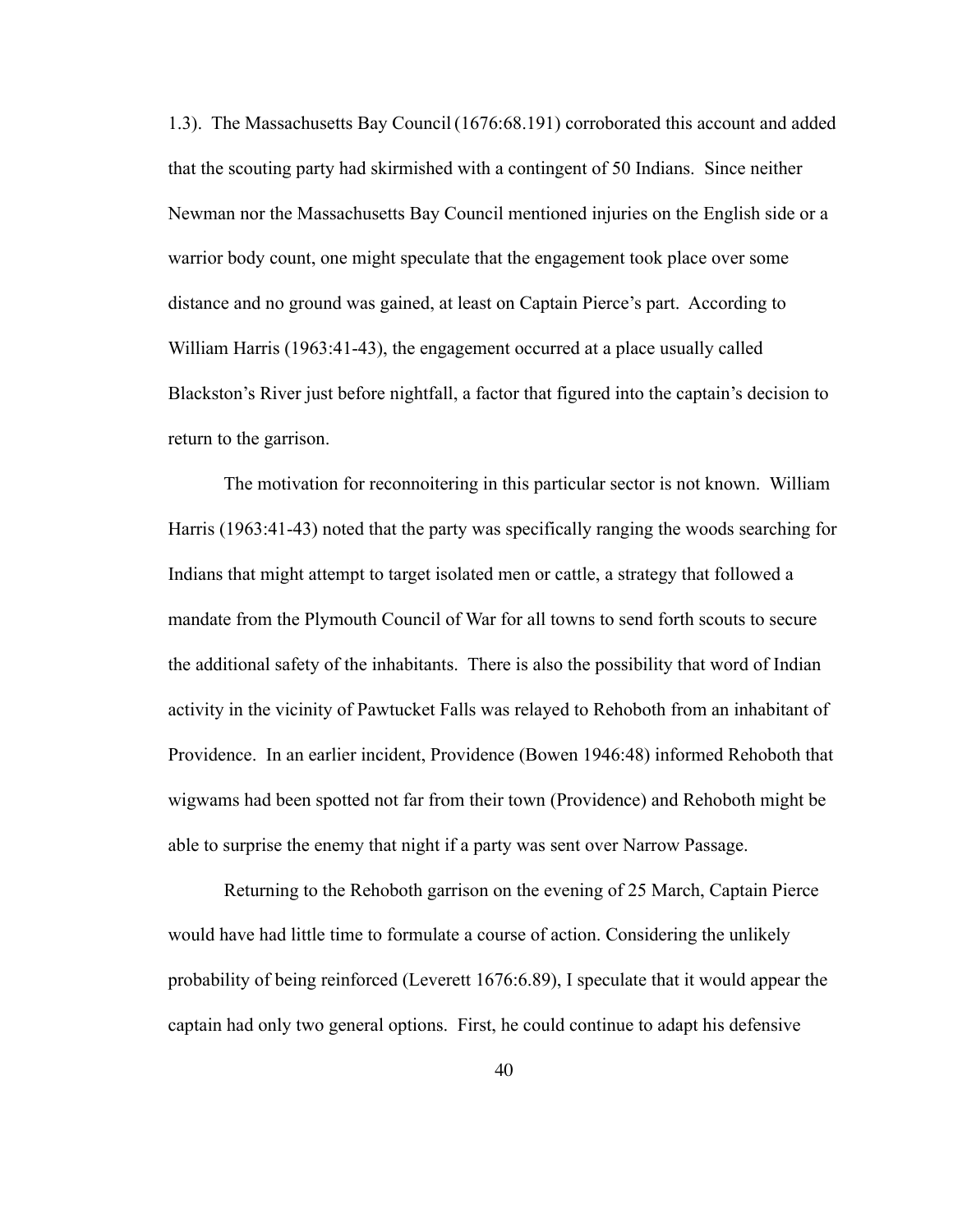ground plan. He had already possibly reinforced certain "weak points" (Harris 1963:41), and could deploy the remainder of his patrol in strong fortified positions throughout the town in an attempt to limit the damage to settlers, livestock and buildings. At the same time he could continue to scout the area in the hope of countering a surprise attack. Such a strategy would have had little chance of complete failure. Time after time, Indian raids had proven unsuccessful against strong defensive positions that were supplemented by massed fire power (Chet 2003:63).

 A second alternative would be to launch an offensive sortie against the suspected enemy encampment. This type of operation, however, carried considerably more risk. In addition to leaving the town inadequately manned, it would nullify what little training his command might have received. The English military system was predicated upon maintaining close and rigid formations while turning over constant heavy firepower against a strong defendable position. Offense, on the other hand, is based on mobility and the ability to close the distance between the two forces in a coordinated formation. Such a strategy requires a high degree of troop reliability, discipline, dependable intelligence on enemy troop strength and movements and knowledge of the existing topography. These were qualities the English failed to cultivate (Chet 2003:54-67).

 Captain Pierce chose the latter plan of action. Any number of circumstances could have influenced his decision. No doubt there were strong points in the make-up of the command and the timing of such an action that would have been appealing to the captain. The friendly Indians attached to the company were part of the scouting party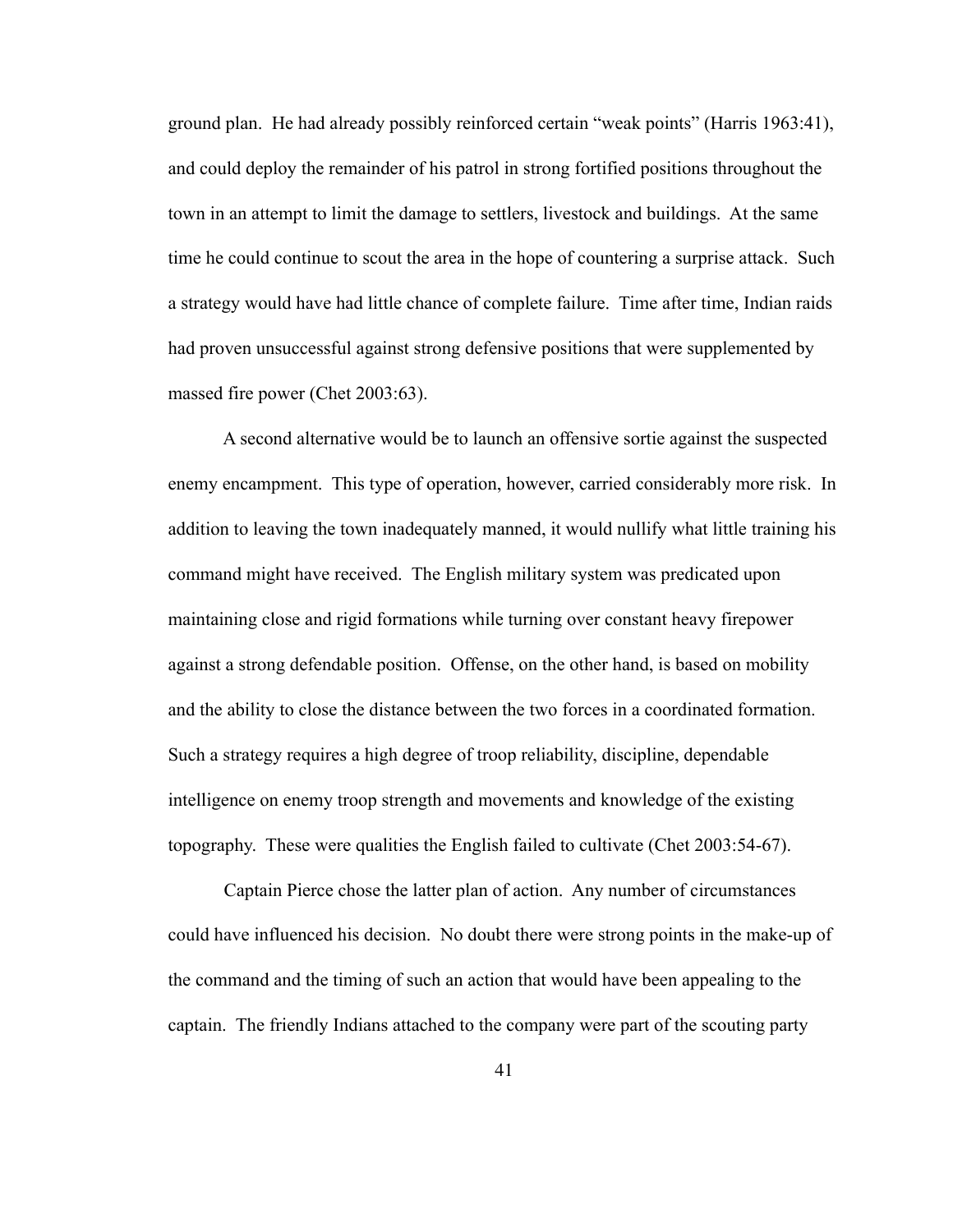that just hours before had successfully intercepted enemy warriors. March was also the ideal time of year to attempt to locate the enemy in heavily wooded areas, such as were found throughout Rehoboth and Pawtucket. So proficient were the Indians at forest warfare that the English were wary about military actions when trees were in foliage. William Harris (1963:29) lamented that the Indians would creep behind natural cover in groups of up to three warriors. When the time was right, they would commence firing and then swiftly run away. Such was the fear that on many occasions the soldiers would fire into the bushes even when they could see none of the enemy. At the time Captain Pierce was making his fateful decision, there was still more than a month before the colonists would again be at such a disadvantage.

 Pierce might also have felt some degree of pressure from a number of colonial leaders who argued for more aggressive winter campaigns. One such man was John Pynchon (1982:159), who early in October of 1675 wrote to Governor Leverett suggesting this course of action.<sup>9</sup> That same month Roger Williams warned the opposition that "we would pursue them with a Winter War, when they should not as Muskeetoes and Rattlesmakes in Warme Weather bite us" (1988:705).

 It appears certain that Captain Pierce made his decision under the assumption that his command was of sufficient size and adequately equipped to press such an engagement. According to William Hubbard (2002a:173), the captain understood a large

<span id="page-49-0"></span><sup>9</sup> John Pynchon (1626-1703) was a wealthy and distinguished merchant and landowner in western Massachusetts. He left numerous letters and documents concerning the economic and social development of that section of the colony (Bridenbaugh 1982:xxiii-xxxix).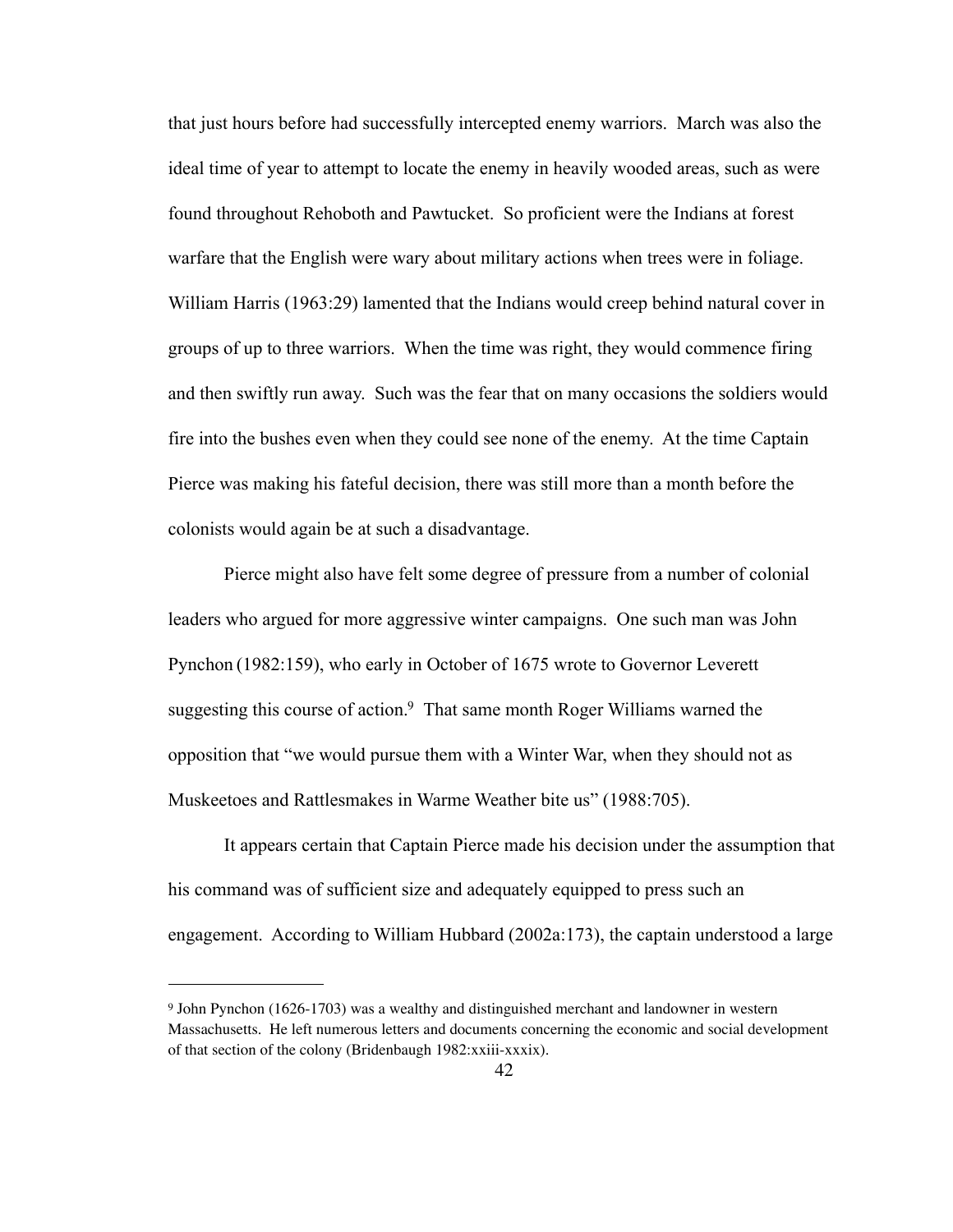enemy force had gathered in the area and possessed the resolute courage to engage the Indians but would never have done so if he had any advance knowledge of the enormity of the opposition. George Bodge (1909:348) theorized that Captain Pierce perhaps believed an enemy body twice that of his own were at large. While Bodge's conclusion is unproven, we can nonetheless draw inferences from his statement that based upon the 50 warriors who participated in the Saturday skirmish, and factoring in non-warrior family members, Captain Pierce might well have anticipated a hostile camp of approximately 200 to 300 total Indians. Certainly striking at an enemy force of such a size was known. Just two months later along the same stretch of river, Thomas Brattle, with a troop of 50 horse soldiers, successfully attacked a fishing camp of over 300 Indians (Bowen 1948:24).

 A number of sources bolster Hubbard's assertion that Captain Pierce formed a low assessment of the enemy's strength. The first is a poem written by Philip Walker, a resident of Rehoboth from 1643 until his death in 1679. Walker wrote the *Captan Perse and his Coragios Company* sometime between 26 March and 30 May 1676, the first verse of which is:

> It ffel unlucky yt thi march wos Soner then thi apoynted time to yt meroner in thy picaring thou Lacks thos muskitters and his experianc gaynd mongst Buckaneers (quoted in Bowen 1948:34)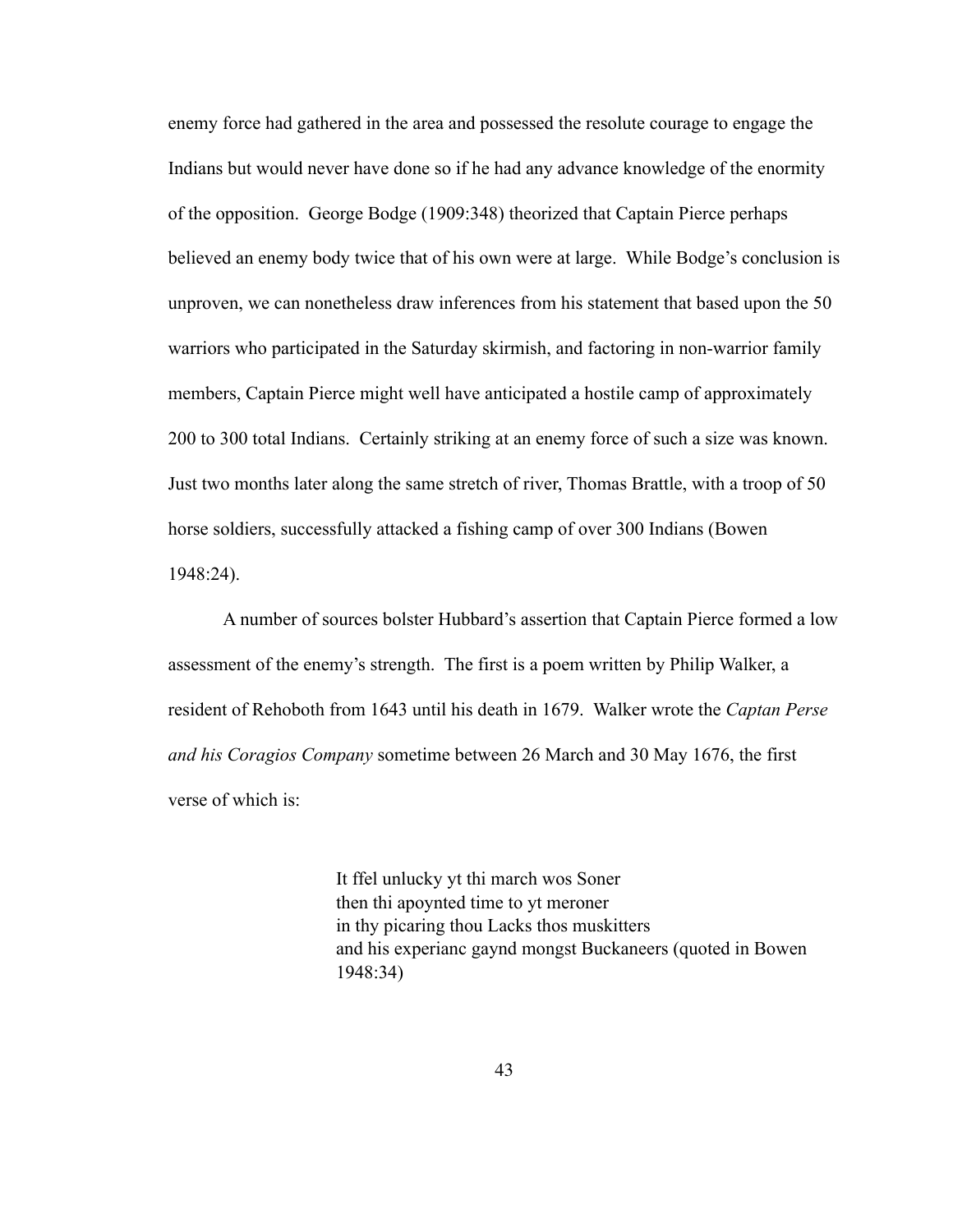Richard LeBaron Bowen (1948:34), author of *Early Rehoboth*, argues Walker was critical of Captain Pierce's decision to undertake such an offensive action before being reinforced by Captain Samuel Mosely. Bowen contends that this fact should carry significant weight considering Walker's position as a town official (Bowen 1948:35).<sup>10</sup>

 A second piece of evidence that attests to Captain Pierce's misjudgment of the magnitude of the enemy force is included in a letter written by the Massachusetts Bay Council and addressed to the Council of the Colony of Connecticut. In the postscript, council secretary, Edward Rawson recounted details concerning the Pierce Battle and added: "Capt. Pearse not contenting himself with the success God Gave him on Saturday 25 agt the enemy proceeding to follow & pursue the enemy near to M' Blackstones ..." (1921:10). It was uncommon for colonial officials to so publicly secondguess a commander's strategy during King Philip's War. Yet the Massachusetts Bay Council apparently did so when they pointed out the consequences of Captain Pierce's decision to continue pressing the attack.

 Finally, sometime before Captain Pierce's command departed Rehoboth on the morning of the twenty-sixth, the captain penned a timely request to Providence to provide additional troop support (Hubbard 2002a:174). William Harris (1963:41) recounted that through careless neglect the letter was not sent. William Hubbard wrote that the letter

<span id="page-51-0"></span><sup>10</sup> At the time of the Pierce Battle, Captain Mosely was still 100 miles distant (Bodge 1906:101).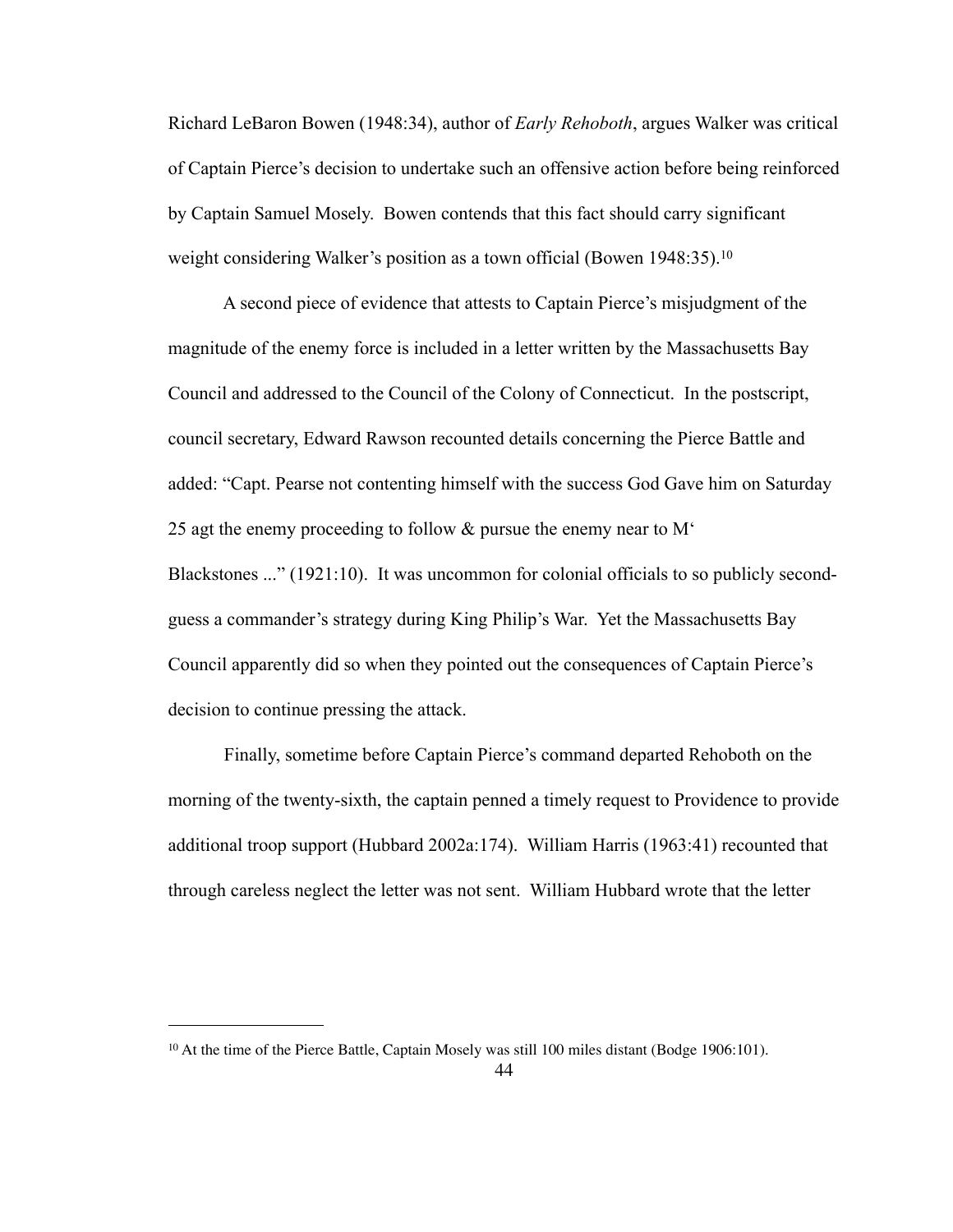had been sent but "whether through Sloth or Cowardice, it is not much material, this Message was not delivered to them it was immediately sent" (2002a:174-5).<sup>11</sup>

 Only three possible scenarios can be inferred from this information. One, the request never left Rehoboth; two, a courier attempted to reach Providence, but failed; or three, the message arrived at Providence but no action was taken. There are a variety of likely explanations why the message might not have left Rehoboth or failed to reach Providence, such as the fear of Indian ambush, or the absence of available transport across the Seekonk River.[12](#page-52-1) The most logical explanation, however, focuses on the inability of Providence to support any type of military action. On 29 March, three days after the Pierce Battle, Providence was attacked and burned. Both William Hubbard (2002b:47) and Nathaniel Saltonstall (1913a:86) wrote that at the time of the attack most of the homes had been abandoned because the inhabitants had previously removed themselves to the island of Newport for protection. This claim is supported by the Providence Town Records (ERTP 1892:8.12-13) that noted during the assault there were only 27 men defending the town. It also appears that at the time there were only two small houses in Providence deemed capable of serving as garrisons (Greene 1886:42).

 To date, there is no direct evidence as to the precise nature of the evacuation. Whether it came about quickly and involved a large number of residents or small gradual

<span id="page-52-0"></span><sup>11</sup> Over the past centuries a number of authors (Backus 1872:335-336; Bliss 1836:90; Haley 1936:76-77) have identified the addressee of Pierce's request as Capt. Andrew Edmonds of Providence. See Appendix A, Captain Andrew Edmonds.

<span id="page-52-1"></span><sup>&</sup>lt;sup>12</sup> The flat-bottom boats that were pulled across the river were destroyed by Indians sometime before 8 November 1675 making the crossing problematic (Williams 1988:705).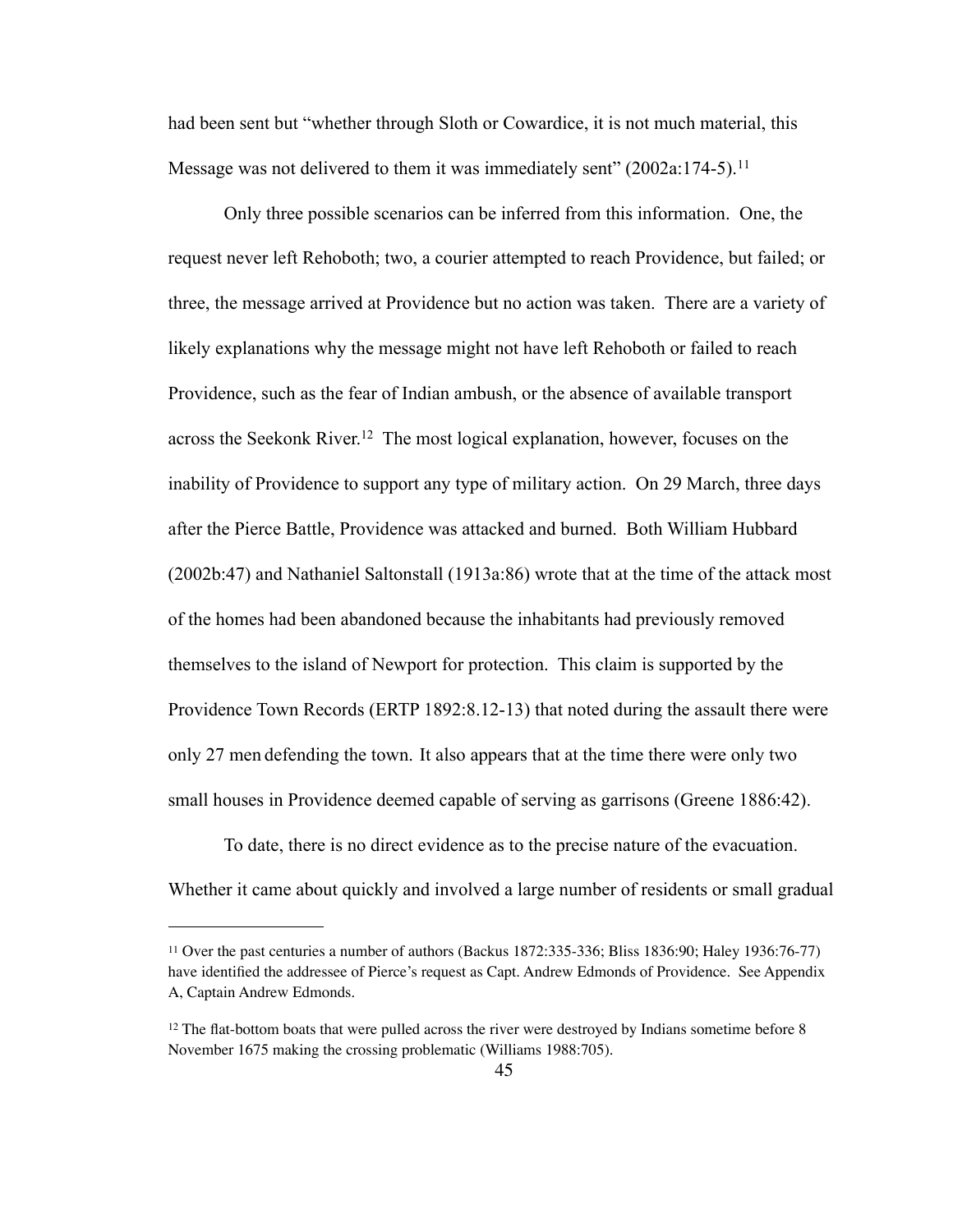departures over a longer span of time is unclear. However, a review of the circumstantial evidence suggests that the townspeople would have been highly motivated, both by the escalating hostilities and pressure from the governor, to abandon Providence weeks, and perhaps months, prior to the Pierce Battle. From the very outbreak of the war, Providence experienced such depredations that many townspeople were prompted to seek more secure locations to wait out the hostilities (Leach 1995:188; Williams 1988:695, 702). Also, unlike Massachusetts Bay and Plymouth Colony, where early attempts were made to protect the towns and prevent their abandonment, the government of Rhode Island and Providence Plantations (residing in Newport) accepted the fact that the colony's limited resources prevented affording protection to the mainland. In lieu of assistance, they actively encouraged their citizens to relocate to the safety of Aquidneck Island (Leach 1995:188; Rhode Island Colonial Records 1857:2.532-534; Staples 1843:162-163).

 More important than the fate of the letter is the obvious conclusion that Captain Pierce marched his company out of Rehoboth knowing that he would not be supported by Providence, or at least without any assurance what degree of assistance, if any, he could expect. It can thus be inferred that Pierce, although he wrote the letter, did not envision additional support a very important component to the overall success of the mission.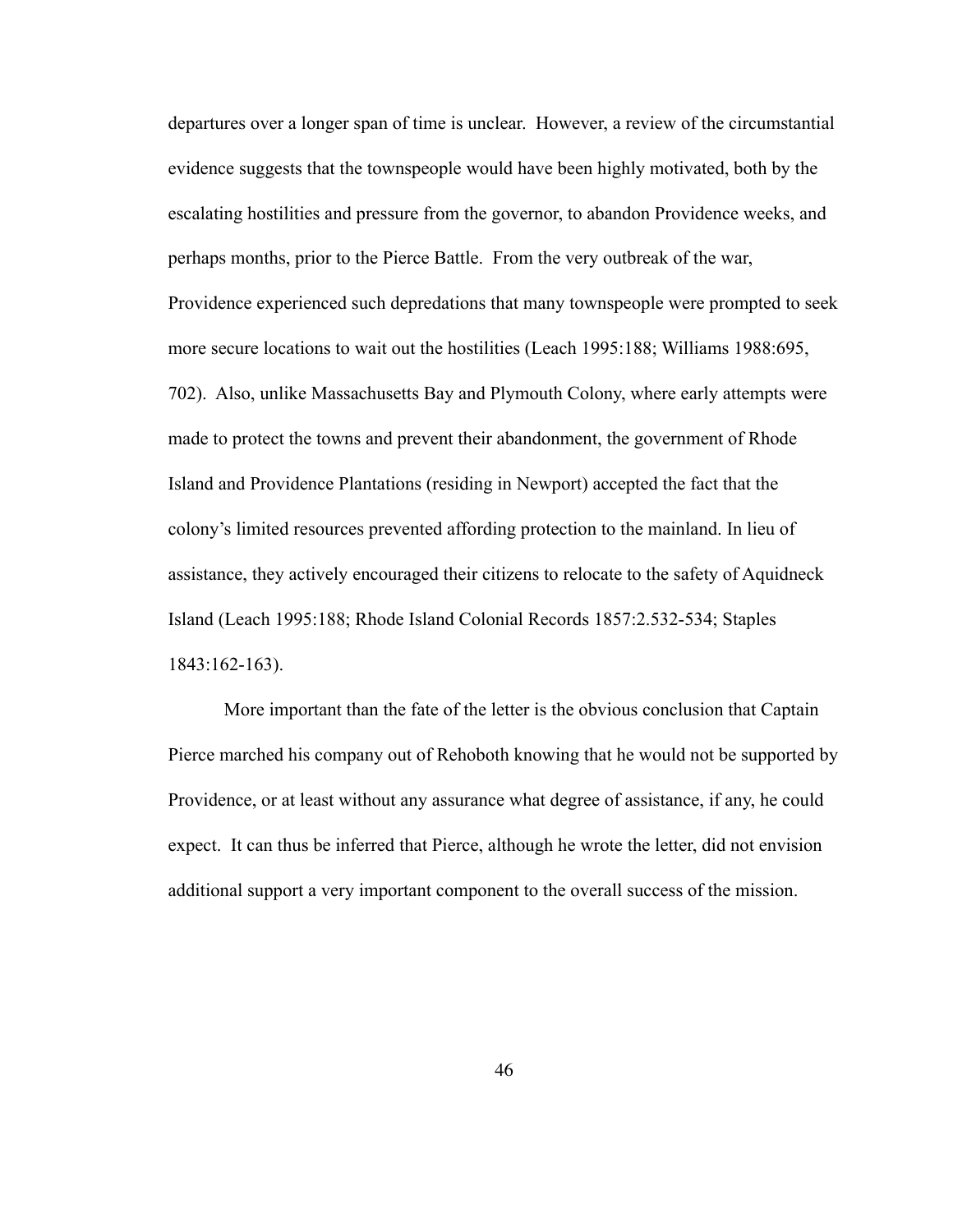## The Battle

 On the Sunday morning of 26 March 1676 Captain Pierce assembled his full recruit of men on the Rehoboth village green. Having ascertained an approximation of the enemy's whereabouts the previously evening, the entire troop marched across the Seekonk plain toward the Pawtucket (Seekonk) River (Hubbard 2002a:173). The company, according to Noah Newman (1676b:1.3), consisted of 2 officers, 5 guides recruited from the town who were familiar with the surrounding area, and a minimum of 49 soldiers and 11 friendly Indians. A letter from the Massachusetts Bay Council (1676:69.191) to Major Savage noted that Pierce's company was also supported by two pack animals loaded with supplies.

 Although there is no record of the specific route taken that Sunday morning, we do know that there were a number of trails and wagon paths from Rehoboth Village that paralleled the Pawtucket River or bisected the Seekonk Plain (Johnson 1984:xix). The countryside throughout this area was lightly populated (Bowen 1950:70; Grieve 1897:42-44; Daggett 1834:38) and there was a strong possibility that the few homesteads they might have come across had been destroyed at the onset of the conflict (Hubbard 2002b:47; Williams 1988:702).

 Upon reaching the Pawtucket River (Blackstone River) the command continued north toward Abbott's Run, a small tributary of the Pawtucket River that enters from the east less than two miles above Pawtucket Falls (Hubbard 2002b:47). By following the eastern riverside the troop would have commanded the higher ground which in many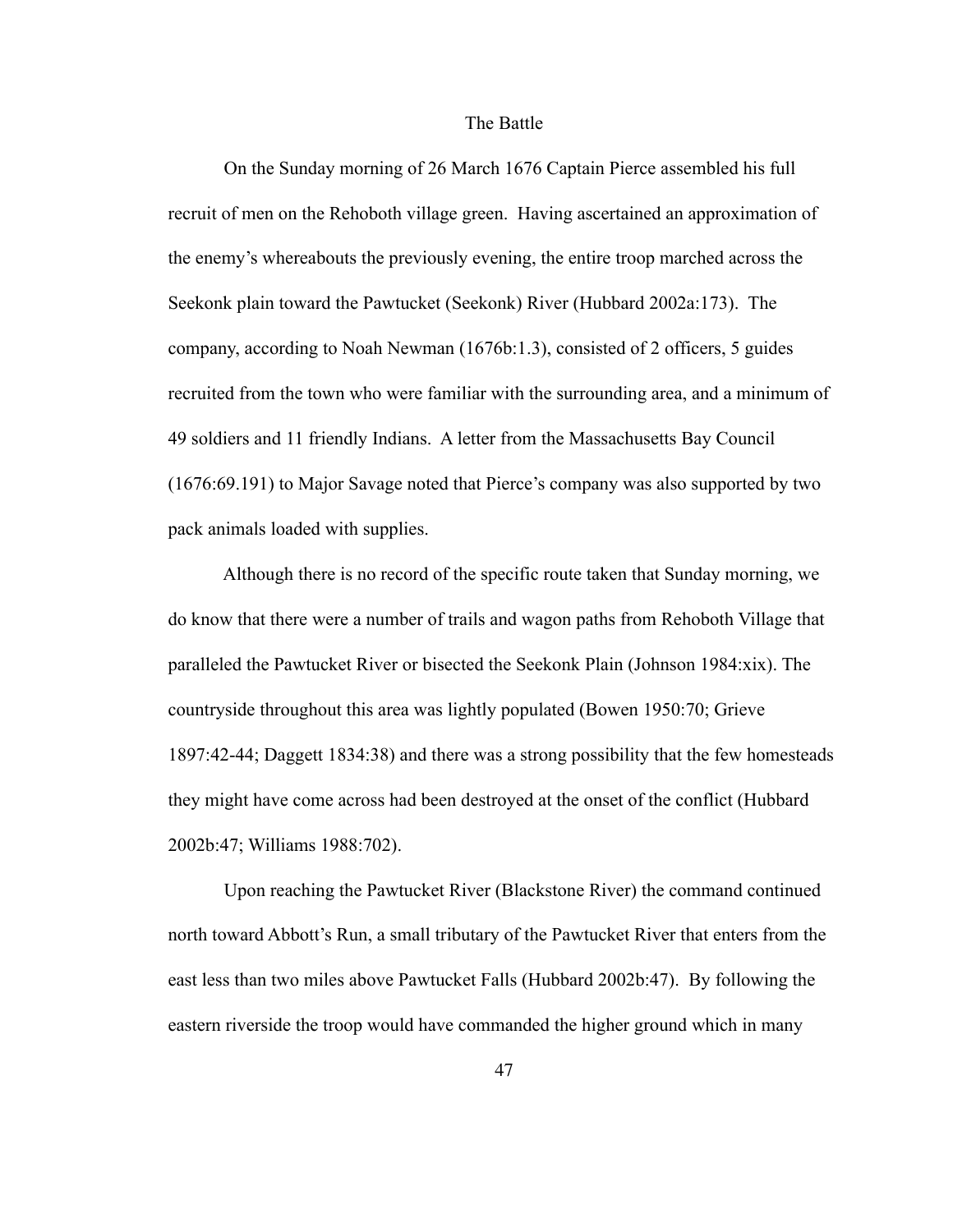places rises from 20 to 30 feet above its counterpart. In addition, with a minimum of foliage and river vegetation during March, the company would have had a clear view to the west. This view would have been further enhanced once the troop approached Abbott's Run, where the western landscape begins a gentle climb to a central ridge onehalf mile distant.

 In his study on the psychology of military incompetence, Norman F. Dixon (1985:30) notes that the preoccupation with a decision, in combination with positive reinforcement, often creates a hazardous situation. He argues that when a commander gradually accumulates information in support of his decision, he becomes progressively less inclined to accept contrary evidence. In Captain Pierce's particular situation, his low estimation of the enemy's strength was quite possibly supported by the feeling of security the commanding view of the surrounding landscape afforded. Such a combination may well have created a situation in which Pierce found the acquisition of additional facts unnecessary, and explains, at least in part, his subsequent aggressive command decisions.

 Somewhere in the vicinity of Abbott's Run, the colonial force came upon a group of four or five Indians who, upon seeing that they had been discovered, attempted to flee. The English gave chase and managed to keep the enemy within sight. The English were aided in their pursuit, at least in part, by the fact that one or more of the warriors was limping, as if wounded or lame. Their progress at one point actually came to a halt. Finally, the small band of warriors, obviously desperate to avoid death or capture, jumped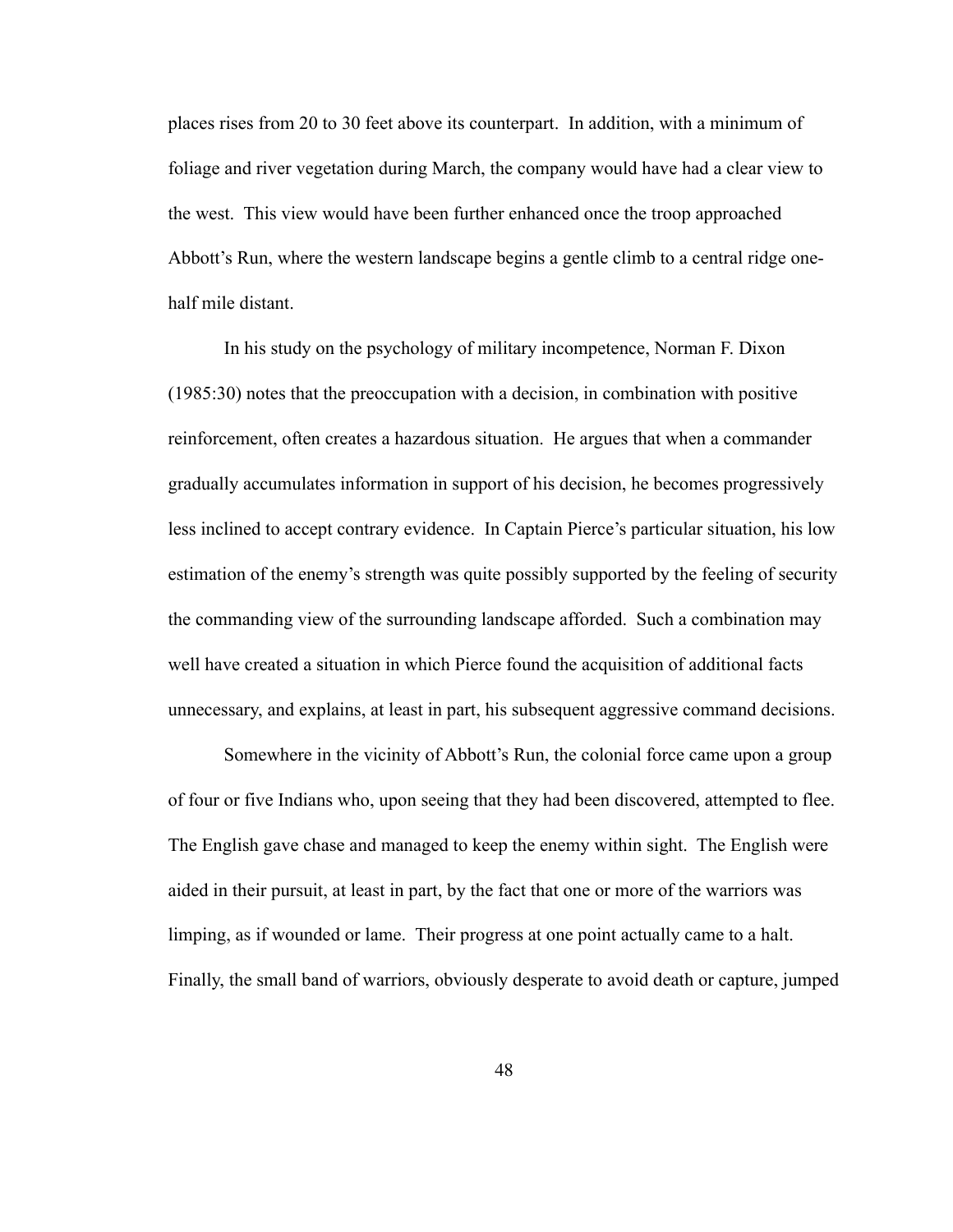into the river and forded across to the western bank. The English, fully committed to the chase, followed closely behind (Hubbard 2002:173-174; Saltonstall 1913a:84).

 The crossing was not a particularly easy one. The river, cold and often at its highest in March, was severe enough that part of the company's gun powder was rendered useless by the moisture (Hubbard 2002a:180). Scrambling up and away from the river, the English continued to give chase. Suddenly, a body of about 500 warriors who had been hiding in wait revealed themselves (Saltonstall 1913a:84).

 At this point in the confrontation, a very fierce fight began. Captain Pierce must have done an exemplary job in keeping his command from fragmenting during the chase because their initial volleys forced the Indians into a retreat, although apparently the ground gained by the English was negligible. Before long the main body of Indians was strengthened by an additional 400 combatants. At this point the trap had been successfully sprung and the majority of the colonists had only a few hours to live (Saltonstall 1913a:84-85).

 Considering the typical Indian ambush, the participation of almost 1,000 warriors would seem overstated (Malone 1993:27). Still, what little evidence remains supports such a number. Later that same day English battle survivors sent word to Boston that "the enemy was about a thousand" (Leverett 1676:6.89). In addition, during the attack at Providence on the 29th of March, Roger Williams (1988:722) wrote that they numbered about 1,500. Just how reliable these estimates are remain open to debate. Neither source specified whether their counts included non-combatants. One also has to consider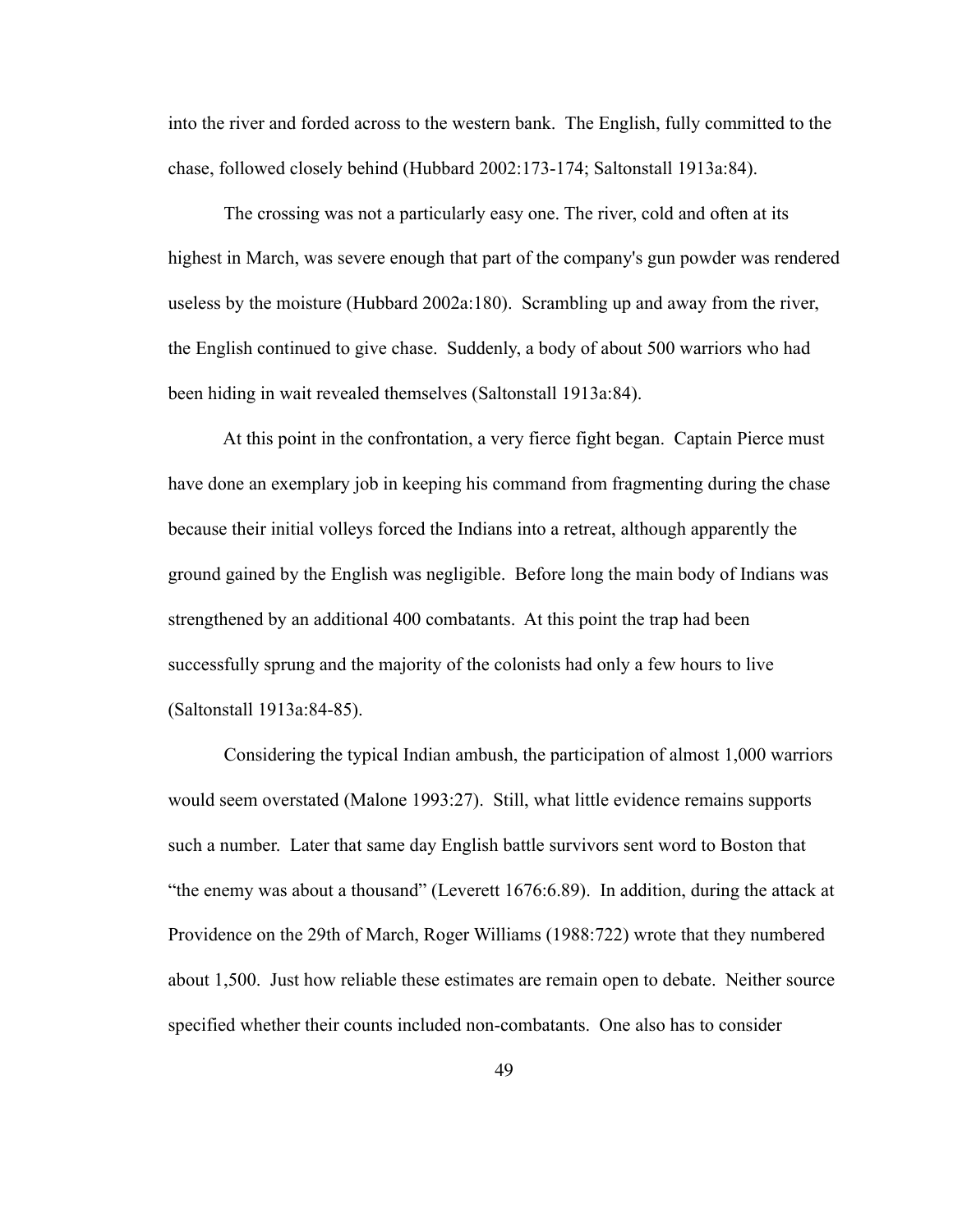inaccurate estimations due to the stress of battle, attempts to justify defeat, and other colonial biases. Still, the reports cannot be entirely dismissed. Douglas Leach notes that during this time there appears to have been at least two large concentrations of Native American conducting simultaneous raids east of Mt. Wachusett and throughout Rhode Island and Plymouth Colony (Leach 1995:165).

 After the colonial advance had been rebuffed and halted, Captain Pierce, in order to secure the best possible position against such overwhelming odds, had his command fall back to the river with the hope of preventing the company from becoming surrounded. This was a standard military maneuver and initially a sound decision by the captain. However, during or shortly after the retreat, Indians crossed over the river to the east, a move which effectively eliminated any further retreat while allowing the warriors to harass the colonists from all directions. So Pierce's strategy, one he thought would be to his greatest advantage, "proved his Overthrow" (Hubbard 2002a:174).

 William Hubbard (2002:173-175) claimed that even at this juncture the command had the opportunity to better its position if not for the fact that Captain Pierce had sustained a crippling wound to his leg or thigh early in the engagement. The injury was severe enough that the captain could no longer stand. This left the English with few options but to remain and fight or abandon their leader. While the colonists chose the former, there apparently were ongoing deliberations regarding their tenuous position (Tompson 1999:229).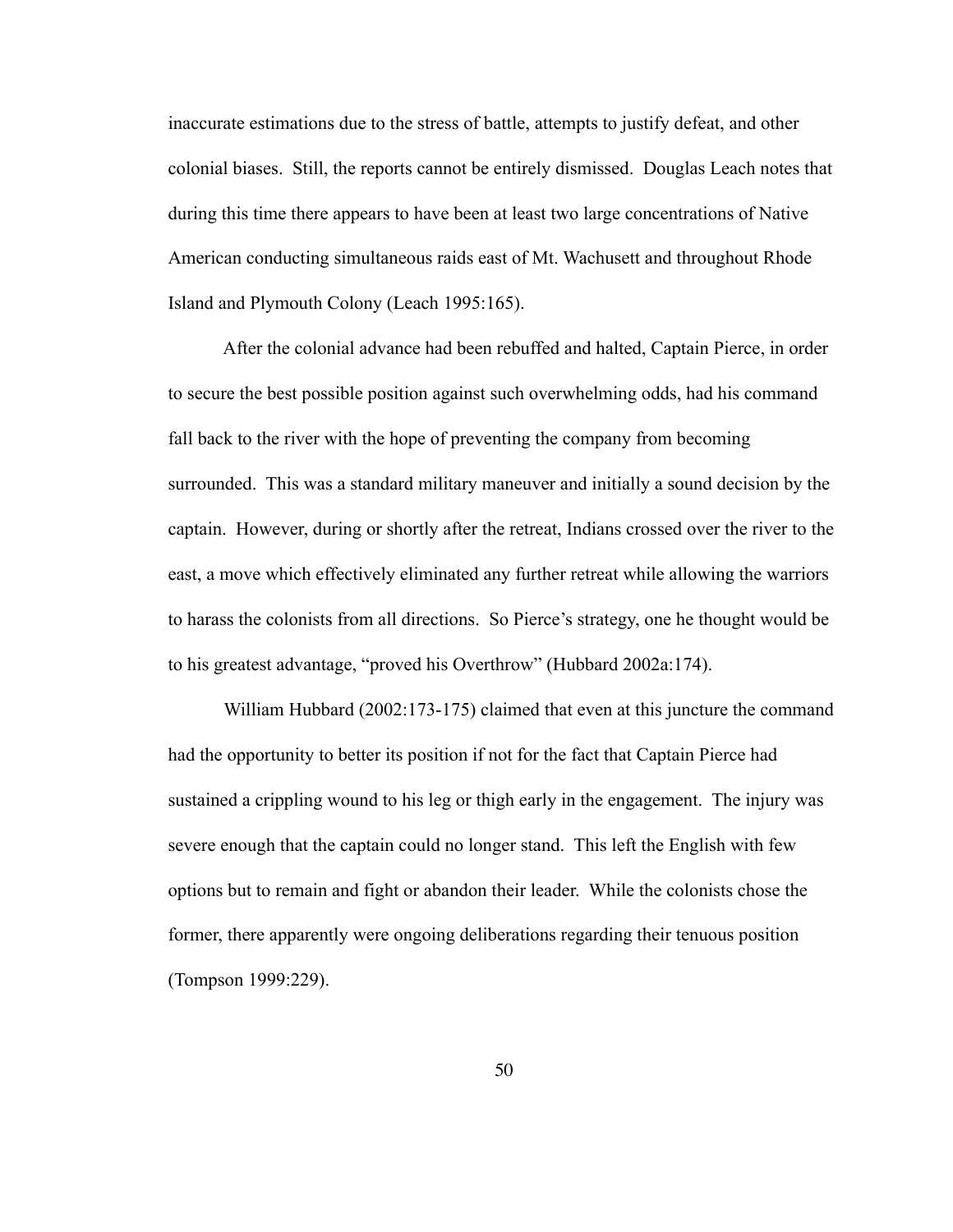In his analysis of Indian warfare, Patrick Malone (1993:27) points out that this type of ambush was a favorite tactic in their covert manner of warfare. If a war party could ascertain colony troop movements, they would set an improvised ambush along the impending route or use decoys to draw the enemy into a trap. Ideally they would try to surround their enemy or select terrain with natural features that limited the possibility of escape. When setting such a trap, the warriors were careful to conceal themselves until the last possible moment before firing from behind rocks, trees, bushes or whatever nature afforded them.

 The Indian's expertise in the use of firearms was also conducive to this mode of warfare. By the beginning of King Philip's War, many Indians were equipped with flintlock rifles and in most cases their familiarity with the weapon far exceeded that of the colonists. Hunting was still an important component in their subsistence strategy and as such provided them with a variety of forest skills that were easily transferable to the battlefield. On the whole, they gained considerable practice in moving quietly through the woods, using natural cover, snap-shooting at moving targets, and firing from a variety of different positions. Adding to the effectiveness of their superior marksmanship was their fondness for loading their weapons with multiple lead shot, a practice that increased the likelihood of hitting their target. The Indians also showed little hesitation in aiming at a specific target, usually an officer, a practice that alone could affect the outcome of a battle (Malone 1993:67- 87).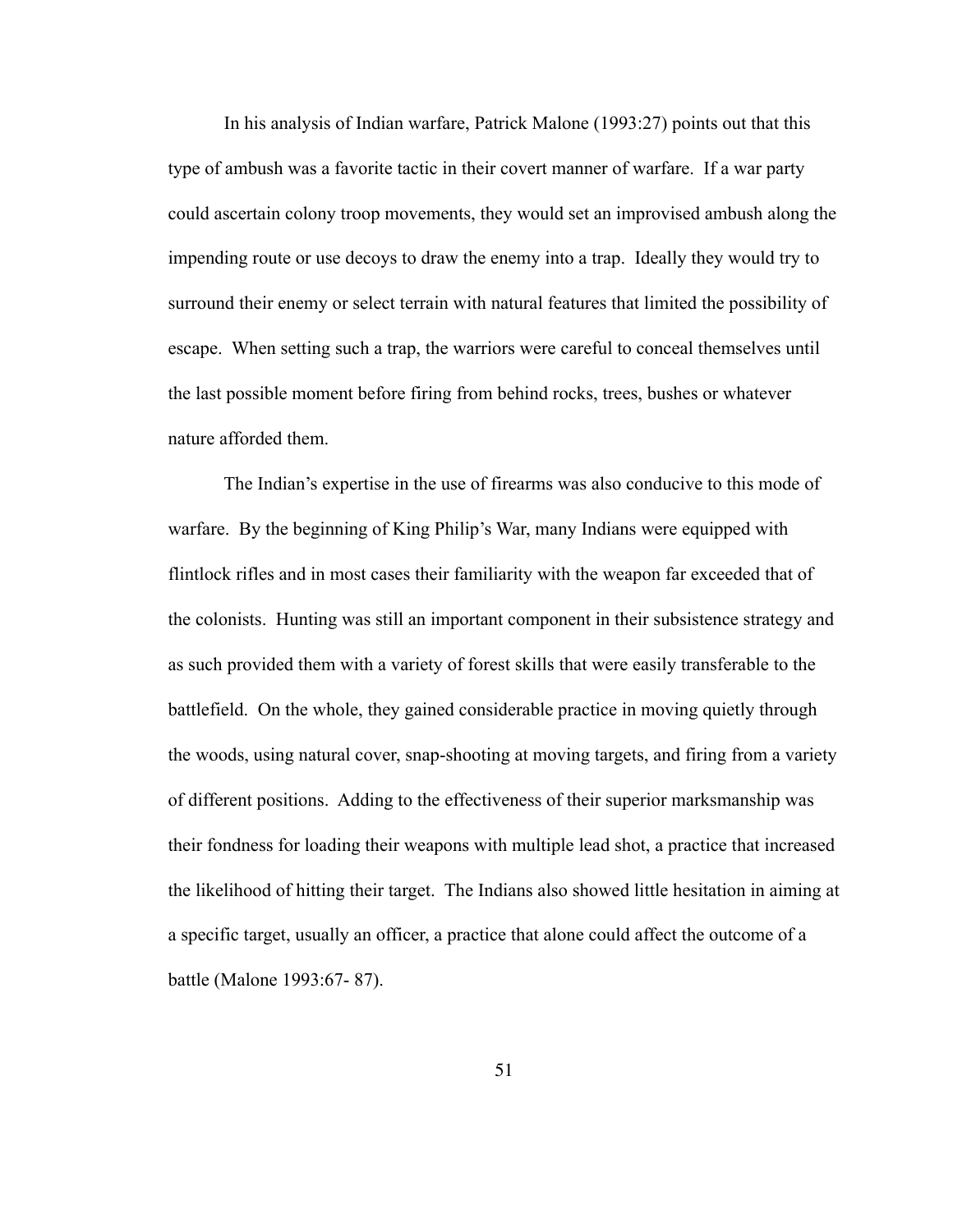Following their retreat, the troops cast themselves into a circle that was doubledouble distance all around (Saltonstall 1913a:85). Once again Captain Pierce, or whoever was then in command, made a solid tactical decision. A recurring problem with the United Colonies' manner of forest warfare was that soldiers often grouped too closely together. This was a fact not lost on one Indian who observed that often "it is as easy to hit them as to hit a house" (Church 1975:140). By spreading his troops the command would have presented a more formidable profile to the enemy while at the same time helping to prevent his soldiers from bunching together. A similar strategy had been used earlier in the war with great success by Benjamin Church (1996:83-90) at the Pease Field Fight.

 While the soldiers were hurriedly putting together their defensive placements, Noah Newman (1676:1.3) related that they were slowly being enclosed by a great multitude of the enemy. Nathaniel Saltonstall (1913a:85) wrote that "the Indians were as thick as they could stand, thirty deep". This description of the enemy being 30 deep tends to convey the impression that the enemy immediately launched a massive assault on the colonists, one in which the Indians were virtually stumbling over one another to reach the English. Such a tactic would have gone against the Indian concept of successful warfare. It is well documented that during the King Philip's War, Indians tended to approach the colonists in such a manner that the possibility of sustaining heavy casualties was drastically reduced (Slotkin 1999:368-369). For example, following the Sudbury Fight on 18 April 1676, there was little rejoicing in the Indian camp, for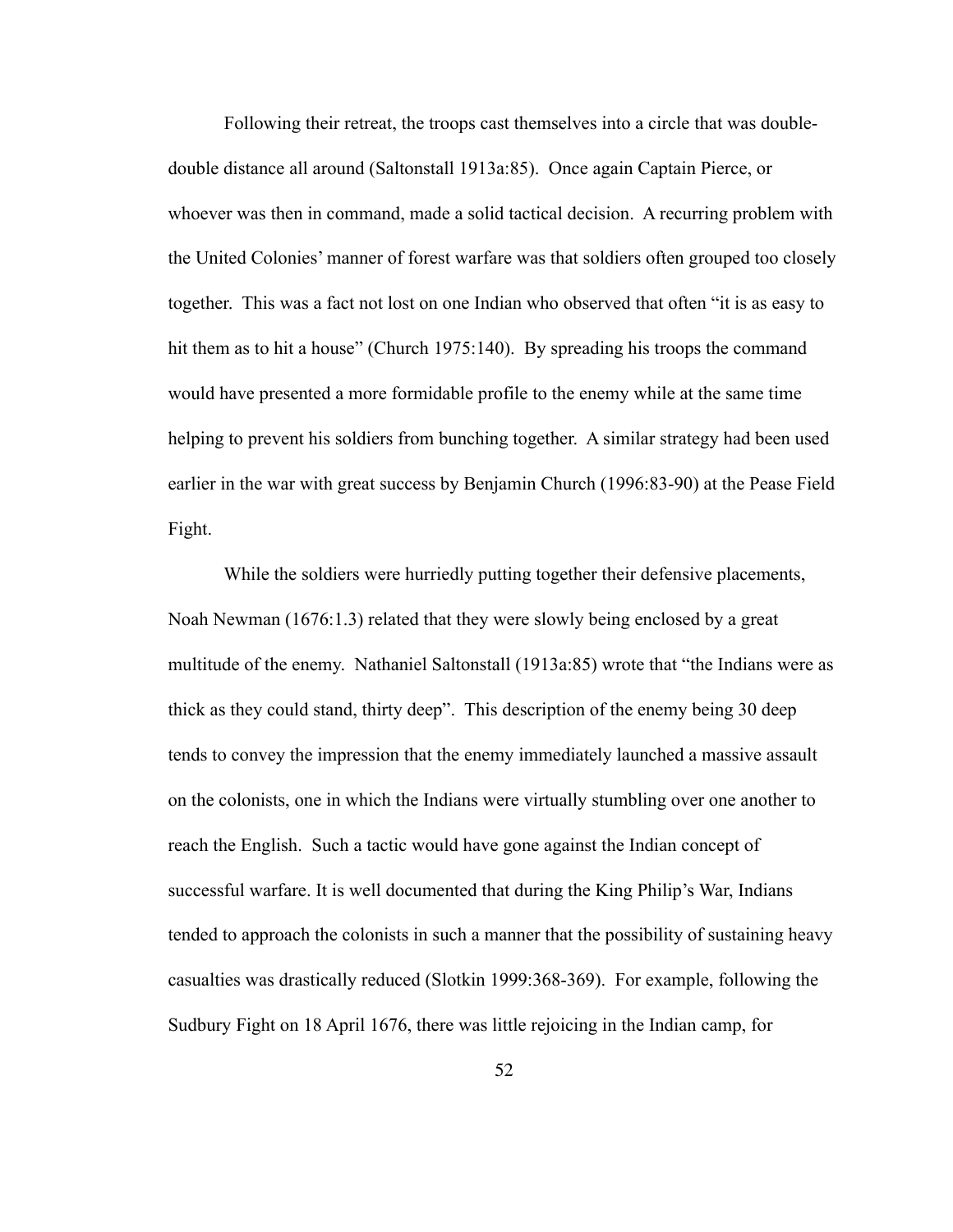although they had achieved a decisive victory, they had lost five or six of their warriors (Rowlandson 1999:354)

 With retreat no longer an option, the company's best chance of survival was to prevent the enemy from moving within this effective killing distance by maintaining a heavy and consistent rate of fire. And, at least for a time, their initial salvos checked the Indian threat (Saltonstall 1913a:85). Still, the gravity of the situation could not have eluded many of the soldiers. They were outnumbered, unable to better their position, and their captain, severely wounded in the opening fire fight, would have been of little use in rallying his command. Adding to the soldiers' stress was the Indian practice of keeping up a constant stream of yelling and shouting across the battlefield. This was a practice that was commonly used during a siege for intimidation and possibly to force their opponents into the open (Malone 1993:17; Hubbard 2002a:117-118; Newman 1676:1.3). That just such an episode occurred during the Pierce Battle is evidenced in a letter from the Plymouth Council of War to Governor Leverett. The council wrote that:

 Certain intelligence given by some of our soldiers, (that escaped from the slaughter made on Capt. Pierce and his men) of their hearing the noise and crying of women and children, a good space distant from the fight,...Besides, some of our Indians, that escaped from that last fight, say that the Indians calling to them, to know what they were, who answered them from Plimouth, the enemy saying, then, they would knock them of the head, told them, also, when inquired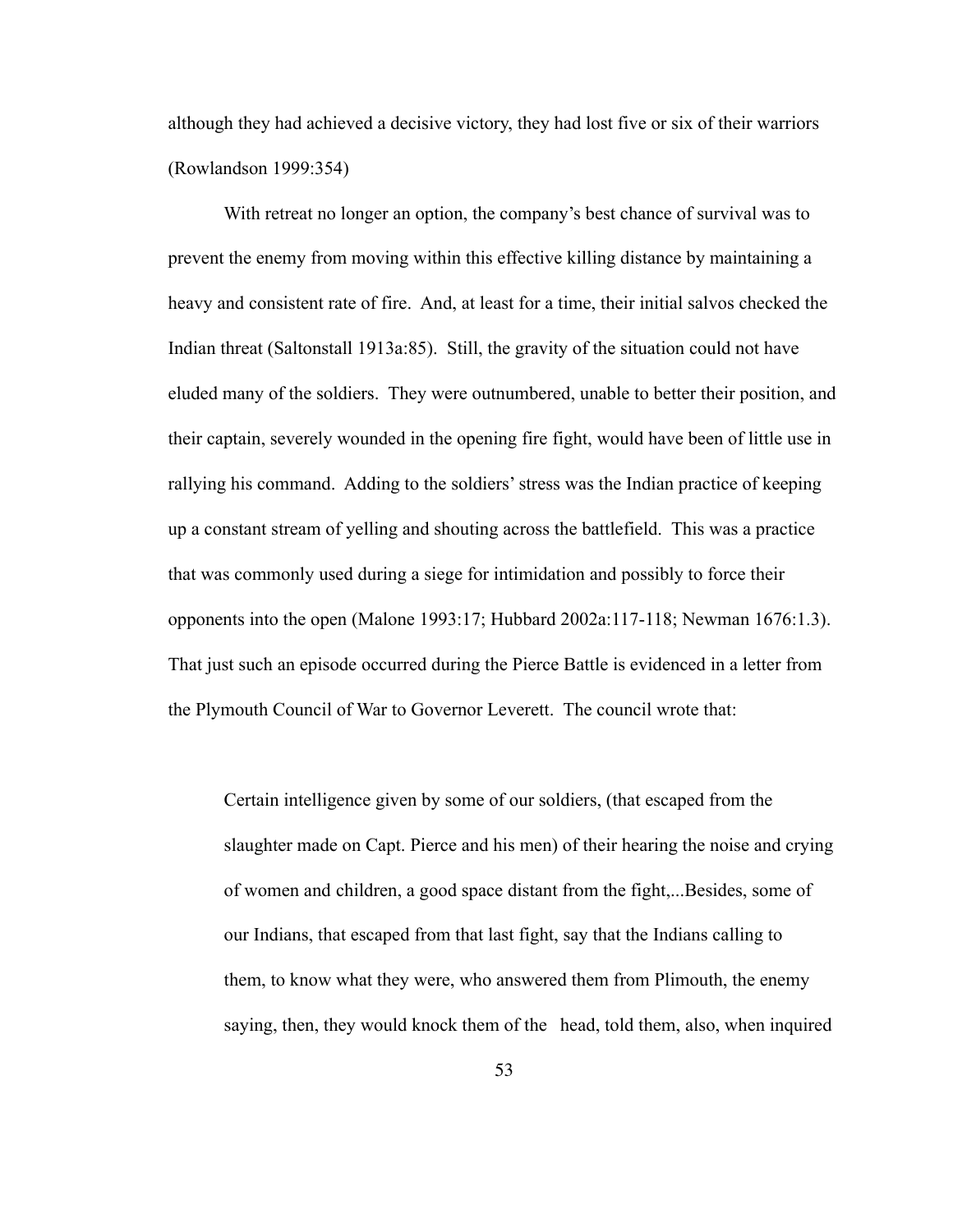by ours who they were, that they were some both of Nepmuggs, Coweeset, Seconet, &c, [?].<sup>13</sup> (Morton 1826:439)

 The English persisted in their defense for perhaps as long as two hours (Saltonstall 1913a:85). Finally, conditions reached a point such that the company's defense was no longer effective. "Then the Indians, perceiving this, ran upon them, killing some and seizing others. Others of the soldiers fought their way through the Indians and, although struck by bullets, ran away and got home" (Harris 1963:43). From Harris' description we learn that at least part of the company did not hold the skirmish line until the last man. The weight of the final assault induced disintegration within some of the command, sending those combatants fleeing for their lives. That the battle ended in such confusion received confirmation from a number of additional sources.

 William Hubbard (2002a:175-180) noted four different incidents in which the friendly Indians were able to trick the enemy by the use of what Hubbard referred to as subtle devices. In the first episode Amos, the head of the friendly Indian force, stood over Captain Pierce who had been severely wounded early in the battle and "charging his gun several times, fired stoutly upon the enemy" (Hubbard 2002a:175).<sup>14</sup> After a time Amos

<span id="page-61-0"></span><sup>13</sup> Edward Rawson (1921:12), secretary of the Colony Of Massachusetts Bay, specified those who had attacked Rehoboth, Providence and Captain Pierce were "Narrygansets [,] Nipmuck [,] Wampanooges [and] Quabeoogs".

<span id="page-61-1"></span><sup>&</sup>lt;sup>14</sup> Amos was a Wampanoag Indian from Cape Cod who remained loyal to the English. He was in charge of the company's friendly Indians and served as guide to the whole command (Bodge 1906:348). Capt. Amos' sir name may have been Lawrence (Freeman 1869:308).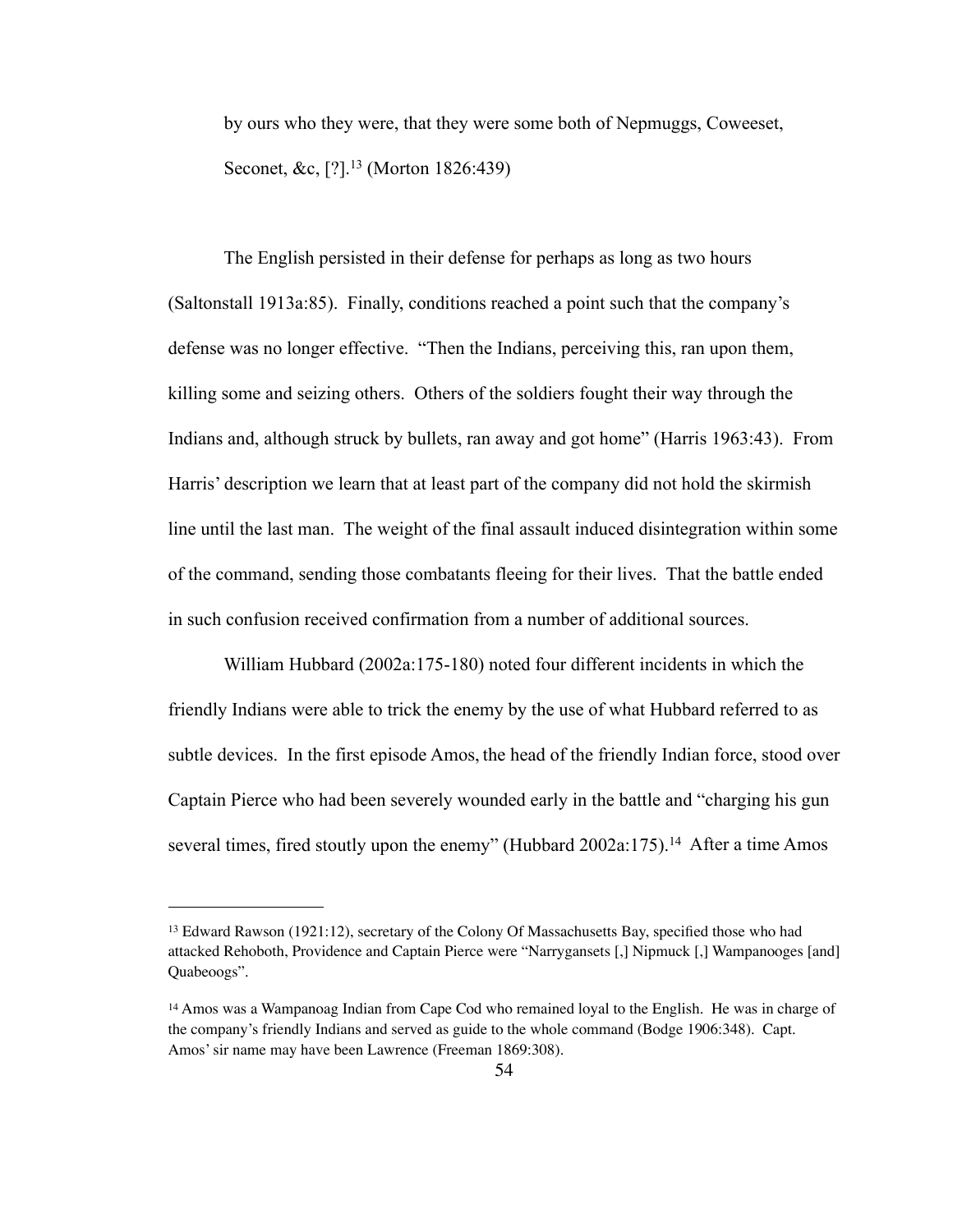realized that there was no possibility to save the captain and his remaining any longer would only result in his own death as well. At that point Amos proceeded to color his face with blacking, which he carried with him in a pouch, so that he resembled the enemy[.15](#page-62-0) With his disguise in place, the impostor went charging through the bushes in the pretense of hunting for the colonists until the time presented itself to escape into the thicket and distance himself from the battle scene.

 A second friendly Indian managed not only to save himself but one of the English soldiers as well. Wielding a hatchet and pretending to be one of the enemy, he chased after one of the colonists as if he were about to kill him. Eventually both managed to escape the carnage. Another clever act of subterfuge occurred when one of Pierce's Indians took refuge behind a large rock. In order to deceive a warrior that had him pinned down, the friendly Indian placed his hat on a stick and slowly raised the false head until the enemy discharged his rifle at the target. Once the advantage was his, the friendly Indian jumped up and shot his adversary, after which he had ample time to "march away with the Spoils of his Enemy" (Hubbard 2002a:177). The final escape proved successful when a friendly Indian managed to shield himself behind the roots of a tree that had recently been uprooted. Boring a hole through the earth and roots he waited for his pursuer to show himself. When the time was right he shot him.

 A more poetic finale to the last horrific moments of the battle was written by Benjamin Tompson (1999:229). Tompson, a schoolmaster and physician from

<span id="page-62-0"></span><sup>15</sup> Face painting was a common practice among southern New England Indians during war (Williams 1936:191; Josselyn 1865:113; Church 1996:114).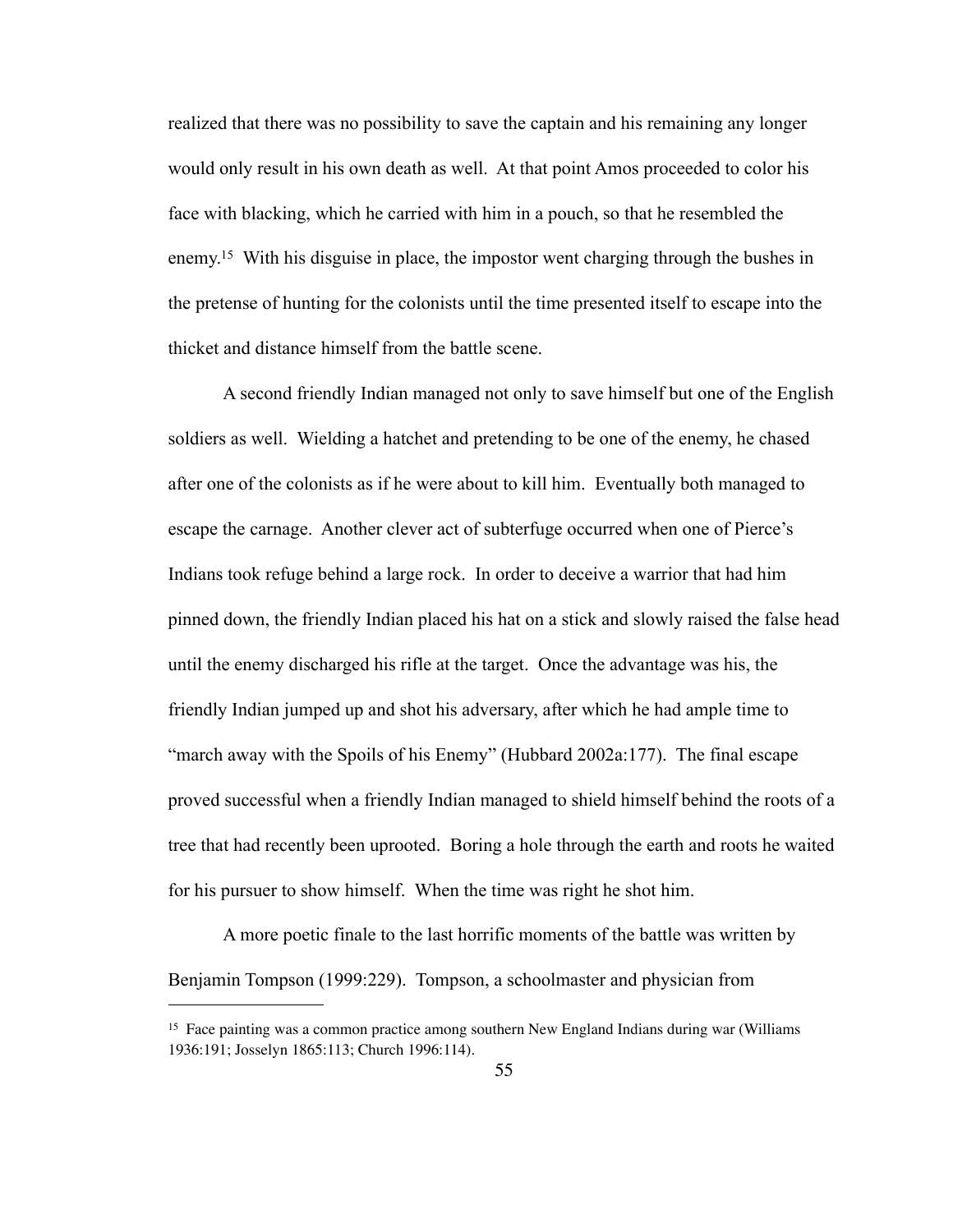Massachusetts Bay Colony, published his lengthy poem *New England's Crisis* in Boston during 1676. The work is a narrative of King Philip's War, and one section the "Seekonk Plain Engagement", deals with the Pierce Battle. A part of this section is as follows:

> Foolhardy fortitude it had been sure Fierce storms of shot and arrow to endure Without all hopes of some requital to So numerous and pestilent a foe. Some musing a retreat and thence to run, Have in an instant all their business done, They sink and all their sorrows' ponderous weight Down at their feet they cast and tumble straight. Such who outlived the fate of others fly Into the Irish bogs of misery. (Tompson 1999:229)

## Combat Behavior

 As part of his research at the Little Bighorn Battle Field, Richard Fox (1993:38-62) developed a theoretical model of combat behavior. The premise of this model is that during combat, troop actions are predictable and will fall into one of two resulting patterns: stability or disintegration. Stability is best achieved and maintained by a number of critical factors including strong leadership, adequate supplies, troop support, tactical training and adherence to training methods when under fire. Once stability begins to break down, disintegration can manifest itself in a number of individual or collective behaviors. These behaviors include individuals not returning fire if not under direct supervision, or soldiers beginning to crowd together, (usually around a person of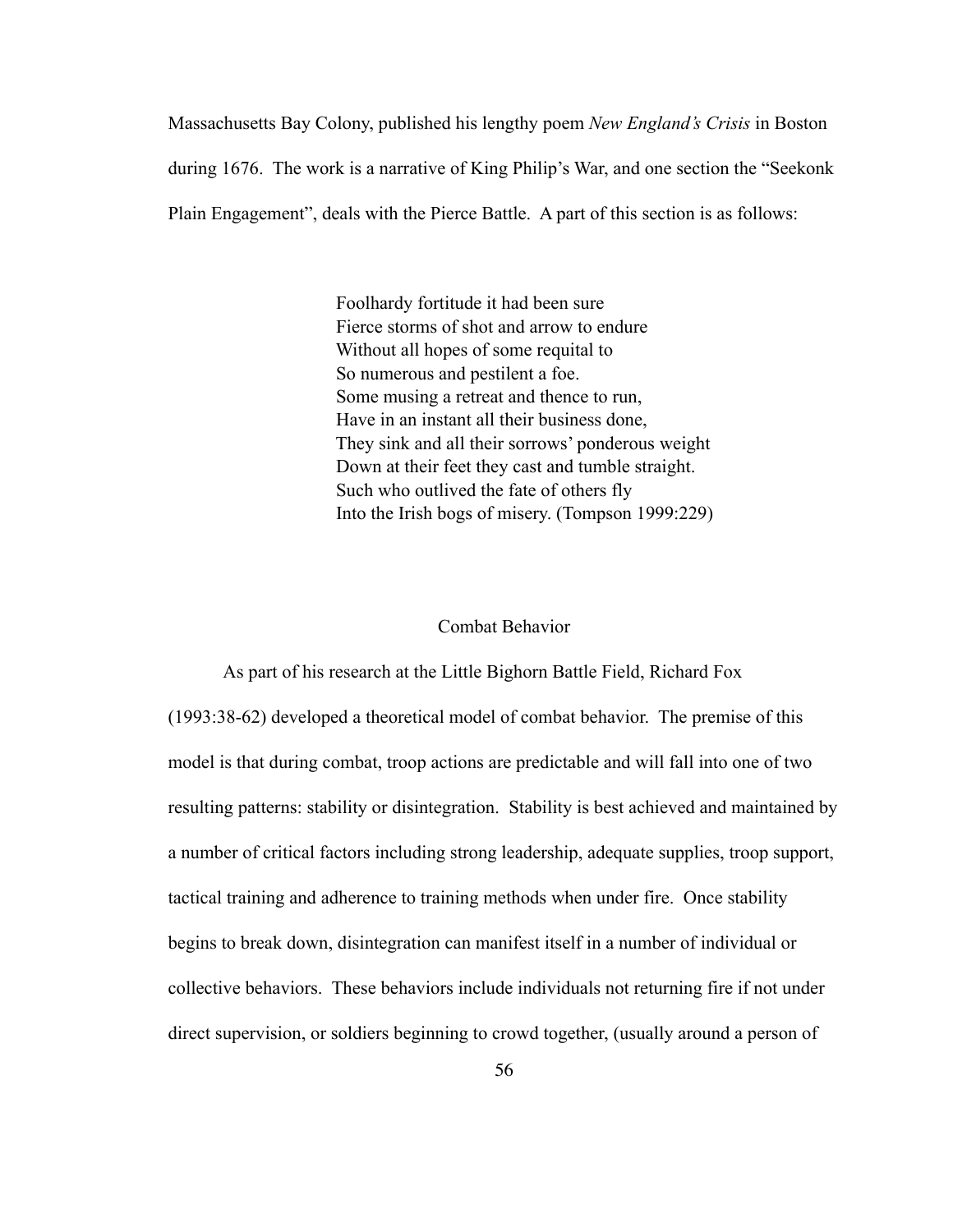authority, piece of equipment, or even what they feel is a secure natural feature). Finally, the shock of an enemy attack may cause some men to stop fighting completely and accept pending death, while others will break from the troop and run.

 Fox differentiates between what he sees as legitimate flight, as when a situation is hopeless and the certainty of impending death is imminent, and when flight is the result of confusion or shock. He argues, however, that legitimate flight is rarely reached because battle stress usually overpowers the actual reality of the situation. That legitimate flight existed during King Philip's War, and apparently carried with it little dishonor, was clearly demonstrated at the Pease Field Fight during July of 1675. Benjamin Church and a group of about 20 soldiers had been forced into a position similar to that of the Pierce's command. Realizing the gravity of the situation "some of the men that were lightest of foot began to talk of attempting as escape by flight, until Captain Church solidly convinced them of the impracticableness of it" (Church 1996:88).

With the minimal information we now have it is impossible to know with any certainty whether the disintegration at the close of the Pierce Battle was a result of shock and confusion, a conscious attempt to avoid the inevitable conclusion, or some combination of the two. However, the fact that some of the friendly Indians who escaped retained their weapons and composure, with one even taking the time to divest a dead warrior of certain items, indicates that at least a portion of the survivors chose opportunistic flight.

57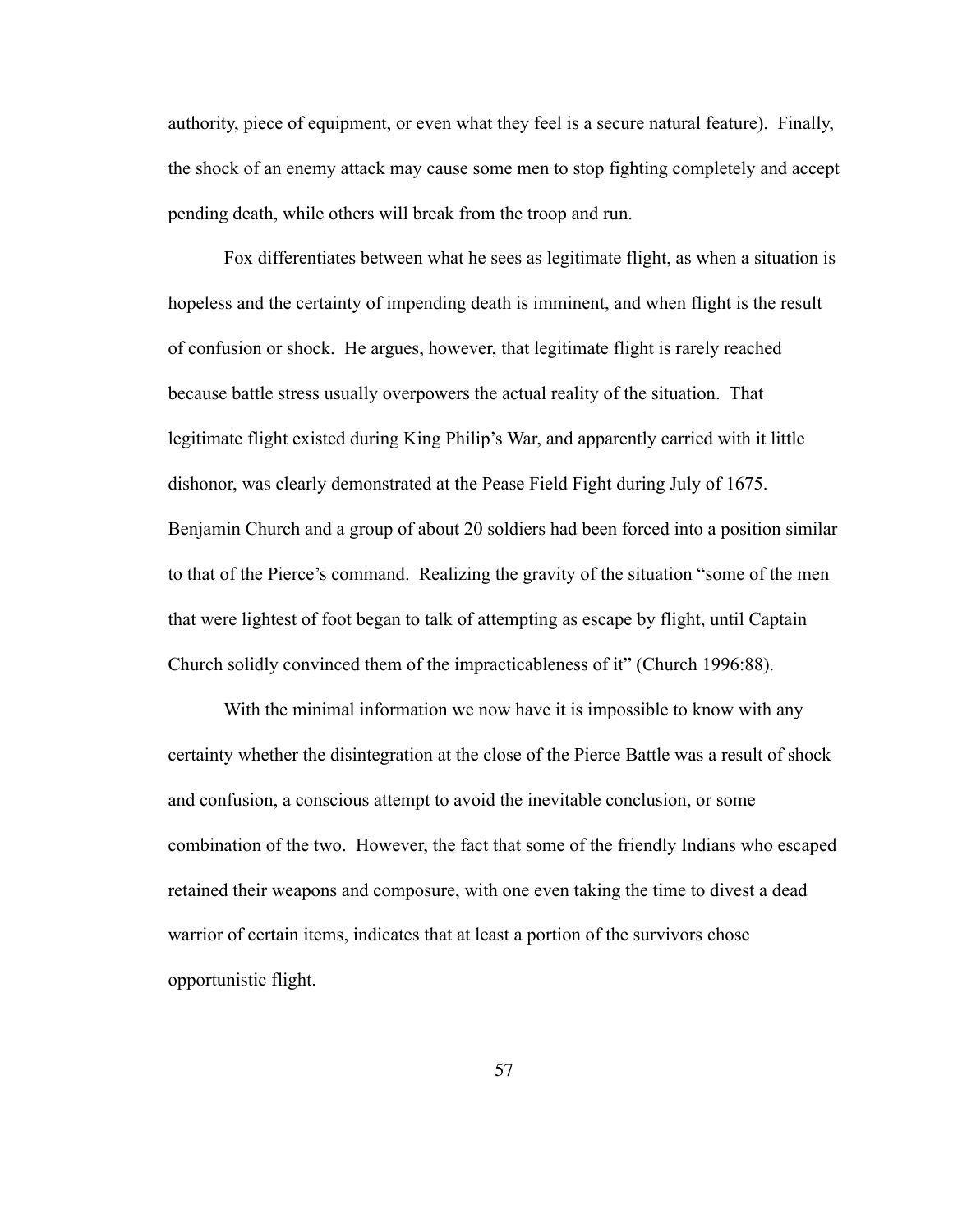The only reference to any type of torture being carried out on survivors comes from William Harris who wrote:

 Pierce's soldiers were very valiant, brave men, and slew many Indians. But we have heard lately, from some Indian captives taken by the English, that the Indians took two of the seventy alive. They tied them to trees, and the Indian women whipped them almost to death, and then cut off some of their flesh, and put hot embers in the wounds in a most cruel, barbarous manner. (Harris 1963:43)

Noah Newman (Bowen 1948:15), who attended some of the burials, and later described them in a letter to the Reverend John Cotton, failed to mention the condition of the victims. Whether such acts of torture never occurred or were omitted out of respect to the families of the deceased we do not know. A word of clarification is appropriate at this juncture. During King Philip's War documented examples of torture are infrequent, although both sides appear to have occasionally practiced such behavior (Bragdon 1996:226; Starkey 1998:81; Lepore 1988:6). The difference was that the English demonstrated what Richard Slotkin (1999:373) referred to as a Puritan prejudice toward the Indians. He argues that they denounced any such acts by the enemy, while at the same time did not show a similar revulsion when performed by whites.<sup>16</sup>

<span id="page-65-0"></span><sup>16</sup> For a good discussion of torture read Jill Lepore (1998).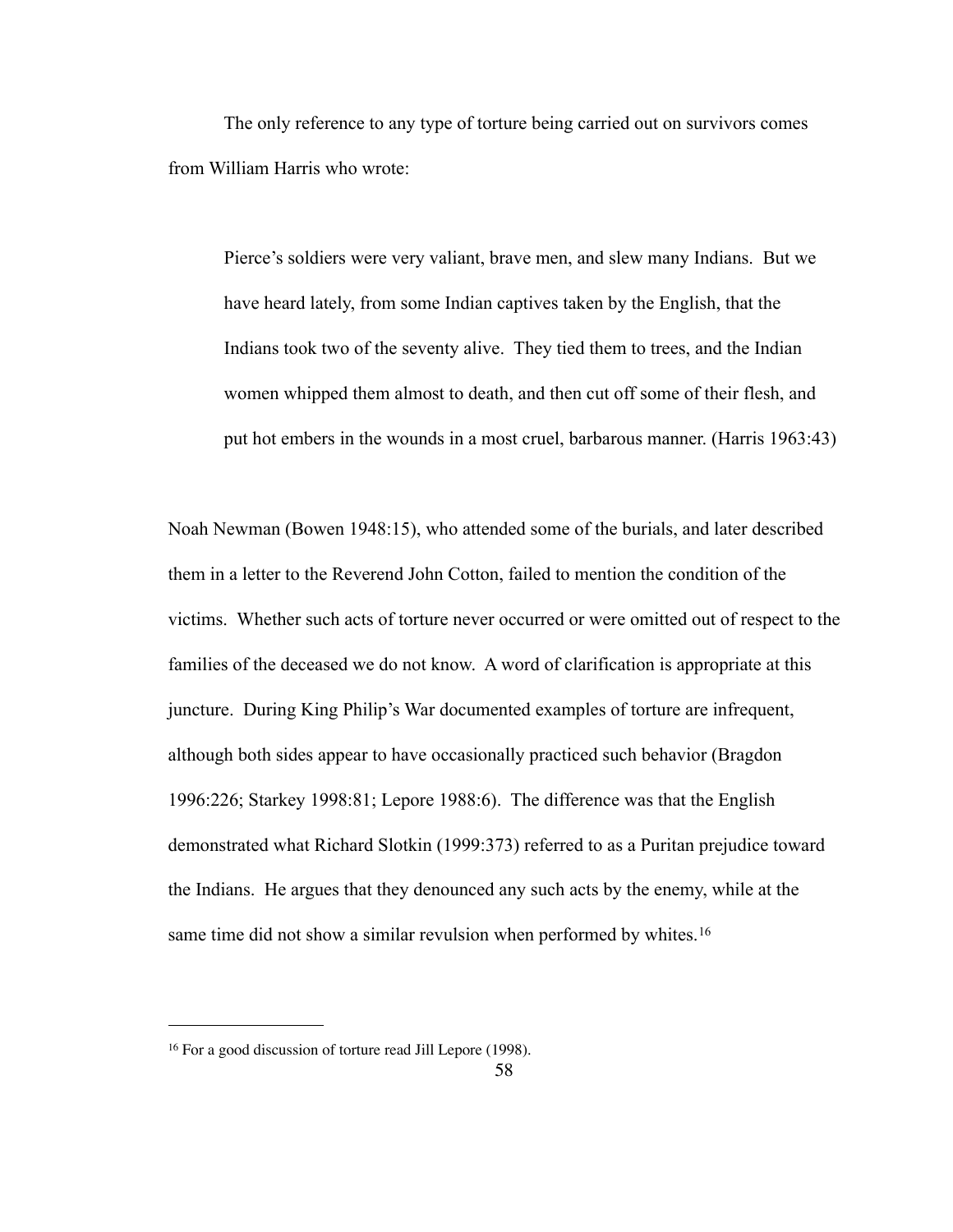With the almost complete ruination of Pierce's force, and no other colonial patrol of significant size in the immediate area, the Indians would have had unrestricted time to survey the aftermath of their victory and gather up any items that might be of use in the months ahead. According to the Massachusetts Bay Council (1676:68.191) the most prized spoils taken away were two pack horses loaded with provisions, and most of the company's rifles and other assorted weapons. The victims might also have been stripped of some, or all, of their clothing as frequently occurred throughout the conflict (Hubbard 2002a:115; Rowlandson 1999:323,354; Drake 1867:156).

 The inhabitants of Woodcock's garrison were probably among the first to hear news of the colonial defeat. Later that same morning, or early afternoon, three colonists and an unspecified number of friendly Indians who had managed to escape the battle carnage made their way to the fortified farmhouse some eight miles northeast of the Blackstone River (Leverett 1676:6.89). The information was relayed to the town of Wrentham and on to Boston, where Governor Leverett immediately dispatched a letter to Plymouth informing Governor Winslow of the disaster that had befallen his troops. Governor Leverett could only offer his condolences explaining that the "towns are so drained of men, we are not able to send out any more" (1676:6.89). Nathaniel Saltonstall (1913a:84) wrote that word of the event reached Boston around five o'clock that afternoon by the post from Dedham. It is probable that the dispatch from Wrentham made its way the 27 miles up the Old Post Road through Foxborough, Dedham, Roxbury and onto Boston.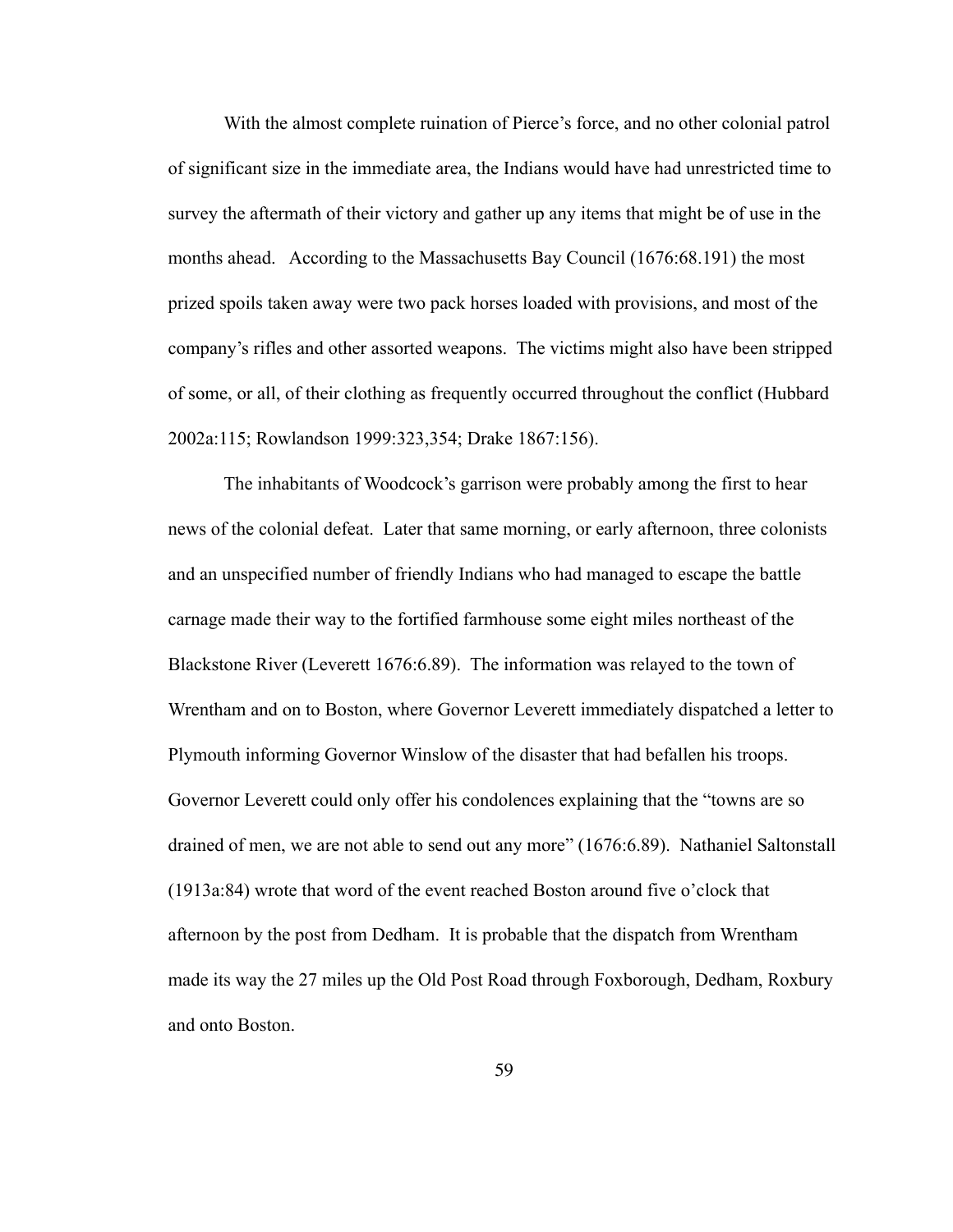The full magnitude of the defeat was first viewed later that same day when: "by Accident only some of Rehoboth understanding of the Danger, after the Evening Exercise (it being on the Lords Day, March 26, 1676) repaired to the Place; but then it was too late to bring help, unless it were to be Spectators of the dead Carkases of their Friends, and to perform the last Office of Love to them" (Hubbard 2002a:175). The exact nature of the accident that William Hubbard cited was not recorded. It is clear, however, that the burials did not take place at this time nor was there any attempt to count the dead. This conclusion is based on the fact that on 27 March 1676, the day after the battle, Noah Newman (1676:1.3) wrote that the enemy killed 52 English, along with 11 friendly Indians. However, when the burials were undertaken, sometime before 19 April 1676, Newman (Bowen 1948:15-19) revised his totals to 42 or 43 soldiers and 5 friendly Indians. He reported that the bleak task took place over three days, with the majority of the responsibility falling on Rehoboth, although they did receive help from Dedham and Medfield on the final day. He added that the burial party had searched for the missing bodies, but with no success, deducing that "some might wander & perish in the woods being strangers"[.17](#page-67-0)

## Cause and Effect

 Considering the absence of Native American accounts, it is impossible to know with any certainty what their intended strategy was as they moved into the Blackstone

<span id="page-67-0"></span><sup>17</sup> The most plausible reason for Newman's initial miscalculation was that he compiled his list from a roster that was drafted before the company left Rehoboth and not directly from the battle field.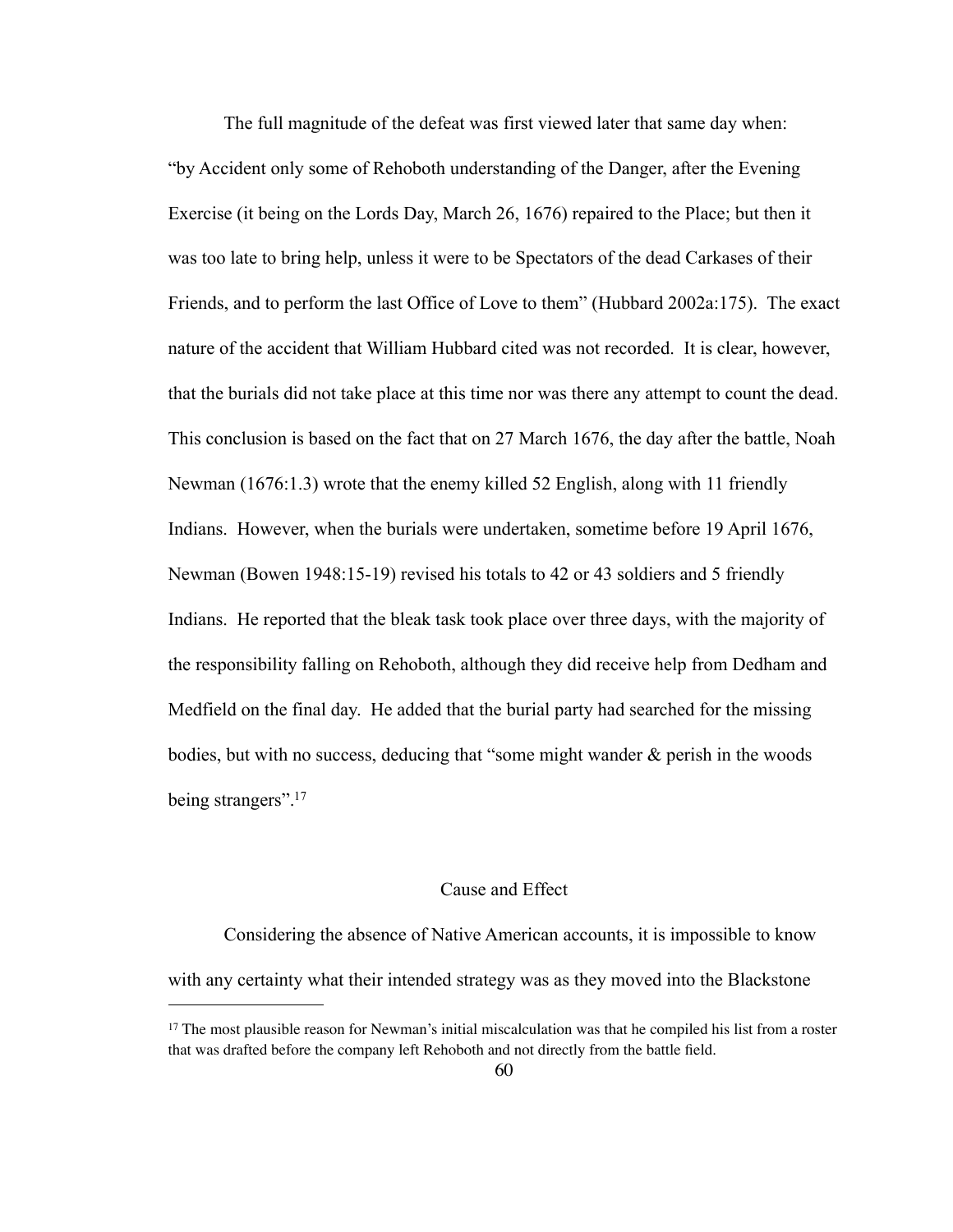River area, and how the skirmish of 25 March supported, or changed, their objectives. What can be determined is that while the confrontation drew Captain Pierce's command toward a more suitable landscape for the warriors' preferred style of warfare, it also provided sufficient time for the inhabitants of Rehoboth to secure themselves in the safety of the town's multiple garrisons. This situation, when considering the Native Americans' limited success against breeching fortified positions, provided some assurance of survival (Leach 1995:159; Newman 1676:1.3; Starkey 1998:78).

 At the same time, such a defensive plan left the town's recently unoccupied buildings and much of the community's food supply vulnerable. The Indians took full advantage of this situation. The Plymouth Council of War (Morton 1826:438) wrote that on the day following the battle (27 March), Indians came to Rehoboth to steal cattle and remained in the vicinity the rest of the night. The following morning the town was plundered and burned, with the possible exception of perhaps five garrison houses (Bowen 1948:17). John Kingsley (Bowen 1948:20), a resident of the town, noted that in addition to killing cattle and carrying away the hind quarters, Indians drove off the remaining livestock, burned mills, broke grindstones and burned cart wheels. Noah Newman added that after they were finished at Rehoboth, the Indians "drew aside in the evening & pitcht their Camp by the side of ye towne, rose up at day light the next morning tooke their walke over to providence" (Bowen 1948:17). Using a similar strategy as the day before, the warriors left the garrison houses for the most part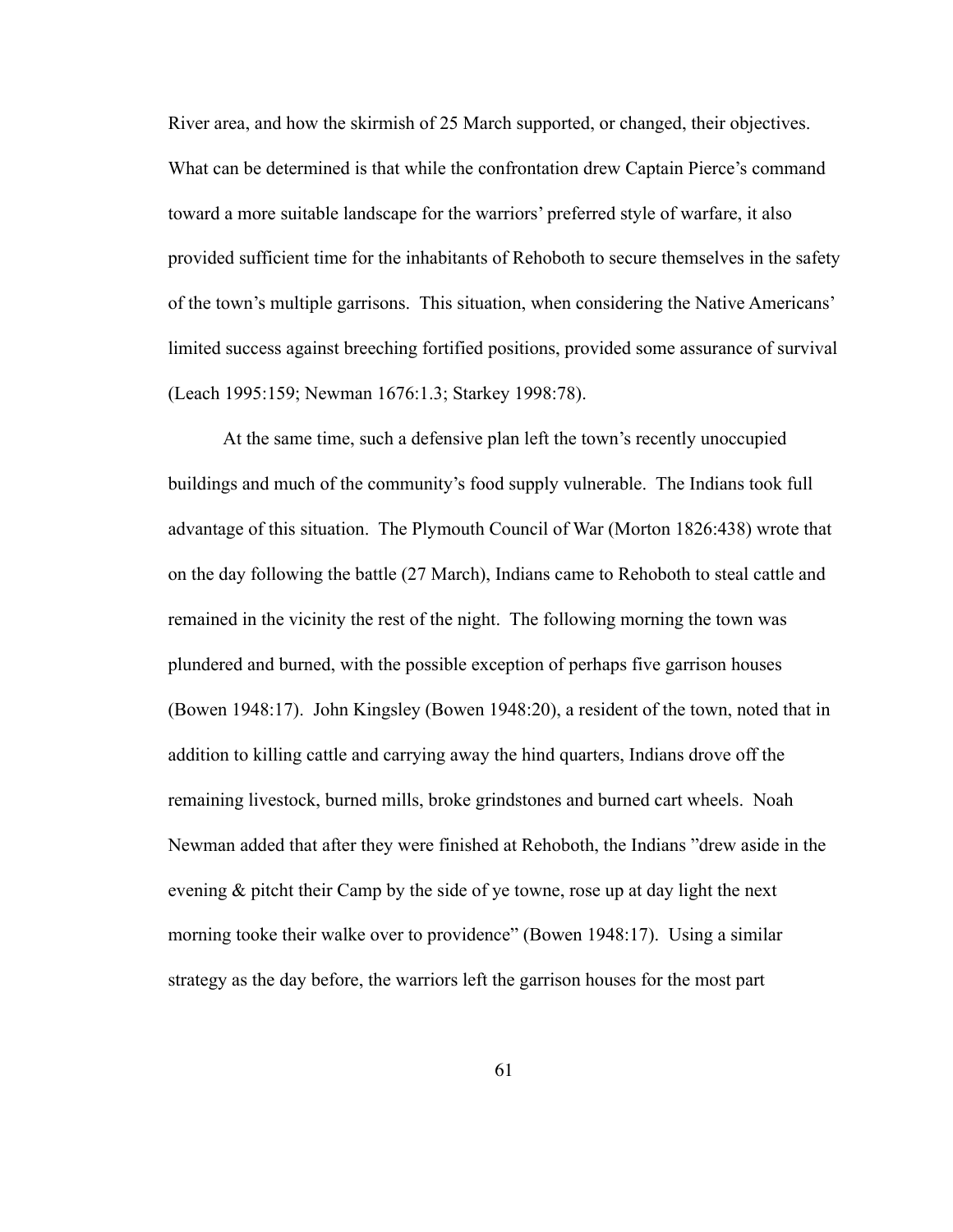unmolested while burning the deserted buildings and stealing food stuffs (Harris 1963:45-47).

 The described scenario would probably not have surprised many English settlers. Since the onset of the conflict, Indians had sent out small parties to secure their opponents' farm animals (Church 1996:74; Rowlandson 1999:323). As the war progressed, however, the employment of this particular practice intensified. Evidence of such was dramatically described to Roger Williams (1988: 722-723) when on 29 March 1676, as he stood and watched Providence being burned to the ground, one of the assailants boasted that the Indians' principal destination was the towns about Plymouth and that they were not interested in planting, but "they Would live upon us, and Dear".

 In investigating the motivation behind the near destruction of Pierce's command and the town of Rehoboth, a critical question involves whether the Indians' search for food was essential or opportunistic. We know that during the months preceding March the acquisition of food had taken on a greater importance. The problem was partly seasonal, as food resources were usually less predictable during the winter. To compensate, Native American groups traditionally dispersed into small groups during the colder months to better take advantage of the limited resources. However, increasing colonial aggression had forced Native groups to become larger and more mobile, which would have made hunting more problematic and forced the Natives to intensify alternative food procurement strategies (Church 1996:74; Leach 1963:207, 222, 243; LePore 1998:175; Melvoin 1989:101; Starkey 1998:76, 79, 168).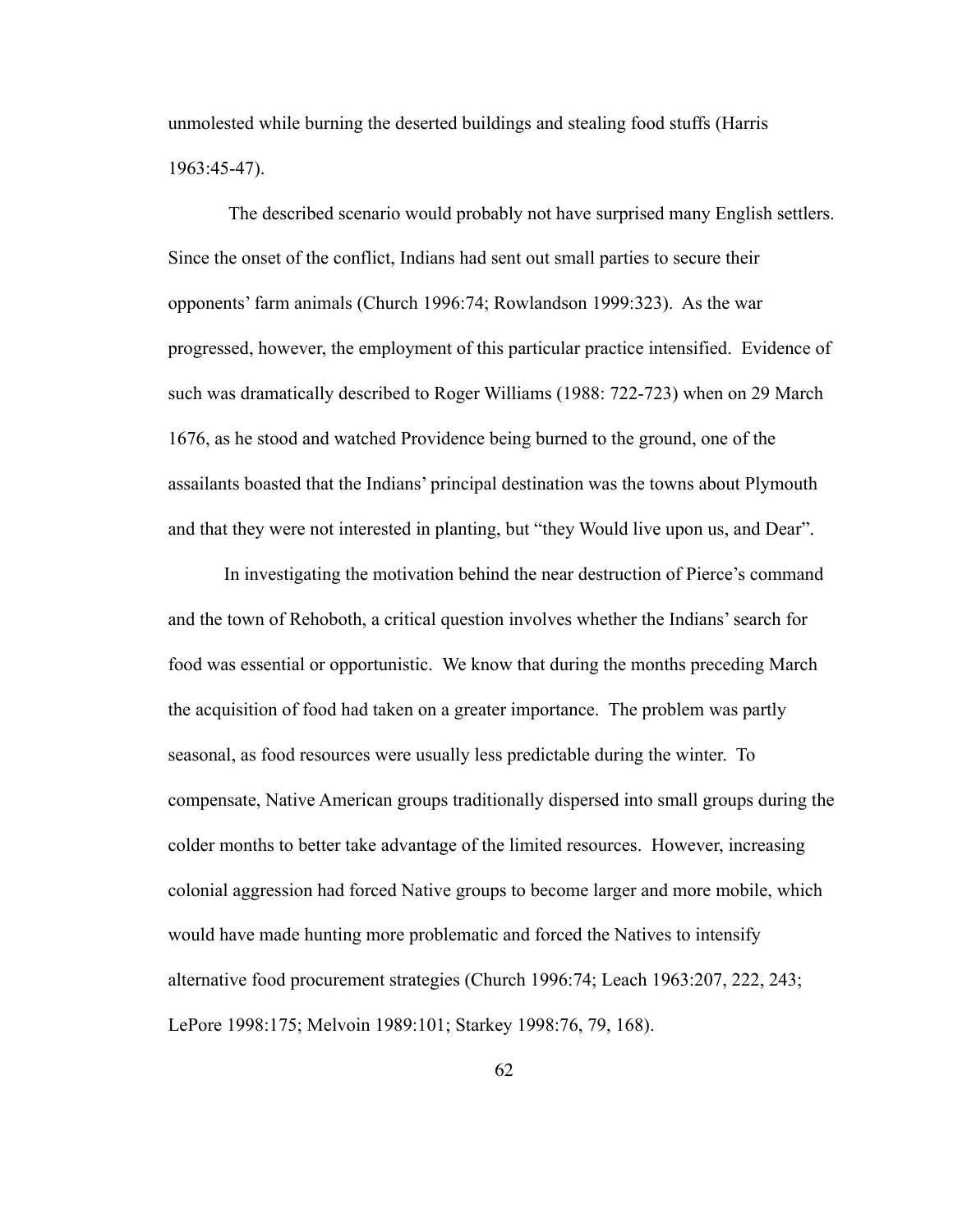Adding to the already fragile condition was the colonial practice of targeting Native crops and food reserves. Such a tactic was due in part to the inability of the colonial army to effectively engage an enemy who did not fight in the accepted European style of warfare. A convincing argument can also be made that such disregard for noncombatants was an integral component of total war and possibly extermination (Chet 2003:66; Drake 1999:111; Grenier 2005:21; Slotkin and Folsom 1999; Starkey 1998). Armstrong Starkey (1998:81) contends that this type of strategy removed any claim to an English moral superiority.

 One should not assume, however, that raiding was the Indians' only available option. Dena Dincauze (1990:31-32) argues that for Native Americans, hunger was not unknown and their reliance on agriculture was always tempered by circumstances. A good example, she suggests, is the captivity narrative of Mary Rowlandson which, according to Dincauze, demonstrates the degree to which wild foods remained an important element in their regional culture. Dincauze's assessment is supported by a variety of sources. Skeletal remains from fifty-six individuals, ranging in age from three to more than sixty years, excavated from a Narragansett cemetery (RI 1000) and dating between 1600 and 1640, indicate that horticulture was only one of many subsistence strategies employed in southern Rhode Island (Bragdon 1996:89; RIHPHC 2001:66). Also, Roger Williams (1936:88-117), in his *Key to the Language of America,* devoted almost 30 pages of vocabulary and customs of the local native populations to food production, hunting, fishing, and gathering. Examples of Williams' observations include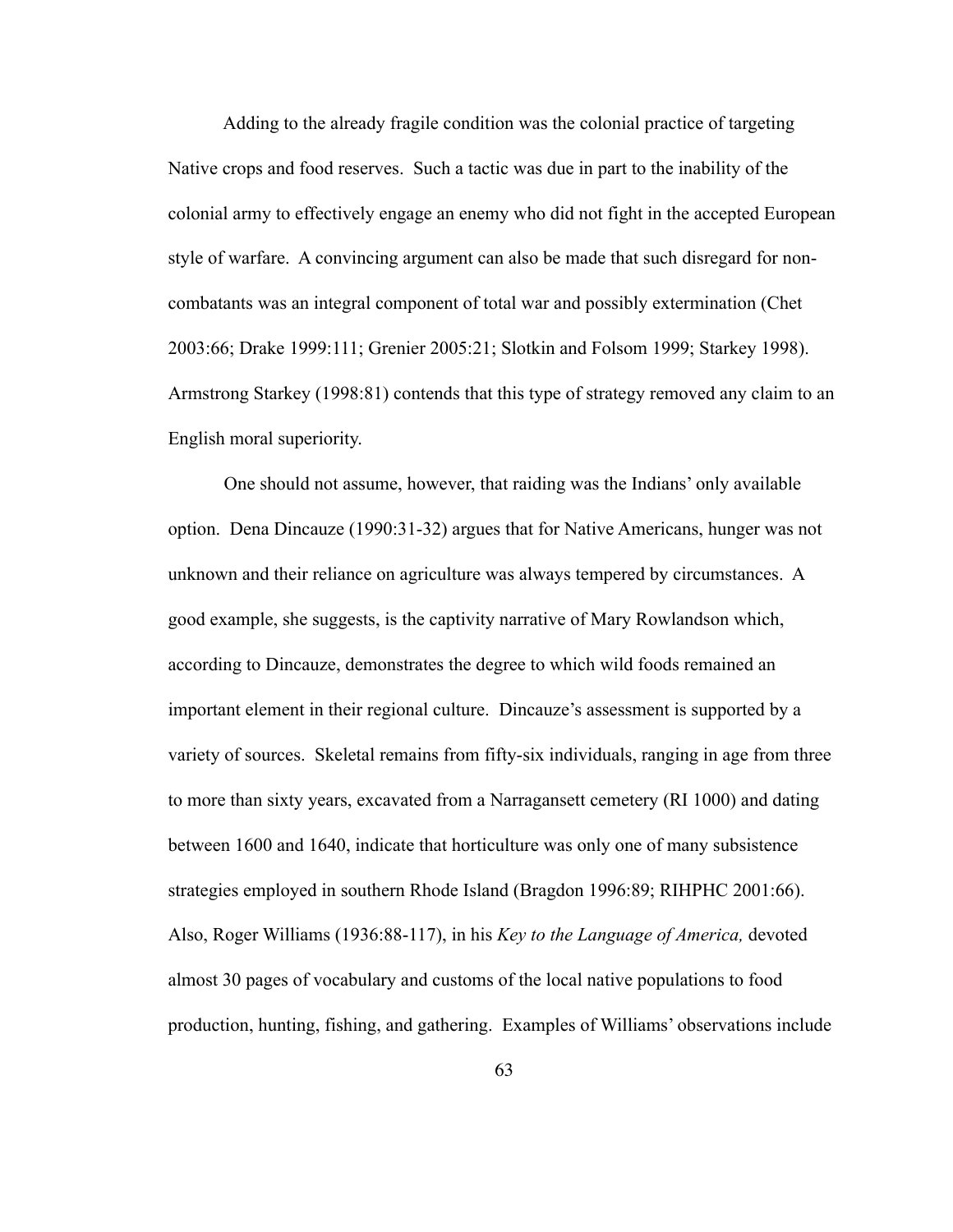comments such as "they kill abundance of Fowle. being naturally excellent marks-men; and also more hardned to endure the weather, an wading, lying, and creeping on the ground, &c." (1936:90); "These Akornes they drie, and in case of want of Corne, by much boyling they make a good dish of them" (1936:95); and "frequently they lay their naked bodies many a cold night on the cold shoare about a fire of two or three sticks and oft in the night search their Nets; and sometimes goe in and stay longer in frozen water" (1936:116).

 Further proof of the Indians' ability to overcome insurmountable challenges with resourcefulness was demonstrated in the aftermath of the Great Swamp Fight, which took place only three months before the Pierce Battle in southern Rhode Island. Despite the devastating loss of warriors, lodging and winter food reserves, the Narragansett managed to recover and remain a formidable fighting force. Armstrong Starkey (1998:77) argues that while the Great Swamp Fight certainly weakened the Narragansett, it did not destroy them, as they were capable of great endurance.

 Given the above, it is likely that while procuring food was an issue to Native Americans during the winter of 1676, raiding weakly fortified towns was an additional alternative to their already diverse strategy. This plan would have been all the more attractive considering the colonists' inclination to retreat into garrisons, which often left a substantial food supply available at minimal risk.

 Regardless of the warriors' intent or tactics, there is strong evidence that the causes for the colonial defeat rest predominately on factors that preceded the actual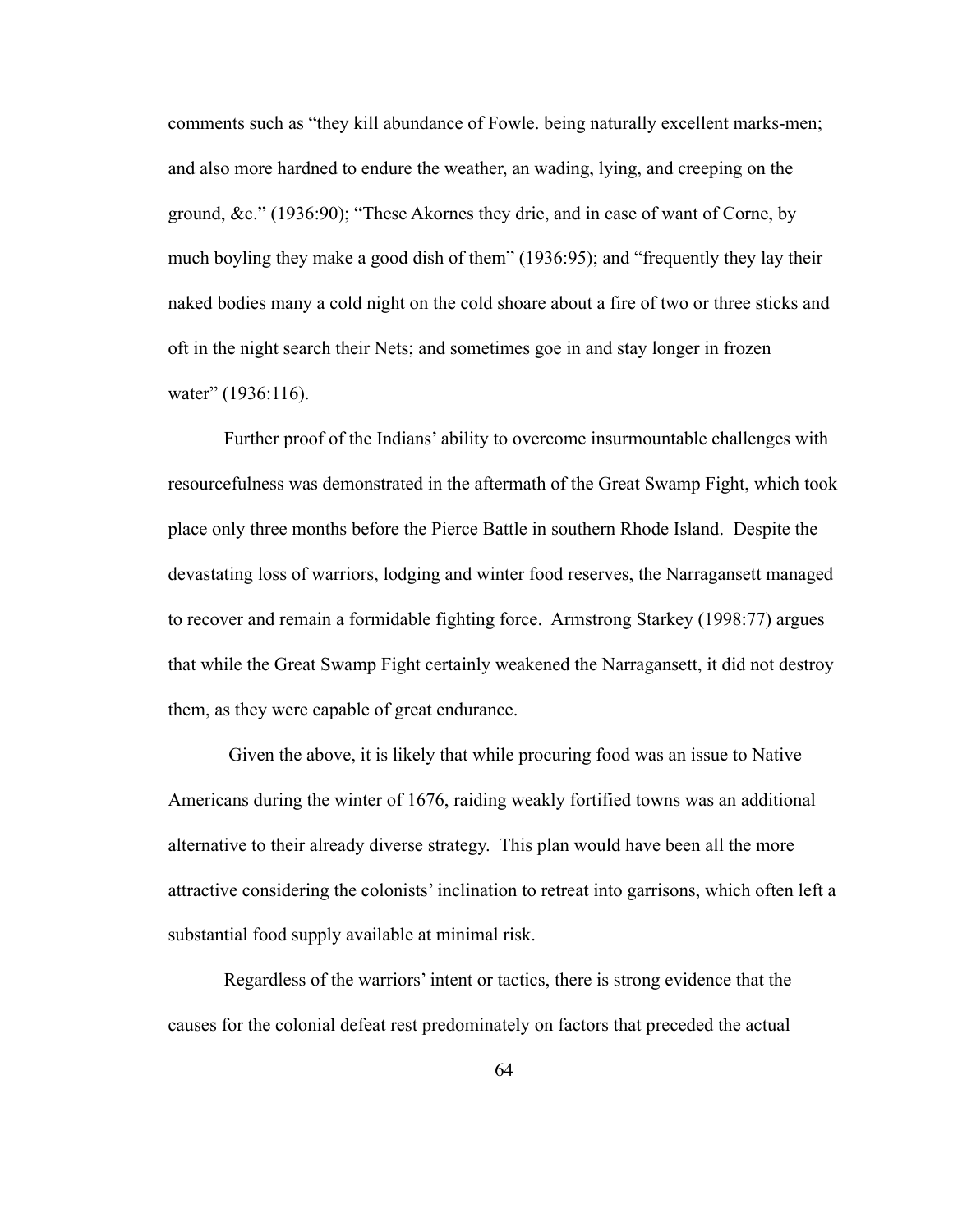battle. Captain Pierce in his assessment of the initial intelligence, whether obtained from an unidentified source or his own observations during the previous day, was convinced that although the Indian presence in the North Woods would be numerically stronger, his command would be able to secure a victory. This assumption so influenced his perception of the situation that every subsequent decision only served to compound his error.

 That such was the case receives strong support. First, Pierce chose not to secure a conservative posture to defend Rehoboth. Instead he went on the offensive, a strategy for which the colonial forces in the latter half of the seventeenth century were ill trained. Second, if Richard Bowen's argument is correct, the command departed for Pawtucket without waiting to be reinforced by Captain Mosely. Third, when Captain Pierce began his ill-fated march, he had to understand either his company would not be supported by Providence, or was unaware of the fate of his message for assistance, in which case the possibility of reinforcements was purely speculative. Fourth, despite the severity of the river crossing, and the resulting damage to the company's powder supply, the company continued to press the attack. Finally, the most serious matter of culpability was that Pierce, in defiance of even the most rudimentary rules of warfare, apparently made no adequate reconnaissance to discover the enemy's strength and position or the terrain over which they would be moving.

 Still, to place the full responsibility of the colonial defeat entirely on overconfidence is to lose sight of other prefatory factors that might have also played a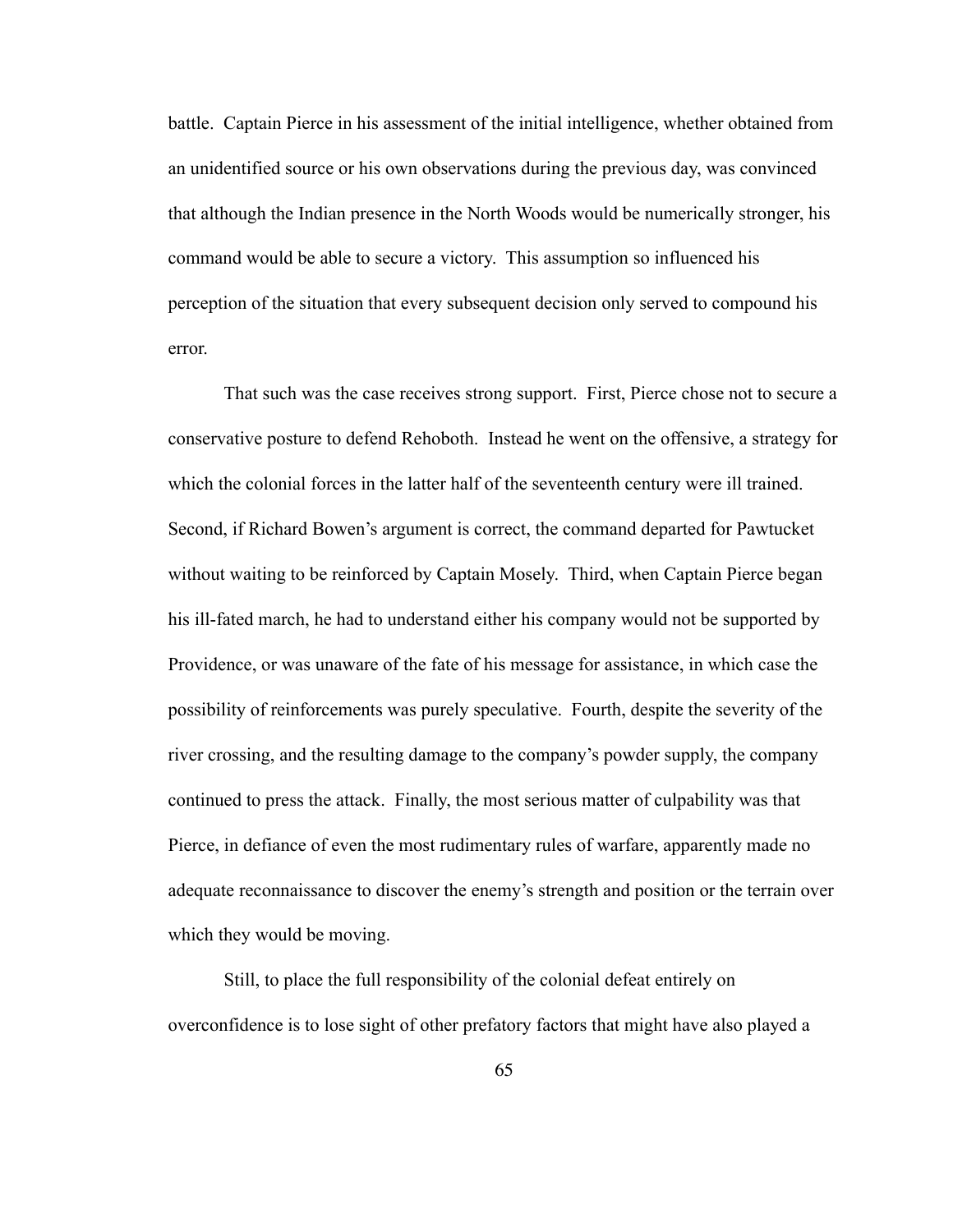significant role in the defeat. Most notable is the distinct possibility that Captain Pierce, like many second generation military leaders, was not adequately trained or have the experience to successfully command such an operation. Norman Dixon (1985:152), who studied this aspect of warfare, composed a checklist of the common patterns that traditionally identified a lack of military competence. Among Dixon's characteristics are those clearly demonstrated by Captain Pierce, including a lack of reconnaissance, underestimating the enemy's ability while overestimating those of his own soldiers, neglecting to make use of surprise or deception, and either disregarding or failing to understand the underlying causes of previous colonial defeats.

 The fact that this was the situation should not have been unexpected. Guy Chet (2003:39,66) argues that compared to earlier conventionally trained leaders, the colonial military leadership in the King Philip's War reflected a decided degeneration. As a result, English officers were consistently leading their troops into engagements that downplayed their own tactical strengths. This was especially apparent during offensive actions when the English were undermined by inadequate leadership, training, organization and scouting.

It cannot be over-emphasized that all the officers of the United Colonies, including Pierce, should have had a functional knowledge of the Indians' preferred tactics. Within the first two months of the war, similar ambushes had occurred at Pease Field, Pocasset Swamp and Quaboag. Also, in October of 1675, Roger Williams had informed Governor John Leverett of Indians' plans "to drawe C. Mose [Capt. Mosely]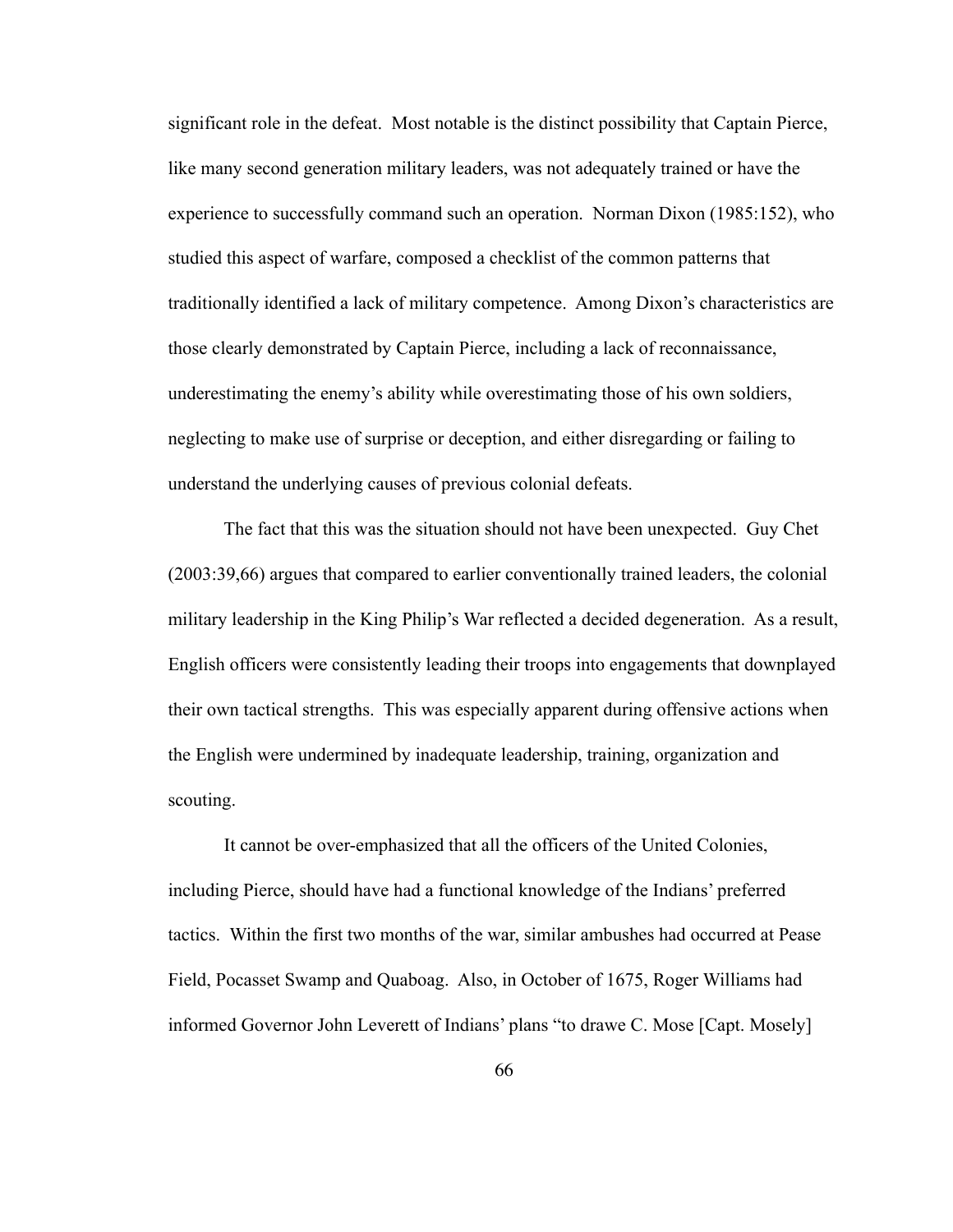and other of your forces (by training and drilling and Seeming flights) into such places as are full of long grasse, flags, Sedge etc. and then inviron them round with Fire, Smoke and Bullets" (1988:705). Still, time after time commanders continued to lead their troops into compromising situations. Such was the propensity for this type of mistake that in the aftermath of Pierce's defeat, the Massachusetts Bay Council (1676 69.191)still felt there was sufficient need to alert Major Savage against the Indians' use of stratagems and being drawn off by decoys into an ambush.

 However, to simply conclude that the colonists lost the battle is to detract from the Indians' accomplishment. Virtually undetected, they had moved a substantial fighting force into an area of southern New England that was largely undefended by colonial forces. Using colonial weaknesses and the available landscape to great advantage, they selected a battlefield that played to their strengths while forcing the colonists into an indefensible position. In so doing the warriors eliminated the only barrier that stood between themselves and the complete destruction of Rehoboth and Providence. In the final evaluation it might well be, as George Bodge (1906:438) wrote, that Captain Pierce was simply "out-generalled".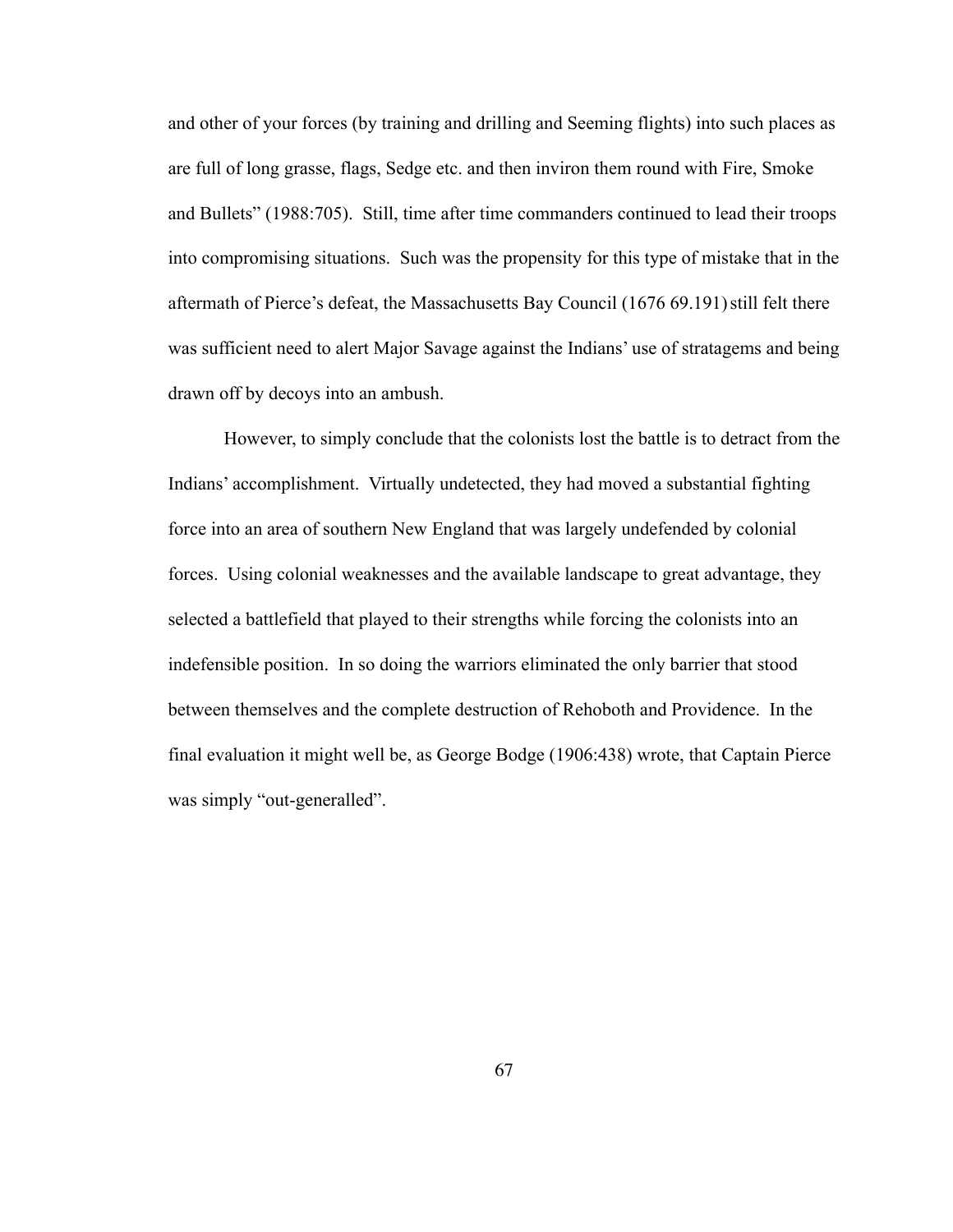# CHAPTER 4

# REMEMBRANCE AND MEMORIALIZATION

 For much of their history, the battlefields of King Philip's War have not been popularly embraced. Poorly documented, many were not marked or commemorated until the late nineteenth to early twentieth century, when organizations such as the Society of Colonial Wars and various local historical societies commissioned the installation of numerous memorials throughout much of southern New England (Schultz 1999). This movement, no doubt influenced by the United States' earlier preoccupation with the construction of a complex patriotic landscape (Linenthal 1991:2-3), was predominantly directed at the installation of monuments to memorialize colonial victories, such as Turner's Falls or Talcott's Massacre. Others, like Wheeler's Surprise or Bloody Brook, served to celebrate their sacrifices.

 The dedication of a granite boulder commemorating the Pierce Battle was in many ways typical of those installations. Small and inconspicuous in design, the monument, due to the absence of archaeological evidence, marked a traditional location rather than the actual battle site. In addition, the various forms of veneration that predominated this period of commemoration perceived the colonists as heroic figures,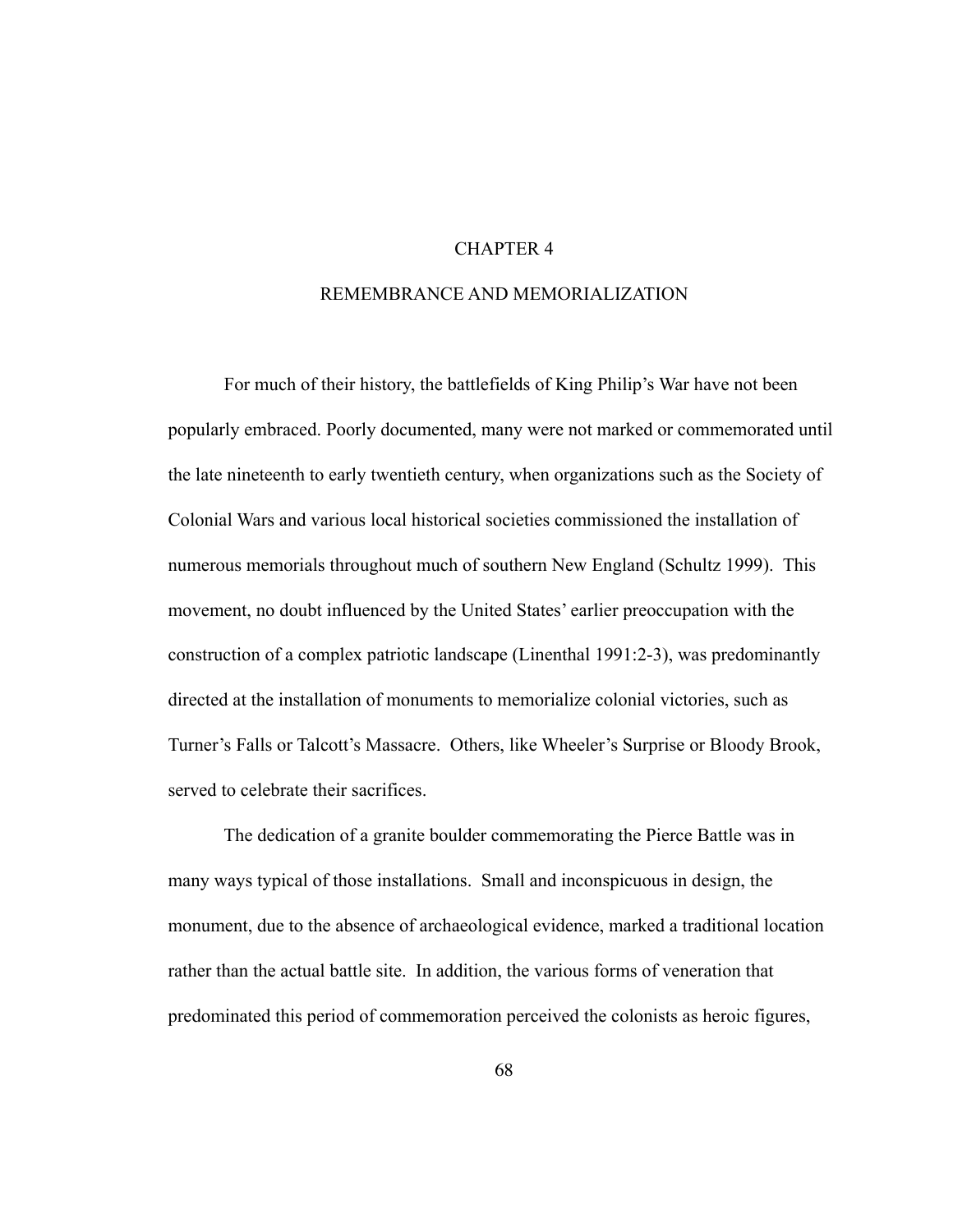whose ideals and sacrifices not only sanctified the ground on which they made their stand, but were critical to the formation of the Union and its continued expansion.

 Such patriotic veneration is an example of what Paul Shackel (2000:vii) maintains is the way special interest groups define a usable past. Such rhetoric is also exclusionary. The Native Americans, who conceived and executed an almost flawless battle, were either vilified in an attempt to justify conquest and inflate English accomplishments, or marginalized by ill-informed proclamations of extinction. In so doing, a dominant public perception was created that went largely unchallenged until the 1960s.

 However, the simple patriotic inspiration these original dedications advanced was not to be realized. The installation of a permanent monument enabled future generations the opportunity not only to accept the dominant view but also to consider alternative interpretations. Paul Shackel (2001:3) writes that objects and landscapes have different meanings to different people at different times. As such, the memories associated with highly visible objects, such as monuments, are not static but instead are constantly being reconstructed.

 The purpose of this chapter is to construct a contextual analysis of the cultural significance that was originally assigned to the Pierce monument. Also addressed are the dynamics of the political and social processes by which individuals and groups of diverse ideological convictions have competed for symbolic ownership of the memorial and in the process have venerated, rededicated, redefined, ignored, defiled, or questioned its symbolism.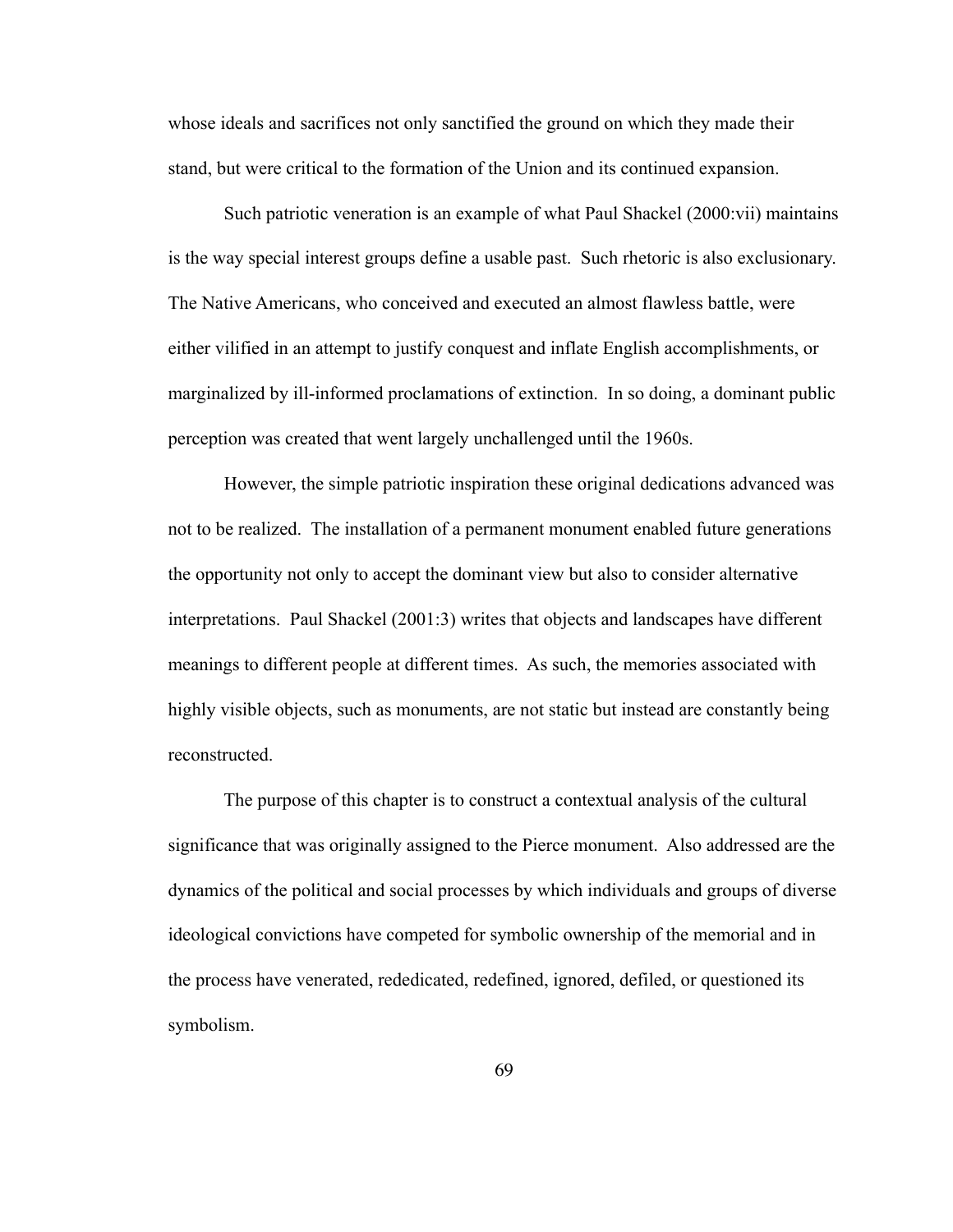#### Colonial Remembrance

 The opening stages of King Philip's War were poorly conceived and executed by both adversaries. In June of 1675 the Wampanoag conducted a surprisingly weak opening offensive. Soon afterwards Philip allowed himself and some of his men to be trapped in Pocasset Swamp, where only through the incompetence of the colonial forces were they able to escape through Rehoboth, across the Blackstone River and eventually on to New York. Their retreat allowed the warriors time to regroup and by the winter of 1675-1676 various Indian factions carried out a series of successful raids across Massachusetts Bay and into Plymouth Colony (Bowen 1948:79).

 At the end of March the Indians won a dramatic victory over Captain Pierce, which strategically might well have been one of the most skillfully executed battles of the Indian wars. This triumph also allowed the warriors enough time to destroy the nearby towns of Rehoboth and Providence. By the middle of April the Indians had advanced to Sudbury, which was only 17 miles west of Boston (Leach 1995:172-175).

 By many accounts the months surrounding the Pierce Battle were most distressing. It is likely that William Harris, one of Providence's leading citizens, spoke for many New Englanders when he wrote "but for some time they did much damage, and messengers like Job's came close on each other's heels, telling of the enemy burning houses, taking cattle, killing men and women and children, taking others captive, and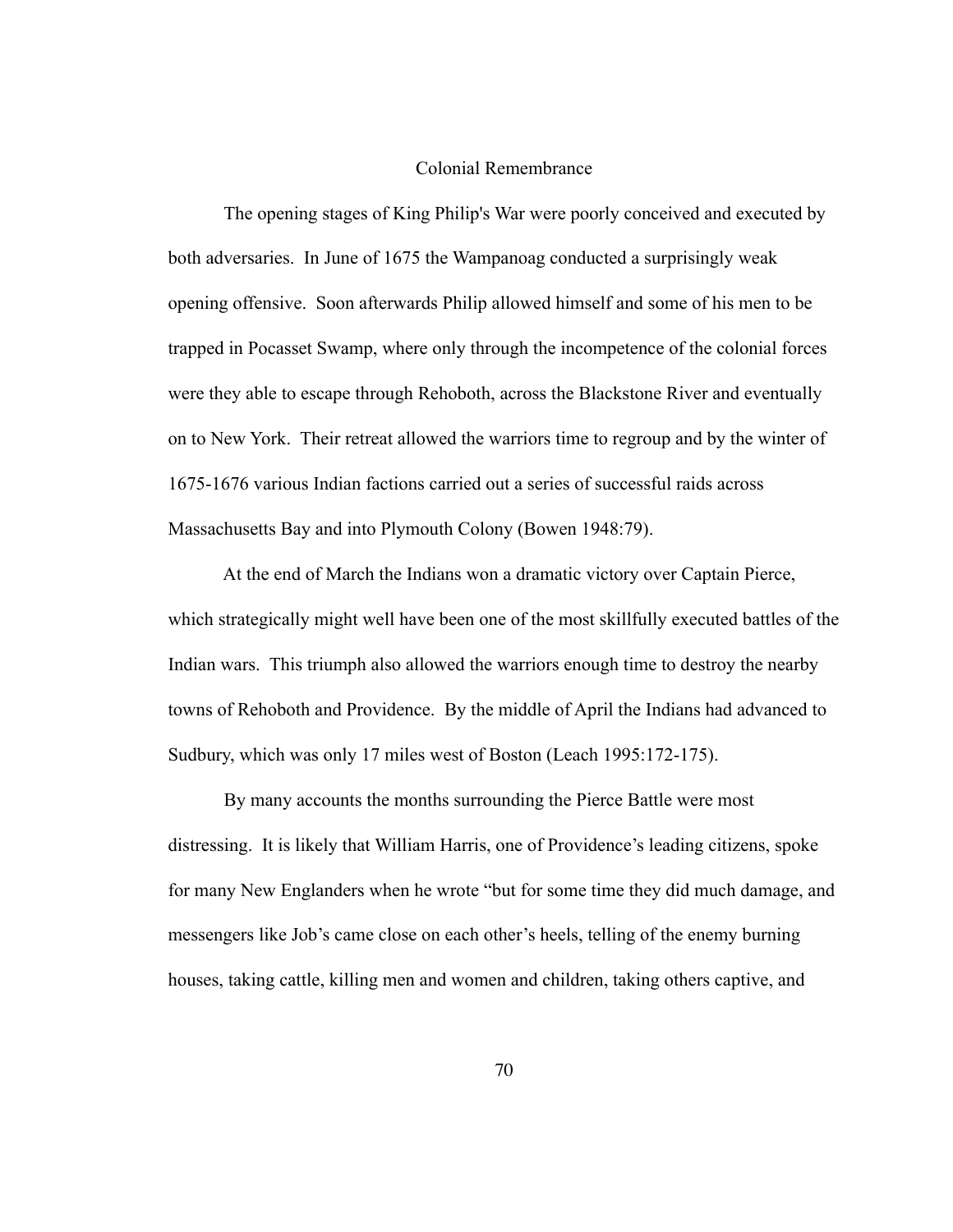exulting and boasting that God had abandoned the English to support the Indians" (1963:19).

 Notwithstanding these successes, the English were slowly beginning to take the advantage. Better organized and aided by the increased use of Indians who were friendly to their cause, the colonies were able to maintain a continual harassment of the enemy. Such a strategy made it difficult for the Indians to plant or obtain enough food to fight off starvation. For example, at Pawtucket Falls during May 1676, Captain Thomas Brattle surprised a party of Indians that had been fishing along the river, killing some of them. The troops captured arms, supplies, horses and great stores of fish (Bowen 1948:24). Disease, the necessity to fight on a second front against the Mohawks, and differences in strategy within the Native alliance contributed to a sharp drop in Indian offensive actions (Leach 1995:181). In August of 1676 the United Colonies struck the pivotal blow when Philip (Metacomet) was run down in a swamp and killed, effectively ending King Philip's War in southern New England.

With the gradual waning of hostilities during the summer of 1676, the colonists' most immediate recollections of the carnage that had occurred over the previous 18 months must have been the loss of family and friends, as well as the economic hardships the war had brought upon them. The evidence for such a conclusion is considerable. In proportion to population, the number of fatalities made King Philip's War one of the bloodiest conflicts to take place on North American soil. Compounding such suffering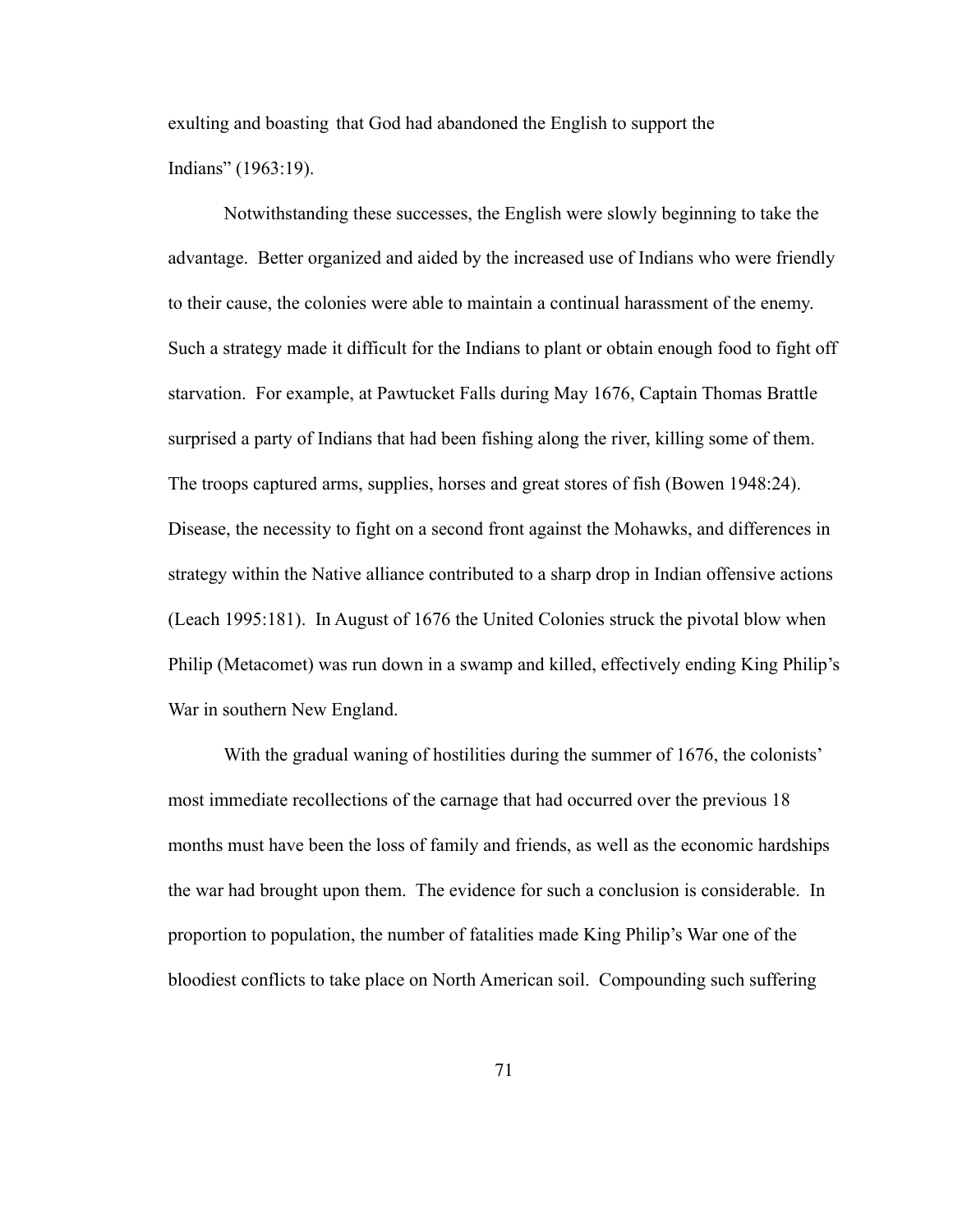were the difficult conditions which arose from the destruction of numerous towns and the damage to New England's economic base (Calloway 1997:1; Leach 1995:143-144).

 Beyond the immediate concerns of rebuilding both lives and homes, there were also constant reminders of just how tenuous the peace was. In northern New England open hostilities continued into 1677. In addition, confrontations between settlers located along the frontier borders and various Indian groups did not entirely subside until the French and Indian War concluded almost 100 years later (Lepore 1998:177). Furthermore, the end of warfare does not necessarily conclude animosities between two adversaries. The hostilities had undoubtedly altered some colonists' views of their neighbors. Kathleen J. Bragdon (2001:192) observes that after the war, English descriptions of the Indians emphasized their cruelty and savagery. In some instances such resentment turned physical. One example is the case of Benjamin Hernden, who in 1681 was tried by the Rhode Island General Assembly for shooting at an unidentified Indian who had refused to stand still upon Hernden's command. Although Hernden avoided prosecution, the General Assembly found sufficient justification to pass an act with the hope of preventing outrages against the Indians (Campbell and LaFantasie 1978:70)

 Despite the psychological anguish, the colonists developed a number of diverse symbolic measures to reflect and commemorate the war. One macabre gesture was the placing of warriors' heads on stakes within colonial towns, in some instances remaining for a number of years. The most notable decapitation involved Philip. Shot to death in a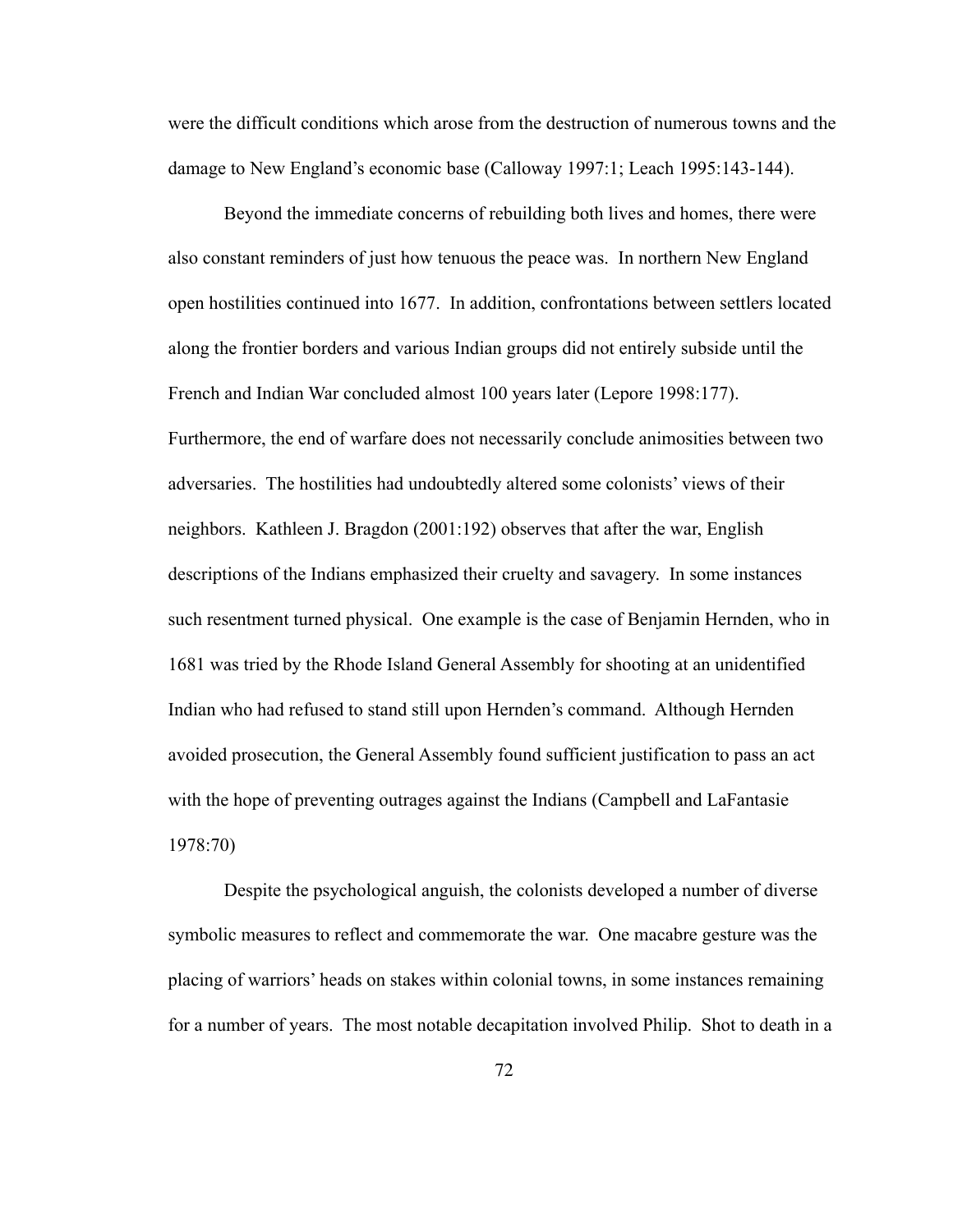Mount Hope swamp, Philip's mud-caked body was quartered and his head removed and carried to Plymouth. Captain Benjamin Church (Drake 1840:126), who had commanded the successful raid, would later write that he had received only thirty shillings for Philip's head, which he thought was "scanty reward, and poor encouragement" for such an accomplishment.

 So as not to forget the anniversaries of important war events, publications such as Foster's Almanac reminded colonists of significant anniversaries to commemorate (Lepore 1998:181). Printed material, however, went far beyond casual reminders. According to Lepore, the most enduring colonial observances of the war were contained in the large output of written material that followed in the aftermath. Through 400 letters and 20 different printed volumes, New Englanders "expressed their agonies, mourned their losses, and, most of all, defended their conduct" (LePore 1998:xiii). Russell Bourne came to a similar conclusion when he wrote that, despite all the prose, "not one word [appeared] about how the Puritans might have done something ugly to the natives and might now revise that attitude. The near loss of the war drove them not toward greater acceptance and tolerance but in the direction of harsher religious and civil strictness" Bourne 1990:38).

 It is noteworthy that *A Narrative of the Troubles with the Indians in New-England*  by William Hubbard, and Benjamin Church's *Diary of King Philip's War,* two of the most noted and widely distributed King Philip's War narratives, were reissued during the Revolutionary War. Lepore (1998:187) claims that they were revived as a propaganda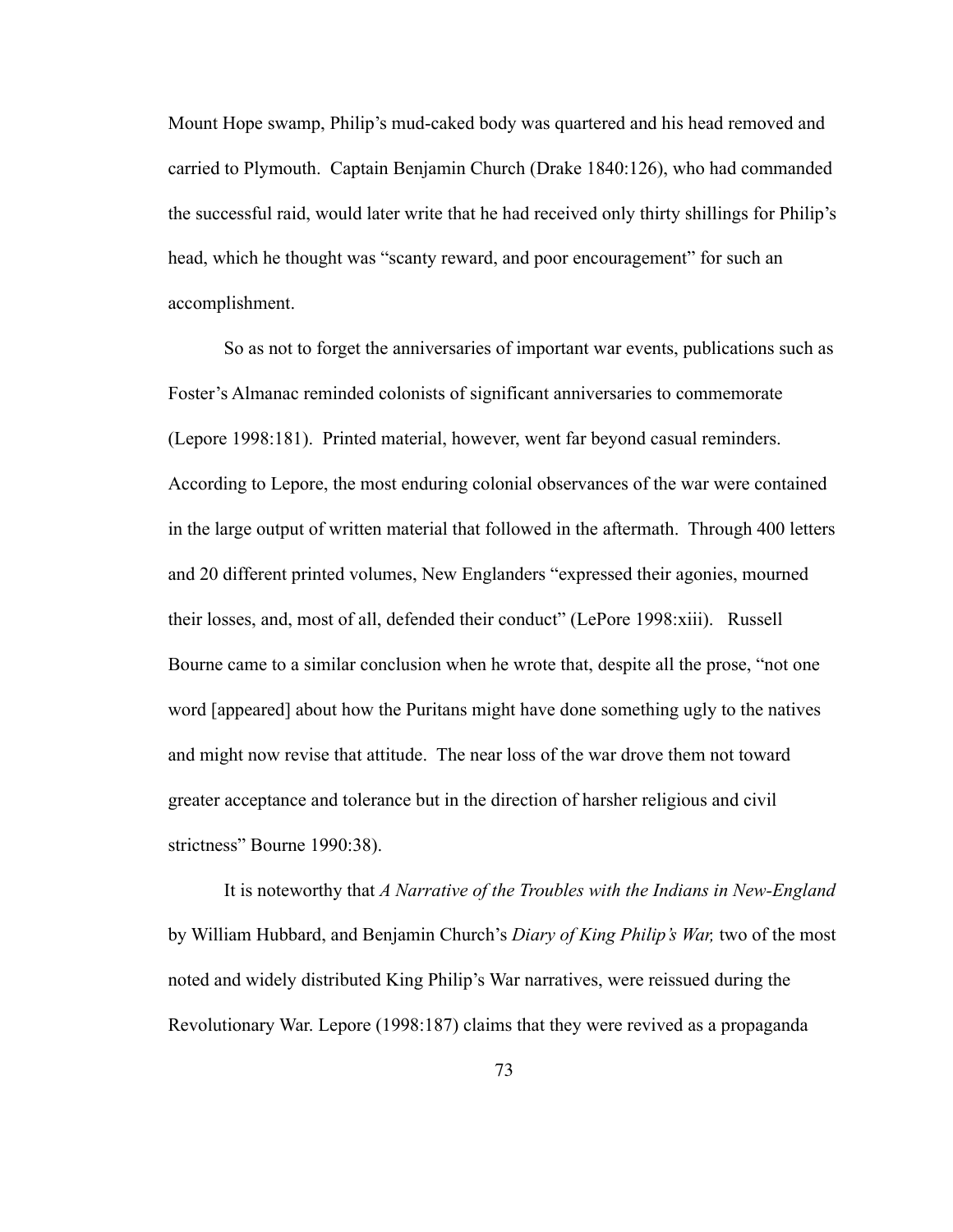tool. By comparing the British to the Indians of 1676, writers had a source of patriotic rhetoric to use against their enemy. The reissues also reinforced the message that the colonists, because of their miseries and hardships, were the proper possessors of the land (Bourne 1990:4).

#### Rhode Island: Celebrations and Monuments

 For the people of Providence Plantations, the first civic commemoration for the war's end probably occurred when the townspeople gathered for the sale of Indian prisoners. According to town records (ERTP 1892:15.151-154), Providence authorized two auctions (August 1676, January 1677) for the purpose of selling Indian captives into servitude. An Indian's length of bondage varied according to age. For older Indians this might total seven years. For children under the age of five the length of service lasted until their thirtieth birthday[.18](#page-81-0)

 Besides placing Indians into subjugation, additional punishments handed down by the town council included execution and banishment. For example, Potucke, one of the Narragansett warriors who had spoken to Roger Williams during the burning of Providence, was first "secured and well used" (Bartlett 1857:548) in Newport until the governor saw cause to send the prisoner to Boston, where he was later executed (LaFantasic 1988:726). Beyond accounts of retribution, the Providence Town Records, which are among the best preserved for the King Philip's War period, provide little

<span id="page-81-0"></span><sup>18</sup> Margaret Newell (2003:128) reported that throughout New England many hundreds, and perhaps thousands, of Indians were enslaved.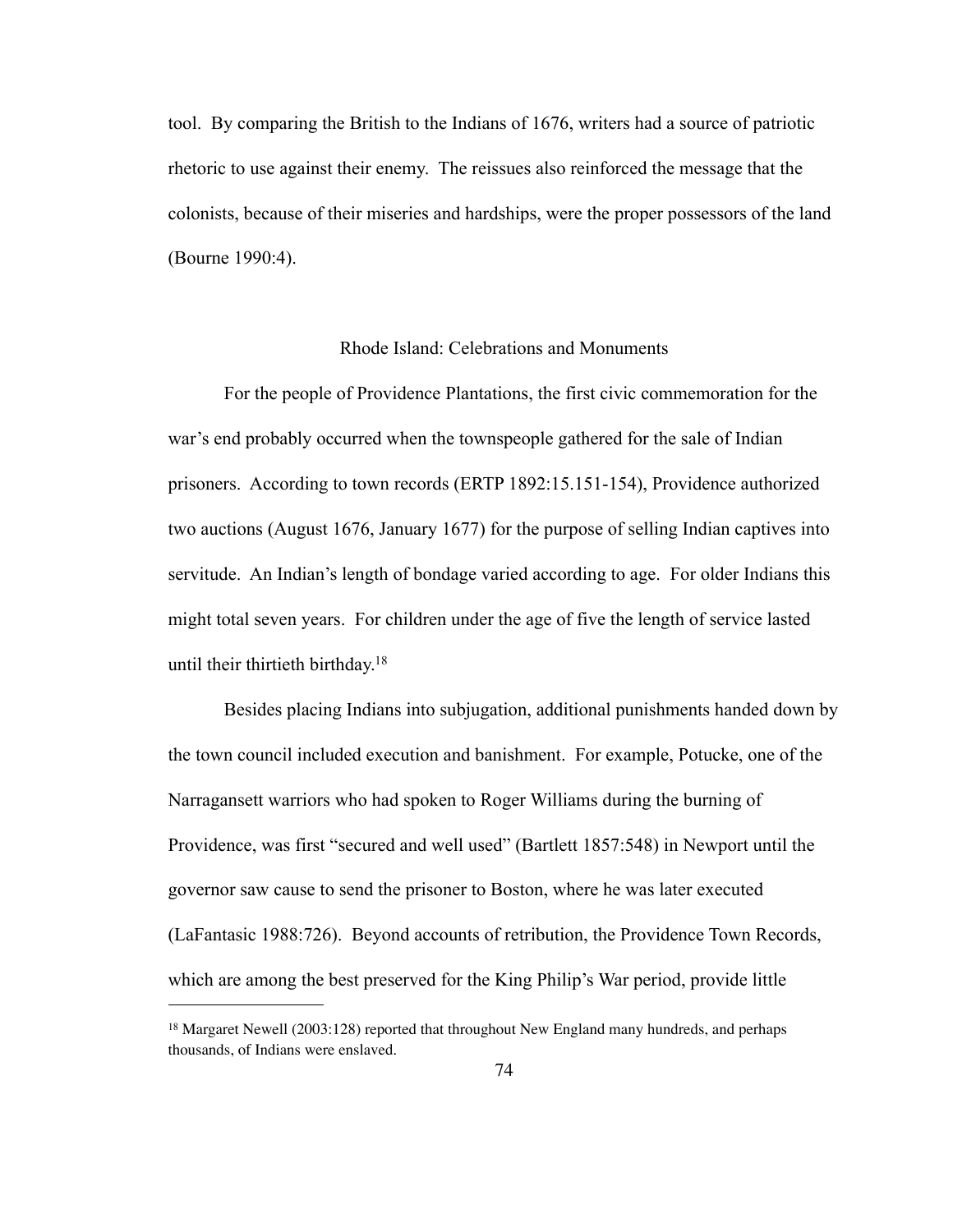information about additional civic celebrations or remembrances. Less formal efforts cannot be ruled out.

 This lack of documentation also encompasses the colony's major battle sites. Today the only remaining contemporary remembrance of the Pierce Battle is a small gravestone in Old Rehoboth's south cemetery that is inscribed with the name of John Reed, Jr. Reed was one of four townspeople who had been attached to Pierce's command and died during the ensuing battle. Since the town's records clearly indicate that none of the four were brought back for burial, the gravestone most likely is a family's act of memorializing a fallen son. It is also possible that at some point during the three days it took to bury the command's soldiers, the townspeople of Rehoboth erected some form of visible remembrance to honor their neighbors' sacrifices. According to Russell Handsman (2008:170) such local memorials become celebrated through the life cycles, experiences, and histories of the people who lived around them.

 Circumstantial evidence, however, suggests that if the Pierce Battle landscape ever achieved a sense of place among the residents, it quickly lost its importance. Published in the *Proceedings of the Commissioners for Settling the Eastern Boundary Between Rhode Island and Massachusetts* (Bowen 1946:12-13) were testimonies obtained from a number of Rehoboth residents in which they described important landmarks along the Seekonk and Pawtucket rivers. The informants were in their 60s and 70s and had lived in Rehoboth for all, or most, of their lives. Since evidence was taken during 1741, the men would have been born shortly before or after the battle and grown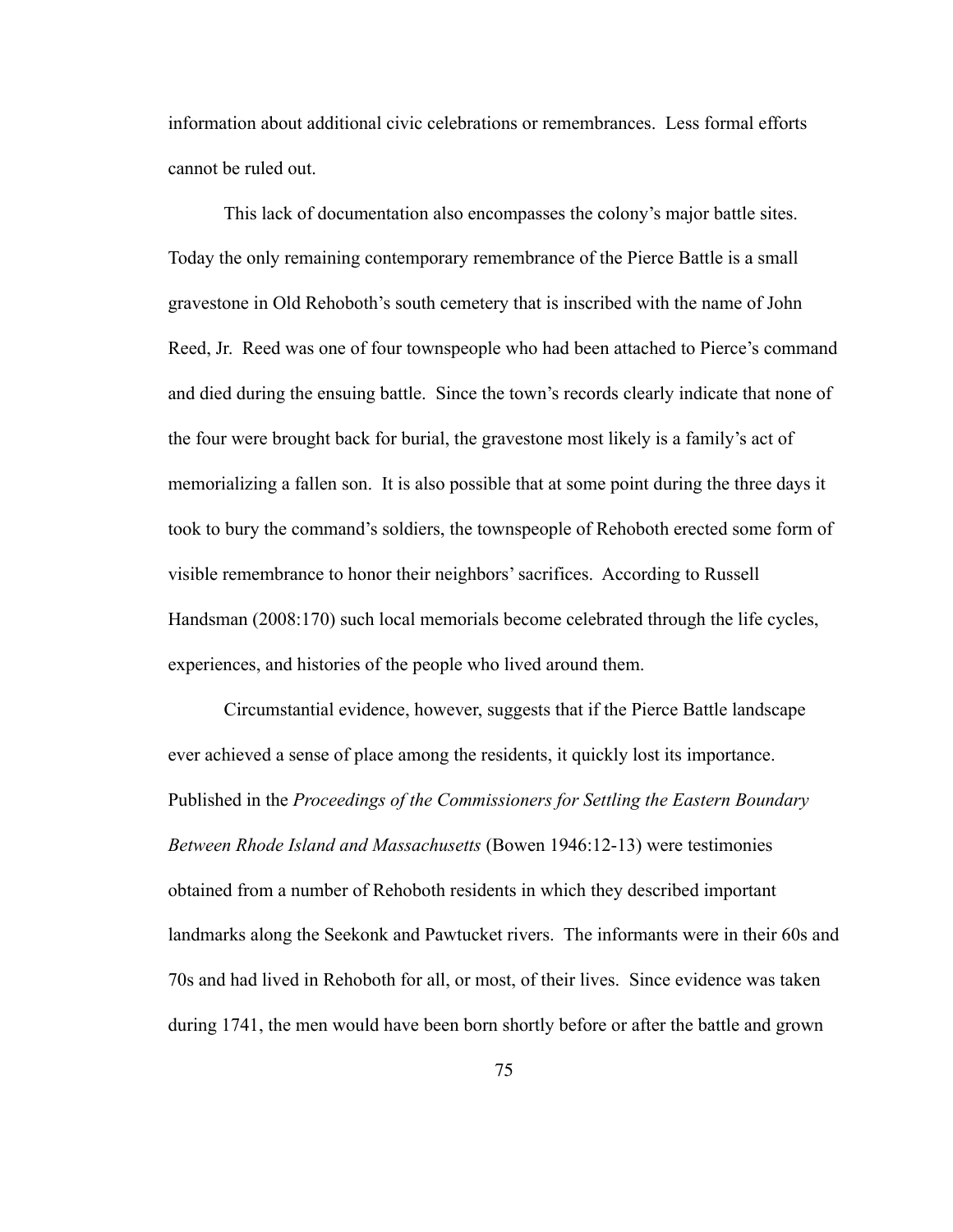up less than five miles from the general battle location. Nonetheless, while prominent features such as William Blackstone's home site, Pawtucket Falls, Abbott's Run and various other streams and farms were cited, there was no mention of the Pierce site. One could surmise that 65 years after the engagement, the battlefield, if remembered at all, was not an important landmark or destination for civic veneration by the townspeople of Rehoboth, despite having lost four of their soldiers during the engagement.

 There are a number of possible explanations for the absence of any specific form of enduring veneration. First, considering the destruction that occurred throughout the area, it is conceivable that the rebuilding of homes and food production consumed the principal share of the colonists' time. In addition, many inhabitants had retired to more secure locations and were slow in returning after the war's end, if indeed they returned at all. Furthermore, one element that the major battle sites in Rhode Island all had in common was that they were fought in obscure woody places and swamps that were probably unfamiliar to the vast majority of settlers. Even the supposed location of the Pierce Battle, which was fought within five miles of Providence and Rehoboth, was described as "wild, bleak, and barren" (Grieve 1897:18). Demographic changes would have diminished much of the appeal for local residents to keep and honor the sites. Few local inhabitants had any direct involvement in the engagements.

 Lastly, there is the question of exactly when the celebration of battlefields became prevalent. According to Paul Shackel (2001:9-10) "citizens of the early American Republic resisted the development of an American collective memory and frowned upon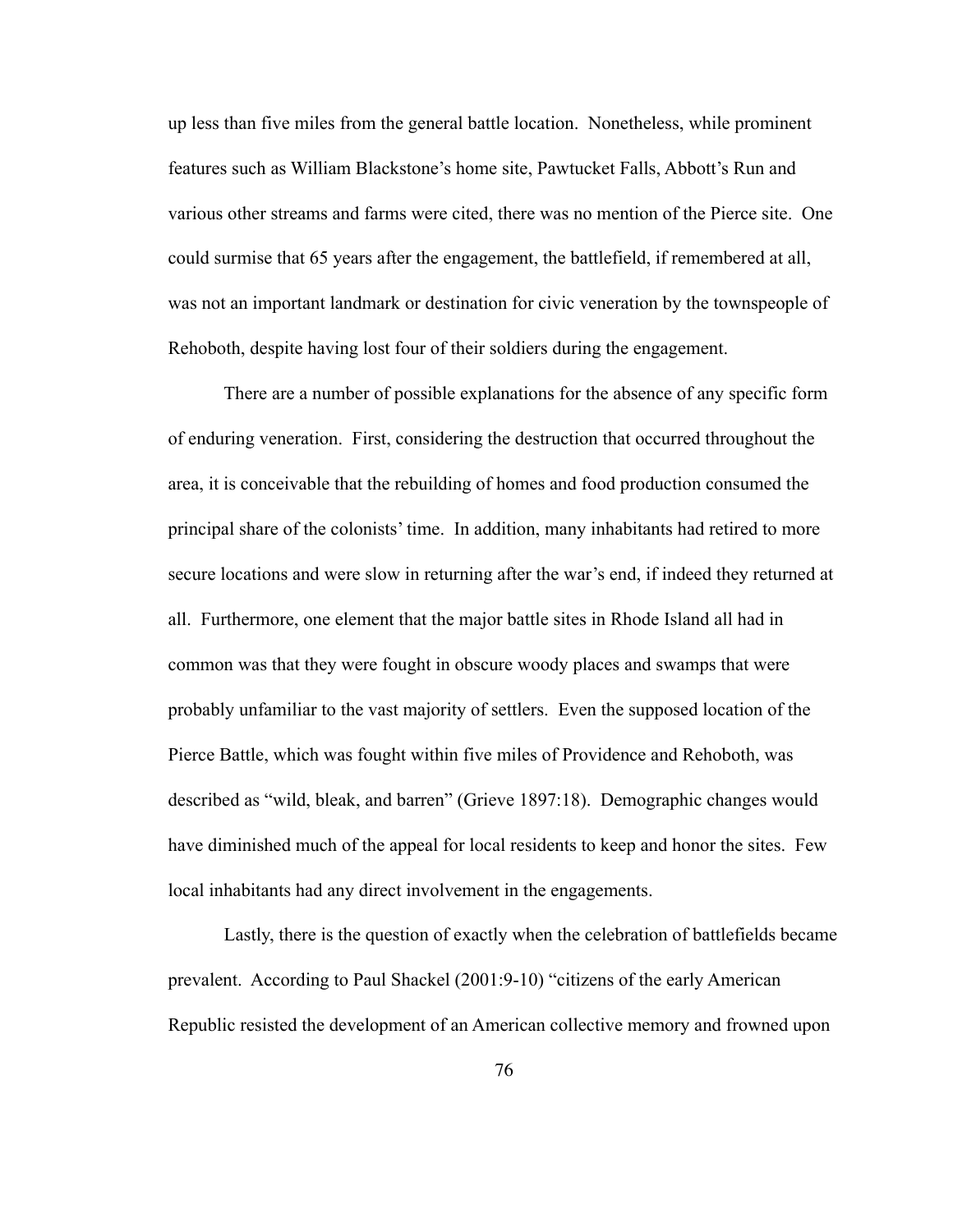the commemoration of a sacred past." He continues, "In the antebellum era, Americans saw the United States as a country with a future rather than a glorious past worth commemoration. They believed in the value of succeeding without patronage or family influence" (Shackel 2001:9-10). Edward Linenthal (1991:2) concludes that it was not until the early to mid nineteenth century that the United States began to construct a patriotic landscape in which memorializing its battlefields became important.

 Linenthal's estimation coincides nicely with the development of the public's contemporary perception of the Pierce Battle. Starting in the second quarter of the 19th century, a number of writers began researching and publishing histories of towns that played important roles during King Philip's War. Three of these labors directly affected the Pierce Battle. In 1831 Samuel Deane published a history of the town of Scituate which was located in Plymouth Colony and was the home of Captain Pierce and seventeen additional colonists from the ill-fated company. Three years later, John Daggett wrote a *History of Attleborough.* The lands of Attleboro were originally included in a land grant that was ceded to Rehoboth as part of that town's North Purchase. Lastly, in 1836, Leonard Bliss issued his *History of Rehoboth,* a town which during King Philip's War included most of the land along the eastern border of the Blackstone, Pawtucket and Seekonk rivers.

 While these authors collected much of their war related information from the most widely available sources, the process of presenting a broader combination of accounts created a more full and interesting narrative that reintroduced readers to a largely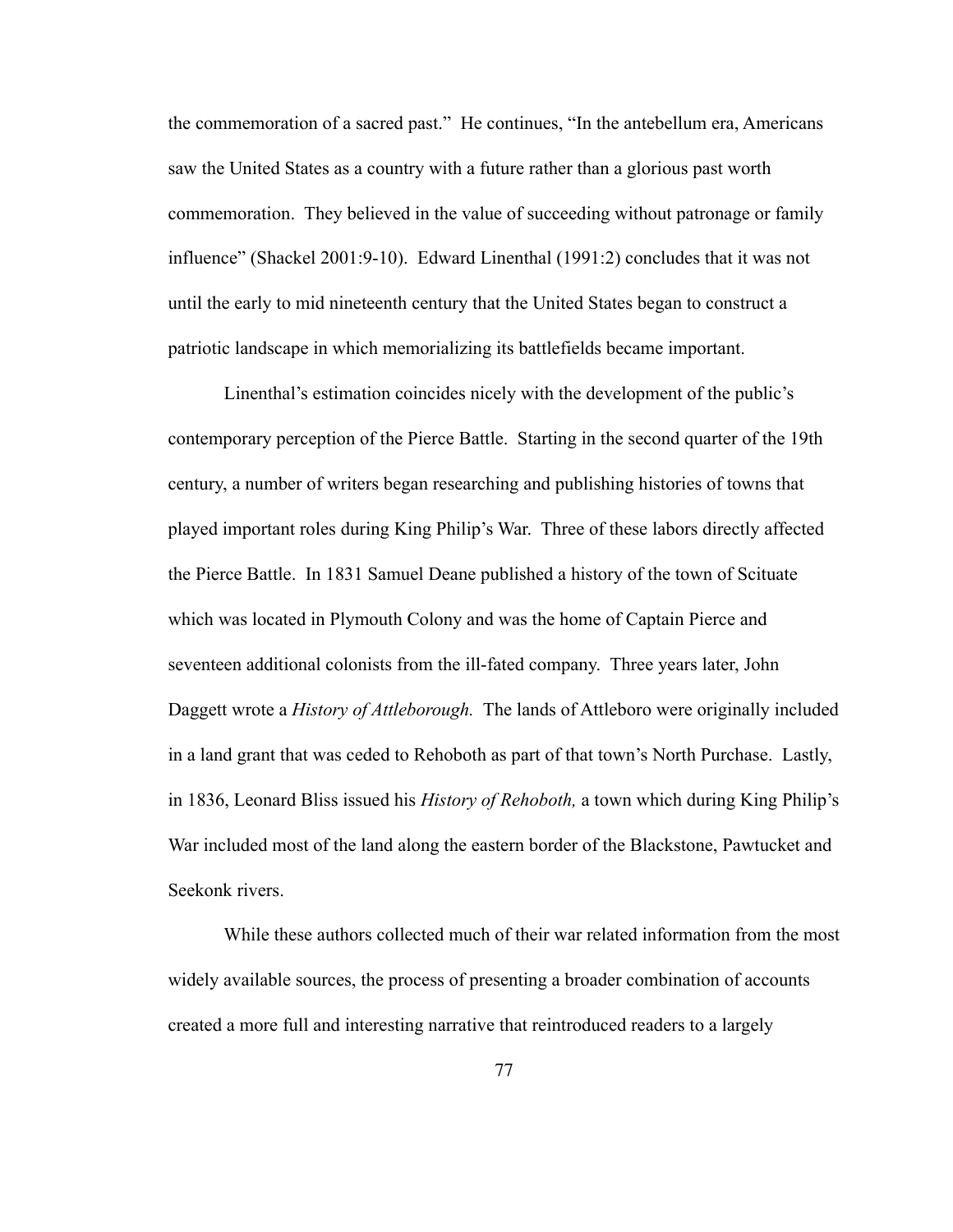forgotten chapter of Rhode Island and Massachusetts colonial history to. A comparison of these three local histories with later publications also demonstrates the influence these authors carried with subsequent writers. One notable, frequently replicated theme to emerge from these works was the patriotic veneration ascribed to Captain Pierce's company. Leonard Bliss wrote that the company "fought and bled, with a valor of which the annals of history, ancient or modern, can seldom boast" (1836:87). Deane (1831:122) compared their bravery to the ancient warriors of Thermopylae. John Daggett (1973:50) noted that it took more courage to fight and die on such an obscure ground that was once the domains of another race of men, who have long since passed away, than on the plains of Waterloo with all the "pomp and circumstances of a glorious war".

 John Daggett, in particular, remained active in his quest to elaborate upon the historical value of the Pierce Battle. For example, he delivered a keynote address at a commemorative celebration in Seekonk (formally part of Rehoboth) twenty-three years (1860) after publishing his *History of Attleborough.* At that time Daggett proclaimed that the early Pilgrims who settled this land were men of faith and courage who acted with great moral power and valued conscience above all other things. He then proceeded to compare Captain Pierce's company to those Plymouth founders and argued that due to their devotion to such principles, the ground upon which those men lived, fought, and died was sacred and was the land to which history would look for the foundations of their institutions and the seeds of great events (Newman 1860:86). Such a viewpoint is understandable. In his essay on the importance of Thanksgiving, Robert Knox (2007:B6)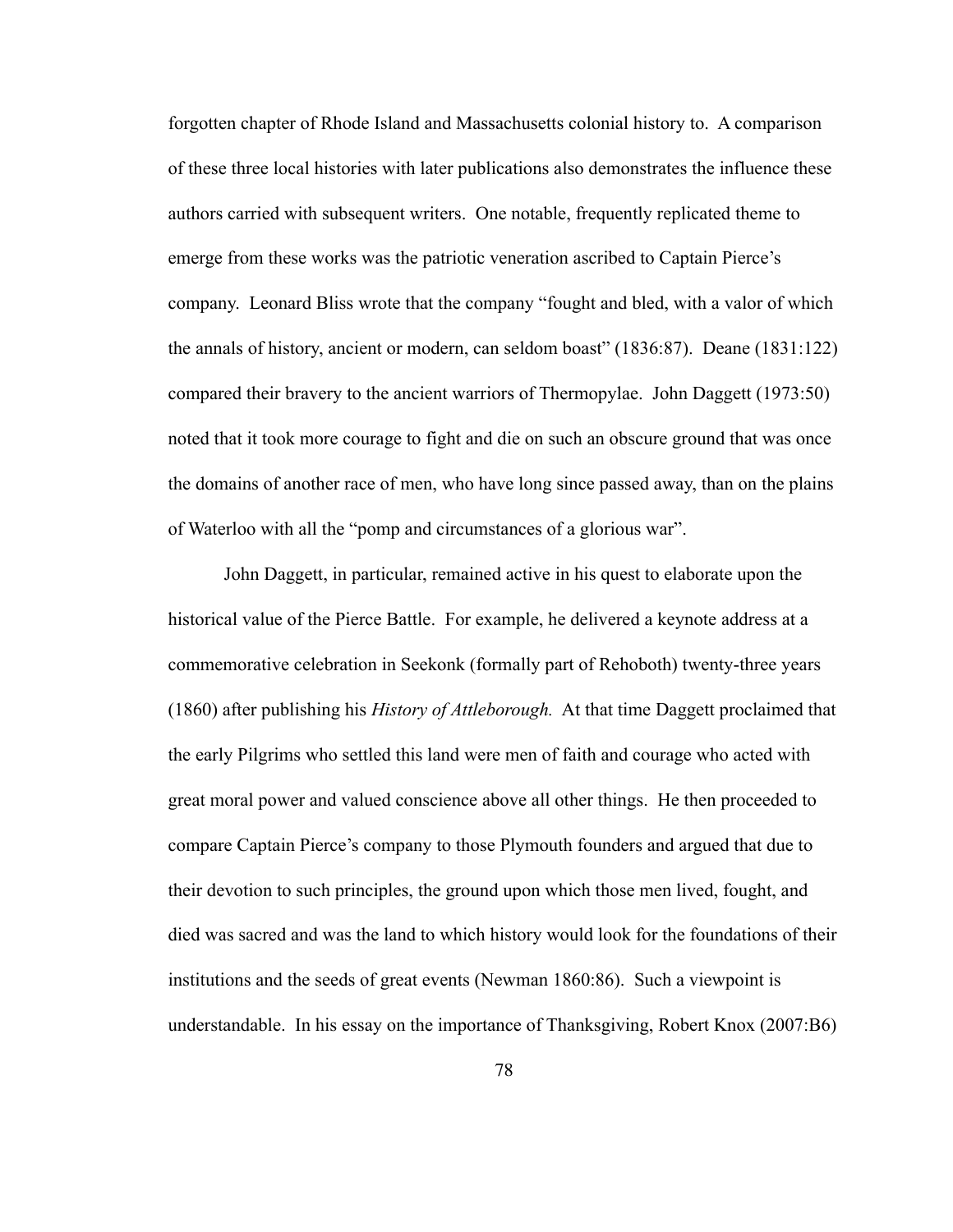notes that in our national narratives, Americans need to see themselves as standing for something good. Consequently, they chose the "godly, family-based, hardworking, literate, plucky, community-oriented, adaptable, successful band of religious rebels as the people who gave us a start in life" (Knox 2007:B6).

### The Pierce Monument

 The first published voice that specifically lobbied for the creation of a monument honoring the Pierce Battle can be traced to Joseph Ballard Murdock (1902:91-104). Murdock, a descendent of Captain Michael Pierce, wrote an essay in 1899 entitled "The Rehoboth Fight, 1676" which was subsequently printed in the *First Record Book of the Rhode Island Chapter of the Society of Colonial Wars*, an organization of which the author was a member.

The Society of Colonial Wars in Rhode Island was organized in December of 1897 to commemorate important military events in the early colonial history of the United States. More specifically, descendants of those early colonists, a lineage that was a prerequisite for membership into the society, were required to:

 Perpetuate the names, memory or deeds of those brave and courageous men...to inspire among the members and their descendants the fraternal and patriotic spirit of their forefathers, and to inculcate in the community respect and reverence for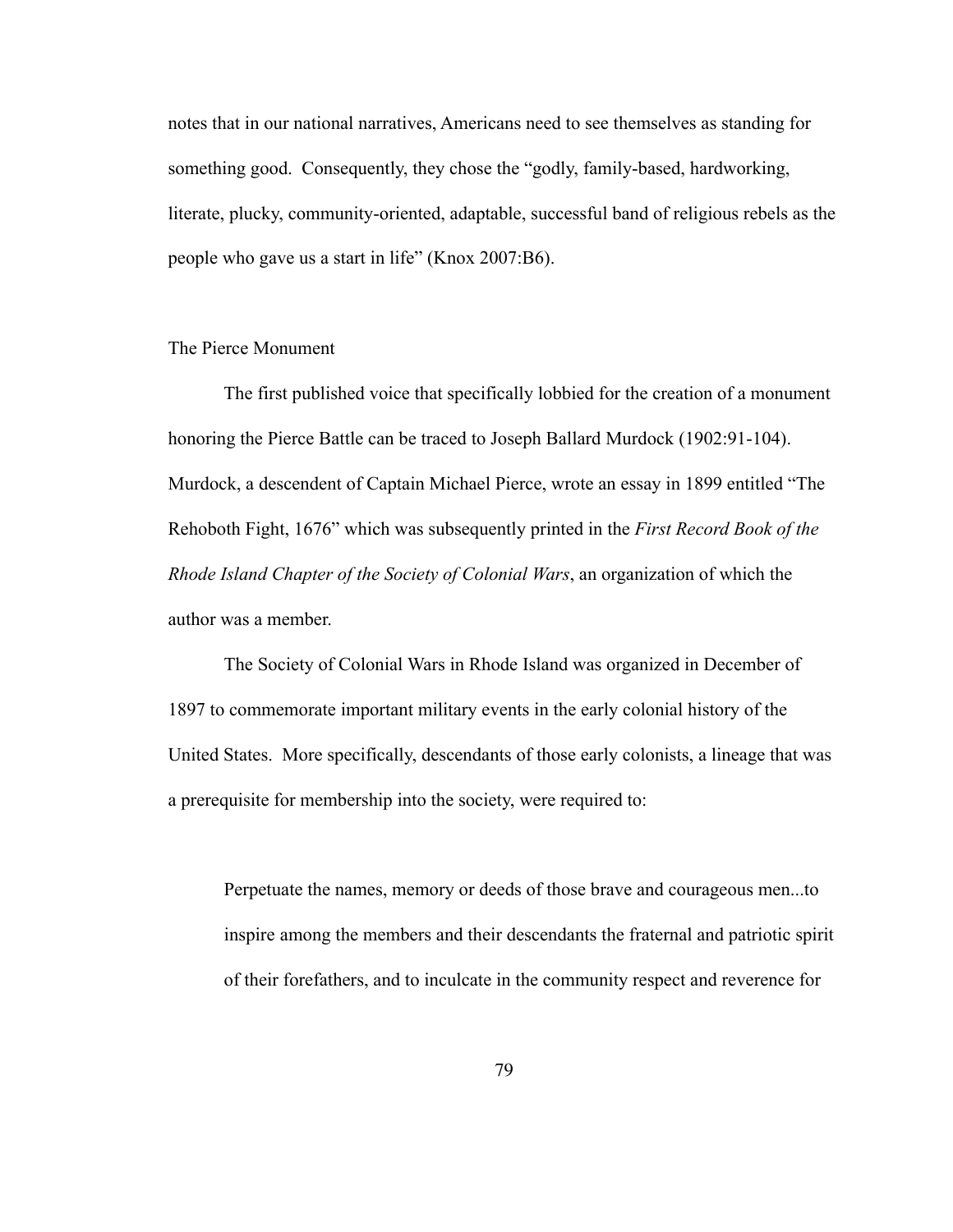the acts and principles of those indomitable men, which made the freedom and unity of our country a possibility. (Society of Colonial Wars [SCWRI] 1902:10)

 Murdock wrote that his objective in submitting the paper was to bring to the attention of the society important facts relating to the little known occurrence of Pierce's Battle. He added that, in keeping with the organization's mission, nothing could be a more appropriate reminder of the actions of those early heroes as to place a monument on the ground where they made their good fight. He went on to suggest that the Society of Colonial Wars in Rhode Island could act as agents in the collection of funds for such an undertaking. Murdock apparently thought it critical to clarify two important points to achieve his objectives. He first had to place the general location of the battle, which until this point had received only limited attention. He next had to confront historical allegations that Captain Pierce demonstrated poor judgment in allowing his company to be entrapped by the enemy, a contention that if not specifically stated in the primary sources was certainly implied.

 To address his first concern, Murdock opted for a literal translation of William Hubbard's statement that the action took place by a small brook called Abbot's Run. Today the tributary is located in the town of Cumberland, Rhode Island along the eastern bank of the Blackstone River. After establishing a location, Murdock next went about mending Captain Pierce's reputation. Damage control was essential, because Captain Pierce could not be regarded as having exercised poor judgment, for then the dead could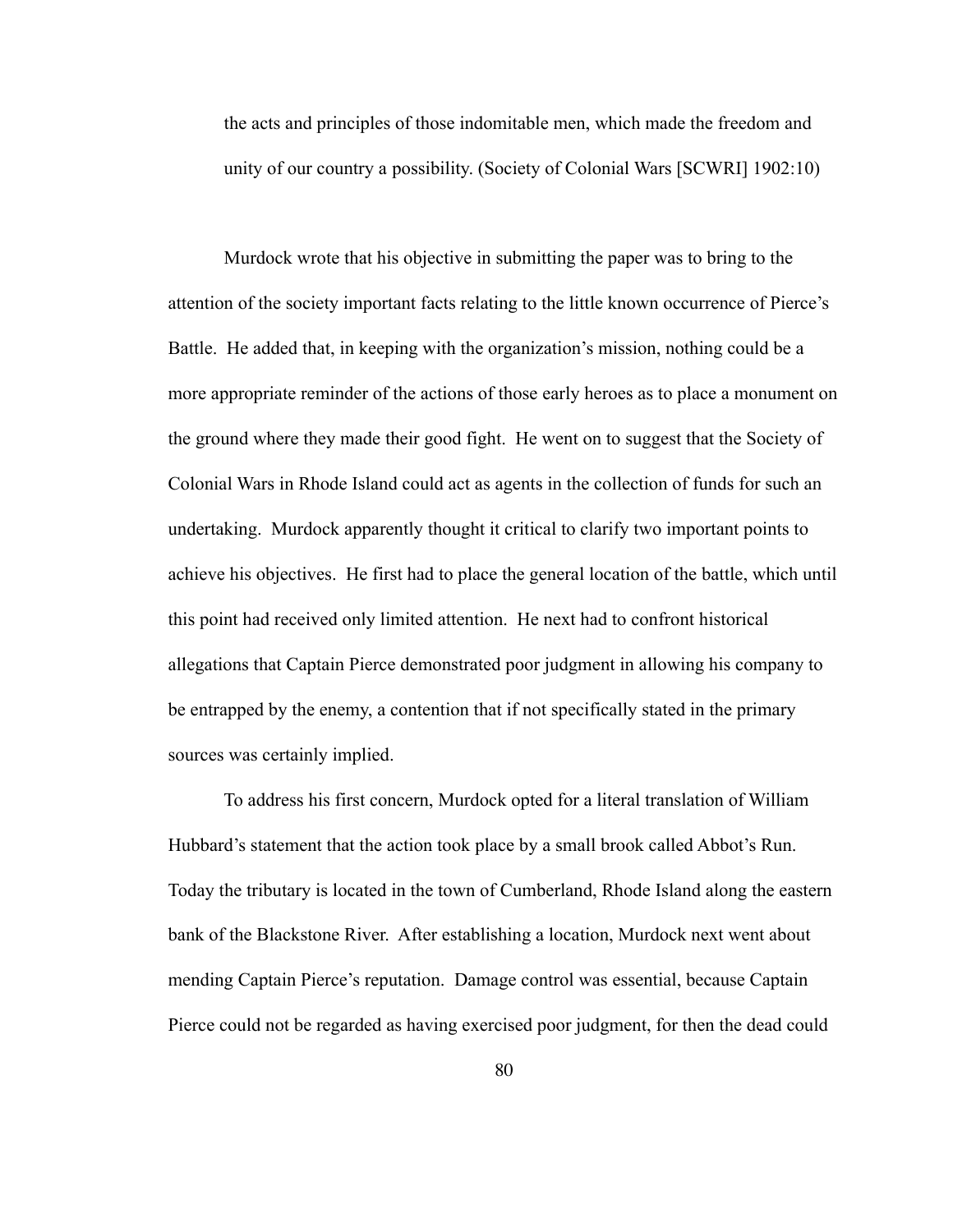well be viewed, not as soldiers in battle reminiscent of Thermopile, but more simply as victims of an ambush. According to Edward Linenthal (1991:12) this type of conclusion often has a negative effect on the popular perception of sacrifice. If, however, the Captain's actions could be justified, then the company would have sacrificed their lives for the common good.

 Therefore, the author maintained that the day was lost not because of a trap, but instead the Captain recognized the ploy for what it was and drove the enemy with such ferocity that the Indians were pushed back into a reserve force which had not been foreseen. Consequently, it was not the captain's failure as a tactician that lost the day, but his belief that he had defeated the entire Indian force, when in reality he had engaged only a part. This error, the author believed, would have been compensated for if the captain's letter for assistance from Providence had not been delayed, a delay which the author considered the primary cause of the slaughter.

 Murdock used superlatives such as dying in a bed of honor, patriot, willingness to die for their colony, sold their lives dearly, courage, discipline, and cool heroism in describing the company's actions. He also made note of the enemy's resolve, which would have been a requisite in affirming the bravery of the colonists, as there would have been little honor to be gained in being defeated by an enemy who was weak. The author ended his paper by writing:

81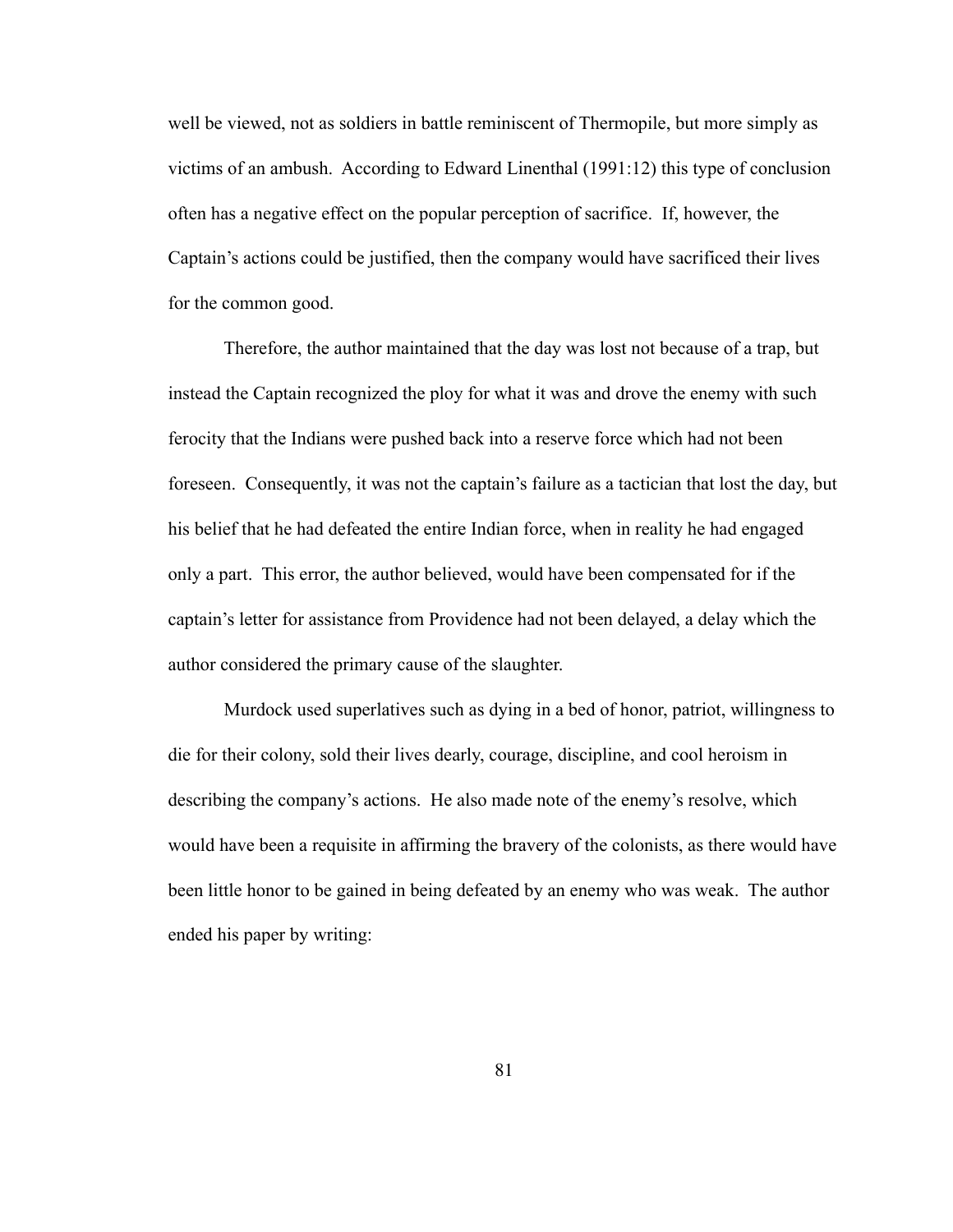It was a gallant deed of brave men, and the more its details are known and studied, the more fully we feel that we can through all generations study on this battlefield the courage, spirit, and resolution which have made our country what it is, and hope that when confronted by problems of it own, the same qualities in its citizens will enable it to meet its destination as proudly and as gloriously as our forefathers faced their trials and foes in days gone by. (SCWRI 1902:104)

 It is not known if the Society of Colonial Wars ever seriously considered Joseph Murdock's proposal for a monument to the Pierce Battle. We do know that during the same time the society instead erected a significant granite obelisk honoring the Great Swamp Fight. In 1903 Murdock transferred from the Society of Colonial Wars in Rhode Island into the Massachusetts chapter (SCWRI 1914:67). We can only speculate whether his move was motivated by convenience or a falling-out over monument choices.

 It is also unknown to what degree, if any, Murdock's writing influenced events relative to the eventual installation of a monument to the Pierce Battle. Whatever the motivation, on 15 October 1904 a memorial service was held for the fallen officers and soldiers from Captain Pierce's company at the Congregational Church on High Street in Central Falls. The service, in large part, was essentially a forum to fund the future installation of a monument.

 Thomas W. Bicknell (1908:5), president of the Bristol County Historical Society, and author of the lengthy poem read at the 1893 Rehoboth celebration, wrote that the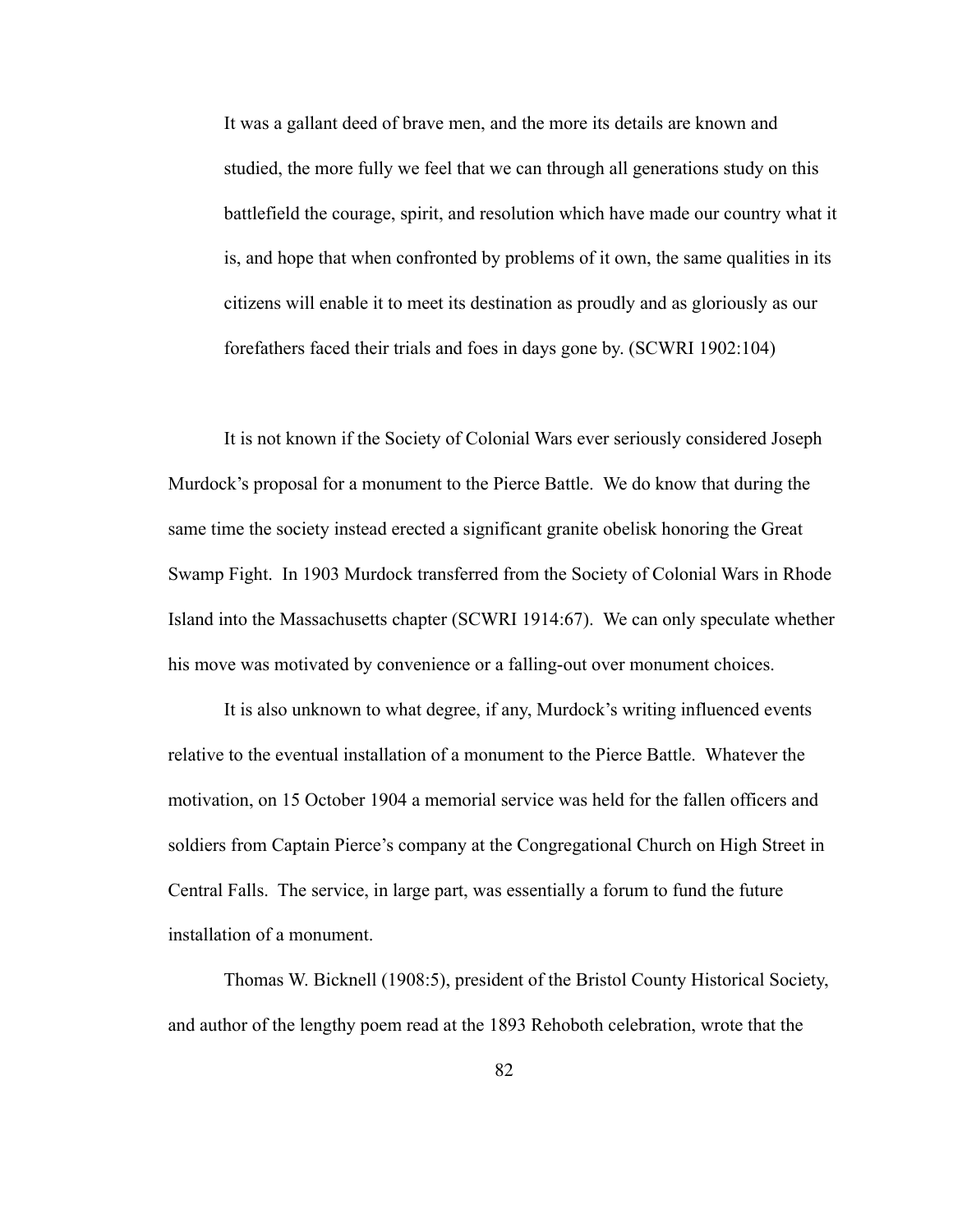society was engaged in the work of awakening interest in historical places and events, and placing memorial stones with bronze inscriptions over well identified historical sites. He went on to report that the Pierce battle was selected as the Bristol Historical Society's first challenge in deference to the great number of descendants of those men desirous of the placement of a suitable remembrance.

 At the conclusion of the service, a motion was passed that authorized the selection of a chairmen and committee to make plans for a suitable monument to be placed at some future date in the city of Central Falls, Rhode Island. The appointed committee was composed largely of descendants of Michael Pierce including: Alonzo E. Pierce, Frederick P. Pearce, Addison P. Munroe, Amasa Eaton, Edward E. Pierce, Edwin C. Pierce, and John H. Pierce (Bicknell 1908:7).

 This groundwork came to fruition when on 21 September 1907 a granite boulder fitted with a bronze tablet was dedicated in Central Falls. The monument, which measured five feet high by four feet wide by three feet thick, was donated by a farmer, while the moving of the stone and the bronze plaque were paid by donations raised by the committee.[19](#page-90-0) The monument was placed along the east side of High Street, near its intersection with Aigan Street, on a small patch of land that was deeded to the state of

<span id="page-90-0"></span><sup>19</sup> Stone boulders wereas the preferred choice for commemorating colonial era events (Rubertone 2008:201). Whatever the underlying philosophy might have been, an important determinant might simply have been that, thanks to the most recent Ice Age, suitably sized examples were plentiful and cheap.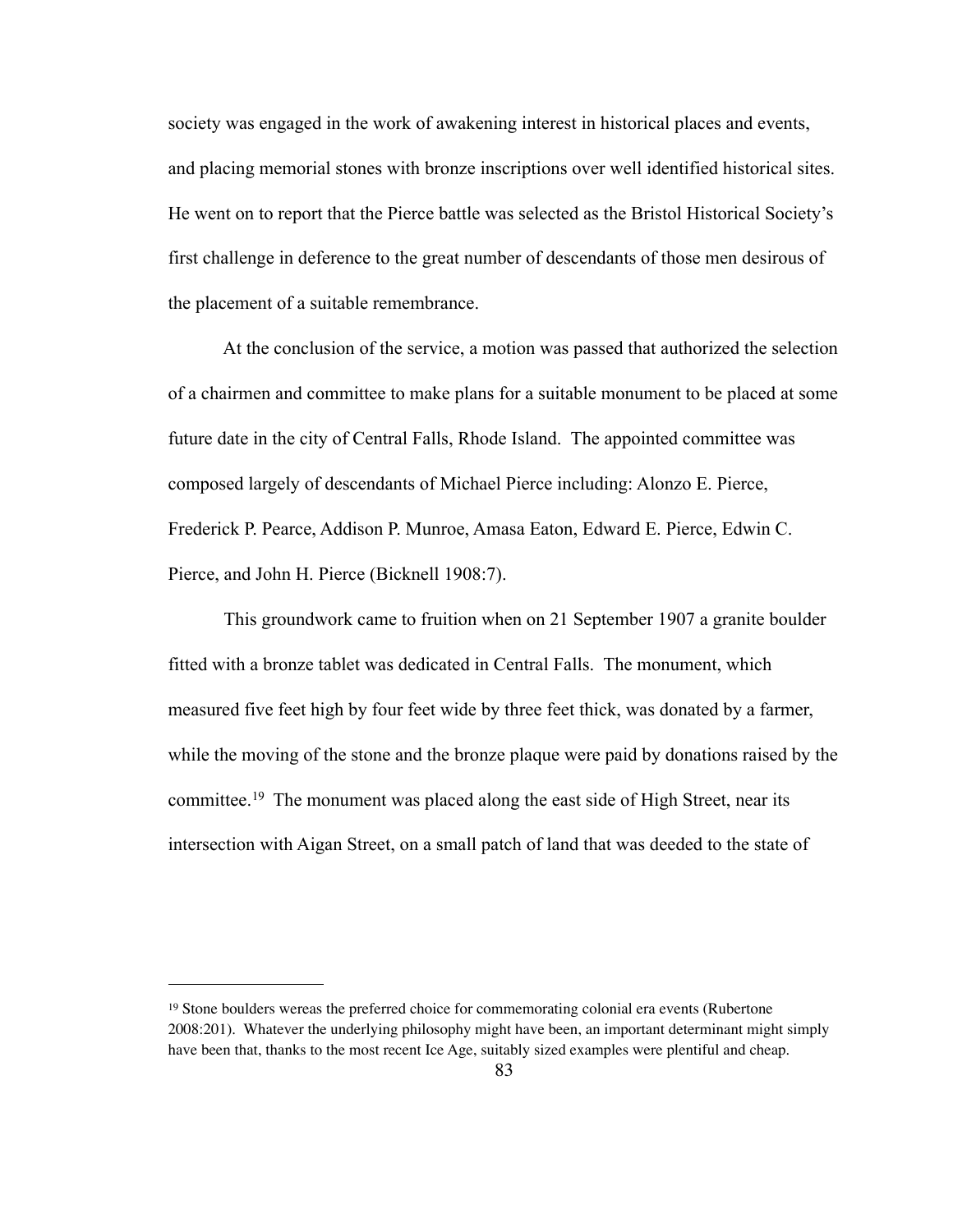Rhode Island by the Harris Steam Engine Company. According to Byron Richards (1938:10), the original plaque was stolen and replaced by one that reads:  $20$ 

> Pierce's Fight Near This Spot Captain Michael Pierce And His company Of Plymouth Colonists Ambushed And Outnumbered Were Almost Annihilated By The Indians March 26, 1676

 The keynote address was delivered by Edwin C. Pierce (Bicknell 1908:18-25), a direct descendant of Captain Michael Pierce and prominent Rhode Island attorney, legislator, and businessman. Mr. Pierce's oration differed from Joseph Murdock's earlier discourse on two important points, specifically the placement of the battle location and the circumstances surrounding the company's entrapment.

 As to where the battle was fought, Mr. Pierce accepted the conclusions of James Whitney (1889:1) who, through his intimate knowledge of the general area, made a case for the main thrust of the battle being fought on the west side of the Blackstone River. Concerning the question of an ambush, the speaker speculated that such an experienced fighter and commander such as Captain Pierce would have known of the enemy's proclivity for entrapment and sent an advance scouting party ahead to reconnoiter. It was

<span id="page-91-0"></span><sup>20</sup> The current inscription is the same as the original with the exception of the first line which read "Here Captain Pierce..." (Bicknell 1908).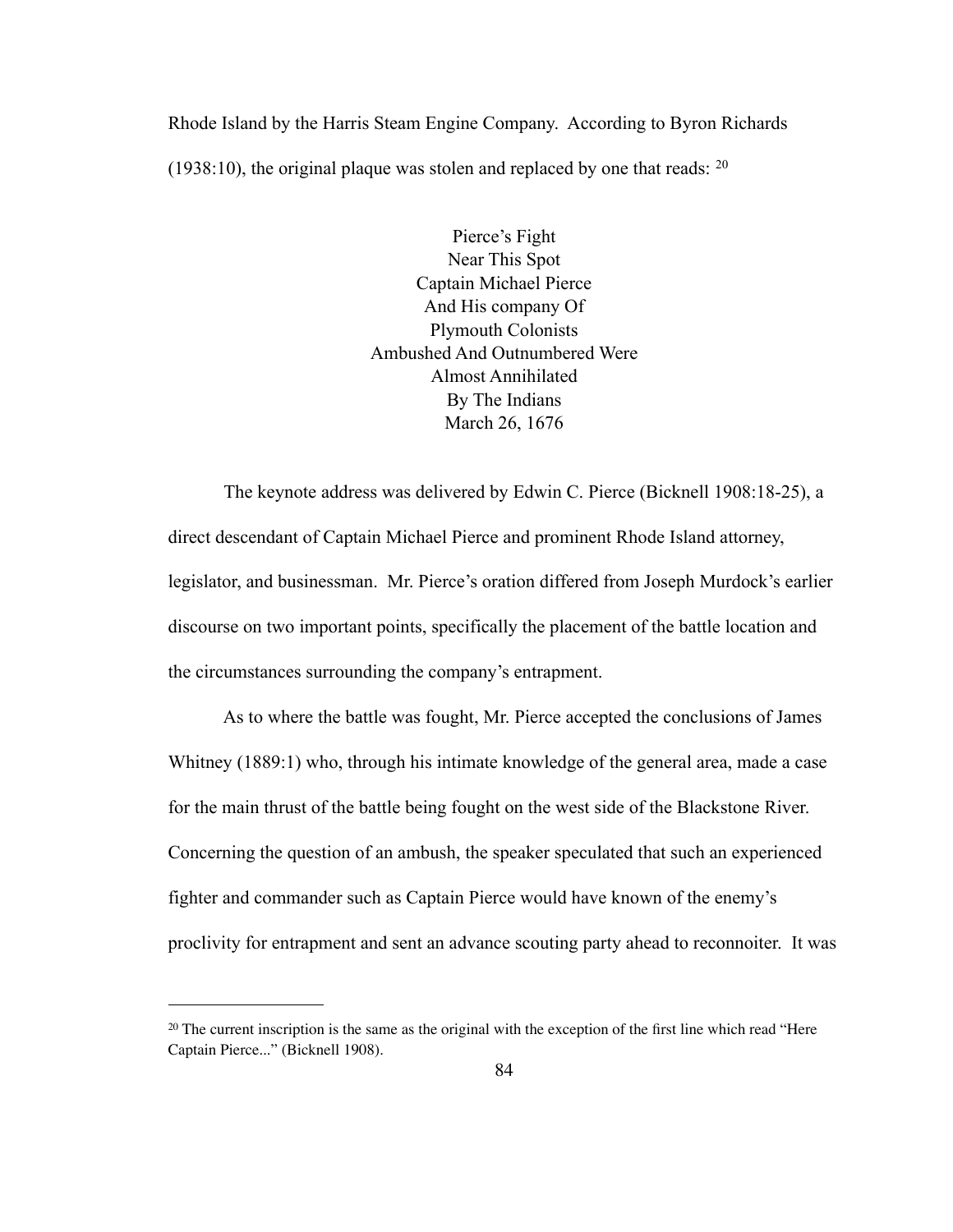this misplaced faith in his scouts that beguiled the captain into the very situation he had been determined to avoid. As the enemy swarmed down, the command's fate was sealed, except in the hope that Captain Edmonds would shortly arrive with his company of soldiers from Providence.

 Like others before him, Edwin Pierce remarked that the fortitude and valor demonstrated by the company were unsurpassed in the annals of warfare made more impressive by the consideration that they fought without the fanfare of many larger military engagements. By having done so, the speaker judged that Captain Pierce should be compared to Miles Standish, the chivalric captain of early Plymouth, in his ability and courage. Instead of praising the Indians' fighting ability, as did Murdock, Edwin Pierce instead chose to add to the courage of the colonists by vilifying the warriors. He portrayed of the battle scene as being rent with savage cries, tomahawks being hurled by powerful savages, enemy swarming down, the colonists lying dead on the ground covered with arrow wounds that disable but do not immediately kill, and torture to those captured alive.

 In the closing address Thomas Bicknell proclaimed that the historic value of the memorial was to honor the heroic sacrifice the brave group of colonists made in defense of their homes, brethren, and country and by having done so the company should be enrolled among those at Thermopylae, Bull Run, Gettysburg or any other number of famous battles. Men of such spirit, he noted, never die and their struggle made: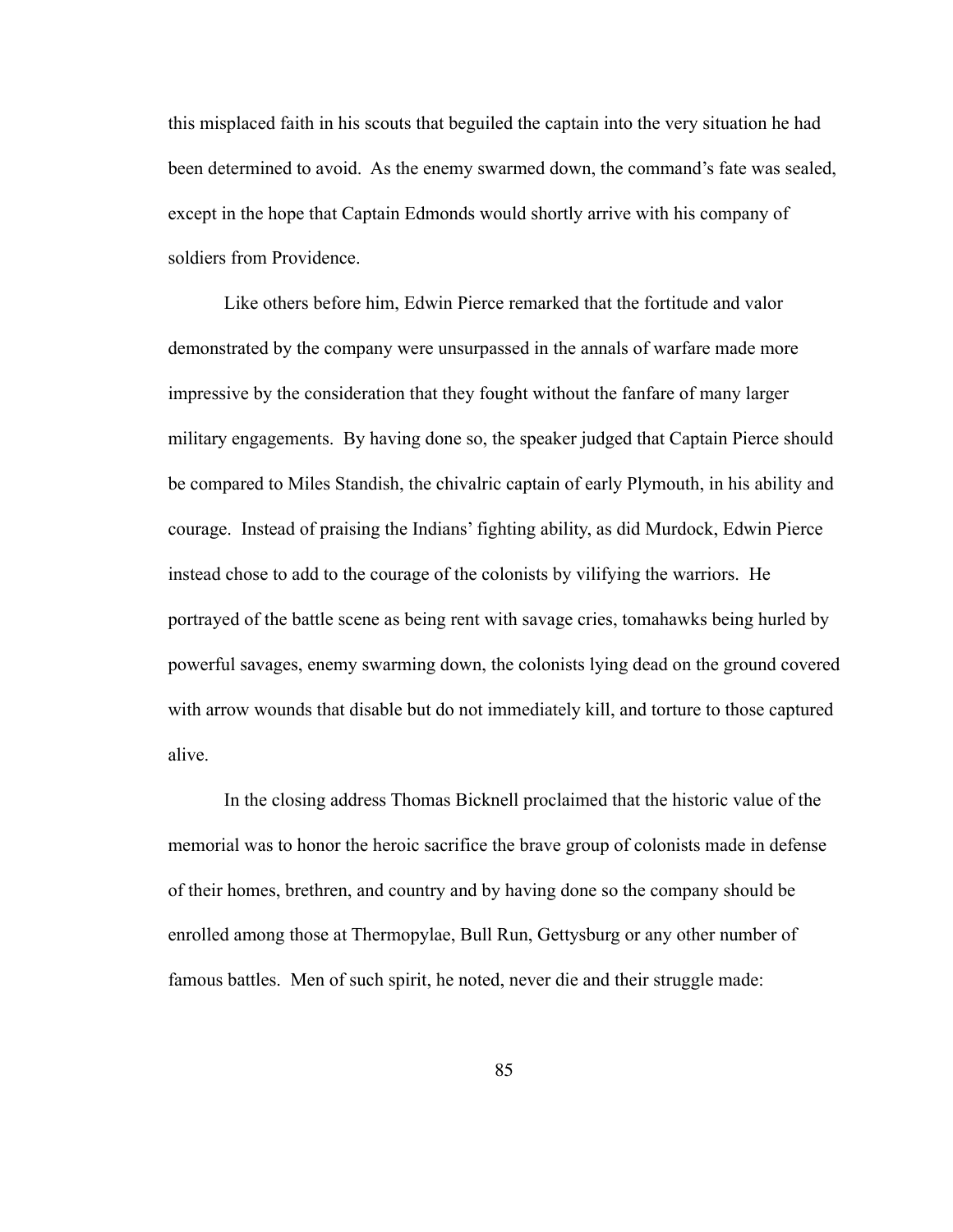Defense a common cause and united diverse people for mutual protection. The New England confederacy was a direct result of Philip's Bloody War, and the Union of New England colonies was the preparatory work for the larger union of the thirteen colonies for defense in the American Revolution, and still further the particle and vital reason for the Federal Union. We are the united people of today for the trials that cemented the hearts and hopes of the American colonists two and a half centuries ago. (1908:38)

 The Pierce Battle is unique among King Philip's War memorials in that two additional installations were erected to honor the sacrifices of Captain Pierce and his company. The first is Nine Men's Misery (1925), which is the name assigned to an outcrop of rock located on land formerly occupied by the Cistercian Monastery in Cumberland, Rhode Island and currently owned by that town. According to tradition, at the conclusion of the Pierce Battle nine colonists were taken alive and removed some miles to the north where they where tortured, clubbed to death and scalped. When the bodies were discovered, the slain men were buried in a common grave that was marked with a cairn of stones.

 The public perception of the past can be influenced by any number of factors, including the time in which an event is studied, individual and group prejudices, personal beliefs, the number and scope of available resources, and myth. Myth is often camouflaged as folklore or tradition. And according to Paul Campbell and LaFantasie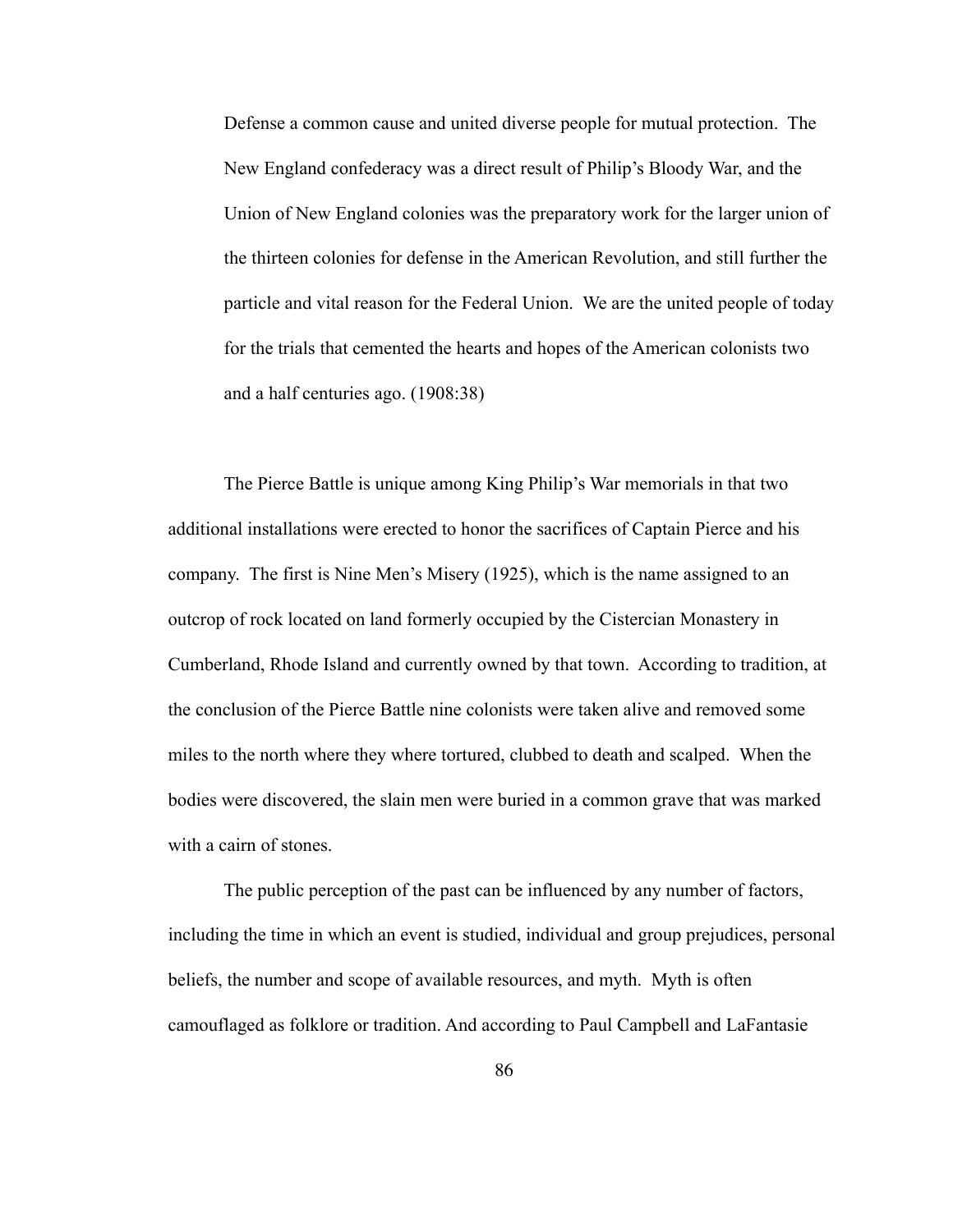(1978:67) once a myth becomes ingrained in the collective thought process as a truth "these truths die hard". Today, research has shown that there is absolutely no evidence, written or archaeological, to support an association between Nine Men's Misery and Captain Pierce[.21](#page-94-0) Nonetheless, the episode has worked its way into many mainstream accounts (Greene 1886:42; Murdock 1902:99; Ellis and Morris 1906:191-192; Whitney 1889:1; Philbrick 2006:299) and has only served to reconfigure the battle.

 The final memorial consisted of a 9,500 pound granite rock, which was fitted with a plaque, and dedicated to the memory of King Philip's War participants Captain Michael Pierce and Sergeant Samuel Hill during the 1936 Rhode Island Tercentenary Celebration (Figure 3). Based on what can be deduced from the available information, the memorial was conceived by Colonel Thomas J. Hill Peirce who was a descendant of both soldiers.<sup>[22](#page-94-1)</sup> Sometime after the dedication the plaque was removed (or stolen) and recent investigations at the park ranger station and maintenance garage indicated that none of the employees, some with more than 30 years of service, were cognizant of the monument's origin (Figure 4). The existence of the memorial has also been lost to some, and perhaps all, Pierce family descendants. Thomas J. Hill, Jr., the 11 year old boy who presented the memorial to the governor of the state, died over 20 years ago. In a recent conversation, his widow (Mrs. T. Peirce October 19, 2007, pers. comm.) stated that she had no knowledge that the event had ever occurred.

<span id="page-94-0"></span><sup>21</sup> See appendix B, Nine Men's Misery

<span id="page-94-1"></span><sup>22</sup> Thomas Peirce used a variation of the Pierce name.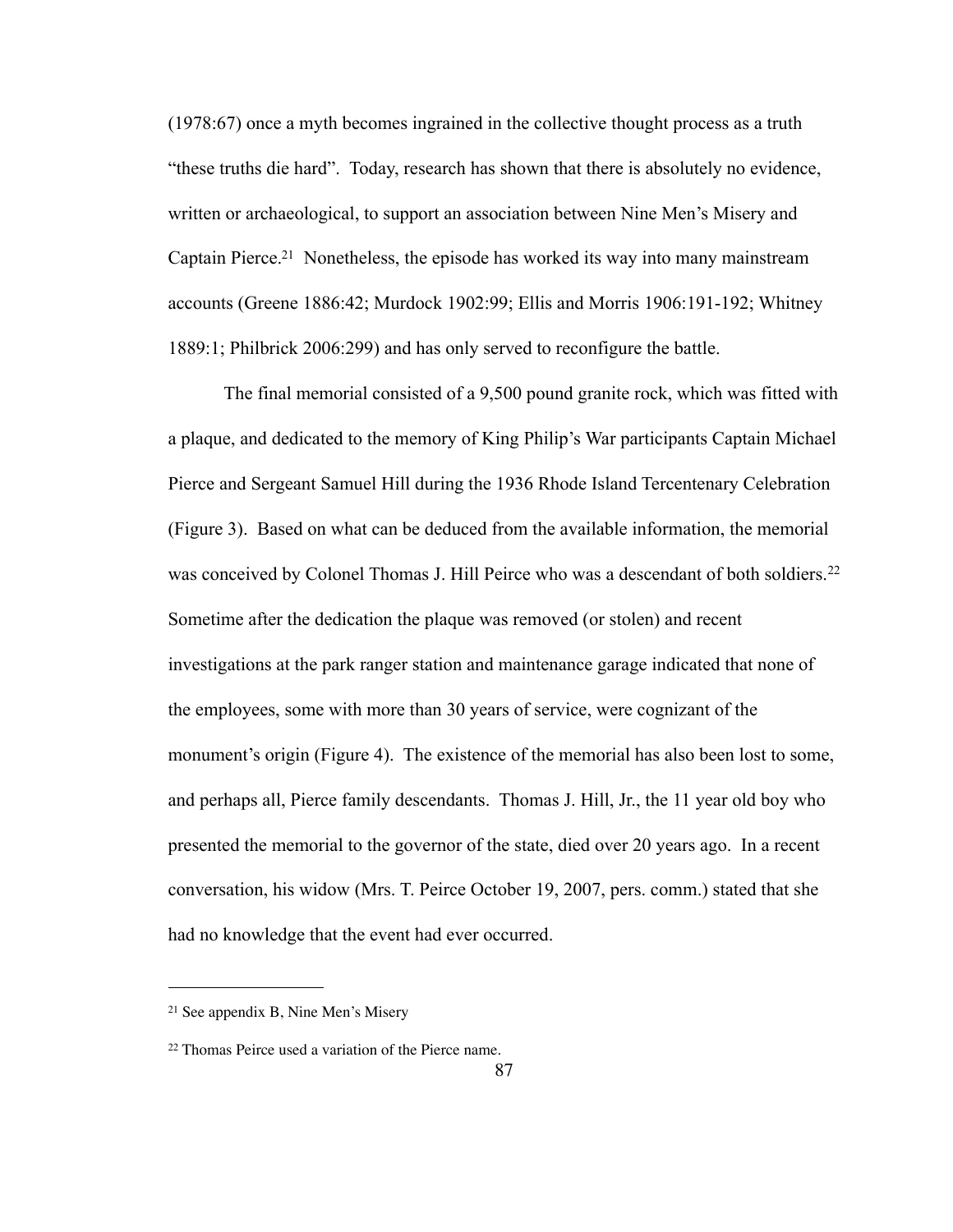

Figure 3. Dedication of Peirce and Hill Monument. (*Providence Journal* 1936)



Figure 4. Peirce and Hill Monument, Goddard Park. (Photo by author, 2008)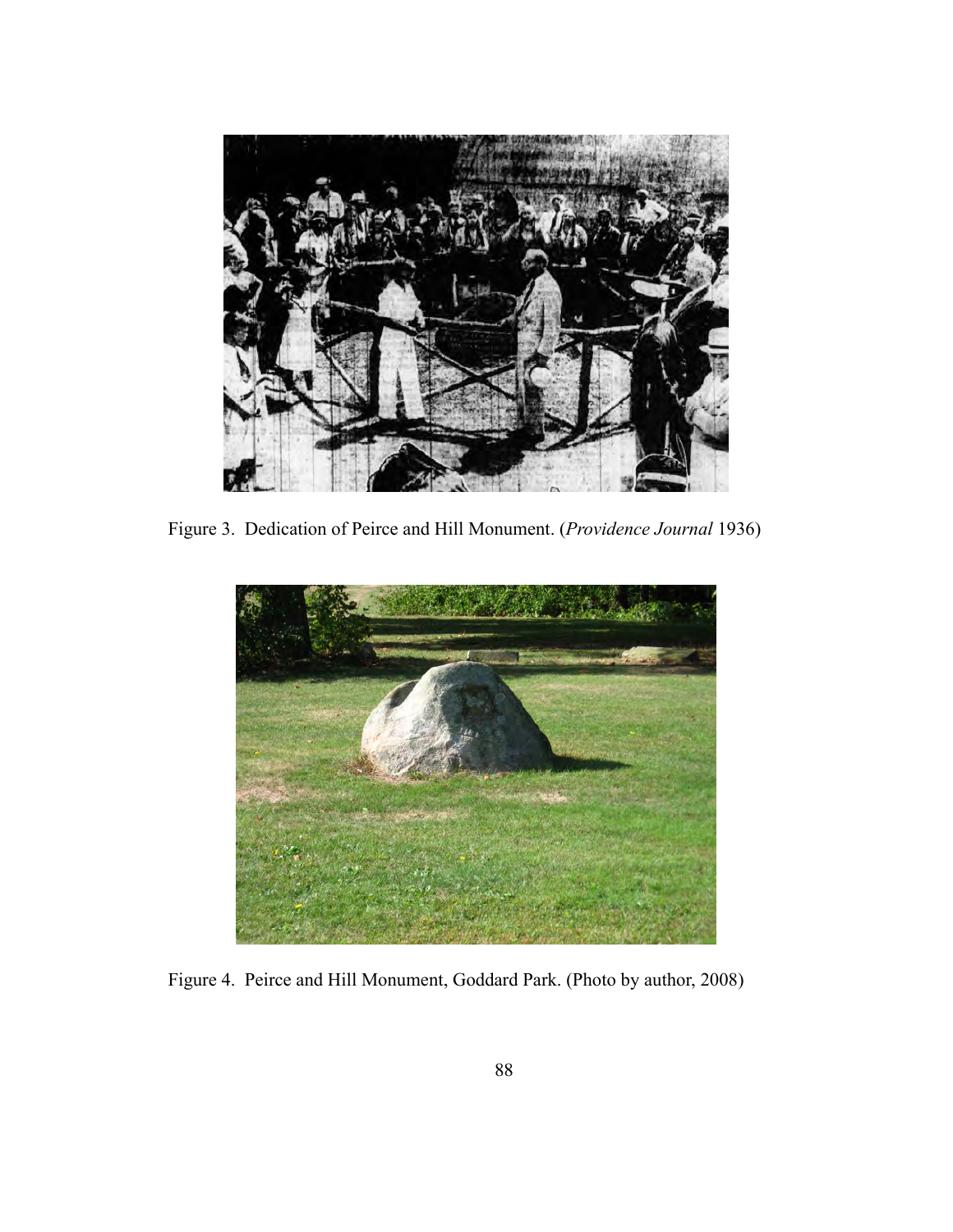Great Swamp Fight

 During the approximate time that the Pierce Memorial was under consideration, the Society of Colonial Wars in Rhode Island was involved in the planning and installation of a monument to honor the Great Swamp Fight. The Great Swamp Fight took place on 19 December 1675 when troops from the United Colonies attacked a Narragansett stronghold in South Kingstown. The engagement proved costly to both. Although accounts vary, the battle resulted in the death or wounding of over 200 colonists and possibly 300 Indian warriors, along with numerous Indian women and children (Bodge 1906:174). For the colonies, any satisfaction gained from the action was offset by their high number of casualties and by the realization that the incident encouraged the Narragansett, the most powerful tribe in southern New England, to enter the conflict on Philip's side.

 The monument to the Great Swamp Fight was dedicated on 20 October 1906 by delegations from the Massachusetts and Rhode Island chapters of the Society of Colonial Wars. The memorial consisted of a large granite shaft approximately thirty feet in height, encircled by four granite boulders. The event held many similarities to that of the Pierce Monument, constructed a year later. The rhetoric of the principal speakers helped to create the idea of a patriotic past that was intended to be an inspiration and model, not only for those in attendance, but also for future generations (SCWRI 1914:59-77).

 The celebration was attended by approximately 100 people consisting mainly of delegates of the Society of Colonial Wars, with additional observers from the Rhode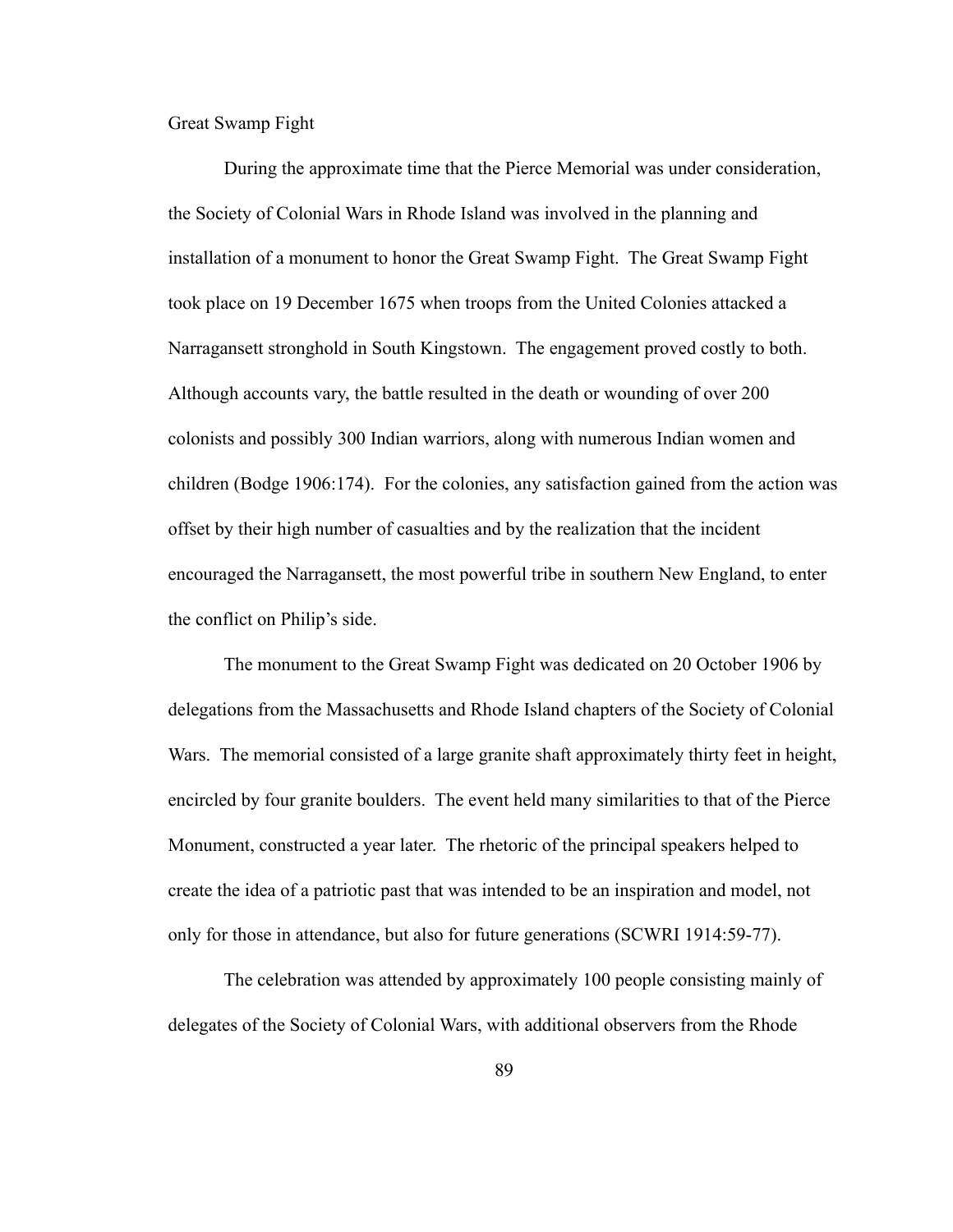Island Historical Society, interested individuals, and several Narragansett Indians. The first order of business was the passing of the deed for the locality from the Society of Colonial Wars to the Rhode Island Historical Society, followed by the unveiling of the monument by three members of the Narragansett tribe. The inscribed central bronze plaque read:

> Attacked Within Their Fort Upon This Island The Narragansett Indians Made Their Last Stand In King Philip's War And Were Crushed By The United Forces Of The Massachusetts Connecticut And Plymouth Colonies In The "Great Swamp Fight" Sunday 19 December 1675 This Record Was Placed By The Rhode Island Society Of Colonial Wars 1906

 William M. Bodge (SCWRI 1906:4-6), a chaplain in the society, then delivered words of dedication. He pronounced that membership into the society was restricted to descendants who could trace their lineage from men who served in the colonial wars and that the monument that stood before the gathered crowd represented a "perpetual memorial of the stern purpose and high valor of our forefathers". In describing the individual components of the monument, he pronounced that the granite shaft represented the rugged and unadorned Pilgrim and Puritan of 1675 and offered a prayer in the hope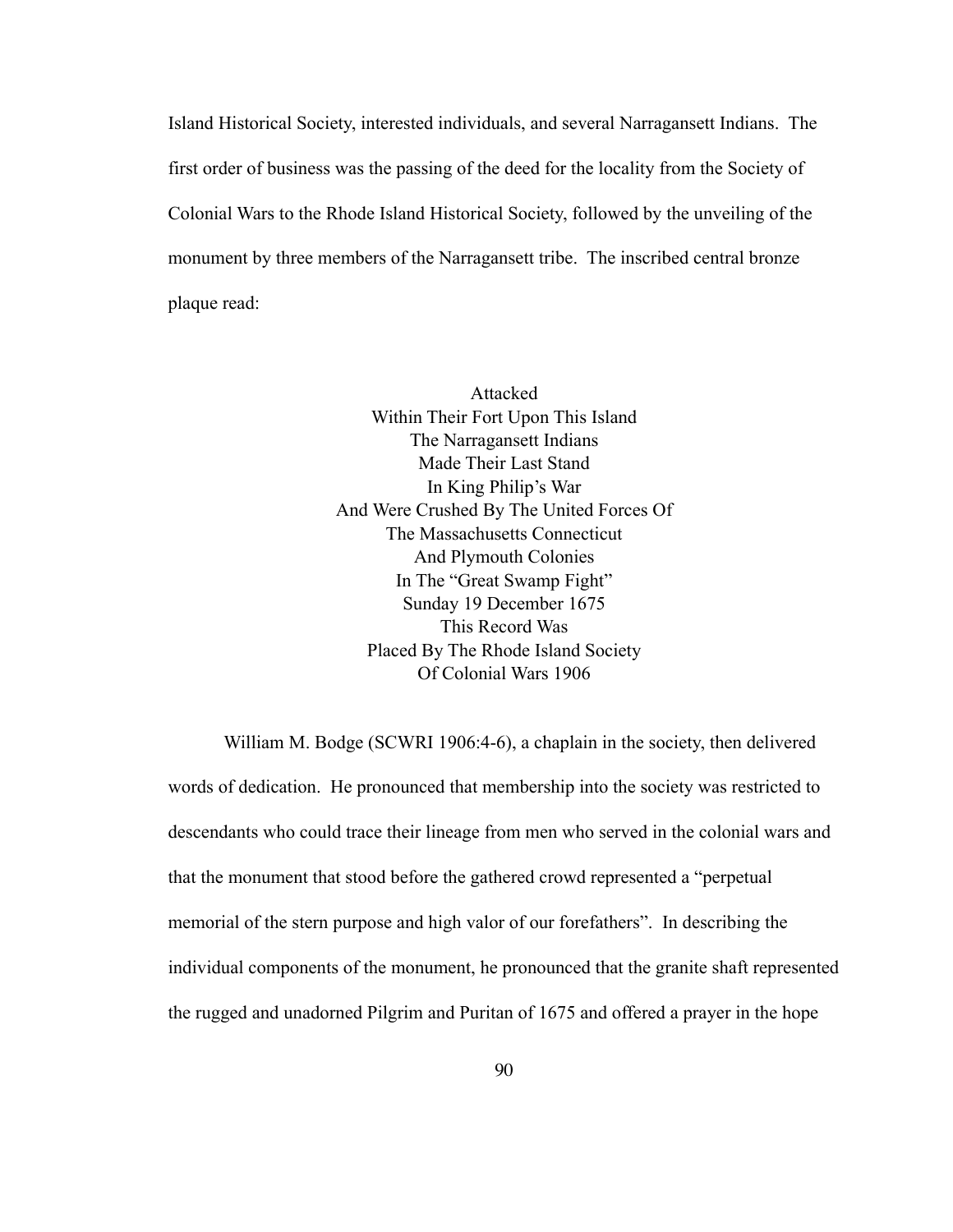that all would remain as loyal to our ideals as they were to theirs. The boulders, he continued, which were oriented to the cardinal points, were representative of the colonies of Massachusetts, Plymouth, Connecticut and Rhode Island and symbolized the " indestructible record of a rugged race" (SCWRI 1906:5).

 Bodge, apparently out of respect for the Indians in attendance, stated that in the light of present times the religious intolerance and treatment of the native population during those troubled early years appeared unjust. Still, he argued, his forefathers were steadfast in their loyalty to God's will as they understood it and it was that devotion that led them to fight against what they perceived as a threat to their families, homes, and colony. In conclusion, he cited that today the society joins together with descendants of the almost vanquished Narragansett as a token of lasting peace.

 Heavy rain shortened the ceremonies, but the public was invited to attend a meeting of the Society of Colonial Wars that was held later that day at Memorial Hall in Peace Dale, Rhode Island. At that gathering Rowland Hazard (SCWRI 1906:9-53) delivered a lengthy summary of King Philip's War. Before commencing with the historical account, however, Hazard offered a sympathetic reminder that the Narragansett people were brought into the conflict only when the United Colonies yielded to internal forces and attacked the Indian stronghold, based solely on their refusal to surrender some Wampanoag who were encamped with the Narragansett. He also cautioned those in attendance that the Indian side had rarely been presented. He emphasized that the chroniclers of the late war were English and, even when sympathetic to the Indian's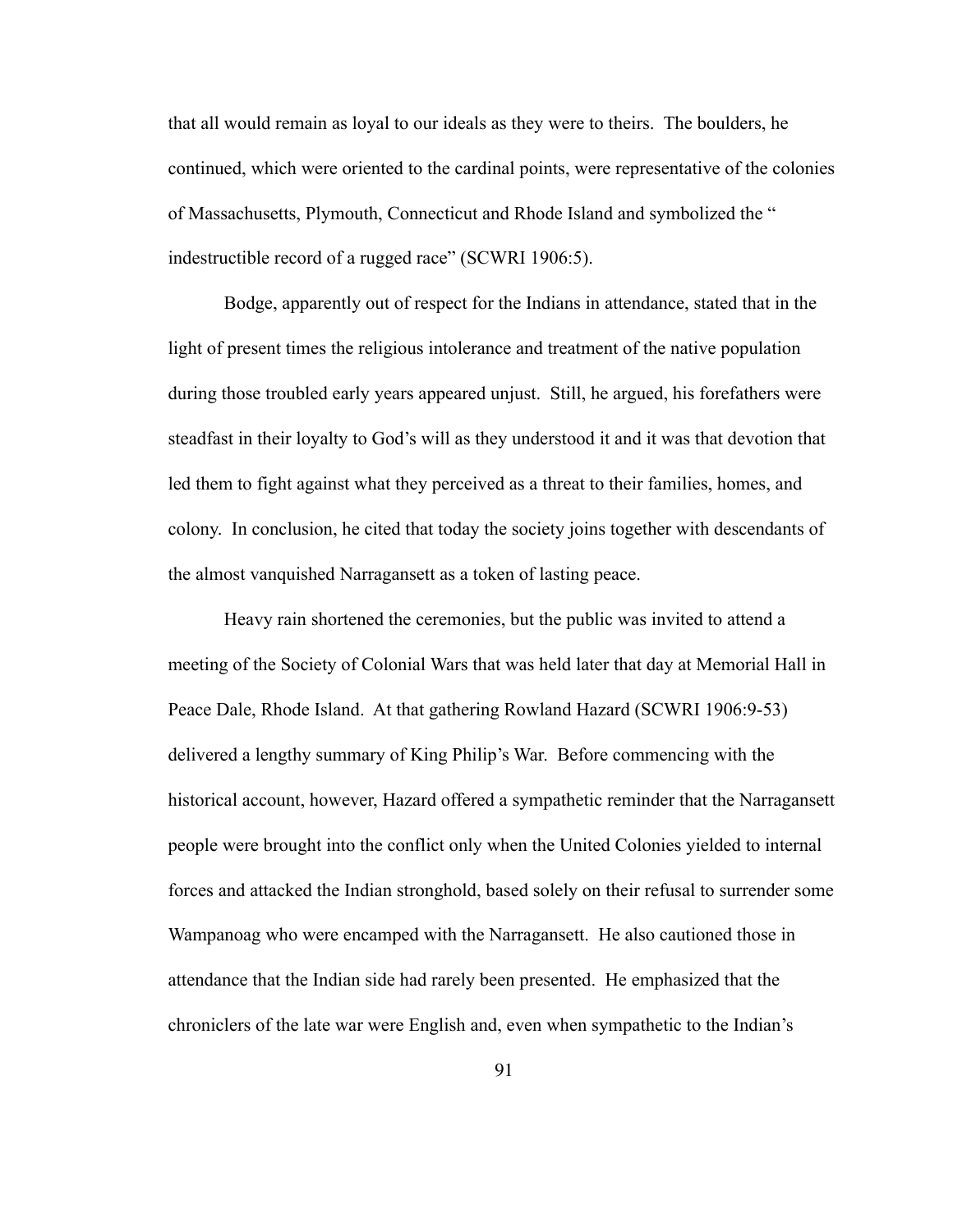plight, did not produce entirely objective accounts of the causes, engagements, or of the Indians themselves.

 Yet, having drawn attention to the shortsightedness of the colonial view, Hazard's (SCWRI 1906:53) own prejudices were all too apparent. Using excerpts from the very accounts he had previously drawn attention to, Hazard went on to portray New England Indians as savage, simple-minded in character, and superstitious with few redeeming traits. He emphasized his points by stereotypically mimicking their broken English speech. Finally he noted that "the vanished Indian, once all powerful here, stands forth in memory as we survey the scene. But let us not judge too harshly. The weaker race gave way to the stronger. Surely the sons of the strong can afford to be generous" (SCWRI 1906:53).

 Dedications in honor of Rhode Island's colonial past, such as the one just described, were fairly standardized during the 19th and 20th centuries. Granite boulders, speeches, prayers, poems, and unveilings were all common elements of a well-organized program. Also representative of the time was the limited participation alloted to Native Americans (Rubertone 1998:198). This arrangement appears to have remained consistent even when the installation was designed to honor the state's Narragansett heritage. For instance, Patricia E. Rubertone (1998:198-212) noted that at both Memorial Rock and the Canonicus monument, newspaper accounts describe a mostly white audience and minor Native American involvement.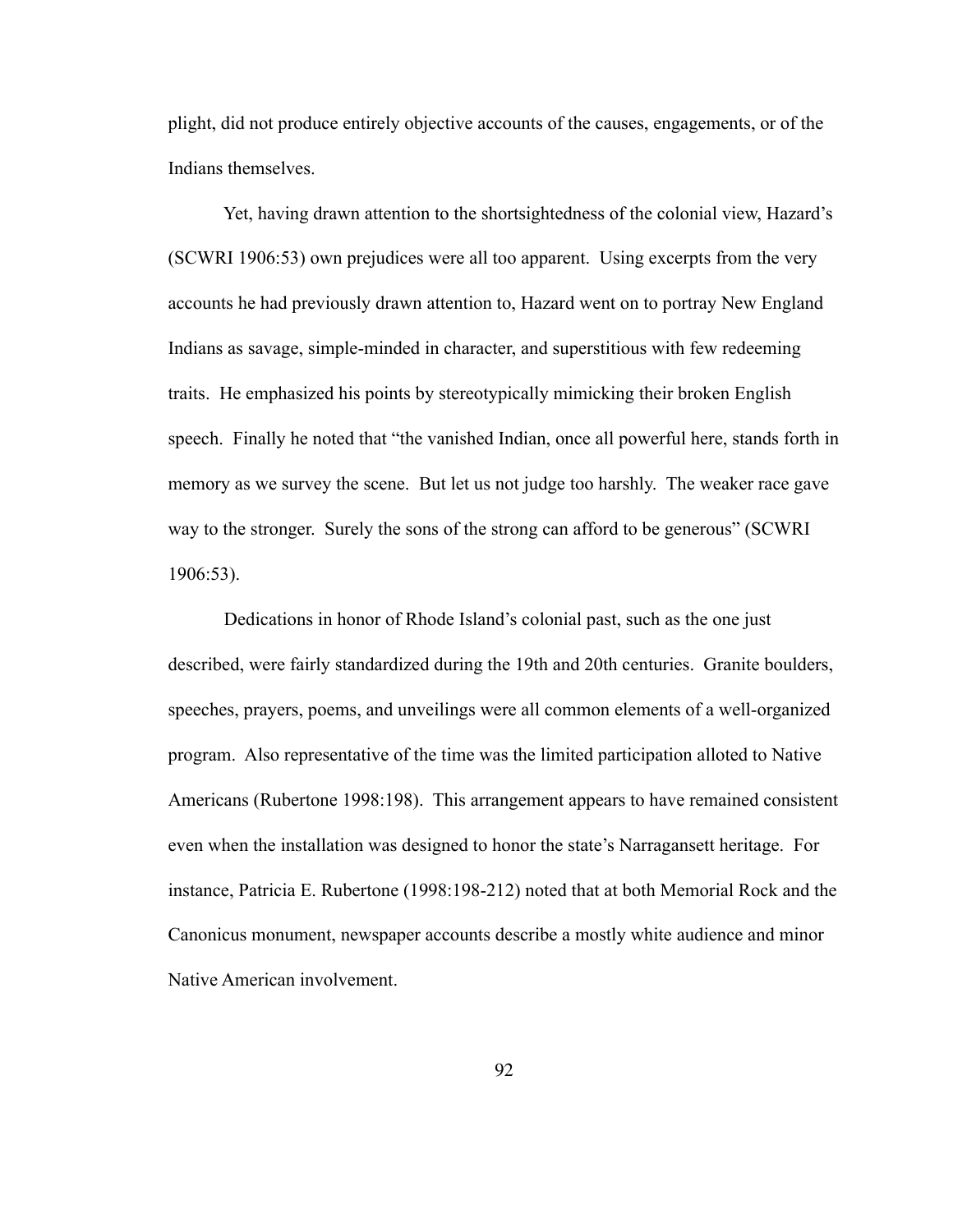Since the monument's inception, the Society of Colonial Wars has taken little additional advantage of the site. Such neglect at first appears problematic. The Great Swamp Fight monument was not erected to venerate a single individual but was representative of a unified colonial effort. While time and changes in membership often makes onsite commemoration difficult to sustain, the society continues to have a strong presence in the state. The lack of celebration is further compounded by the apparent contradiction to the chapter's Article Ten (SCWRI 1902:14) which stipulates that the members of the Society, when practicable, shall hold celebrations in each year commemorative of the death of King Philip and the Great Swamp Fight.

 This discrepancy, however, is easily explained. In a conversation with Bruce Macgunnigle (August 2007, pers. comm.), past chapter historian, he noted that currently the society does indeed holds two celebrations (meetings) yearly, consisting of a cook out in August and a more formal gathering in December. Nonetheless, while the meeting dates correspond to the Swamp Fight and Philip's death, they are in no way governed by, or limited to, the aforementioned happenings. In fact, Mr. Macgunnigle stated that while topics concerning the colonial wars are a priority, the meetings often focus on more modern times.

### Monuments Today

 In the decades immediately following the monument building phase in Rhode Island, there is little evidence that much attention was paid to the individual sites or the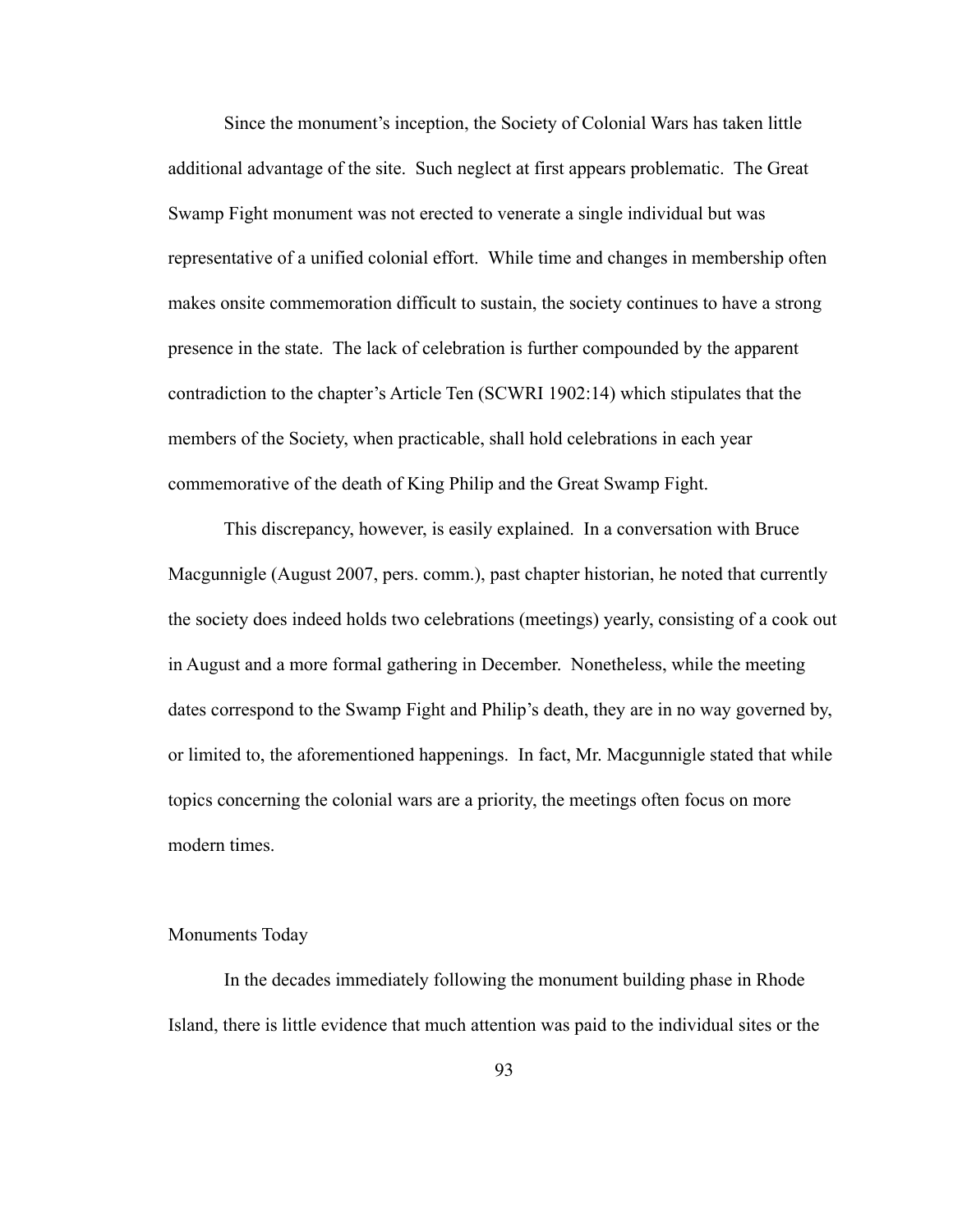anniversaries of the events themselves. Searches of numerous archives uncovered only two instances directly concerning the Pierce Monument. The first occurred sometime after August of 1954 when the Pierce Monument, which until that time was located on the eastern side of High Street (Blackstone Valley sewer district, sheet 5), was moved almost directly across the street within the confines of the Central Falls Municipal Ball Park, which has since been renamed Macomber Field. During this period the monument's bronze plaque was also transferred to a more conventional grave marker that was erected directly in front of the now unmarked granite boulder (Figure 5).

The reasoning behind these decisions has not yet been uncovered. Logically, however, the relocation makes perfect sense. The field is a securely fenced area that has spared the monument the usual encounters with vandalism. The move also eliminated the need for the Rhode Island Historical Society to hold a deed on a very small parcel of land. Transferring the monument onto city property also transformed the installation into a more recognizable civic memorial. Such a supposition received some confirmation when in 1976, on the 300th anniversary of the Pierce Battle, a ceremony was held by the faculty and students at Central Falls High School. At that time a paper was presented by William Jennings (collection of author), a history teacher at the school, in which he set forth a more balanced assessment of the underlying causes of the war and the battle's significance to the city.

 In 1992 a large area near the Pierce Memorial was dedicated as the Pierce Park and Riverwalk by the city's mayor Thomas Lazieh. At that time a granite boulder with a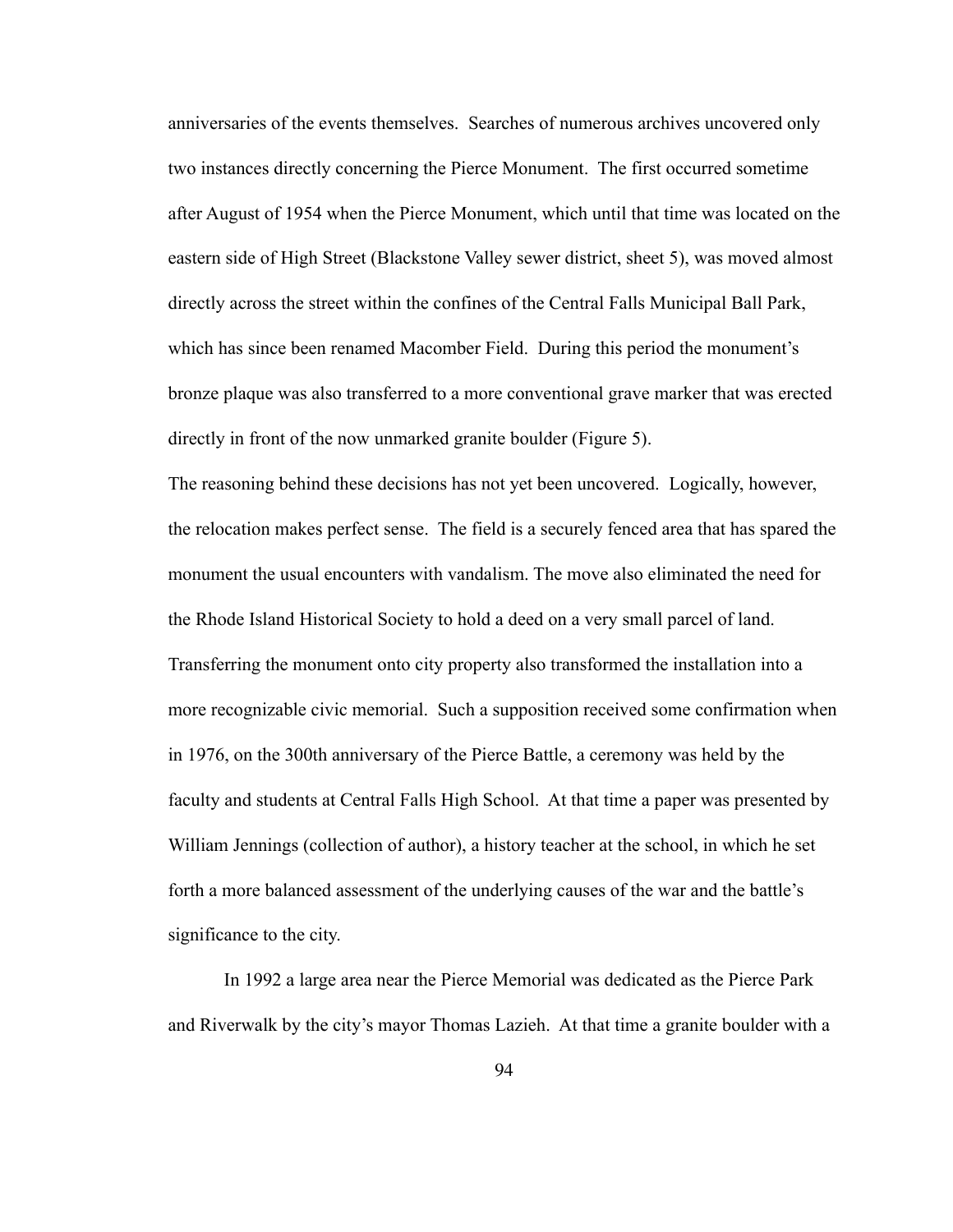

Figure 5. Pierce Monument at Macomber Field, Central Falls, R.I. (Photo by author)

bronze plaque was placed less than 300 feet from where the original monument currently stands. The inscription reads:

Pierce Park and River Walk

Due to land disputes and broken treaties between the local natives and early English settlers, King Philip's War took place for fourteen months during 1675 and 1676. Captain Michael Pierce's fight with the natives occurred on this spot in March of 1676. From Dexter's Ledge (now the site of Cogswell Tower in Jenks Park) native scouts saw Pierce's troops approaching. One hundred natives and seventy settlers perished in the battle. Ten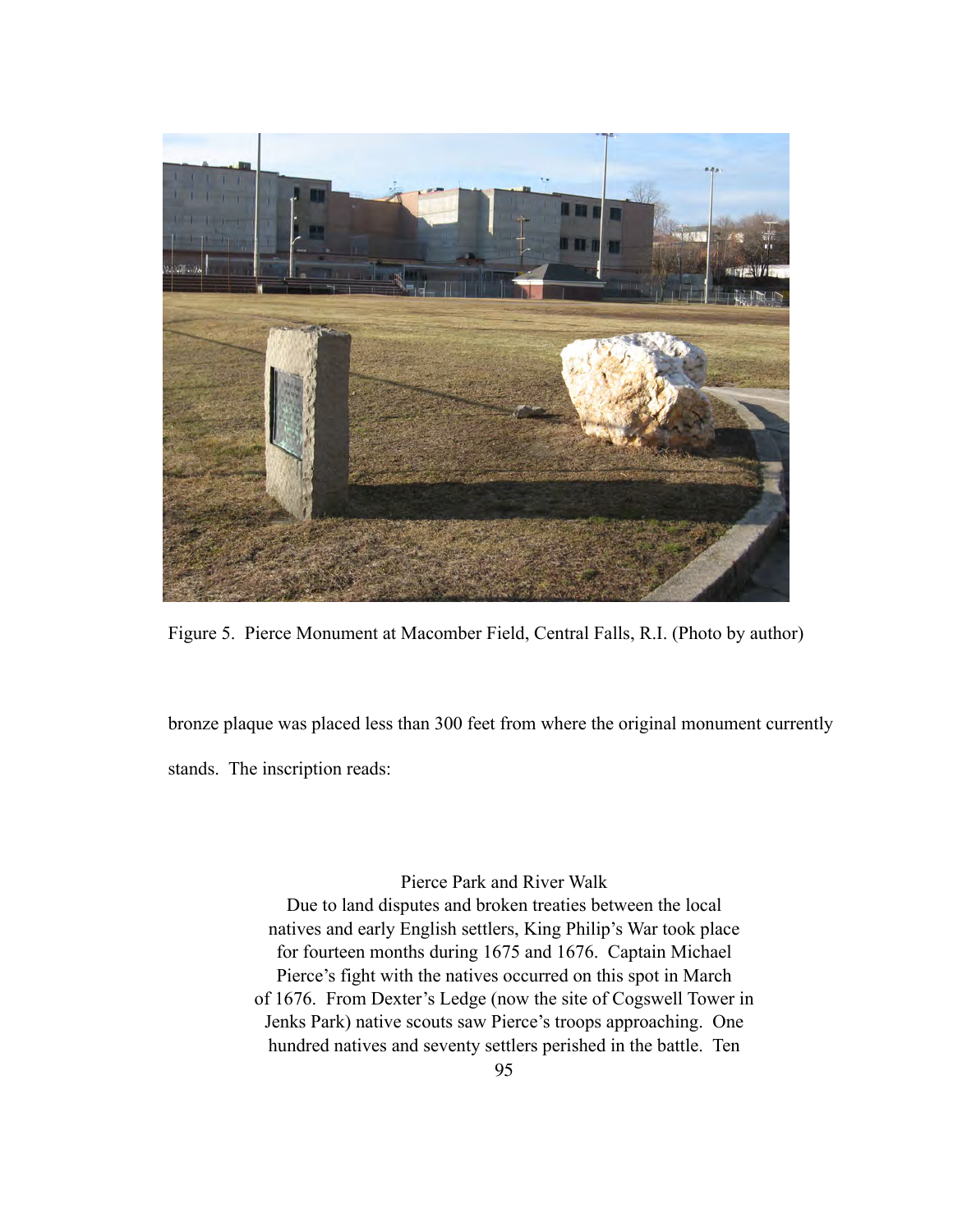settlers escaped to what is now the Monastery Grounds in Cumberland. Only one lived to tell the tale. Placed by the City of Central Falls Honorable Thomas Lazieh, Mayor 1992 Blackstone Valley National Heritage Corridor

 This celebration was decidedly different from earlier ones that occurred in the first quarter of the twentieth century. No emphasis was placed upon the glorification of the cause, the consecrated ground upon which it occurred, the sanctification of the English troops, or traditional patriotic rhetoric that ignored the Native American account. Instead the events were conducted by individuals with community connections who redefined the event and the site, not as sacred or enshrined, but as a balanced historical community event based upon recent research rather than ancestral association.

 For the community, this process of redefinition was not only important in interpreting the city's early history, but in the instance of the Pierce Riverwalk, enabled the site to be placed upon tourists maps (Navigator 2006) as a significant location along the Blackstone Valley National Corridor. This benefit has served to extend the importance of that history to a wider regional audience. According to Shackel (2001:10) the ability to construct heritage is essential for creating community and cultural continuity.

96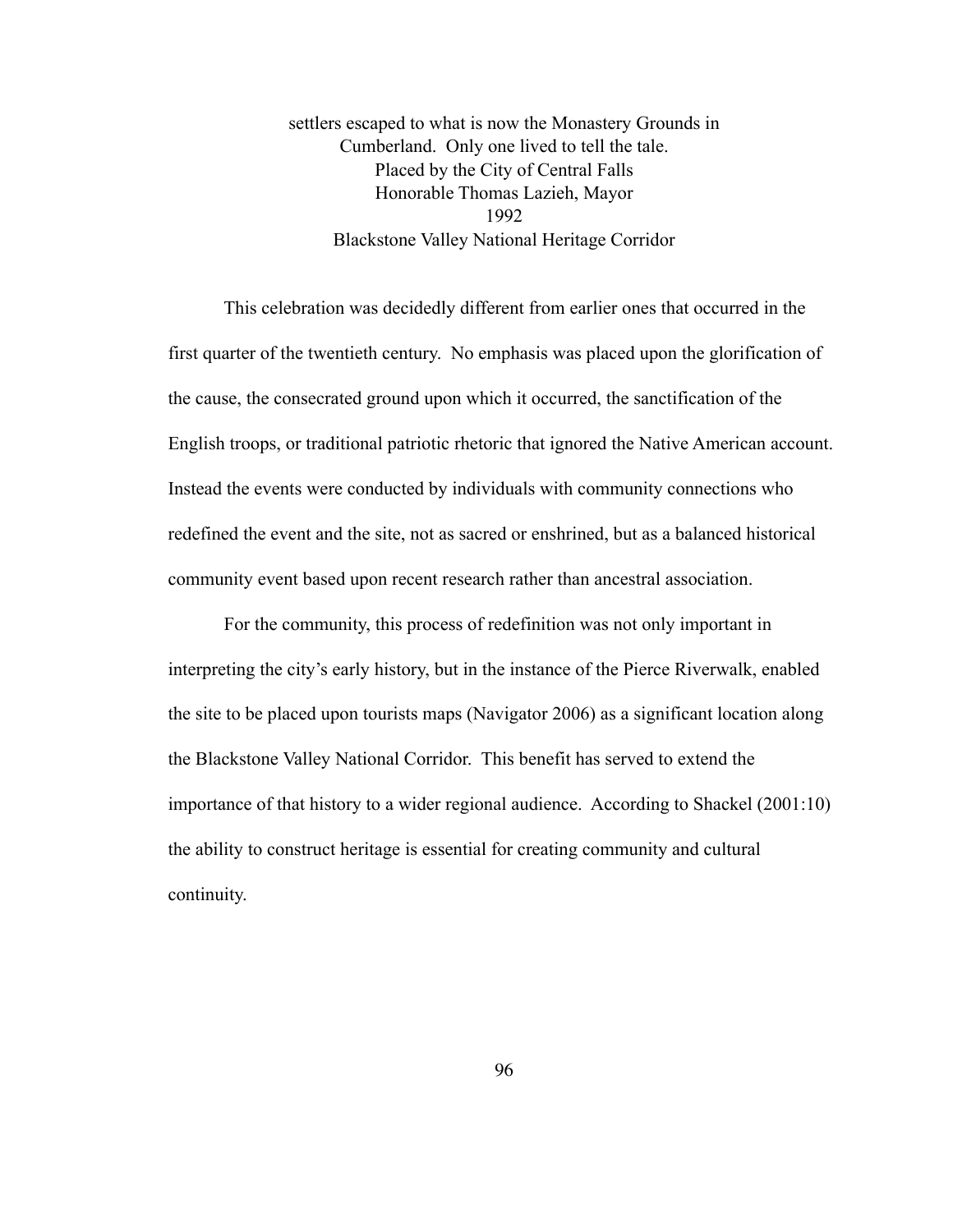#### Native American Remembrance

 Whereas sources of colonial veneration of the war are limited, examples of Native American memorialization are meager at best. We do know that the Indians removed body parts from their victims. While dismembered parts might have served temporarily as war trophies, it appears more likely that the majority were taken to intimidate English troops (Lepore 1998:179). Narragansett historian Ella Wilcox Sekatau (Herndon and Sekatau 1997:115; Davis 2003:B1) writes that some oral history exists regarding the period, but little has been made public.

 The scarcity of information may be attributed to a variety of determinants. Certainly, the aftereffects of the war were many times more significant for the Indians than they were for the English. Besides those casualties directly related to various engagements, there were also heavy losses through disease and starvation. James Drake (Davis 2003:B1) estimates that by the war's end the Indian population in New England, which had previously accounted for a quarter of the region's population, had been reduced to a tenth. Compounding these loses was the fact that the Indians, as the losers, were also subjected to the reprisals of the United Colonies and Rhode Island. Such punishments included execution, imprisonment, slavery, and expulsion which further decimated and fractured their population.

 Aside from the actual reduction in Indian population, the fear of continuing retributions persuaded many individuals and families to abandon traditional tribal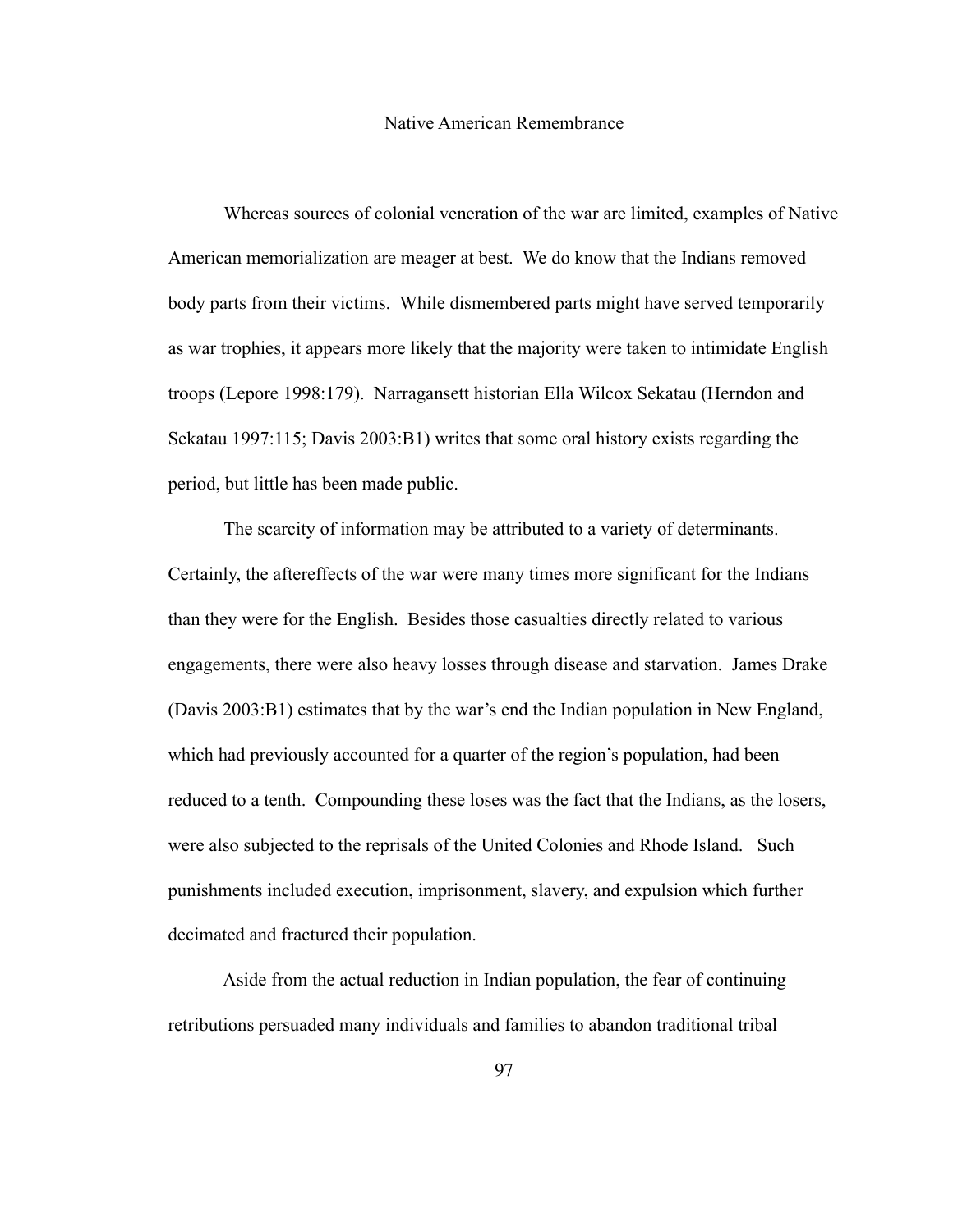enclaves and seek the safety of more distant tribes or clans. The Narragansett population continued to decline during the 18th century, as some members joined a widespread Christian exodus to Brothertown, New York, with the promise of free land and less white involvement. A second withdrawal to Wisconsin in the 1830s and 1840s further depleted the group (Bragdon 2001:192; Campbell and LaFantasie 1978:74-77; Lepore 1998:183).

 Those Narragansett who chose to remain in Rhode Island found some relief in the seclusion of what is today Charlestown and Westerly by integrating with the Niantics who, under the leadership of Ninigret, had remained neutral during the conflict. Over time, these lands increasingly shrank as the area became more sought after by a variety of interested parties, including private land concerns such as the Atherton Company. In 1709 the state of Rhode Island negotiated a deal with the Narragansett in which the state took control of much of their land while setting aside eight square miles as reserved land (Campbell and La Fantasie 1978:70). Ella Wilcox Sekatau (Herndon and Sekatau 1997:115) adds that while the arrangement provided for future land protection, it also signaled the end of free movement of the native people over their ancestral lands. Campbell and LaFantasie (1978:71) argue that the arrangement was far more costly. By surrendering the greater part of their lands, the Narragansett had symbolically relinquished political autonomy to the colonial legislature and accelerated the downward trend begun by King Philips War[.23](#page-105-0)

<span id="page-105-0"></span><sup>&</sup>lt;sup>23</sup> Nearing the close of the 18th century, whites outnumbered Indians in South County by twenty to one Campbell and LaFantasie 1978:71).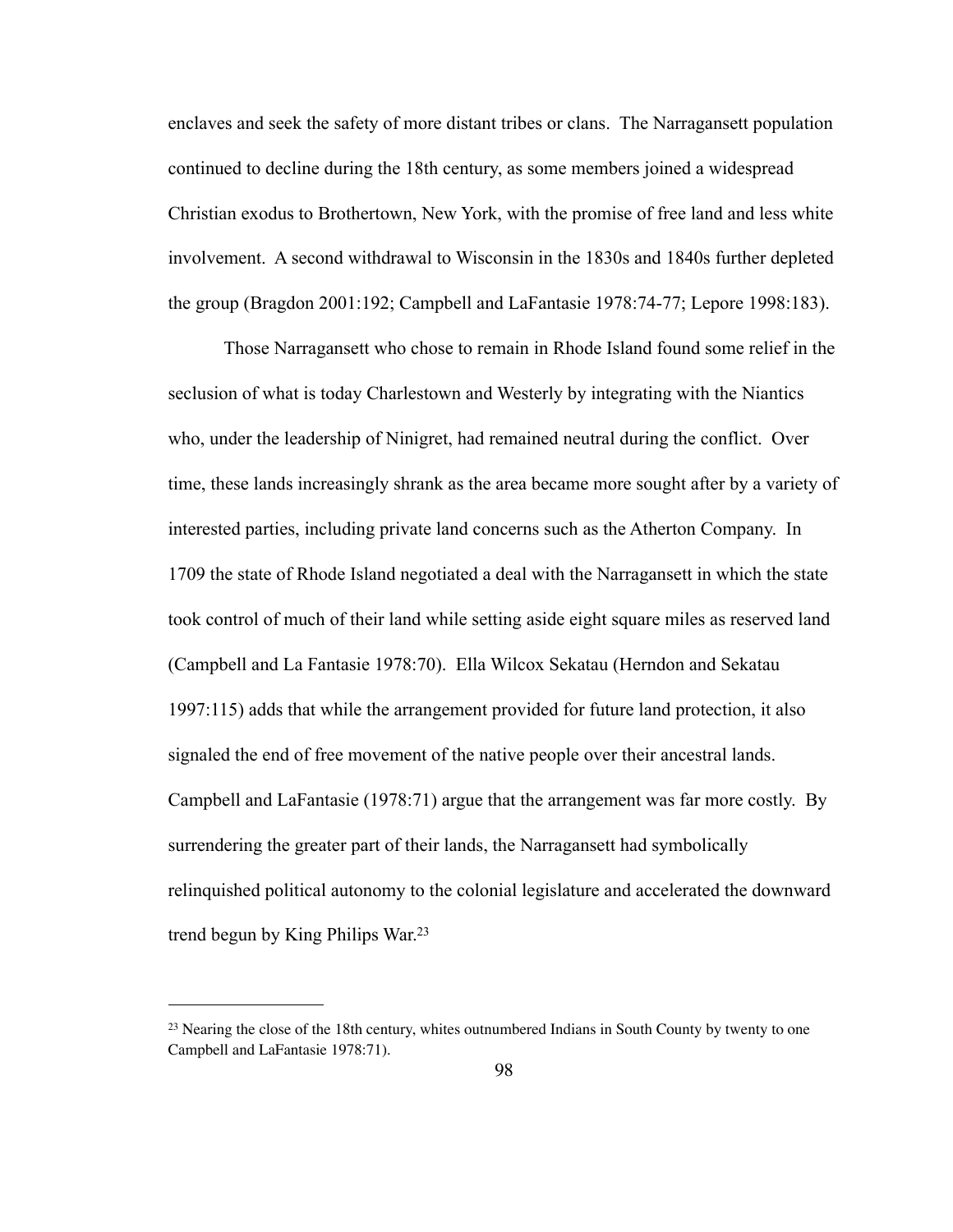Not all Indians resisted such change. Some individuals accepted the post-war transformations, including the concept of self-sufficiency, although such acceptance often had an isolating effect (Plane 2000:180). Most were restricted to the lowest economic level and the few commonly available jobs fragmented families. It was necessary for natives to be continually on the move searching for employment. They generally had to work and live as servants in white households or enter the seafaring trades, which often required long periods of absence. Those who resided off tribal lands frequently reduced their profiles by relocating to the outskirts of settlements or to racially mixed neighborhoods, thus forming closer associations with other marginalized individuals (Campbell and LaFantasie 1978:75; Cottrol 1982:22-23; Herndon and Sekatau 1997:123; Lepore 1998:185; O'Brien 1997:150-151).

 Whether Native Americans integrated into the wider white community or retained more traditional lifestyles, considerable intermarriage occurred between them and free blacks. Plane and Button (1993:593, 588) note that whites in Massachusetts interpreted such intermarriages as indicative of the disappearance of pure-blooded Indians. In Rhode Island, by the second half of the 18th century, officials stopped identifying Native Americans as Indians in the legal records and instead began to designate them as Negro or Black. One historian (Calloway 1997:118, 124-125) argues that this decision was in actuality a form of documentary genocide.

 By the 19th century, the perception of a southern New England landscape strikingly devoid of an Indian population was commonplace. J. Hector St. John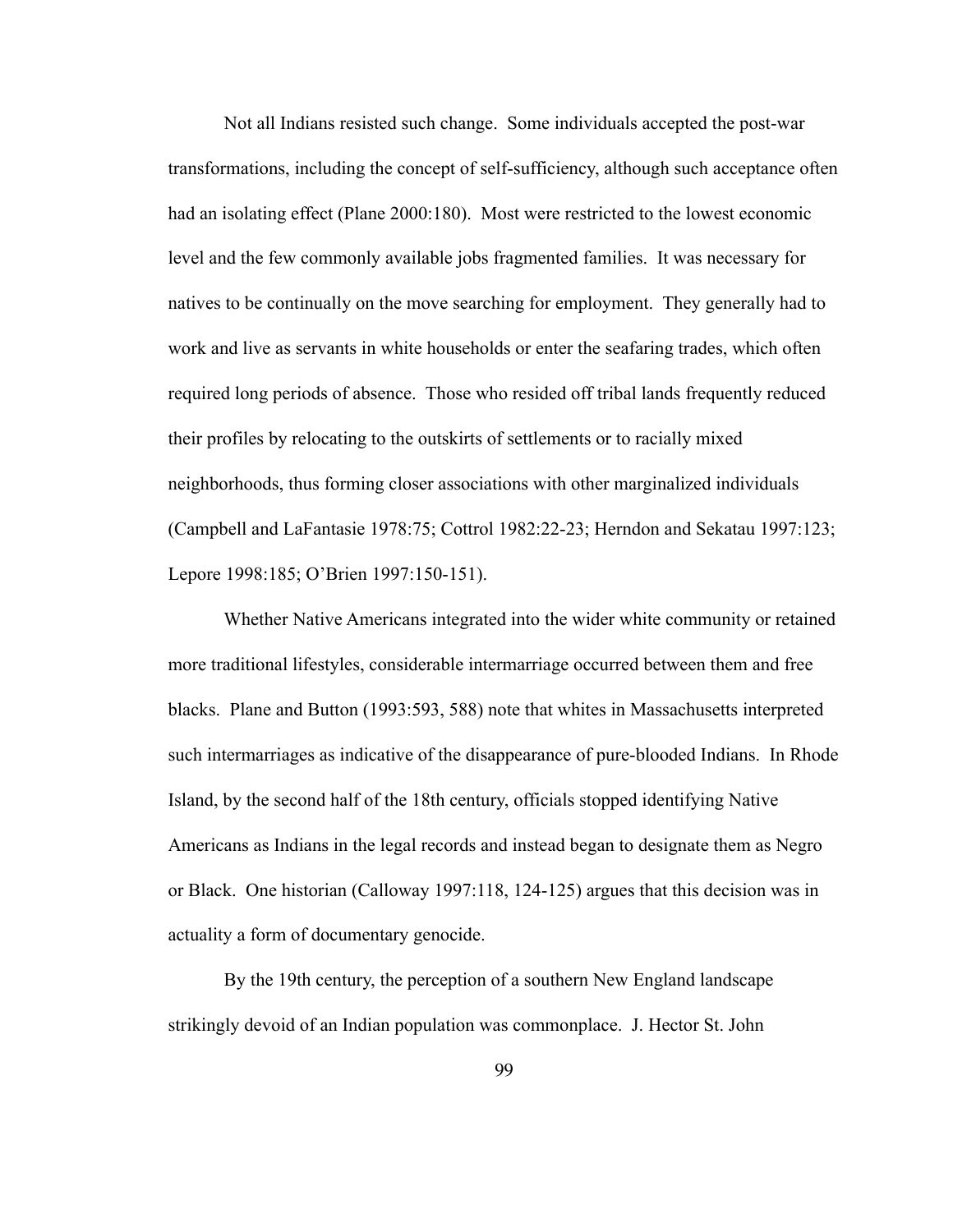Crevecoeur (Bragdon 2001:192), who traveled throughout the eastern United States wrote "they are gone, and every memorial of them is lost; no vestiges whatever left of those swarms which once inhabited this country.... They have all disappeared". Similarly, John Adams, in an 1812 letter to Thomas Jefferson noted that in Massachusetts "we scarcely see an Indian in a year", adding that "the Girls went out to Service and the Boys to Sea" (Cappon 1959:311). This concept of the vanished race, or what Campbell and LaFantasie (1978:68) call the "white man's myth", extended into the 20th century when at the Pierce Battle and Great Swamp Fight dedications, various speakers declared that New England Indians were only a wisp away from extinction.

 Thomas L. Doughton, a Nipmuc historian, argues that such an attitude was misplaced. In his study of Native American peoples in central Massachusetts, he demonstrates through a variety of records that while many certainly remained isolated, a good representation were stable residents rooted in area towns and publicly recognized as Indian. He maintains that it was only due to Eurocentric assumptions that writers and historians failed to recognize Native Americans as evolving:

 On the one hand, the meaning of "Indian" was constructed for Euro-Americans in cultural terms advocated by early ethnographers, and, on the other hand, "Indian" was viewed in the biological terms of an emerging Euroentric "race science." The new "science" codified notions of red, black, and white "races" in such a way that the only real Natives were racially distinct and "clear-blooded" (1997:207-221)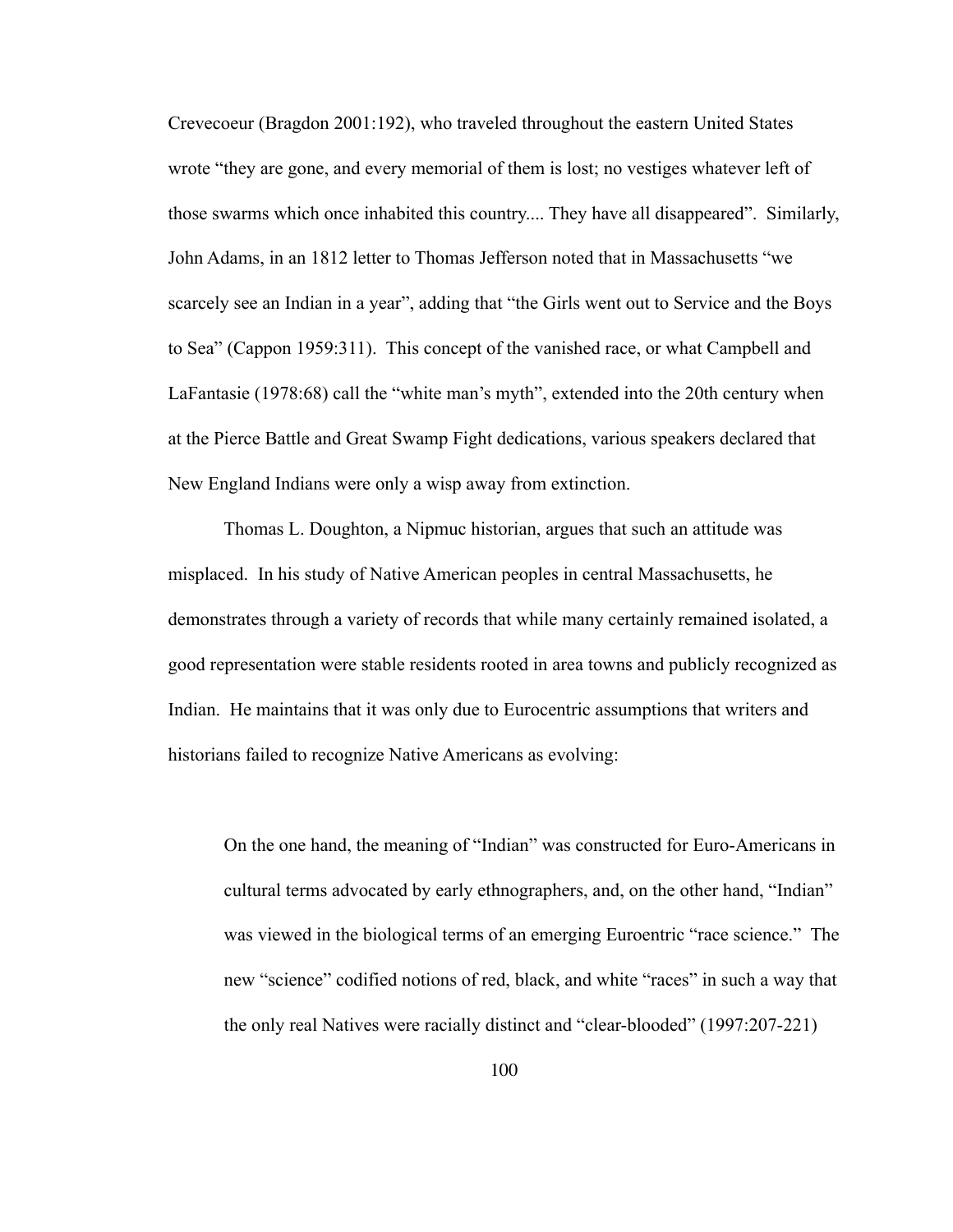As a result, many historians and the general public were unable or unwilling to fully comprehend the effects and adaptations associated with social and political upheaval.

 Ann Marie Plane (2000:180), who also studied Massachusetts Indians' post King Philip's War adaptations, explains that although a percentage of natives embraced enfranchisement, and its accompanying opportunities, many others upheld the importance of tribal sovereignty and the independence it denoted. And while these groups may not have conformed to conventional notions of what an Indian should be, they nonetheless attempted to create and maintain a distinctive cultural identity. Some examples of this include: upholding the importance of tribal sovereignty, associating land holdings with group survival, declining citizenship, and refusing to acknowledge outsiders living on tribal lands as full proprietors (Plane and Button 1993:589-599). Defending traditional marriage traditions, such as polygynous tendencies, ease of divorce, and the relative autonomy of married women, also represented an effort to maintain a direct line of continuity with the past (Plane 2000:176-177).

 Similar to their Massachusetts counterparts, the Narragansett never completely vanished but were not highly visible for a considerable time. This situation was reinforced by early overstatements of war casualties, state laws restricting rights to group assembly, the natives' inability to retain ownership or earn a living off the tribal land, and numerous other post war adaptations (Calloway 1997:4-6; Campbell and LaFantasie 1978:7, 70-72).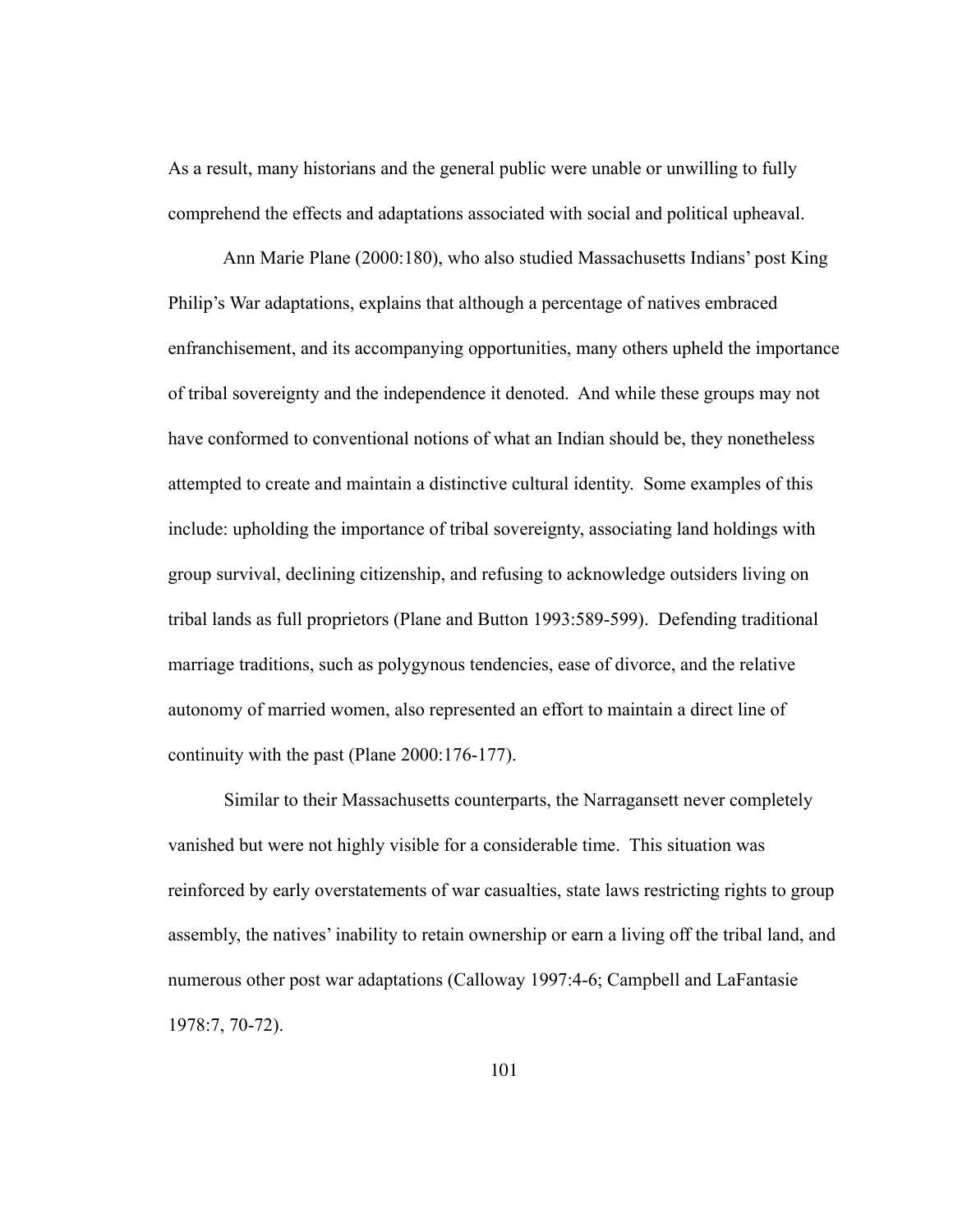Conditions for the Rhode Island Natives continued to deteriorate during the 19th century. In 1879-1880, under continued pressure from a variety of factors, the state of Rhode Island detribalized the Narragansett and purchased what remained of their reservation[.24](#page-109-0) Based on the final tabulations of the land sale, there were 324 individuals with Narragansett tribal affiliation scattered throughout the United States. Of those, only 81 lived in the Charlestown area. Gideon Ammons, president of the Indian council, speaking in 1884 described the ramifications of the detribalization for the Narragansett when he said "our tribe now has no legal existence, and no person can be found to represent the Indian race" (Campbell and LaFantasie 1978:80).

## A Narragansett Revival

 In the dedications and celebrations that accompanied the King Philip War monument building period in Rhode Island we see vestiges of the descriptive language that had commonly been used to portray New England Indians throughout the centuries. For example, speakers often described the Native Americans by employing exaggerated claims of savagery. This conclusion not only magnified the accomplishments of the colonists but, according to Paul Shackel (2001:4), also dehumanized the Indians as a means of justifying conquest.

 Also evident, in what Edmund Morgan (1965:3) credits to a misguided interpretation of Darwinism, was the 19th century perception that Indians were an

<span id="page-109-0"></span><sup>&</sup>lt;sup>24</sup> The Narragansett were detribalized without federal approval (Calloway 1997:114).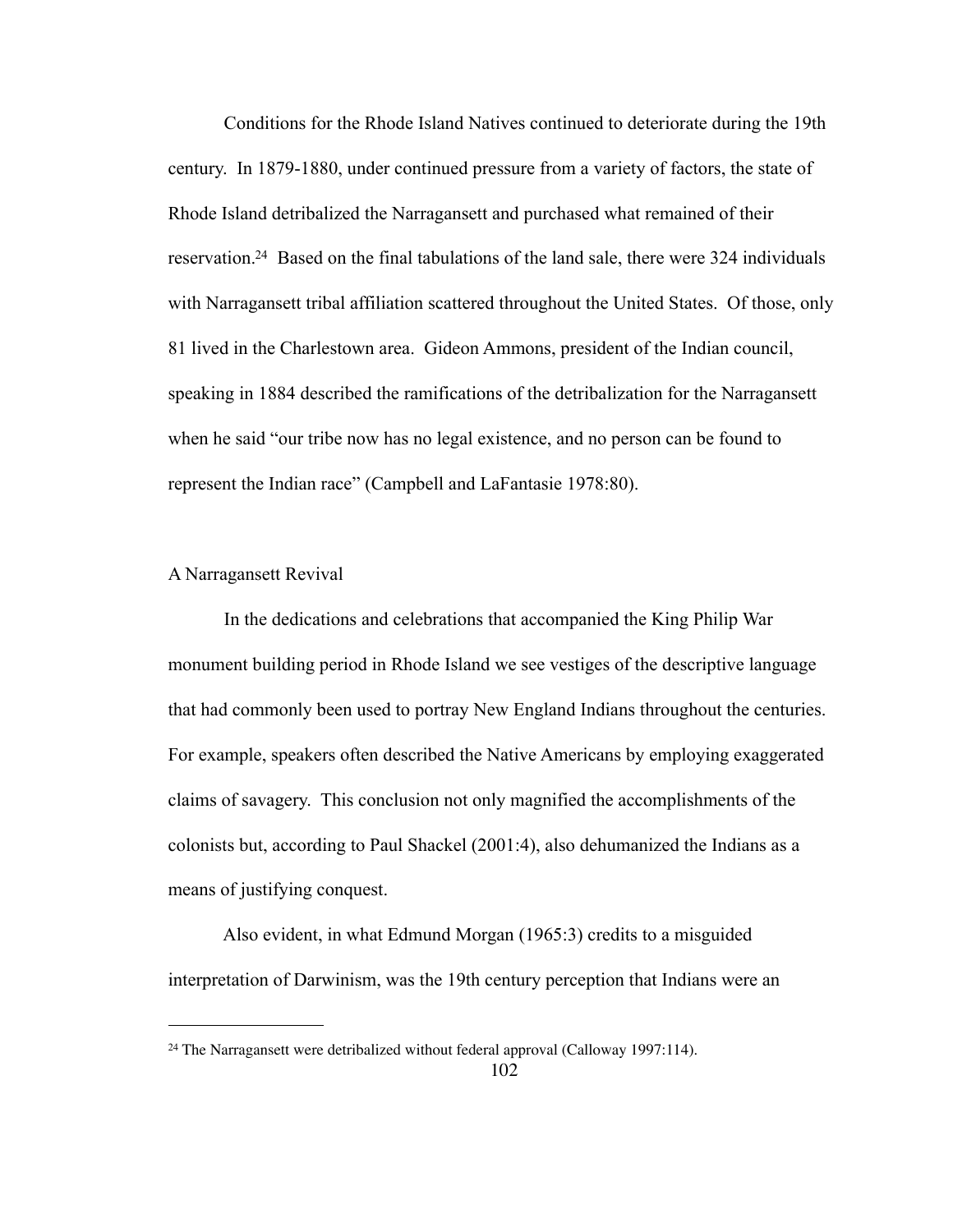inferior race that eventually, and inevitably, gave way to a superior civilization. Most detrimental, however, was the common consensus that the Indian population had vanished or at least was insignificant. Such a viewpoint served to limit the inclusion of a Native American voice. This philosophy was also nonverbally reinforced by relegating those tribal members who were allowed to participate in several memorial services to the menial role of uncovering the monuments or passing out small gifts.

 One of the first Native American voices to publicly contradict such biases was a Pequot Indian from Connecticut by the name of William Apess (Apes). Between 1829 and 1836 Apess published five books which explored Euro-American racism and Native American civil and religious rights. In addition, because of his verbal and organizational skills, he was a primary leader in the Mashpee Revolt of 1833 (O'Connell 1992:xiii).

 William Apess's last published piece was entitled *Eulogy of King Philip*. The eulogy, which was first presented as a speech, focused, in part, on the fact that Philip was not the savage spirit portrayed by white histories but a noble martyr who died for the glorious cause of his people. Apess wrote:

As the immortal [George] Washington lives endeared and engraven on the hearts of every white in America, never to be forgotten in time-even such is the immortal Philip honored, as held in memory by the degraded but yet grateful descendants who appreciate his character; so will every patriot, especially in this enlightened age, respect the rude yet all accomplished son of the forest, that died a martyr to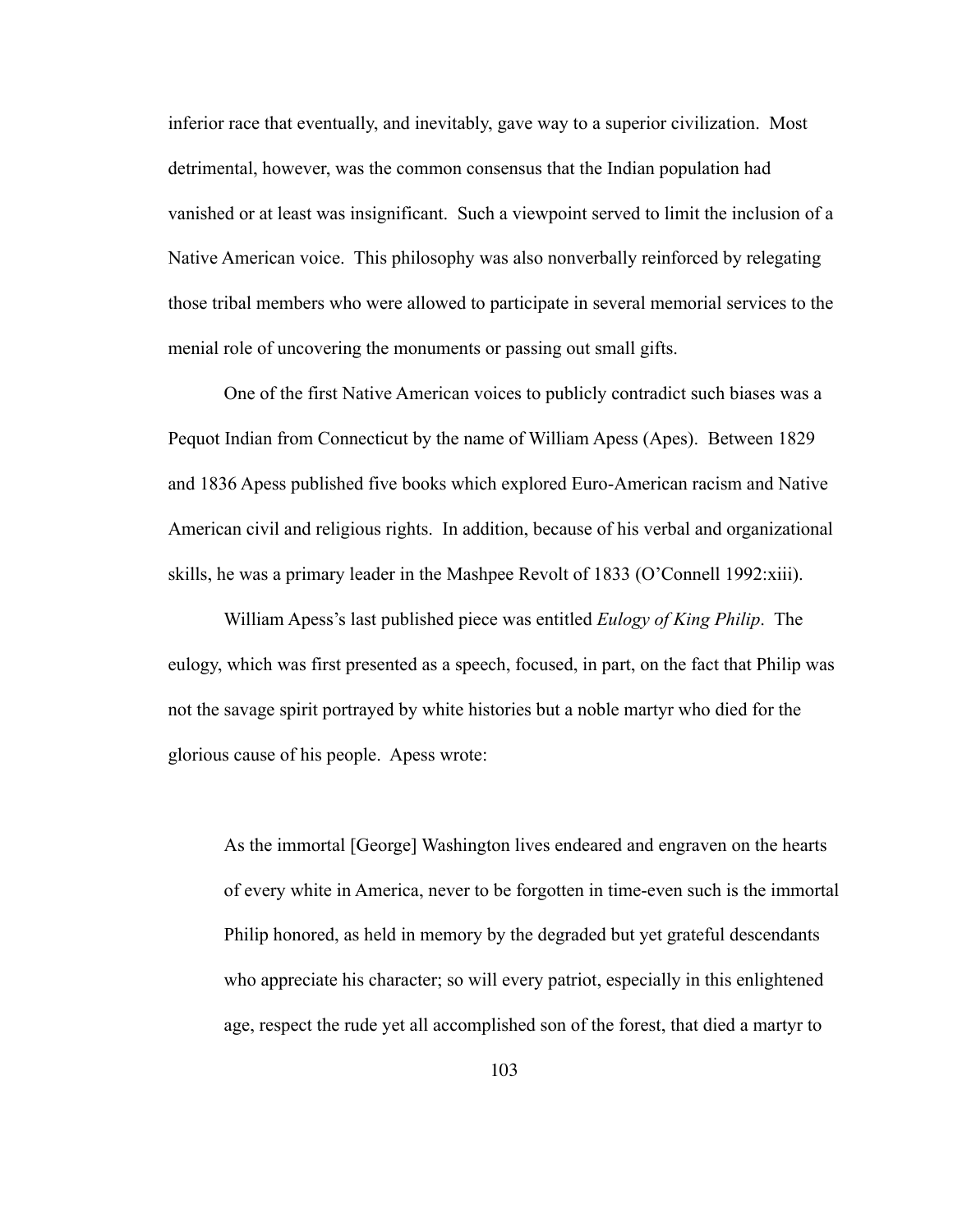his cause, though unsuccessful, yet as glorious as the *American* Revolution. Where, then, shall we place the hero of the wilderness? (O'Connell 1992:277)

 Apess also condemned the inhumanity of the treatment of Indians, both during Philip's time and more recently.

 It is said that in the Christian's guide, God is merciful, and they that are his followers are like him. How much mercy do you think has been shown toward Indians, their wives, and their children? Not much, we think. No. And ye fathers, I will appeal to you that are white. Have you any regard for your wives and children, for those delicate sons and daughters? Would you like to see them slain in heaps, and their bodies devoured by the vultures and wild beasts of prey, and their bones bleaching in the sun and air, till they molder away or were covered by the falling leaves of the forest, and not resist. (O'Connell 1992:308)

 It is not known to what degree William Apess influenced New England's perception of Native Americans. However, despite the existence of negative rhetoric throughout various dedications, one can also detect occasional observations that reflect those of the self proclaimed *Son of the Forest* (O'Connell 1992:3). For instance, on King Philip's Day, the warrior is eulogized as patriotic in his defense of his land and people. A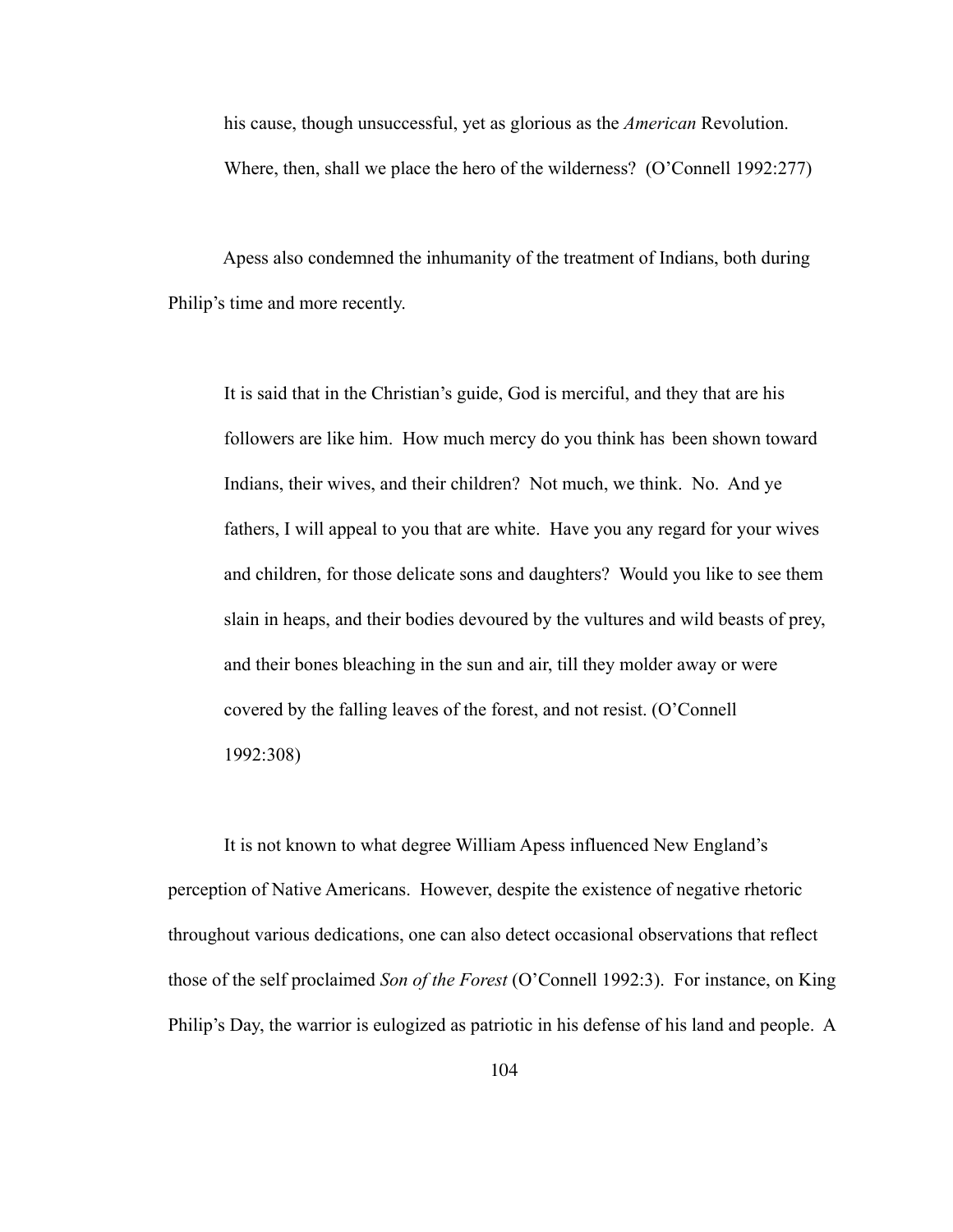similar sentiment can also be noted at the 1907 Pierce dedication when Edwin Pierce suggested the battle site should be shared with both factions since the Indians made similar sacrifices.

 Although many Anglo-Americans were not unhappy with the eventual outcome, acknowledging that the Native Americans may also be credited with a patriotic past makes it more difficult to exclude their story in creating a public memory of the event (Shackel 2001:6). Lepore (1998:225-226) explains that such a change in perception set the stage for a new generation of Indian activists to take control of Indian revivals and protests. Not coincidentally, a Narragansett resurgence coincided with the end of white memorialization of the war in the state.

 The Narragansett, like many of other New England tribes, were plagued by what Terry Polchies describes as "back-stabbing, finger-pointing, jealousies, clan and personal rivalries, conflict and confusion" (Gaines 1989:3). The tribe's determination to overcome these and related problems was first publicly evidenced in May 1935 when tribal members, under the leadership of Princess Red Wing (Ella Peek), began publication of a newsletter entitled *Narragansett Dawn*. It included a blend of heritage, history, language lessons, social notes, tribal news, poetry, sports, and advertisements. According to Jill Lepore (1998:235) this newsletter, although only published for seventeen issues, best dates the cultural revival of the Narragansett. In addition, it offered a rare look into the condition and motivation of the tribe at the time when the monument building phase to King Philip's War was soon to be concluded in Rhode Island.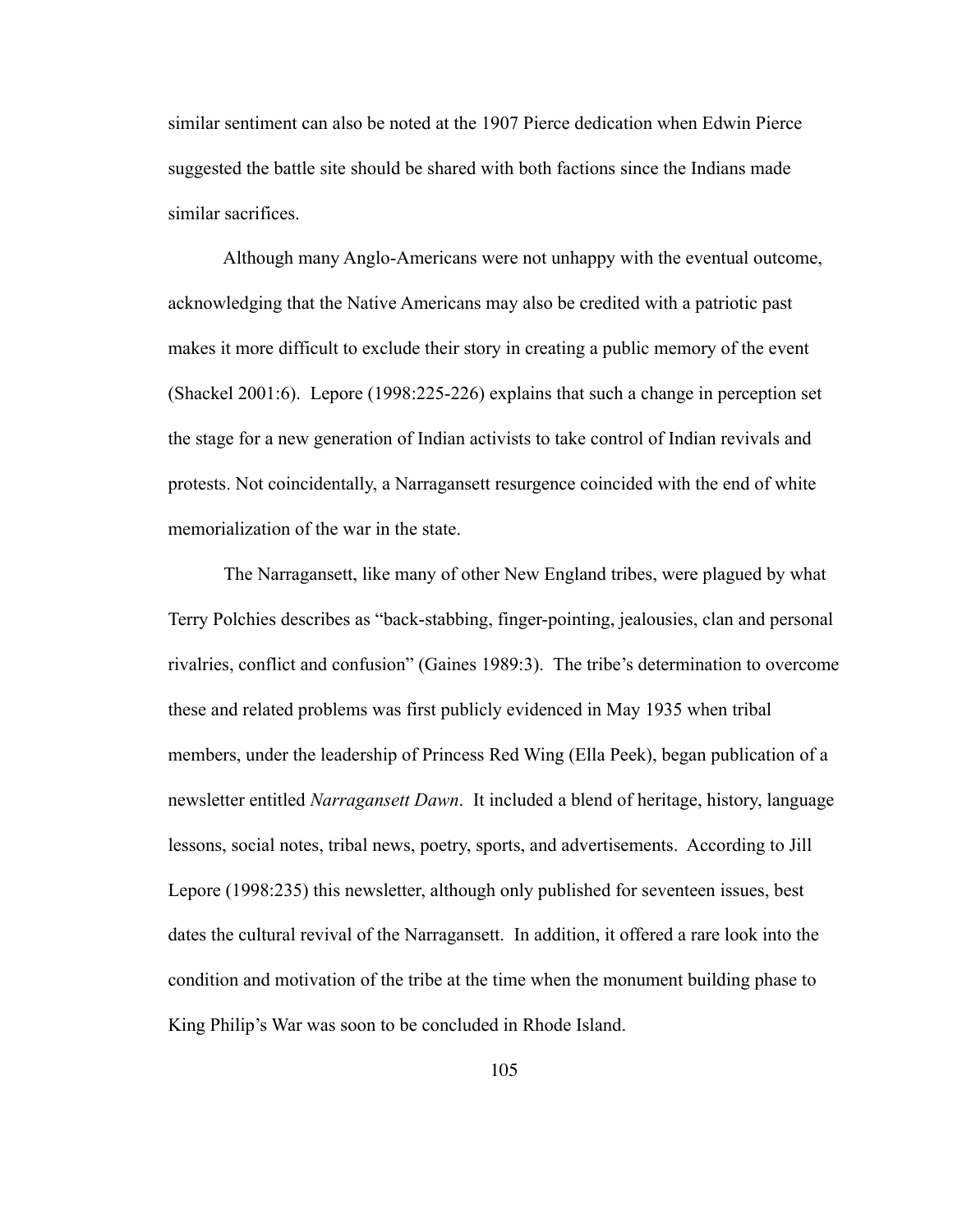In the initial editorial, Princess Red Wing (ND 1935:2-3) wrote that since the 1800s, when the Rhode Island General Assembly detribalized her nation, the Narragansett had lain dormant. She noted that one of the primary objectives of the publication was to confront the tribe's problems with kindness, honesty, and brotherly love. The expectation was that such an approach would usher in a new dawn for the tribe and that coming generations may find and not forget their heritage. The validity of Princess Redwing's concerns was evident throughout many of the articles in the first issue. For example, the newsletter noted that before the initial publication, the Nation had located and registered only 259 persons with tribal affiliation. Elsewhere, an announcement notified members of the first tribal meeting in 53 years and the authoritative source for the accompanying Narragansett language lessons was a treatise written by Roger Williams, one of the founders of Providence, in 1643.

 Surprisingly, the earliest statewide indication of a Narragansett resurgence would come from a young Indian who had little to do with tribal politics. A small paragraph in the sport section of the May publication (ND 1935:29) made a passing note that a young local Indian by the name of Ellison "Tarzan" Brown had some success at recent road races. Starting in the first quarter of the 20th century, road racing (foot races) had become a popular sporting event throughout New England and a number of the Narragansett, such as Clearwater Stanton, excelled at the discipline. Still, it would be Tarzan Brown who would rise above the others, earning victories at the Boston Marathon and representing the United States at the 1936 Olympics. Because of his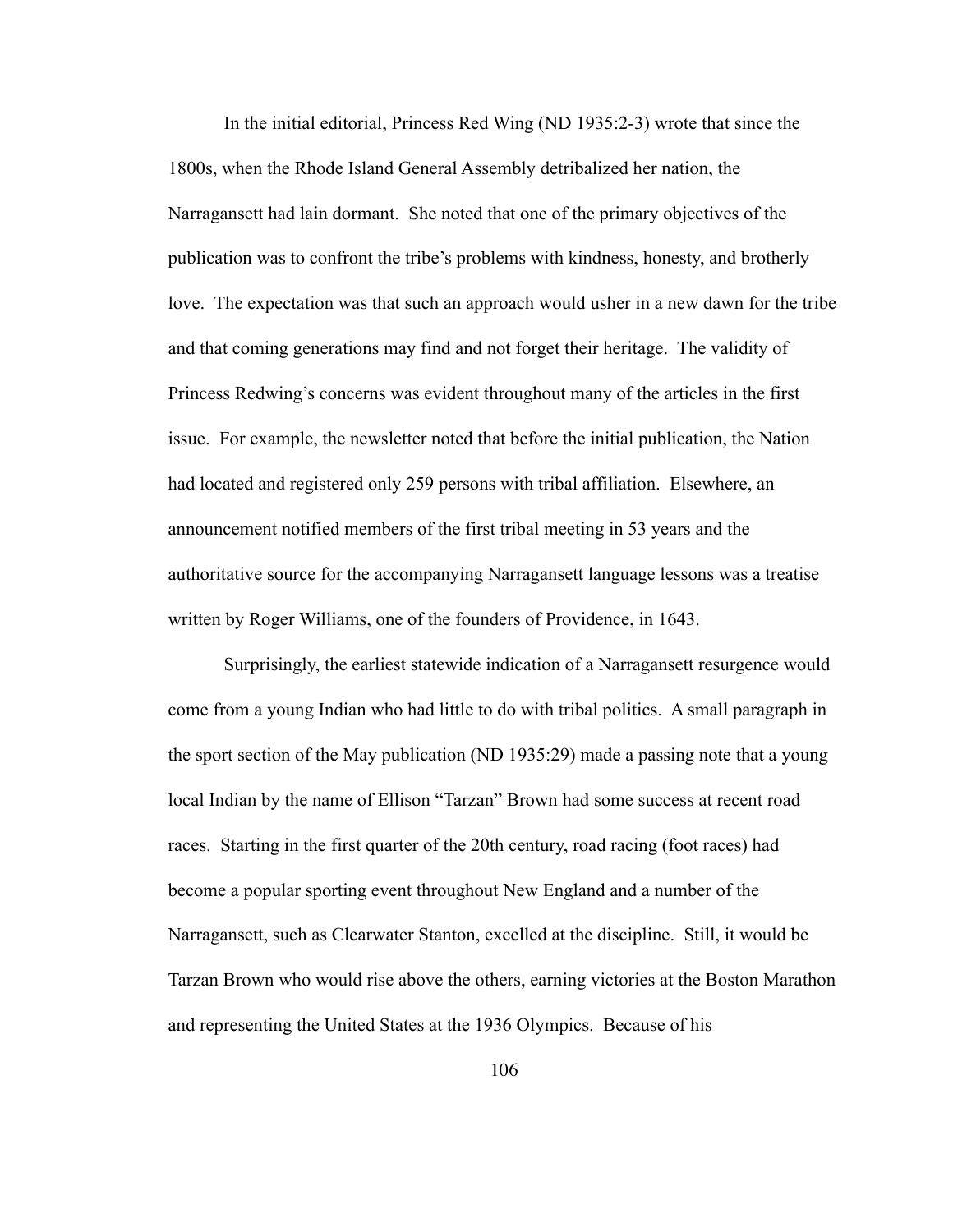accomplishments, Tarzan Brown became a New England sport legend and for many of his fans he was the only evidence that the Narragansett were still a functioning entity. It may have been this publicity and the pride he brought to his people on the onset of their revival that was his greatest success.

 The most informative article in the first issue of *Narragansett Dawn* that was relevant to the tribe's participation in King Philip's War and their eventual efforts to redefine the Great Swamp Fight memorial was written by Fred B. Brown (1935:9-11). Entitled "The Broken Treaty," the article described the events that led up to the Great Swamp Fight and the subsequent alignment of the Narragansett with Philip's cause.

 For the most part, Brown's article was a synopsis of the events drawn from William Hubbard's (1677) earlier publication. However, the author included two oral histories that would come to play a role in future celebrations. The author first maintained that the United Colonies attack on the Indian fort was caused by the Narragansett refusal to surrender a number of Wampanoag Indians that the Narragansett had been harboring at their winter quarters. Canonchet (Narragansett) refused to surrender the Indians because "hospitality to a guest was a sacred consideration" (Brown 1935:10). The second argument focused on those killed and wounded during the fight. Brown (1935:11) stated that while the suffering of the colonial troops had been recounted too many times to repeat, little attention has been given over the centuries to the "heaps of butchered and burned women and children many left to die in the wintry blast without shelter or care".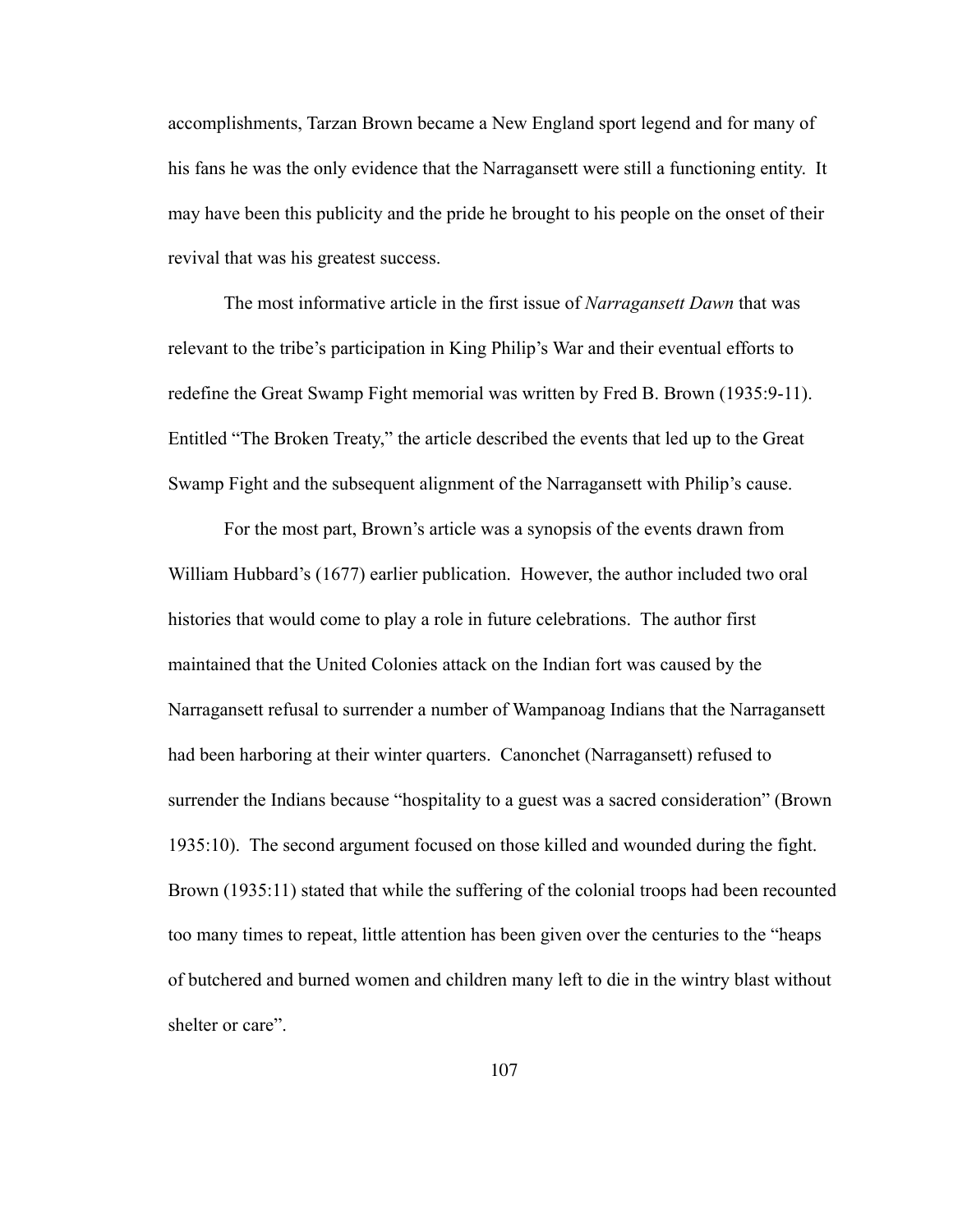The Narragansett resurgence additionally benefited from a pronounced change in how historians approached their colonial research investigations. Well into the 20th century the relationship between the English and Indians was written from a white, and Puritan, point of view (LaFantasie and Campbell 1978:15). However, James Drake (Davis 2003:B1) notes that by mid-century historians recognized the important role the Native Americans played in the region's economical, social, and political climate.

 The cornerstone of such change in the historiography of King Philip's War can be traced back to three scholarly and popular publications, *Flintlock and Tomahawk: New England in King Philip's War* by Douglas Edward Leach (1995), *New England Frontier: Puritans and Indians 1620-1675* by Alden T. Vaughan (1965), and Francis Jennings' (1976) *The Invasion of America.* The three authors, while writing in similar time periods, came to decidedly different conclusions. Leach, while placing blame on the Indians for starting the conflict, acknowledged that mitigating circumstances, such as land issues and lack of perceived justice, also played a role. Vaughan, meanwhile, defended many of the Puritans' actions, arguing that the Puritans attempted to implement a fair policy with the indigenous peoples (LaFantasie and Campbell 1978:15). Jennings (1976:v), on the other hand, was adamant in his anti-Puritan viewpoint. In his introduction the author states that the Puritans, anticipating questions directed at the morality of their enterprise, "made preparations of two sorts: guns and munitions to overpower Indian resistance and quantities of propaganda to overpower their own countrymen's scruples".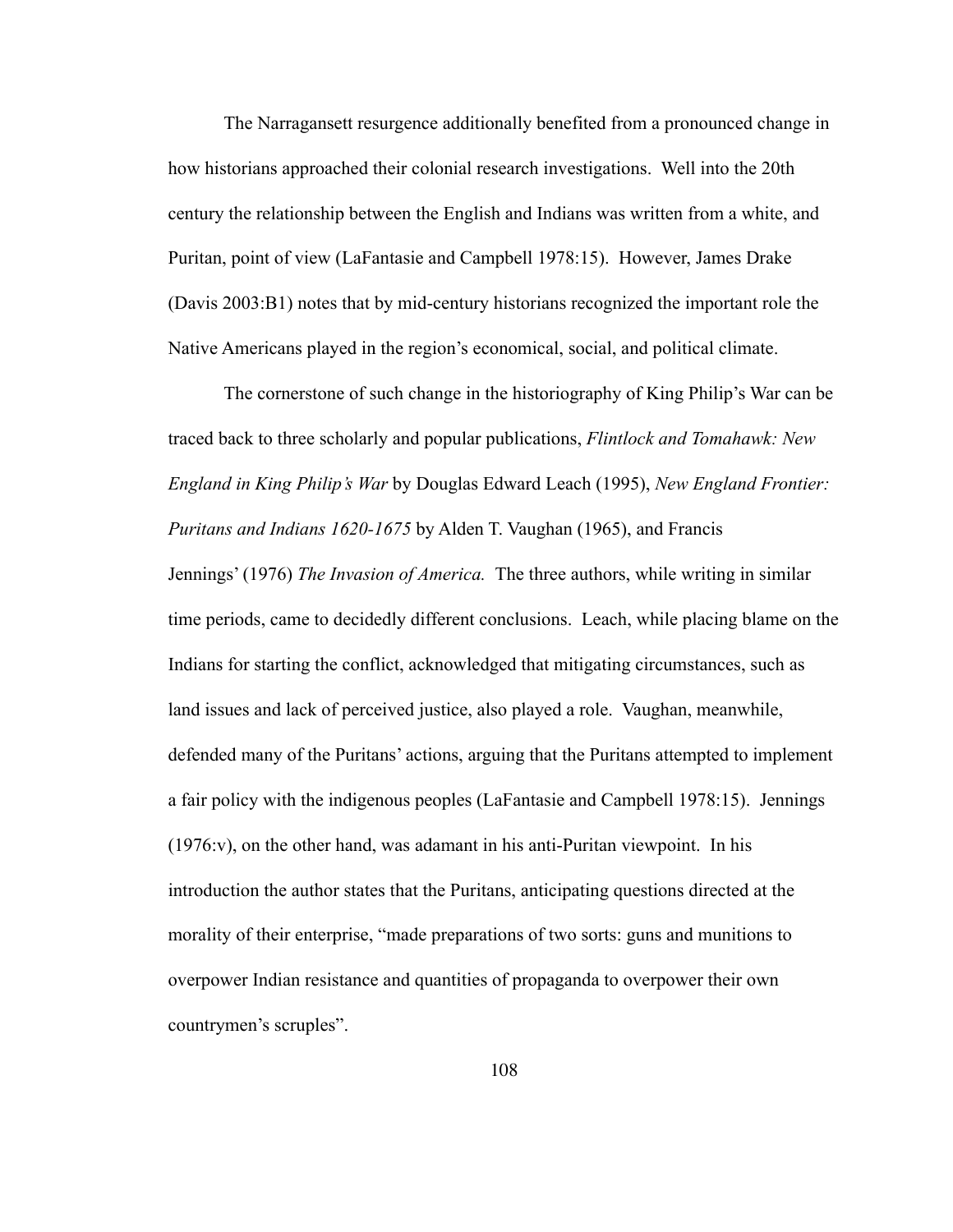While the pros and cons of these arguments could be weighed, the importance to the Narragansett is that since these publications appeared, historians have deconstructed the political atmosphere that persisted into the early 1900s. Colin G. Calloway (1997:2) credits such propensity to a new generation of scholars that have "developed new methodologies and asked new questions...to create a more richly textured and multidimensional picture of the Indian past and of Indian-white relations".

 Tall Oak, a respected artist and advocate, has taken a more philosophical attitude. He has called Indians the conscience of America. The lesson, he stated, "is to realize the value of an alternative perspective. And that is why we are here. That is why the Creator allowed some of us to remain, in spite of all the attempts to destroy us" ([www.bluecorncomics.com\)](http://www.bluecorncomics.com).

## The Narragansett Today

 The mission of the Narragansett Tribe is to "continue to promote and develop awareness among Tribal members the importance of education, culture, and family life within their own tribal community" ([www.narragansett.org](http://www.narragansett.org)). This statement has been little modified since June of 1935 when Princess Redwing penned her first editorial.

 Still, dramatic changes caused by a variety of more external confrontations have had a profound effect on the Narragansett during the past half century. Some of these changes have come about due to decisions in court cases. For instance, in 1975 the Tribe filed a land claim suit against Rhode Island for the return of 3,200 acres of undeveloped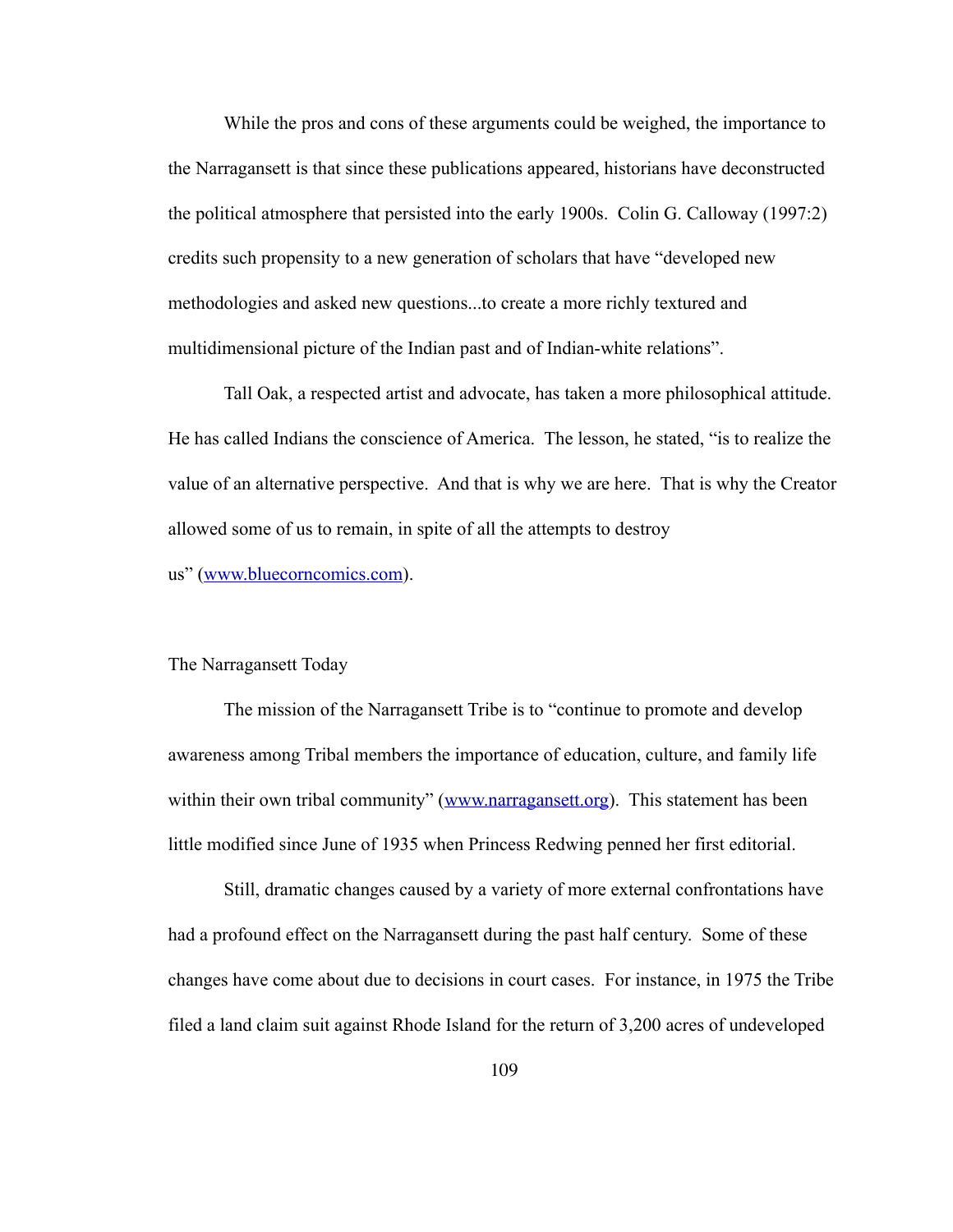land. This suit eventually awarded the Tribe 1,800 acres. In addition, in 1978 the Narragansett filed a petition with the Department of the Interior for Federal recognition. The petition was eventually granted in 1983.

 Other changes have been the result of grassroots efforts in conjunction with a more public political awareness of Indian rights and their place in the state's history. For example, for the better part of the past two generations, representatives of the Narragansett Tribe have gathered at the site of the Great Swamp Fight memorial in South Kingstown. They are not there to assist members of the Society of Colonial Wars as they did in 1906, but to redefine common perceptions of the battle, question the credibility of the speeches presented at the 1906 instillation, and challenge the symbolic dominance attributed to the monument by rededicating the site as the Great Swamp Massacre. A major goal of these gatherings is to communicate their position to all tribal members and to greater southern New England (Wyss 1995:A16).

 A number of these celebrations, which are conducted each September, have been recorded (Wyss 1995:A16; Davis 2003:B1; Lepore 1998:237) and on the whole they have each followed a similar pattern. First, those members of the Narragansett tribe who are in ceremonial dress form a sacred circle surrounding the memorial. From within the sacred circle a variety of rituals are enacted including cleansing of the earth, honoring the four directions, wailing for the dead, and the lighting of ceremonial fires. Interspersed throughout are numerous dances. Some are to welcome the guests or for tribal unity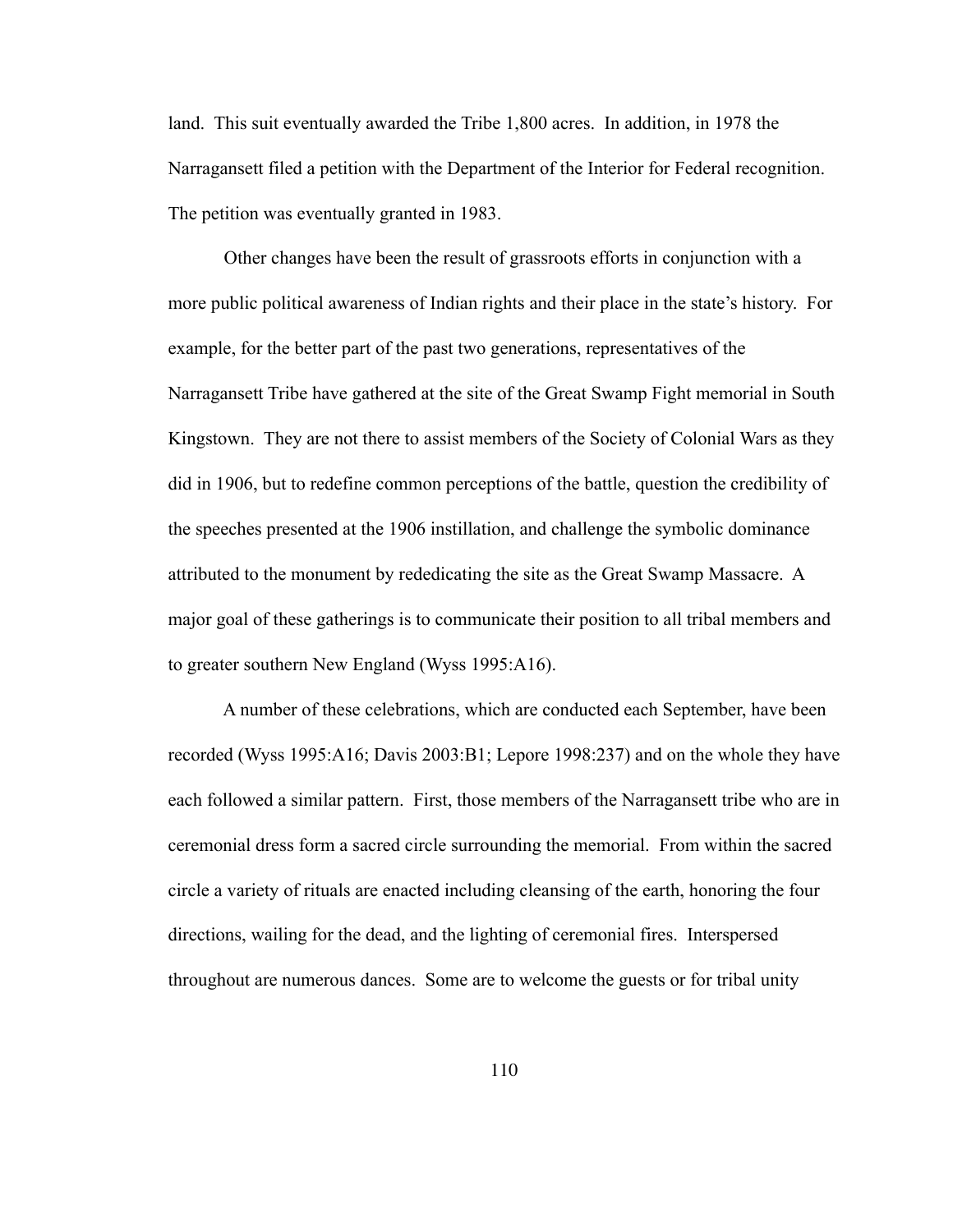while others honor the sacred pipe, the sitting council members, and finally all the children.

 The most revealing part of the celebration, at least from a non-Native American point of view, is the speeches. For example, in 1992 John Brown, a council member, declared that there were few whites who thought their Nation would exist at almost the turn of a new century. Yet, this monument was built not to their memory but to their slaughter. The councilor next acknowledged the four boulders that represented the United Colonies and Rhode Island and then the large granite shaft that was erected in the center to the" stern purpose and high valor" of the colonial soldiers. However according to Brown, to the Narragansett people it was a symbol that their people were again in the middle looking out at all of them (Lepore 1998:237-238).

 The subject of tribal survival has been a prominent theme. According to Ella Wilcox Sekatau (Davis 2003:B1), the Narragansett not only did not vanish but their numbers are increasing. When the Narragansett were detribalized between 1880 and 1884 there were only 300 members. Today, according to Sekatau, there are between 2,500 and 3,000 with tribal affiliation. While the yearly celebrations at the Great Swamp Fight memorial are more recent, the topic of tribal survival can be dated at least as far back as Rhode Island's Tercentenary in 1936. In an editorial printed in *Narragansett Dawn* Princess Redwing wrote: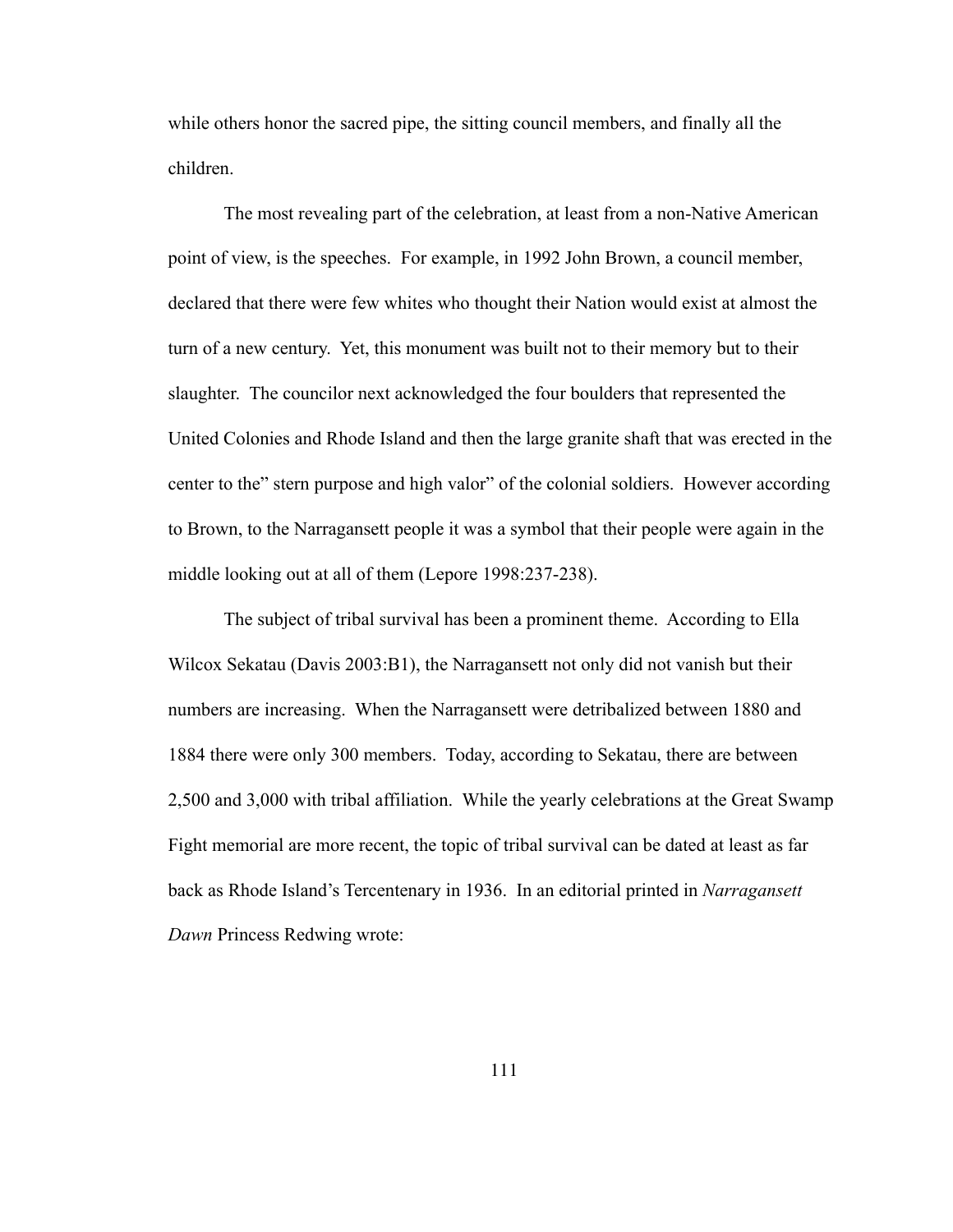The weary struggling years of history of Rhode Island have been lived and re-lived in this Tercentenary Year of the State's foundation, in which the Narragansetts have been featured and re-featured. In these great celebrations by white Rhode Island, Narragansetts have been called upon to do their part from the days of Canonicus to Queen Esther. Rhode Island can show no great pageant of her historic years of the past without her Indians. In the many programs of the year, only a pleasant, bright and cheerful side of the Narragansetts have been portrayed. Always the Indian is giving up to the pale face. In the long run - "giving" brings a reward. We have given what we had to give in the past. In the present we gave of our members for entertainment and enlightenment into historic facts. Our Reward is - Rhode Island knows now - The NARRAGANSETT TRIBE STILL EXISTS! (Redwing 1936:2)

 Most revealing of tribal intentions are the comments offered by the various council members who were allowed to speak after the lighting of the council fire in 2007. It is obvious that despite the emphasis placed on the more organized intent, the symbolism of the ceremony differed among these individuals. For one council member the ceremony consecrated the holy ground where his ancestors sacrificed their lives to protect all Indians both present and future. To another official it represented the sacrifice his people made rather than betray the ancient and sacred tradition of protecting a guest. In 1675 the Narragansett had allowed Philip to send some Wampanoag women and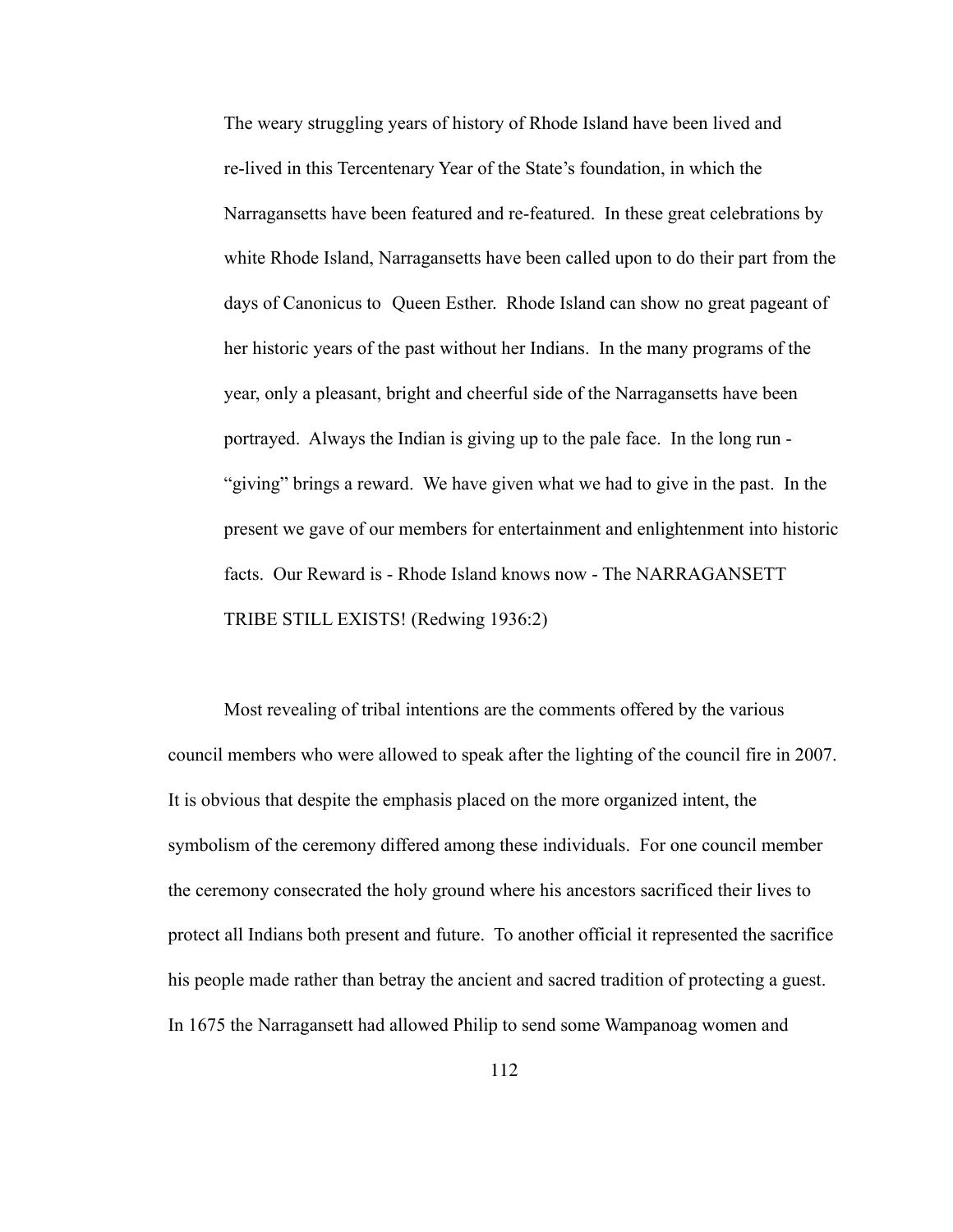children to the fort. Their refusal to surrender their guests cost the tribe dearly during the Great Swamp Massacre. For one last council member, who rejected the wearing of the traditional regalia, it was a reminder to all Indians of the battles still to be fought, not in the fields, but in the courts over tribal rights and respect (author, September 23, 2007).

 The Narragansett fully understood the historical and personal veneration the Society of Colonial Wars had bestowed upon the Great Swamp Fight memorial when the tribe selected that site to redefine the causes and consequences of the events that transpired in December of 1675. Like Society members, the Narragansett believed the ground was sacred but for entirely different reasons. To the Narragansett, their ancestors, who until that point were not involved in the war, had been unfairly attacked solely for their refusal to surrender Wampanoag guests, an act that went against their sacred consideration of hospitality. Herein was an opportunity to honor those relatives that were shot, burned to death, or left to freeze or starve in a wintry blizzard as a result of the massacre inflicted on them by the United Colonies.

 The tribes' symbolic choice to use the monument to publicly deconstruct colonial sources was not desecration of a sacred site but its redefinition. Such a philosophy is consistent with Linenthal's (1991:40) observation that "the struggle for symbolic ownership of a battle site and its message usually involves attempts by those traditionally excluded from the story, or those who played the role of villain in the story, to redefine not only the history but also the meaning of the battle".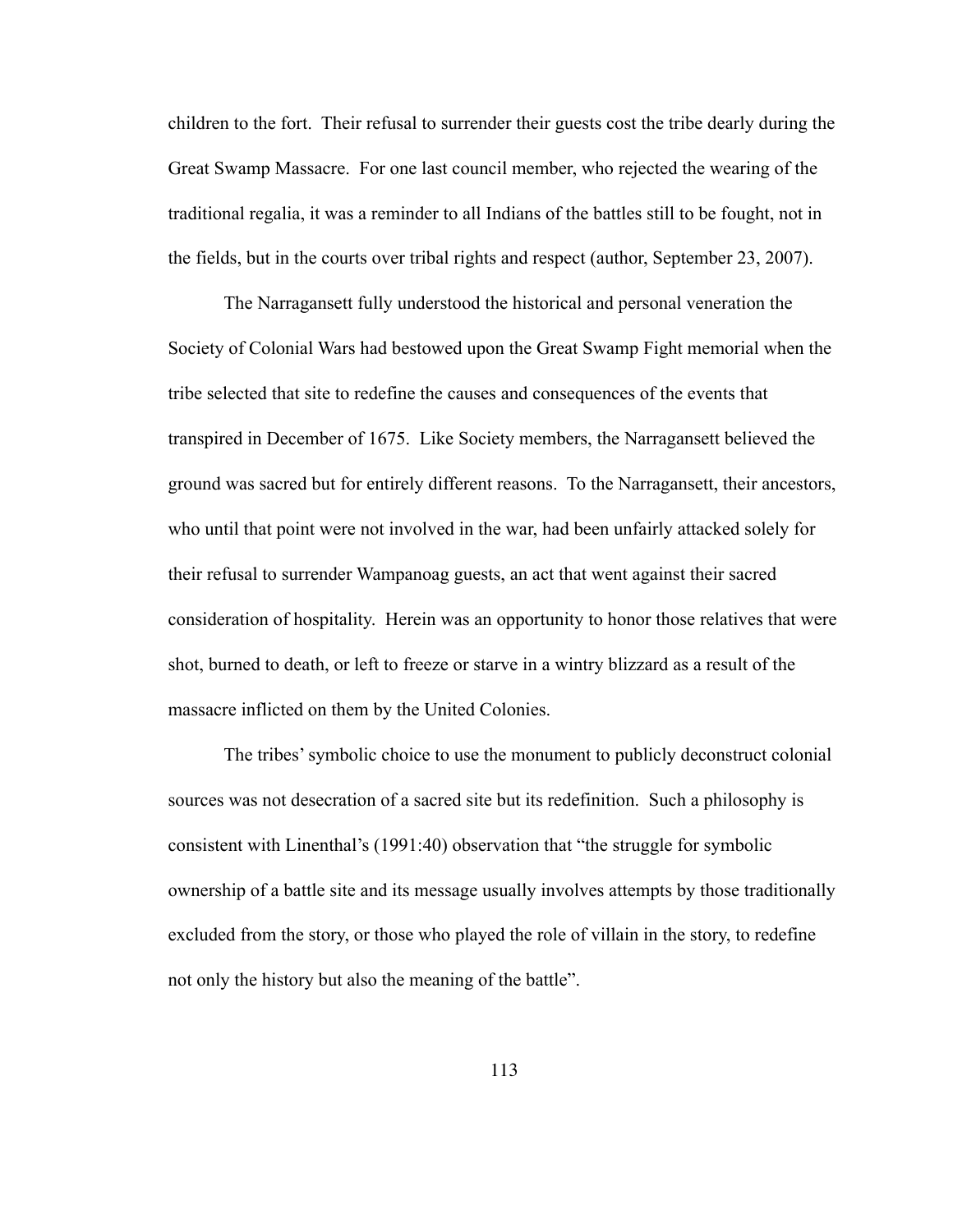Whether such a challenge is successful usually depends upon the political strength and perseverance of the people who appropriate ownership (Shackel 2001:4). In this particular situation the celebrations have induced neither violence nor public counterattacks. In fact, while the Society of Colonial Wars has discussed the circumstances surrounding the Great Swamp Fight memorial at their annual meetings, they have decided not to challenge the issue but rather to relinquish control to the Narragansett (Bruce MacGunnigle August 2007, pers. comm.).

 While there were no specifics as to what prompted the Society of Colonial Wars to make such a decision, a number of assumptions can be derived from the available evidence. Most prominent is the fact that the Society, over the past half century, has no history of public commemoration at the site. To suddenly become interested in this type of activity would be out of character. Secondly, while there appears to be a time-honored historical view of the events leading up to the battle, more recent research suggests that the colonial victory may not have been the triumphant story that the monument first came to symbolize. One also has to acknowledge, or even expect, that many of the current society members might well share a more rounded view.

 Finally, while the Narragansett ceremonies at the site hold various meaning for tribal members, it is inarguably a rallying point for tribal dissent. Considering the current public awareness of the tribe's growing political profile and collective energy, challenging the Narragansett, even if the Society of Colonial Wars wanted to, would be of little positive value. Concern that criticism of the Narragansett protests would have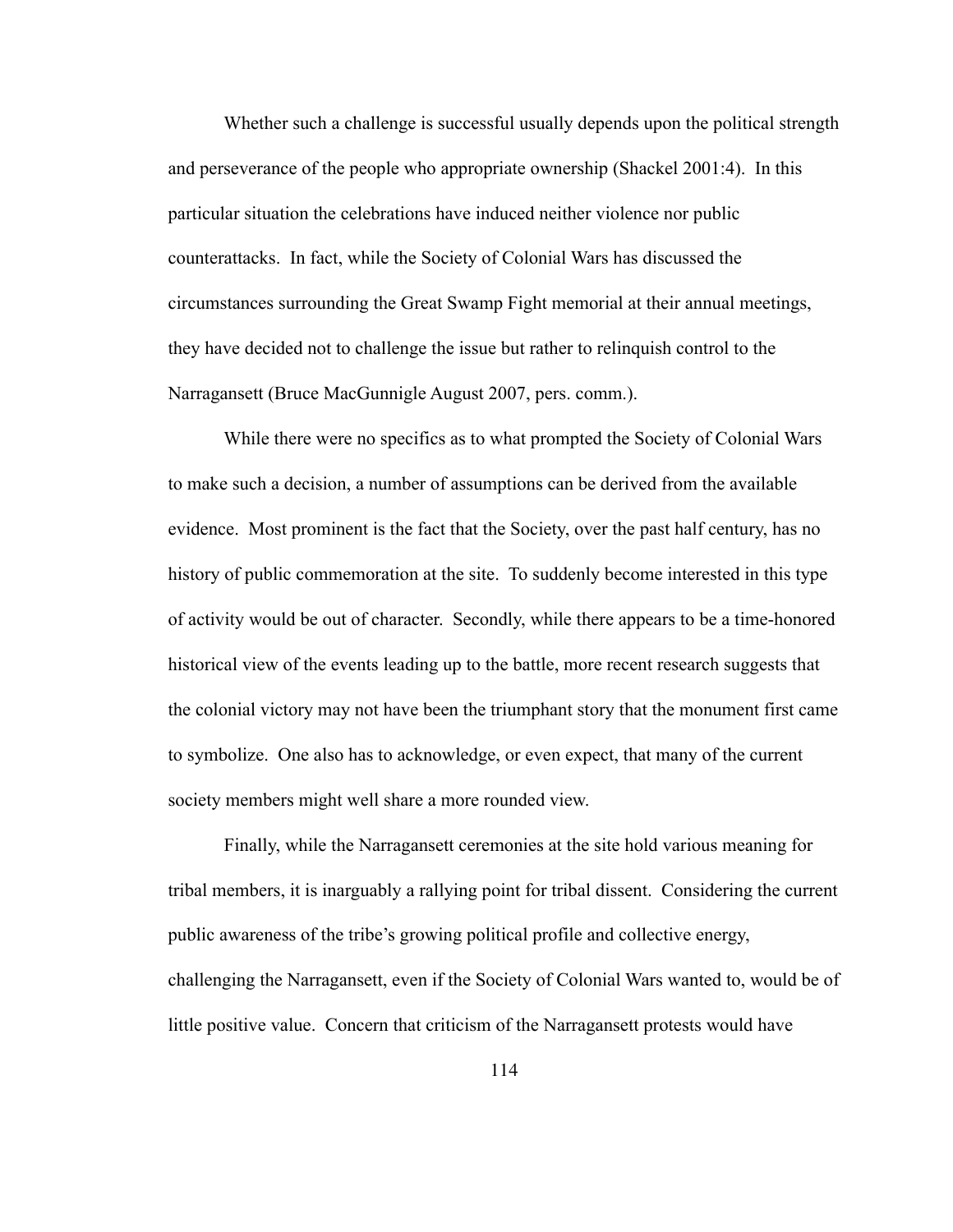instigated immediate reprisals would be well founded. Over the past several decades the Native Americans from southern New England have become more vocal in protesting issues that currently or historically affect their people. For instance, at a ceremony honoring Benjamin Church as the first army ranger, Wampanoag Indians and others voiced objection over his needless mutilation of King Philip (Heffner 1989:A1). More recently, Narragansett tribal officer John Brown (Pina 2007:A2), challenged preservation decisions that affected Native American history.

 In contrast to the Great Swamp Fight, the Indians of southern New England have not publicly expressed any interest in the Pierce Battle or the monument site. This is somewhat surprising, given clear evidence that the area's Native American population had a long and significant historical connection with the Blackstone River and it figured predominately in their awareness of landscape, or what Russell Handsman (2008:170) has called a deep history (see chapter 2).

 Although Native population in the area had decreased prior to King Philip's War, the river continued to play an important role throughout the ensuing conflict. In July of 1675, Philip escaped from the Pocasset Swamp (Mt. Hope) and made his way across the Seekonk Plain, fording the Blackstone River in the vicinity of Pawtucket Falls before moving north (Bowen 1948:91). Over the next 18 months, the Pierce Battle, the capture of Canonchet, and Captain Brattle's raid on an Indian fishing party all took place between William Blackstone's homestead and Pawtucket Falls. After 1676 the Native American population was further reduced, due in large part to the consequences of and adaptations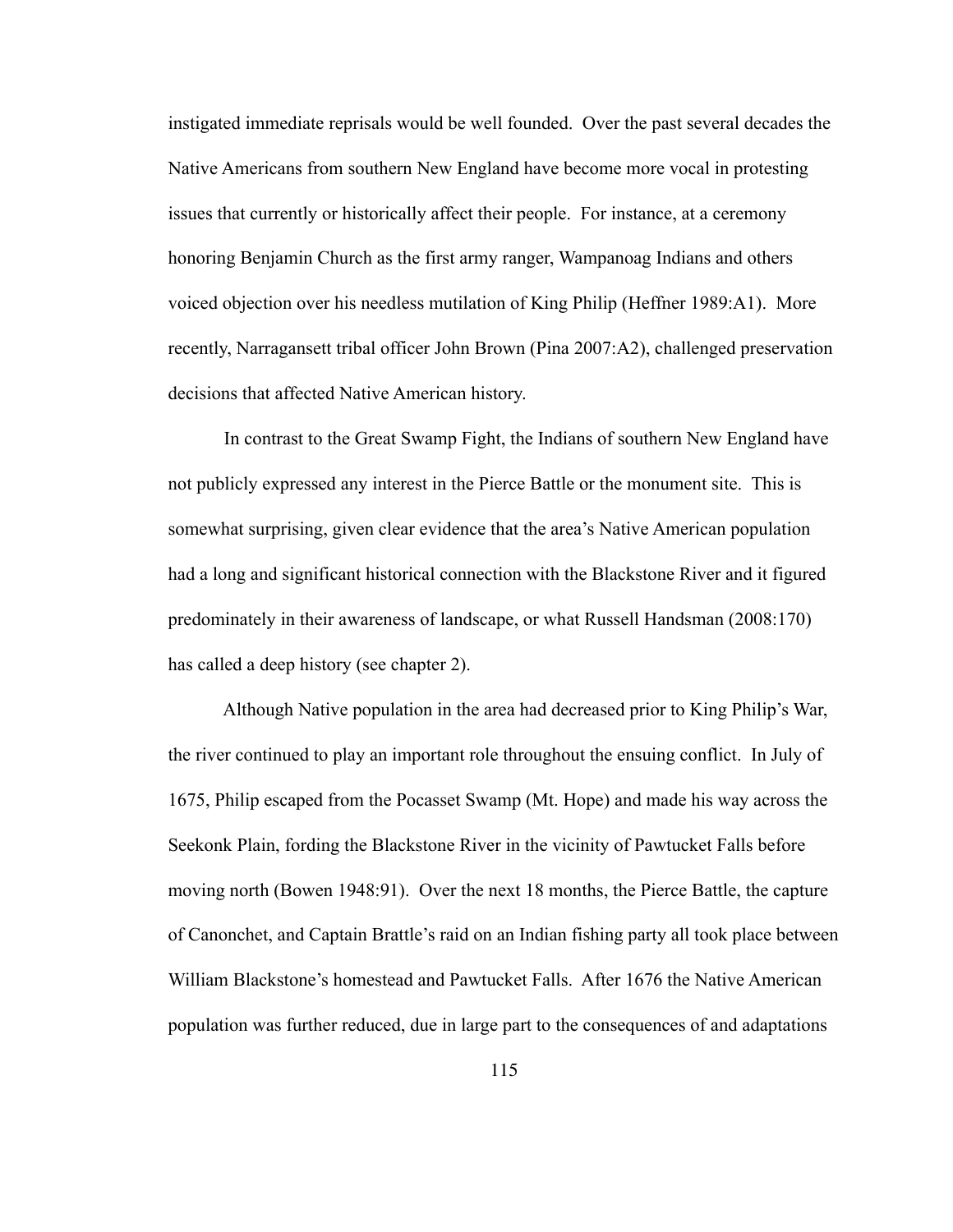to the English victory. However, according to Thomas L. Doughton (1997:210-215), a variety of documentation indicates that by the 19th century Native Americans lived along the entire length of the Blackstone Valley Corridor. Many of them continued to work family farms, hired out as day laborers, or found employment in the numerous textile mills. Today, those Native Americans with the closest geographic relationship to the Pierce Battle site are the Seaconke Wampanoag. The Seaconke are a Massachusetts staterecognized tribe organized in 1995, deriving its territory from the portion of land that formerly encompassed much of Old Rehoboth. Tribal membership is composed of people who are of Wampanoag heritage and can trace their ancestry to this specific area before 1925.

 A recent study (Zhadanov 2010) which correlated genetic data with genealogical and historical information allowed researchers to reconstruct the Seaconke tribal history back to the early 18th century. Researchers concluded that while the Seaconke never completely abandoned the Blackstone River area, their numbers were significantly reduced. Most lived on the outskirts of nearby towns and helped to work the area's numerous farms, an adaptation that continued into the 20th century. Genetic analysis indicates a complex mixture of maternal and paternal lineages of Native American, Melanesian, African, and European derivation. The authors suggest that the high frequency of nonnative haplotypes in this population, along with the paucity of Native American haplotypes, demonstrates the substantial changes in the genetic composition of the Seaconke Wampanoag tribe in post-contact American history. The study highlights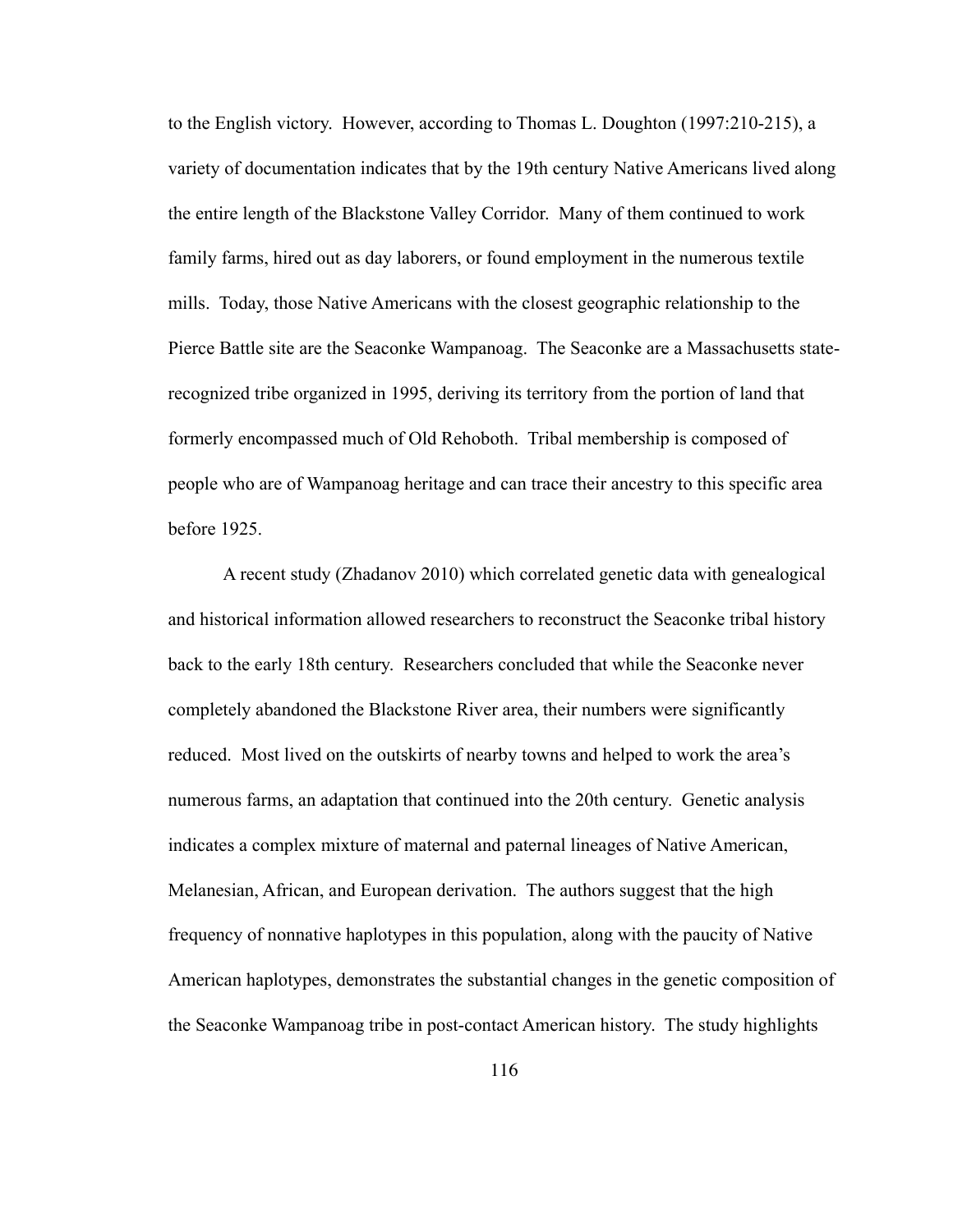the impact European colonization had on this population, including the mixing of persons of geographically separated indigenous communities through slavery, employment in the shipping and whaling industries, and other economic activities.

Population decreases and assimilation has also had a profound affect on the cultural, linguistic, and memory of place for the Seaconke (Michael Markley 2010, pers. comm.). Such loss is reflected in the Tribe's mission statement, which proclaims that the purpose of the Seaconke Wampanoag Tribe is to "seek out our past" and "rediscover and develop our native heritage" [\(www.katel1461.tripod.com](http://www.katel1461.tripod.com)). In pursuit of this objective, the tribe has recently filed land claims to various sections of Cumberland and Woonsocket, Rhode Island and issued public statements at a number of potential ancestral sites including King Philip's Cave in Norton, Massachusetts and Nipsachuck Woods in North Smithfield, Rhode Island.

 I have sought information from Native American individuals, including tribal officers, regarding the seeming detachment from the Pierce Battle area but failed to elicit a response. However, a number of hypotheses have recently been investigated which could explain the lack of interest in the site. For instance, the inattention might simply be a matter of tribal priorities. Other sites or time periods may be more representative of how local Native Americans wish to define themselves. It is also possible that the area encompassing the Pierce Monument might be a private place and that the sharing of tribal remembrances may not be an appropriate option. As Patricia E. Rubertone, who has recently studied small monuments, argues "publicly vocal demonstrations represent only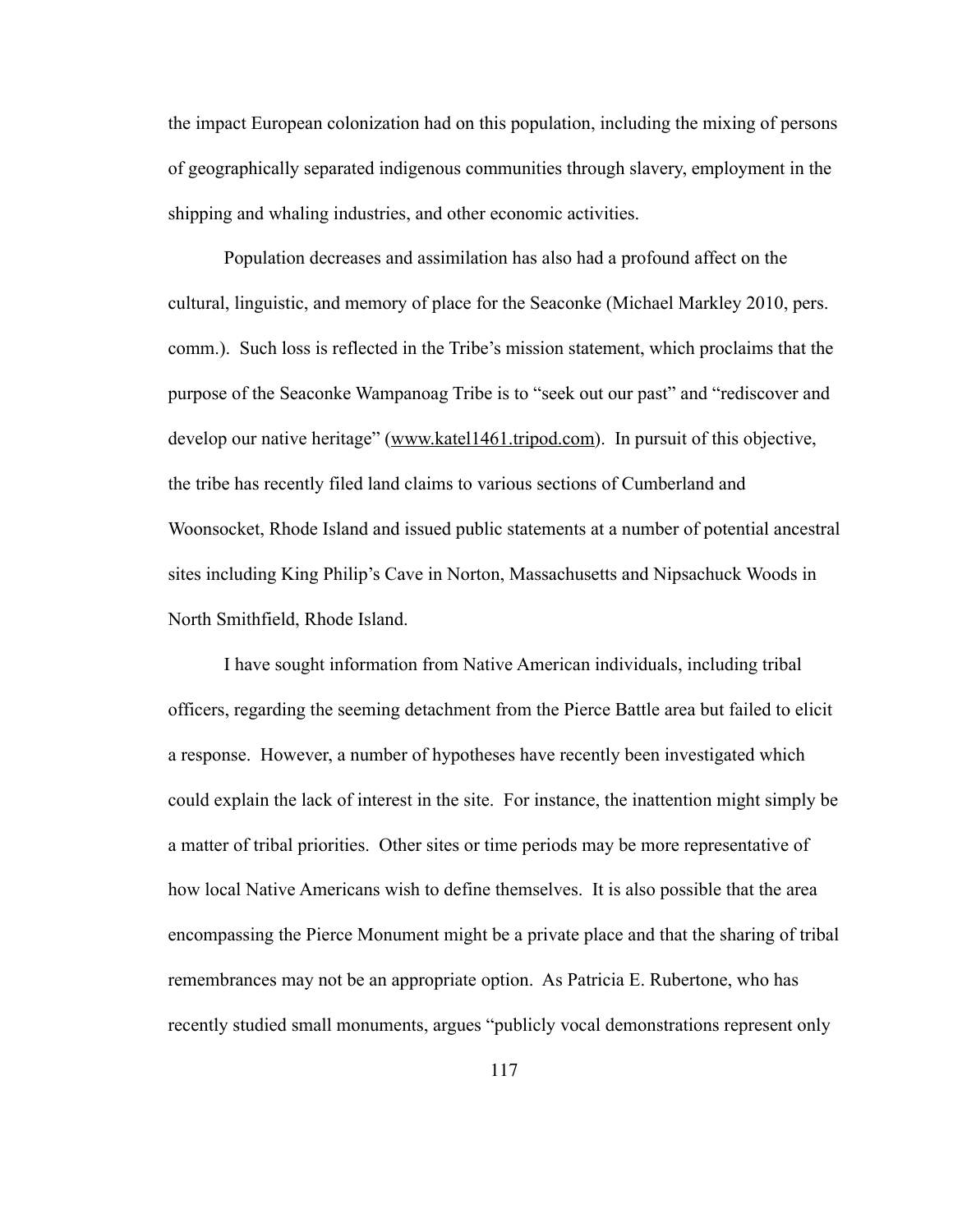a small fraction of the possible ways Native Americans may actively engage such sites and "what is made known to outsiders has all too often excluded, suppressed, and devalued histories of place still shared by insiders" (2008:14,25).

 There is also the possibility that the current representational design of the Blackstone Valley has made it difficult for Native Americans to conceptualize the past. Historically, the Blackstone Valley, except for place names, has been configured to symbolize a distinctive European American identity, focusing primarily on industrial archaeology and its preservation. Such an unbalanced summary has all but erased any Native American presence in the area. According to Patricia Rubertone (2008:17), the choice of a singular archaeological phase quite often serves to alienate Native Americans from an ancestral landscape.

 While failure to acknowledge the Pierce Battle site may reflect differences in commemoration or landscape memory, it is also possible such silence may denote a disassociation with the event brought about by battle descriptions that do not coincide with tribal beliefs. For instance, many established accounts have long portrayed the battle as having been an entirely Narragansett affair (Haley 1936:75; Murdock 1902:98; Chet 2003:46). This research, however, suggests that while the Narragansett accounted for a percentage of warriors, the Wampanoag and Nipmuck, along with a number of subtribes, also participated. Consequently, there may be future opportunities for a greater number of southern New England tribes, such as the Seaconke, to use the installation to advance tribal objectives.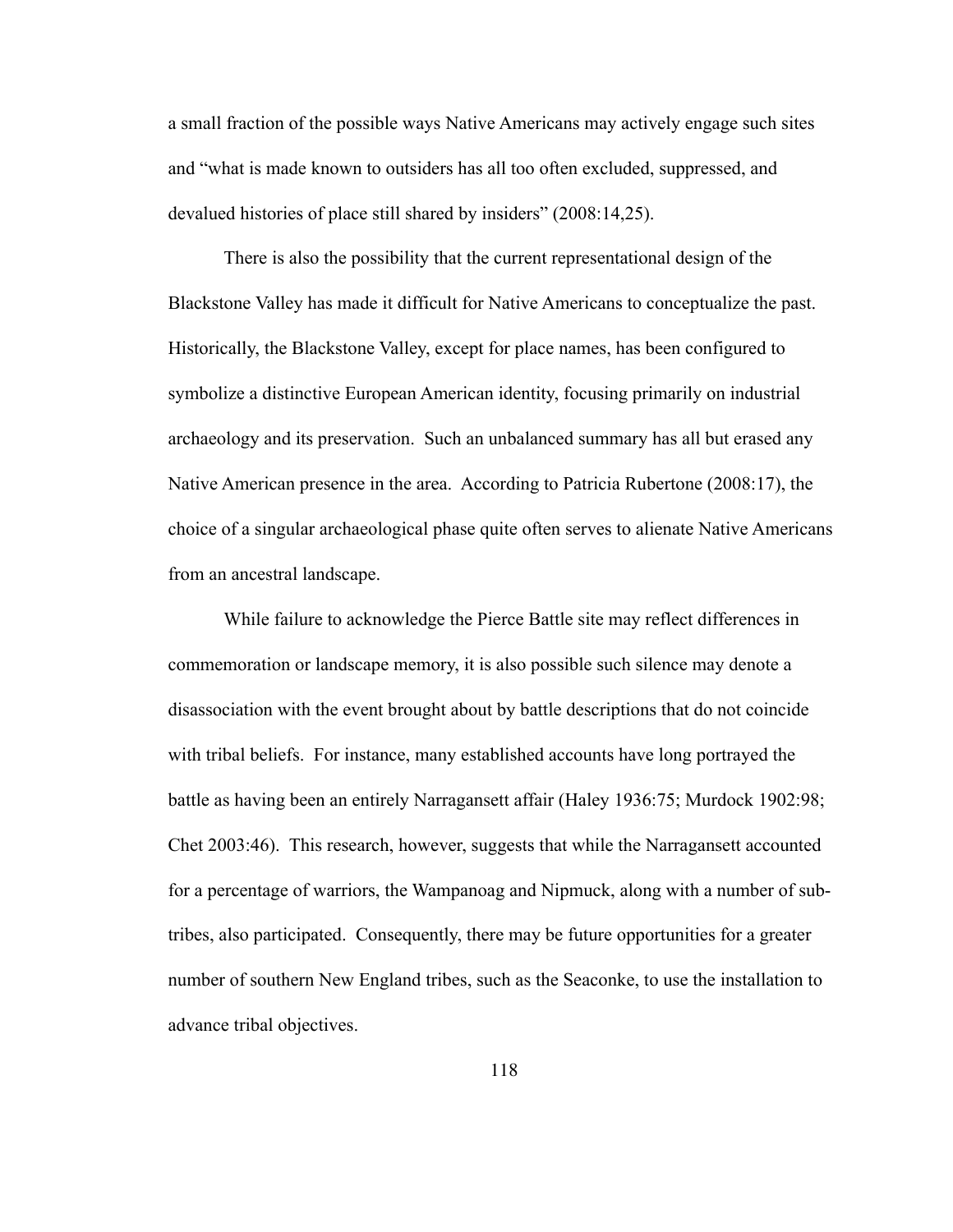Another factor related to this question concerns a number of unauthenticated battle-related traditions. These include a letter sent by Captain Pierce to Providence requesting additional support and the capture and torture of colonial survivors at Nine Men's Misery. Over time, these traditions have been organized into logical narratives. While such speculation may add to the popular appeal of the battle, it may also serve to discourage Native Americans from publicly associating with the site. The first tradition suggests that the Indians could not have achieved such a victory if not for the consequences of an errant letter to Providence, while the second portrays the Native Americans as barbaric and merciless. What effect, if any, these long-established accounts may have had on tribal groups is unknown. Nevertheless, their dominance in conventional accounts interferes with a proper historical perspective and may unfairly bias readers' perceptions of Native Americans and limit the possibility of alternative memories.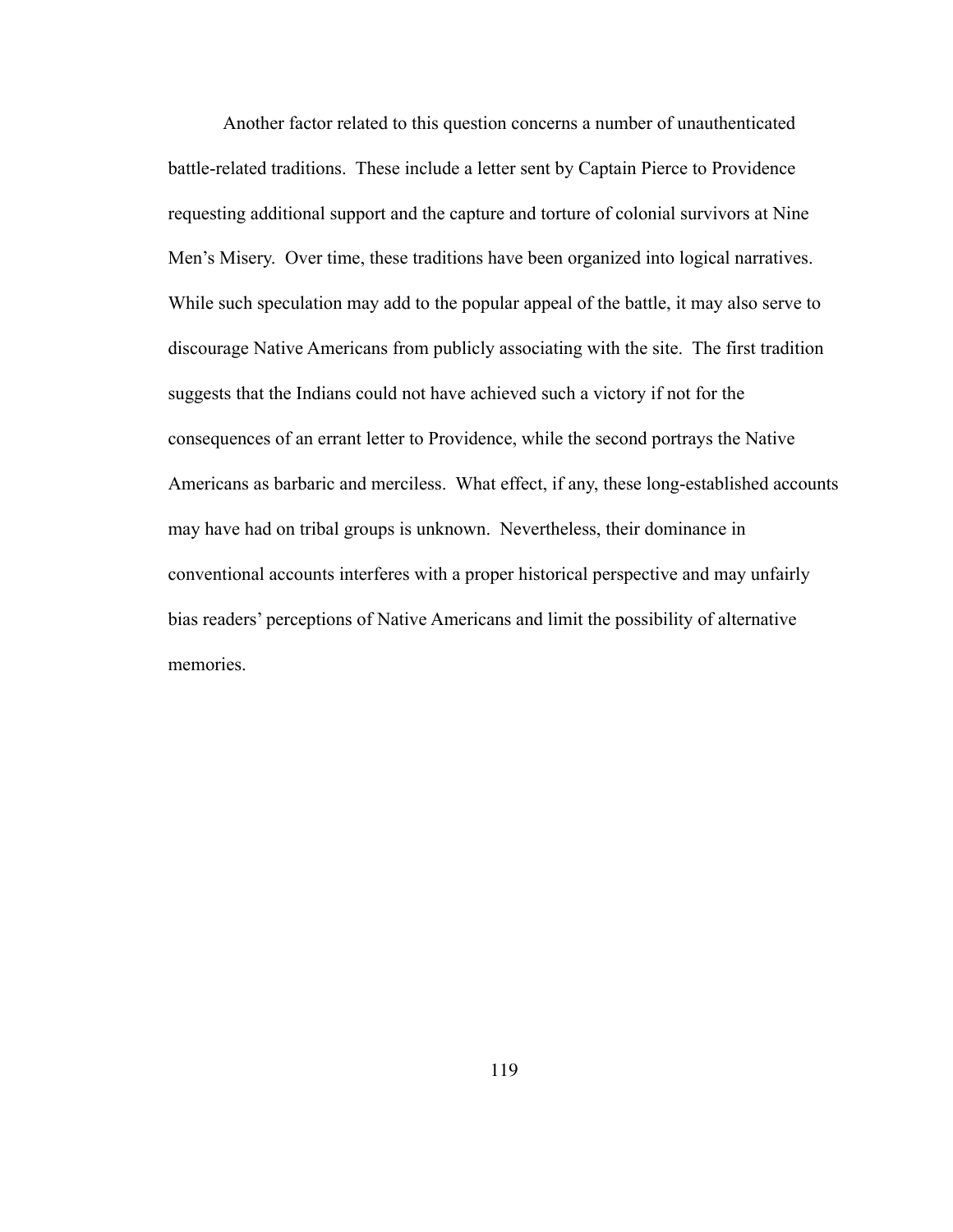# CHAPTER 5

## CONCLUSIONS

 The Pierce Battle took place during a critical stage of King Philip's War and provided Native Americans with their most decisive military victory. The goals of this research were to investigate the Pierce Battle and examine its eventual memorialization. The first objective was advanced by locating more inclusive primary source material that was not readably available or had been overlooked by earlier researchers. Such material made it possible to more fully address logistical questions such as troop size, warrior affiliation, causalities, and battle location. Also significant to this phase of the study was the ability to coordinate the documentary record with recent scholarly studies concerning the analysis of battle disintegration, psychology of leadership, and Indian technology and tactics. Such an approach provides insight into the qualities of effective leadership, factors that influence decision making, and the ramifications of battle disintegration.

 The material affords the opportunity to analyze a classic example of the Indians' unique style of warfare, which proved so successful during much of the King Philip's War. This strategy was described by Roger Williams (1988:706) as one of limiting their attacks to ambushes and fighting in swamps and other areas of great advantages, while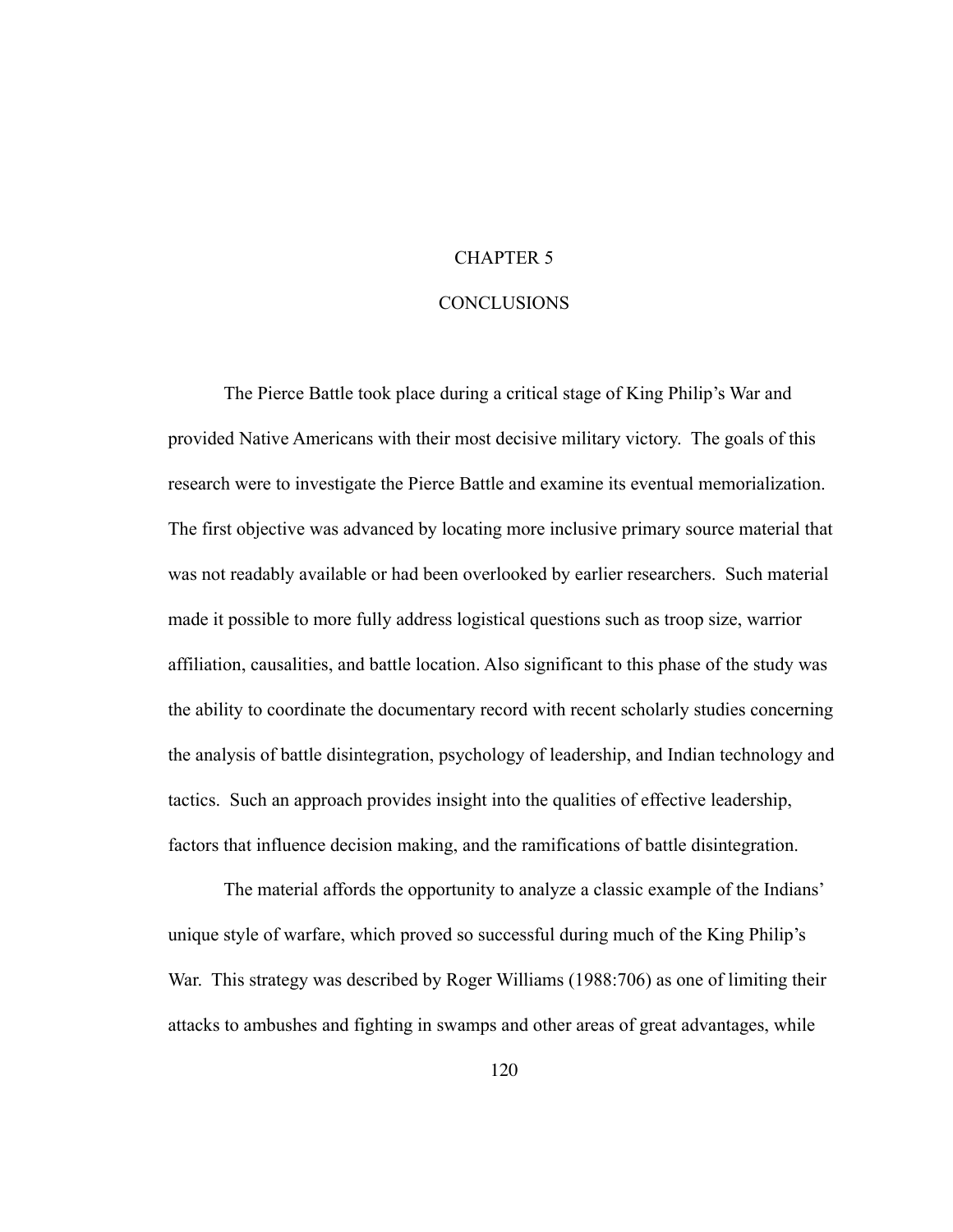attempting to kill as many colonists as possible. This type of guerilla warfare was carefully studied and adopted by Benjamin Church during this war and later refined and popularized by Robert Rogers throughout the French and Indian War. Stephen Brumwell noted that although this mode of action did not replace the conventional English battle style, it "held a distinctive-niche in American Military History" (2004:76).

 The research also provides insight into broader historical questions associated with colonial warfare. The most obvious example is the variety of weaknesses it exposed in the colonial employment of a part-time militia as opposed to a more professionally trained army. This weakness proved so significant that through the mid-eighteenth century, colonial magistrates were forced to compensate for these shortcomings by a greater reliance on British-trained forces (Chet 2003:3).

 Another area of study concerns questions related to the Native Americans' ability to wage war over a prolonged period. From the start of the war, the Indians enjoyed decided military advantages over the colonists. The warriors were experienced in navigating woodlands, considerably more mobile, and, in many instances, better armed. While the results of the Pierce Battle did little to diminish such a viewpoint, tracking the Indians' movements over a period of days reveals a number of problems regarding coordination, discipline and strategy. Notably, at both Rehoboth and Providence, despite fielding a numerically superior force, the warriors made no attempt to assault the garrison houses. Also, at Providence tribal leaders could not curtail the rampage during talks with Roger Williams or assure his safety (LaFantaise 1988:722-723). During the same talks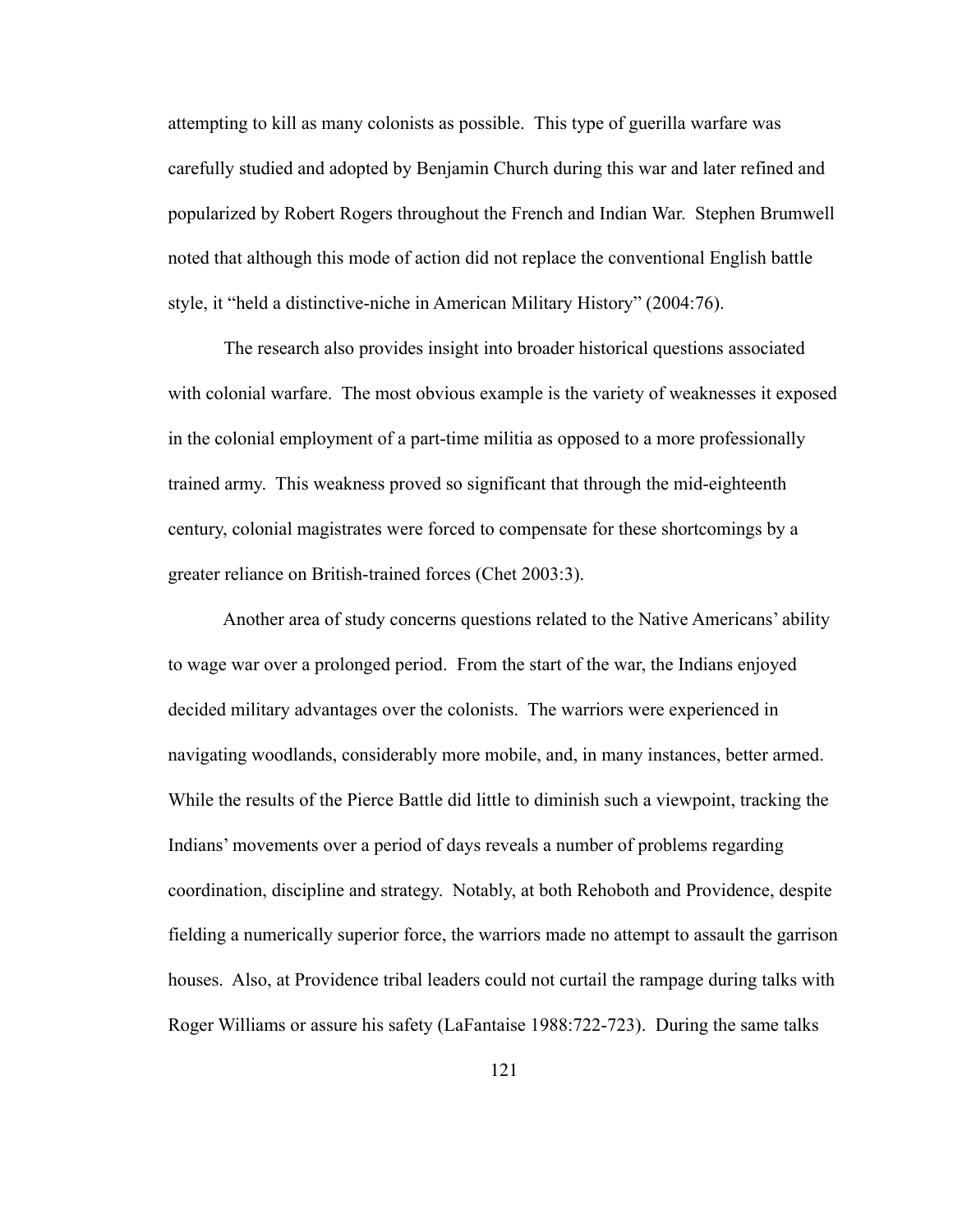with Williams, one warrior boasted they would continue to live off the towns all the way to Plymouth. The Indians, however, did not turn east toward their stated objective but instead broke up into tribal units "to return to their home territories, each to find its own way as it could" (Jennings 1976:316).

 While it is possible to draw different conclusions from the above, a number of authors (Drake 1999:59; Jennings 1976:316; Starkey 1998:168) contend that such examples are representative of political and social structures that limited the Native Americans' ability to present a unified front. Rivalries among tribal units were often hostile, as old animosities and the use of different strategies for protection or advancement often resulted in serious conflicts. Even bonds of kinship were not always strong enough to dissuade group members from dividing social alliances, which further diminished their collective response.

 In addition, the battle research allowed for a sequential outline of the battle's narrative development. Such a chronology provided significant insight in determining the political and social climate which gave rise to specific forms of veneration and the values underlying them. Just as importantly, the framework also highlighted elements that those same individuals or groups chose to ignore and in so doing promoted, or discouraged, participation in the memorialization. The research moreover provided a baseline for identifying when, and from what source, undocumented traditions were introduced, the value to be placed upon each, and the impact such material had on remembrance.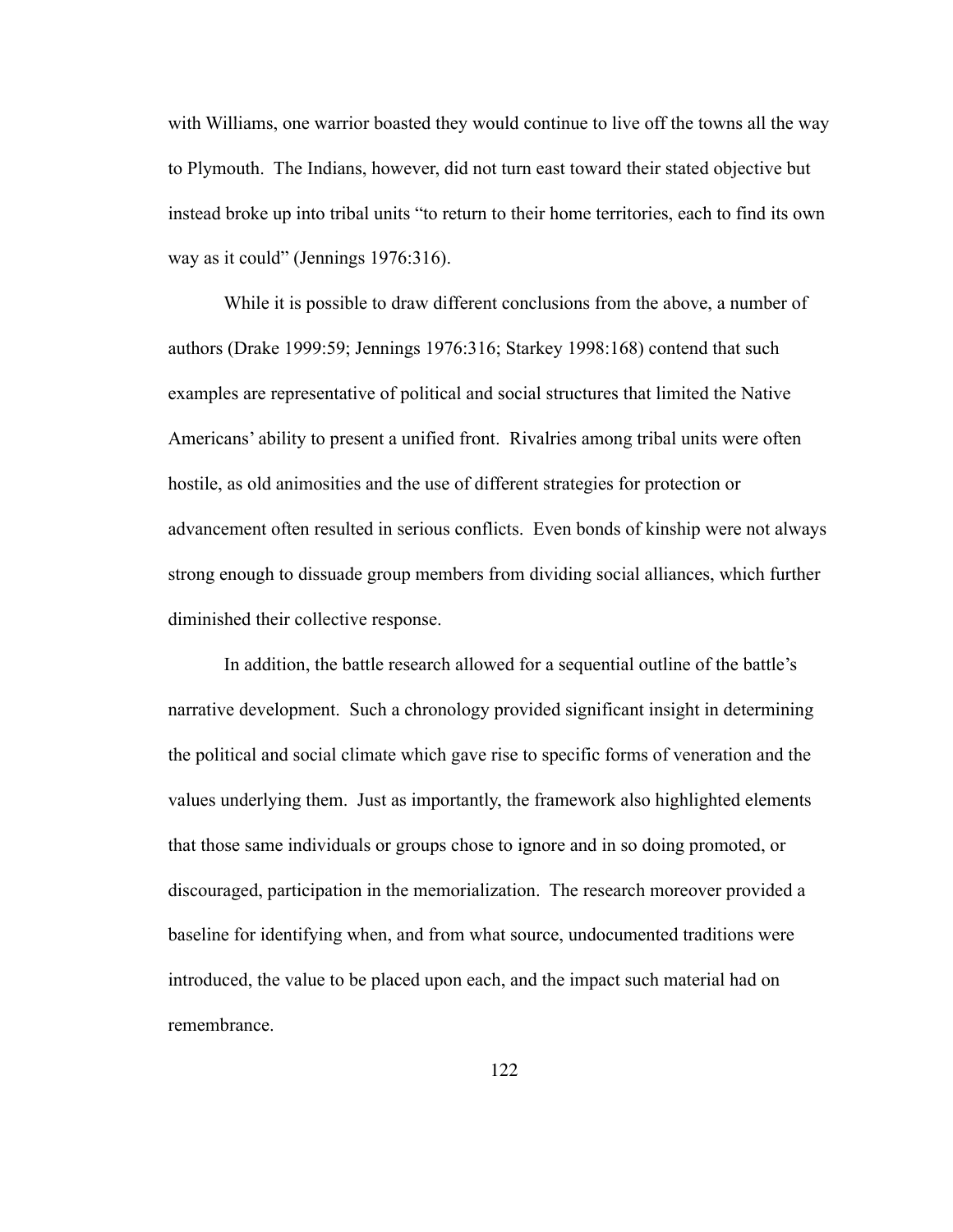The memorialization of King Philip's War battlefields was not inevitable. In fact, the celebration of our country's battlefields was not prevalent throughout its formative years (Linenthal 1991:2; Shackel 2001:9-10). In Rhode Island, it was not until the early 20th century, when a brief King Philip's War monument-building phase occurred throughout southern New England, that the Pierce Battle and the Great Swamp Fight were enshrined with granite markers. Although the markers were meager by modern standards, their subsequent histories have provided the opportunity to address critical questions concerning how even small-scale monument building may affect the popular view of history.

 The inceptive processes for the two monuments were strikingly similar. Although historical organizations were involved in the process to a degree, the major incentive and economic support were motivated by ancestral glorification. The patriotic adulation that accompanied the dedications celebrated the sacredness of the land and drew parallels between the ideology of the Plymouth founders and the moral values and sacrifices of the colonial soldiers. This is the very process by which, according to Paul Shackel (2002:2), a collective memory is developed. While such rhetoric helped to establish a patriotic past, it came at the expense of the Native Americans. Often vilified to justify conquest, they were also marginalized by premature declarations of extinction. Still, the very act of memorializing a public space eventually allowed individuals and groups of various ideological persuasions to compete for the symbolic ownership of the sites. The scope of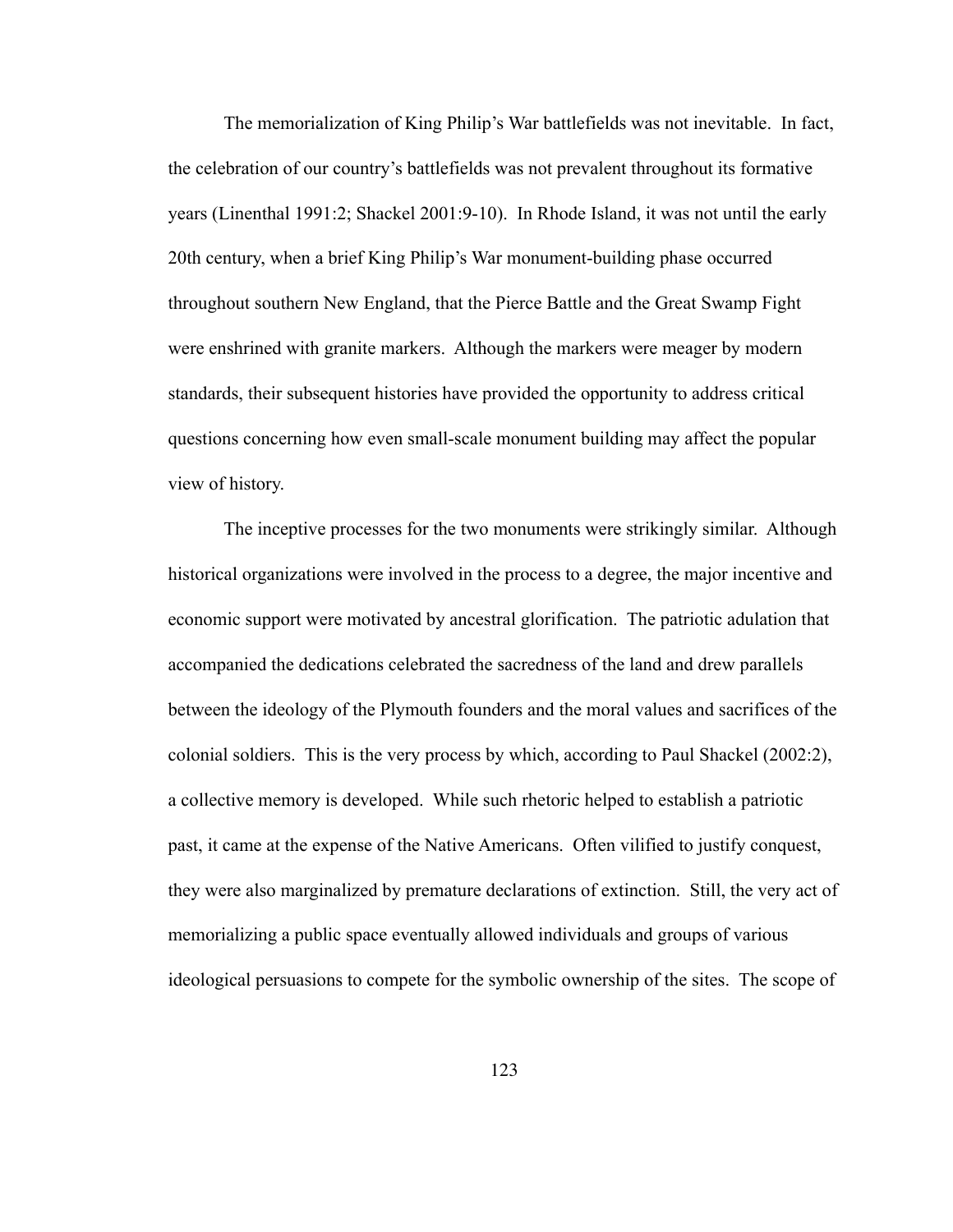these transformations is significant and has included rededication, defilement, appropriation, and ignoring the popular message.

 A determination drawn from this research is that while many people may assume monuments reflect a general public attitude, in actuality they often cerebrate the beliefs of individuals and groups that have expended the energy to dominate public perception. For example, although Pierce family descendants were the most vocal supporters of the 1907 monument, their failure to continue to advocate for the ideals set forth at the dedication ceremony eventually allowed for a fluid and uncontested redirection in ownership. Today, promoted by local schools, political leaders, and community-centered organizations, the site is central to Blackstone Valley's growing tourism movement.

 The failure of the Society of Colonial Wars in Rhode Island to continue advocacy of the Great Swamp Fight Monument has also allowed its original meaning to be challenged. While membership in the Society is strong, the group's continued support for the site has not remained a priority. Over time, the memorial has been slowly resurrected as a platform for Narragansett protest. It is from this stage that the tribe continues to acknowledge its survival, redefine the battle, question the monument's symbolism, and voice current concerns. The energy exerted by Narragansett participants has been, in part, responsible for the Society of Colonial Wars' decision not to contend for control of the popular memory. Failure of the Society to actively oversee the site, which has encouraged graffiti and the continual removal of the plaques, also has served to minimize the monument's intended message. While any deeper meaning behind the damage is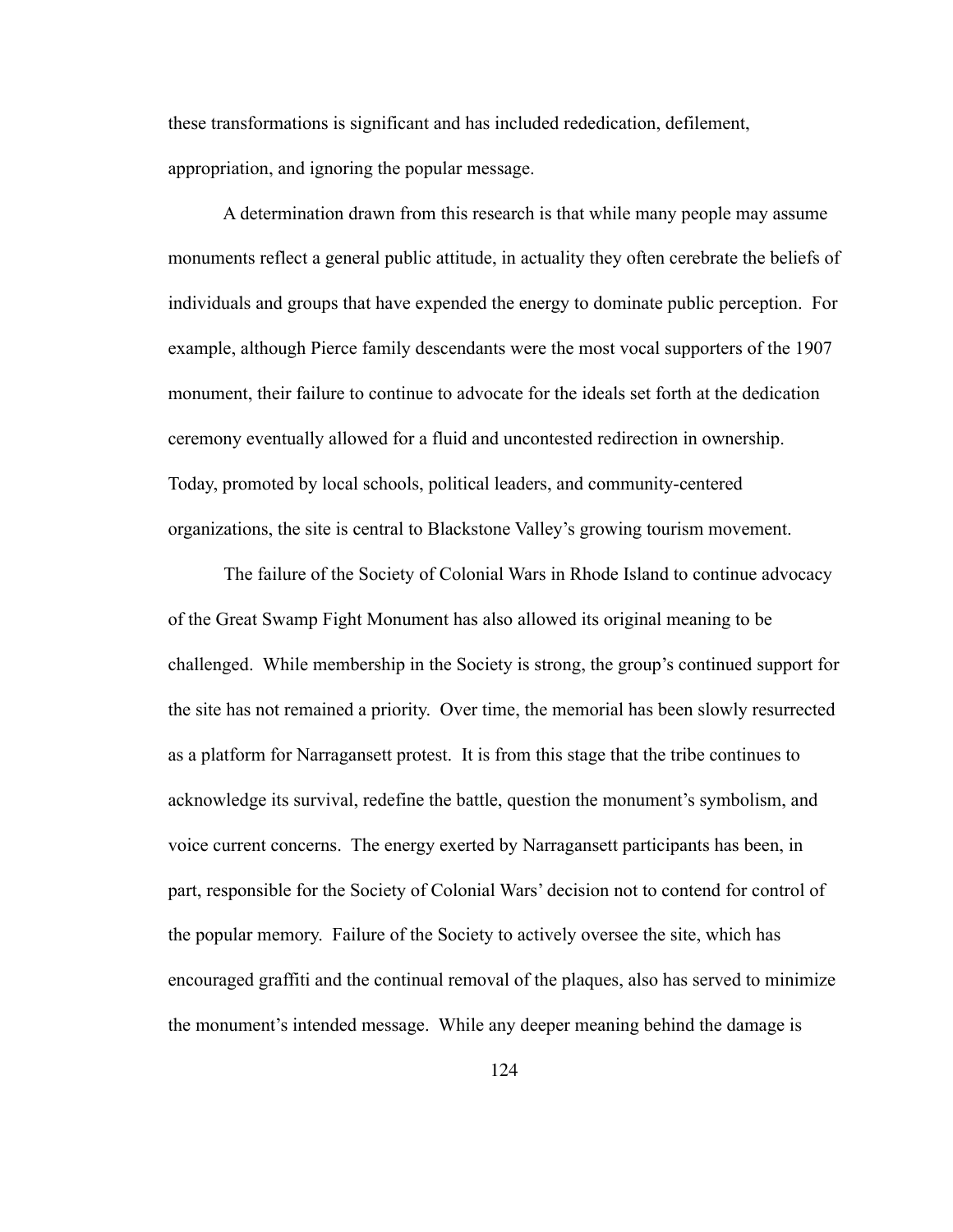often incomprehensible to the majority of visitors, Patricia E. Rubertone (2008:30) argues that careful study of the vandalism that periodically defaces the monument could offer additional insights into the Narragansett continuing efforts to struggle with issues of cultural loss and survival. The author also suggests that a like consideration should be extended to other sites where such behavior is usually condemned.

Unlike the Great Swamp Fight, the Pierce Battle has received no public attention from the region's Native Americans. While a number of suggestions have been advanced for this lack of recognition, such as differences in the commemoration process and landscape recognition, the battle research suggests another possibility. Over time, a number of traditions have made their way into Pierce Battle accounts which have become so indelibly linked to the event that few modern studies fail to include them. While such inclusions often add to a more colorful local history, in this particular instance, they not only significantly changed the documented battle specifics but also vilified Native Americans and minimized their accomplishments. It is possible that such speculation has served to alienate regional tribes from demonstrating any public association with the site or its surrounding landscape (Rubertone 2008:15).

 Today, the Pierce Monument has been integrated into the greater Blackstone Valley's tourism plan. While the move has rescued the site from relative obscurity, the current interpretation remains unchanged from its original conception and continues to reflect the attitudes and values of the 19th and early 20th centuries. In spite of the fact that Native Americans have chosen to ignore this outdated account, such lack of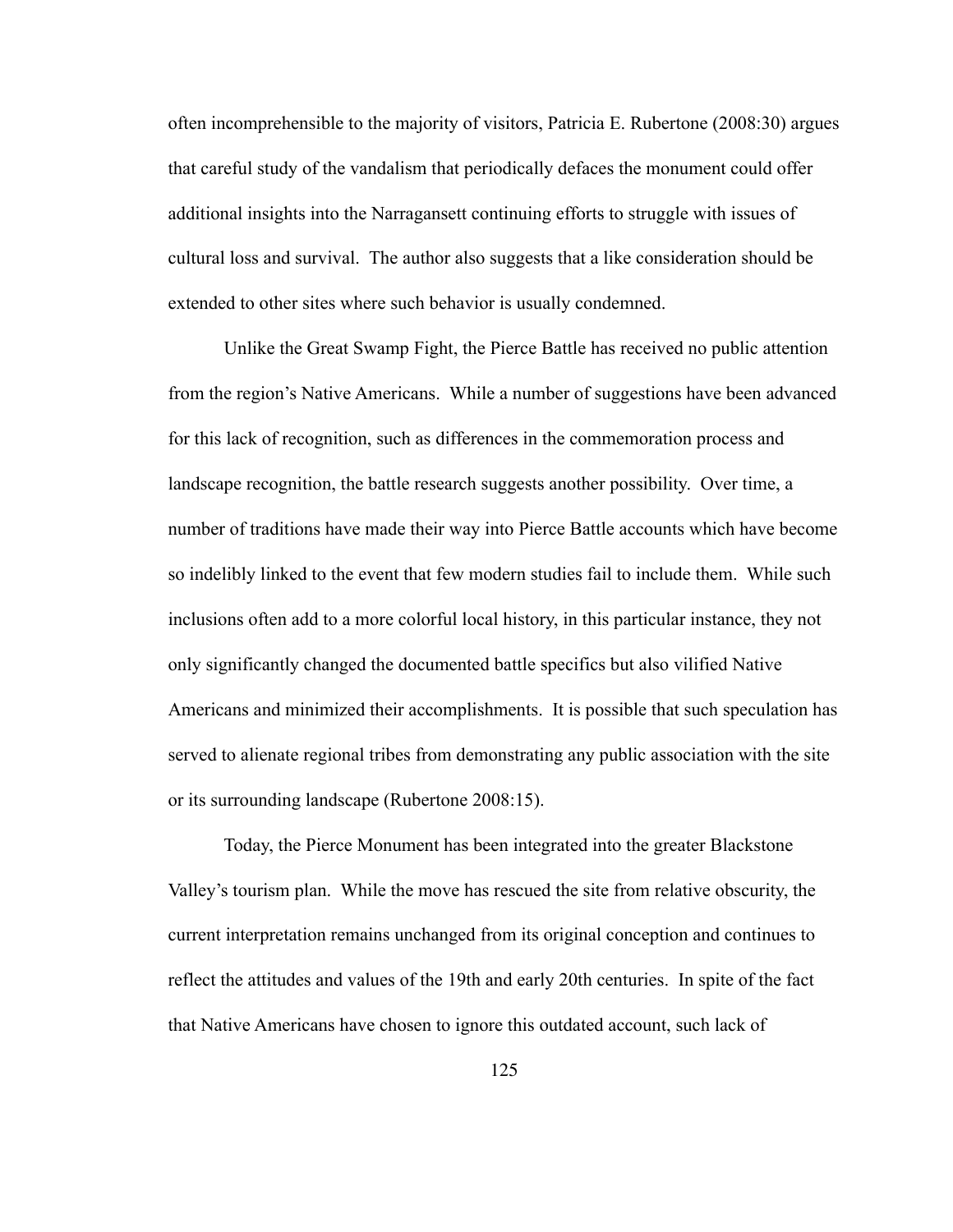acknowledgement does not guarantee future stability. Recently, two Native American bands, the Wauchaunat Band (Narragansett) and the Seaconke Wampanoag, have organized in the immediate area and although there is no reason to suspect they have designs on the monument, such proximity creates the potential for a clash of cultures similar to the ongoing conflict at the Great Swamp Fight memorial. As Arjun Appadurai notes "as any object moves through realms of the production, distribution, and consumption it can be subject to radically different interpretations along the way" (Phillips 1999:17).

 The research presented in this paper adds to the current knowledge of the Pierce Battle and the Indian winter offensive of 1676, one of the most critical stages of King Philip's War. It also examines the exclusionary actions which dominated the memorial's building process and demonstrates how even small-scale monuments may influence our historical perspective. It further highlights the importance of understanding that struggles for symbolic control of monuments should be anticipated, if community and state organizations wish to avoid domination by a single point of view. Whatever the future may hold for the Pierce Memorial, any future attempts to interpret, assign rightness, or celebrate people or values must be sure to include a Native American voice.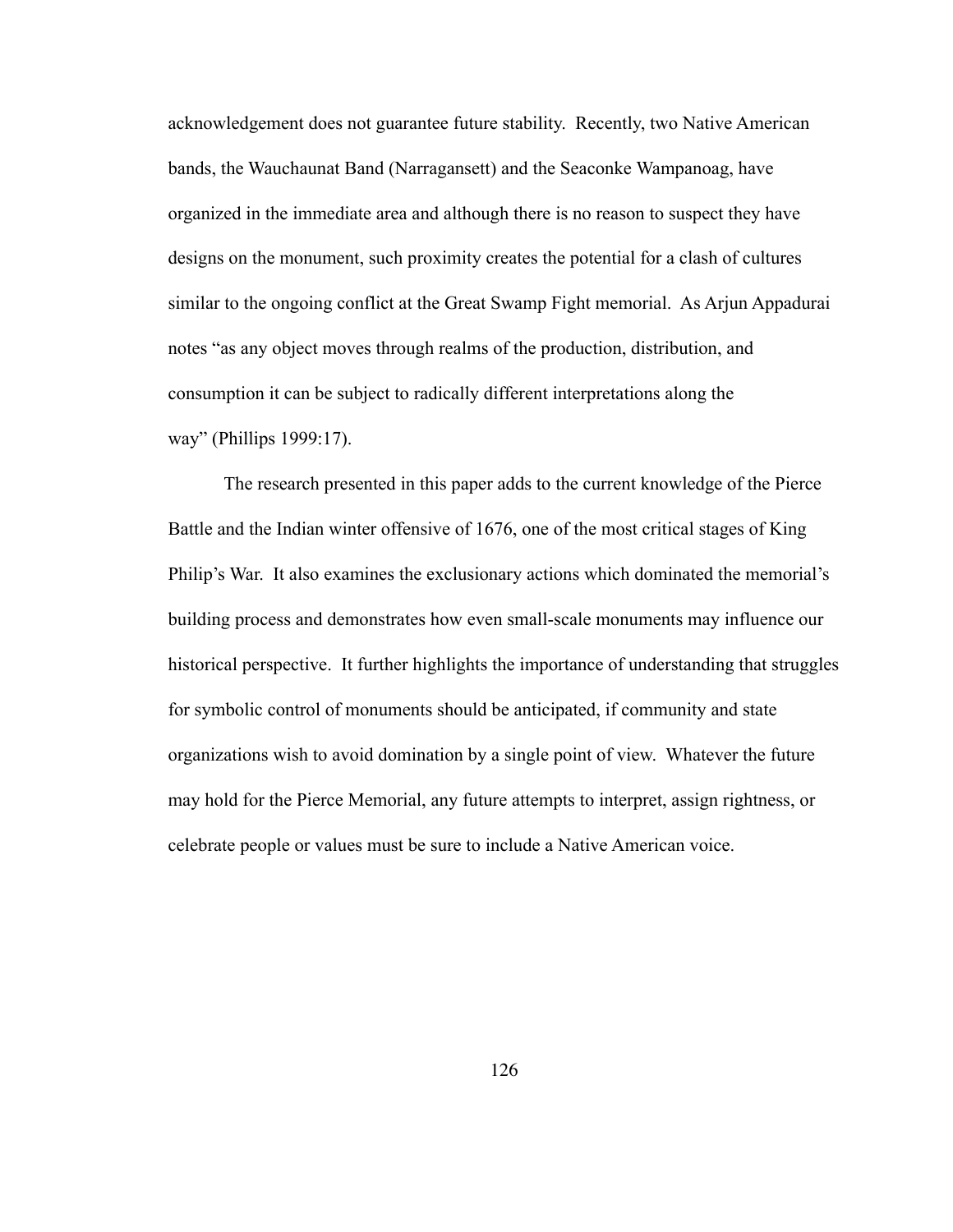#### APPENDIX A

## CAPTAIN ANDREW EDMONDS

 Over the past centuries a piece of local tradition has made its way into the Pierce Battle history which has served to obscure the true underlying causes of the tragedy. Isaac Backus, writing in 1777, is the earliest source to identify a man by the name of Captain Andrew Edmonds (Edmunds) as the recipient of Captain Pierce's request for military support from Providence. Backus disclosed that Pierce:

 Sent the letter by a person who was going over to Providence meeting, but who did not deliver it till their worship was done at noon. As soon as Captain Edmonds had read the letter, he gave the bearer a sharp reprimand, for not delivering it before, and expressed his fear of the consequence as it proved; for Captain Pierce engaging the enemy alone. (Backus 1872:335-336)

 Subsequent histories have often reprinted Backus's story, some even supplying additional details. Leonard Bliss (1836:90), for example, ascribed the event's origin to a tradition in Seekonk (Old Rehoboth). Another author (Haley 1936:76-77) depicted the captain, after having received the belated request for assistance, arriving too late at the battle site to render any assistance. Such pronouncements convey to the reader the presumption that Captain Edmonds had the capability and preparedness to provide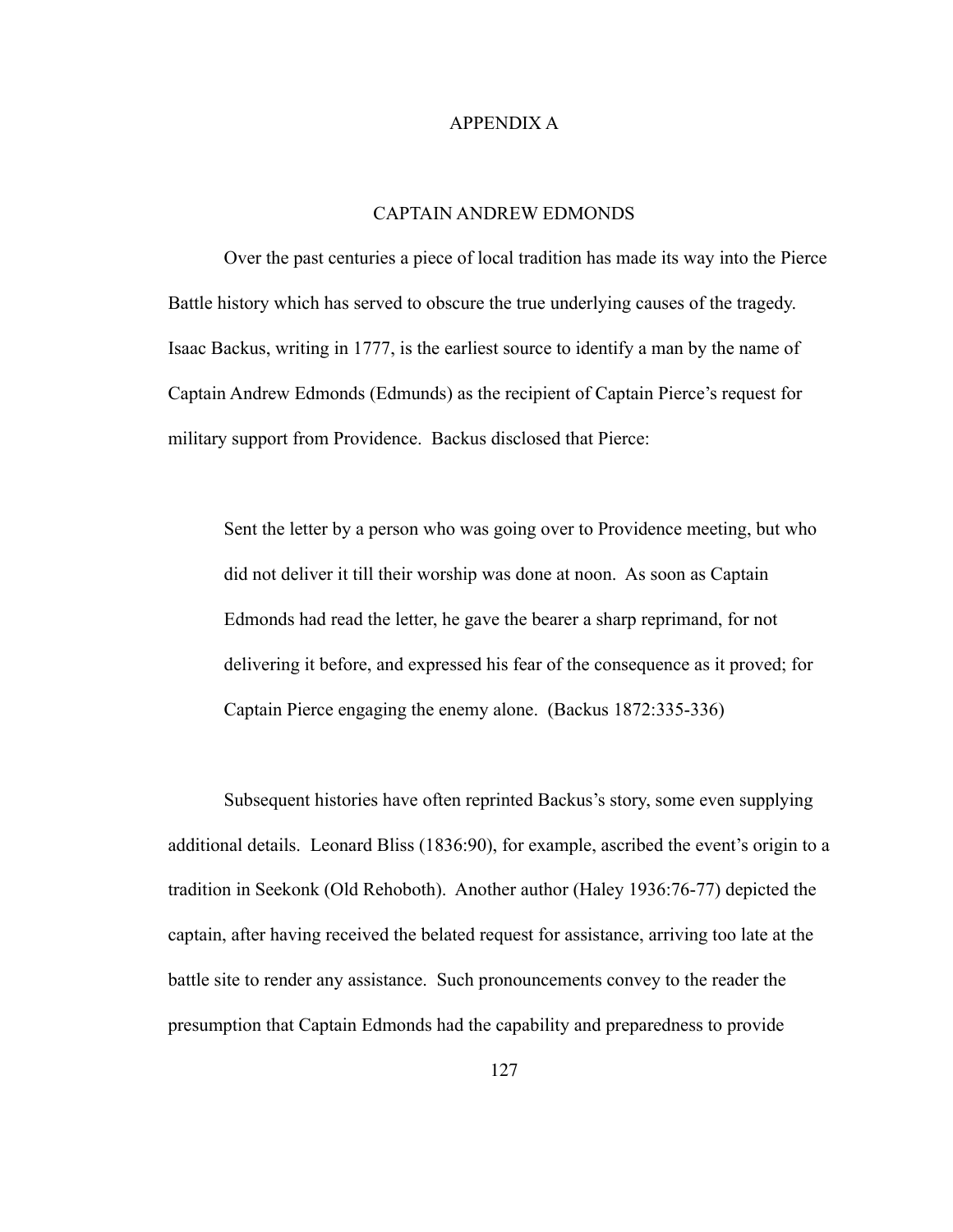support if and when word arrived. That such was the situation is highly suspect. As discussed earlier, there is persuasive evidence that points to Providence having been largely abandoned before the battle on 26 March. Subsequently, the few remaining inhabitants would have been in no position to provide military assistance. In addition, the likelihood that Captain Edmonds was among those that had removed themselves to Newport receives solid support from a number of sources.

 Overall, little is known of Capt. Andrew Edmonds' involvement in King Philip's War. William Hubbard (2002a:90) specified that he was in command of a small group of Providence volunteers that aided in the pursuit of Philip across Rehoboth and Providence during July 1675.<sup>25</sup> More than a year later, Captain Edmonds is listed as the captain of Newport's 2nd Company (Smith 1900:8) and, along with his men, was credited by the Rhode Island General Assembly (RICR 1857:533-534) with the capture of 35 Indians.

 Edmonds' movements between these two duties is more speculative. Evidence from the Providence Town Records (ERTP 1892:8.12-13) confirms that Captain Edmonds was not in Providence on 29 March, the day the town was attacked and burned, as he was not listed among the defenders of the city[.26](#page-135-1) In addition, he did not receive any portion of shares in the sale of Indian prisoners of war that was staged, in part, to compensate those men who lent service to the town during that troubled period. Since

<span id="page-135-0"></span><sup>25</sup> Benjamin Church (1996:92) wrote that Captain Edmonds was in pursuit of Philip and might well have inflected some damage if he had not been called down by a superior officer.

<span id="page-135-1"></span><sup>26</sup> The last record of Edmonds still being in Providence before the Pierce Battle was on October 14, 1675, when he married Mary Hearnden of that same town (ERTP 1892:5.259).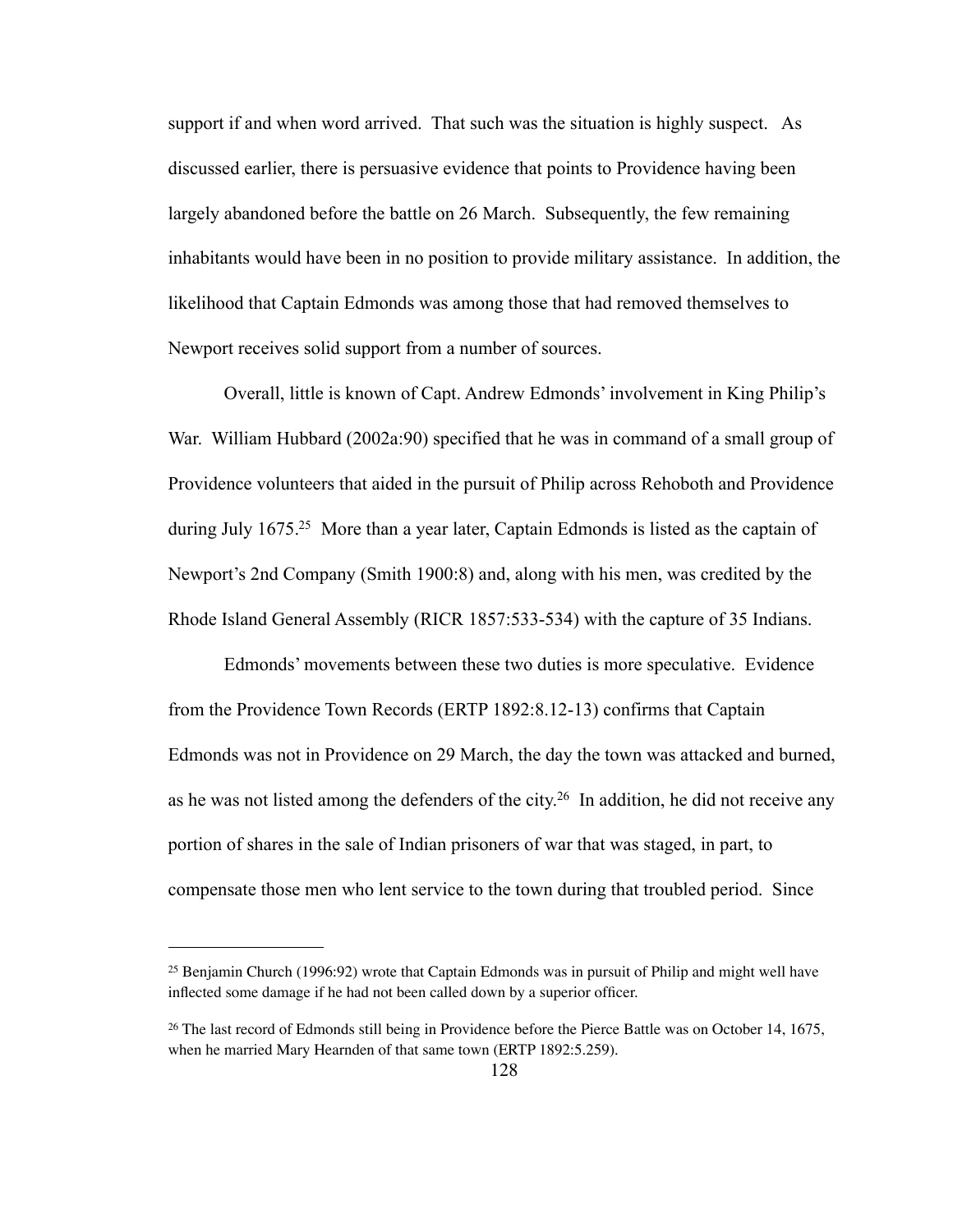less than full shares were distributed to men not listed among the defenders of Providence, it must be assumed that consideration was advanced not only for defending the town, but also for services associated with that period in time (ERTP 1892:15.154). It seems probable that if Edmonds had rendered any support to his community, whether in command of the town's defenses in the time immediately surrounding the Pierce Battle or aiding in the evacuation of remaining townspeople to Newport, he most certainly would have received appropriate consideration. Yet, the records are silent.

 The most telling description of the captain's war service comes from Andrew Edmonds himself. In March of 1679, Andrew Edmonds (LaFantasie 1988:785-786) wrote a letter to the town council in which he explained he had heard talk that he, and his company of volunteers, who had fought at Nipsatteke and Warwick during the past war, were to be compensated for their assistance to the colony.<sup>27</sup> If this were indeed the situation, the captain continued, "my desire is to be neer the water and there fore if you can furnish me with an Acre or two more or less about the Narrow passage I will (if God will) there build my howse". His request was granted on 3 March 1679 (ERTP) 1892:8.44). It would seem fairly certain that the captain, considering his motive, would have attempted to present himself in the most favorable light. Inarguably, if Edmonds had in any way provided further assistance to the town, in addition to those noted above, he would have included such in his statement of service.

<span id="page-136-0"></span><sup>27</sup> In North Smithfield about ten miles north of Providence.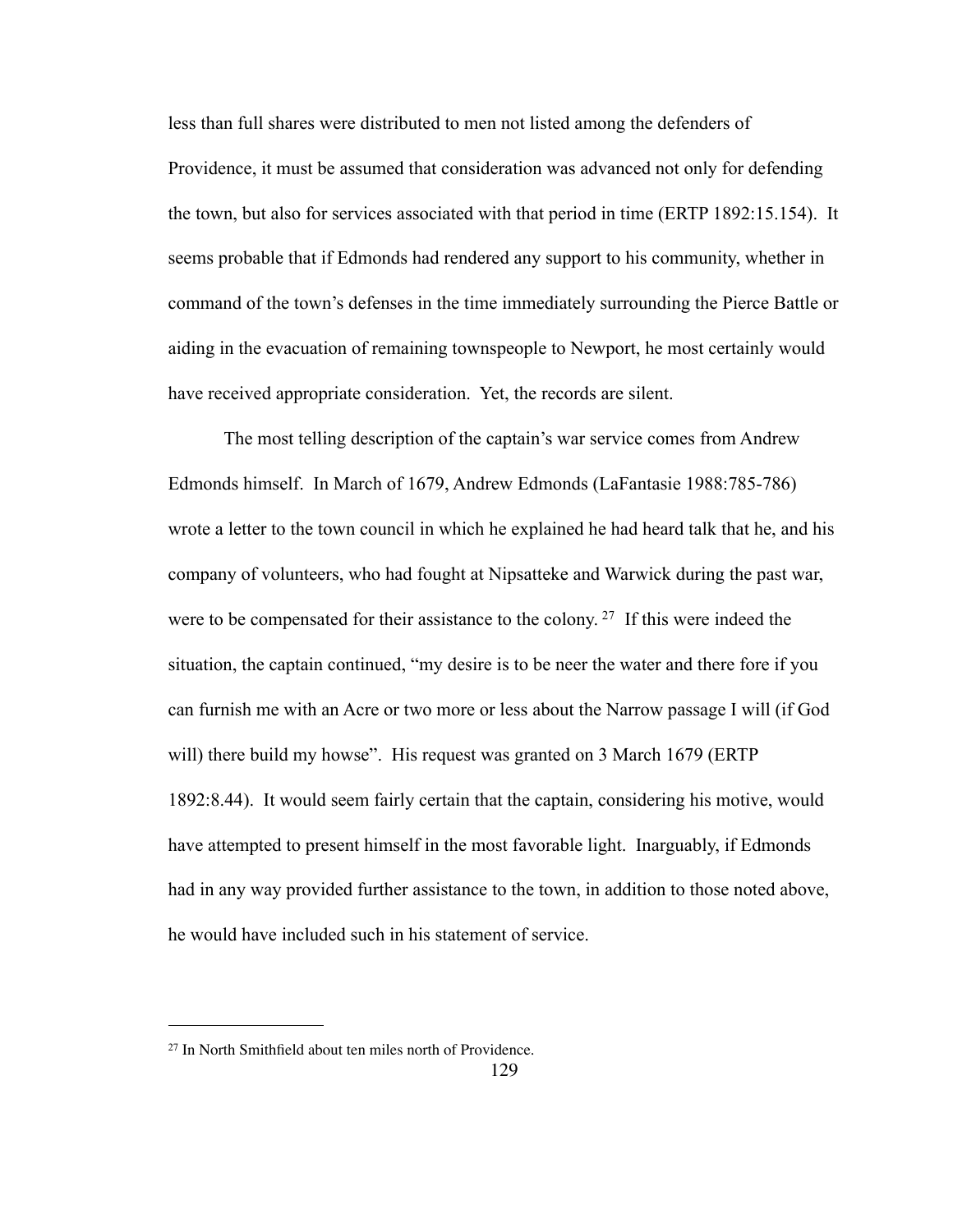While we do not know with absolute certainty Captain Edmonds' location at the time of the Pierce battle, it is most revealing that a soldier is conspicuously absent in the records during a major enemy offensive. The most logical conclusion is that the captain was no longer residing in Providence preceding Pierce's defeat. He most likely had previously removed himself to Newport to aid in the defense of the island and the multitude of settlers, including many from Providence, who had relocated there.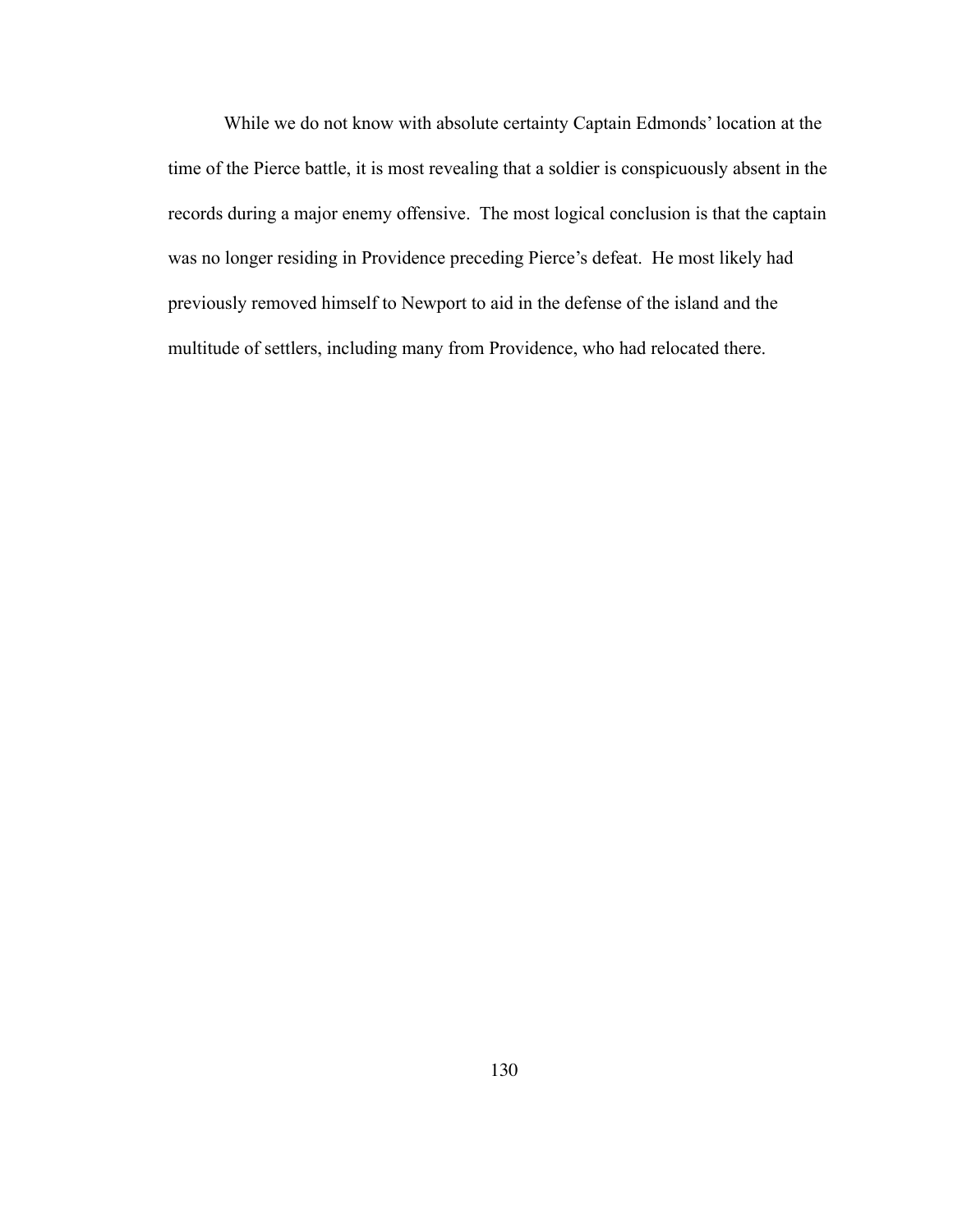#### APPENDIX B

#### NINE MEN'S MISERY

 Nine Men's Misery is the name assigned to an outcrop of rock located on land formerly occupied by the Cistercian Monastery in Cumberland, Rhode Island and currently owned by that town. According to tradition, at the conclusion of the Pierce Battle nine colonists were taken alive and removed some miles to the north where they where tortured, clubbed to death and scalped. When the bodies were discovered, the slain men were buried in a common grave that was marked with a cairn of stones.

 This tradition first appeared in John Daggett's (1973:51-52) 1834 *History of Attleborough*. The writer reported that although he had never seen notice of any such occurrence in history he had been able to construct the incident from facts supplied to him by local Informants. The basis of his narration was that nine men, who were in advance or strayed from their company, were surprised and surrounded by a large group of Indians. The men placed their backs to a large rock outcrop and fought with desperation until their deaths. The main party, having heard the gun shots, rushed to their comrades' aid but arrived too late to render any assistance but to bury the dead. Although none of his informants had any idea as to the timing of the slaughter, Daggett wrote that he had some reason to believe it took place at or about the time of the Pierce Battle.

 John Daggett (1973:52) was convinced of the authenticity of the event because at some later date the bones of the nine men were exhumed by physicians for anatomical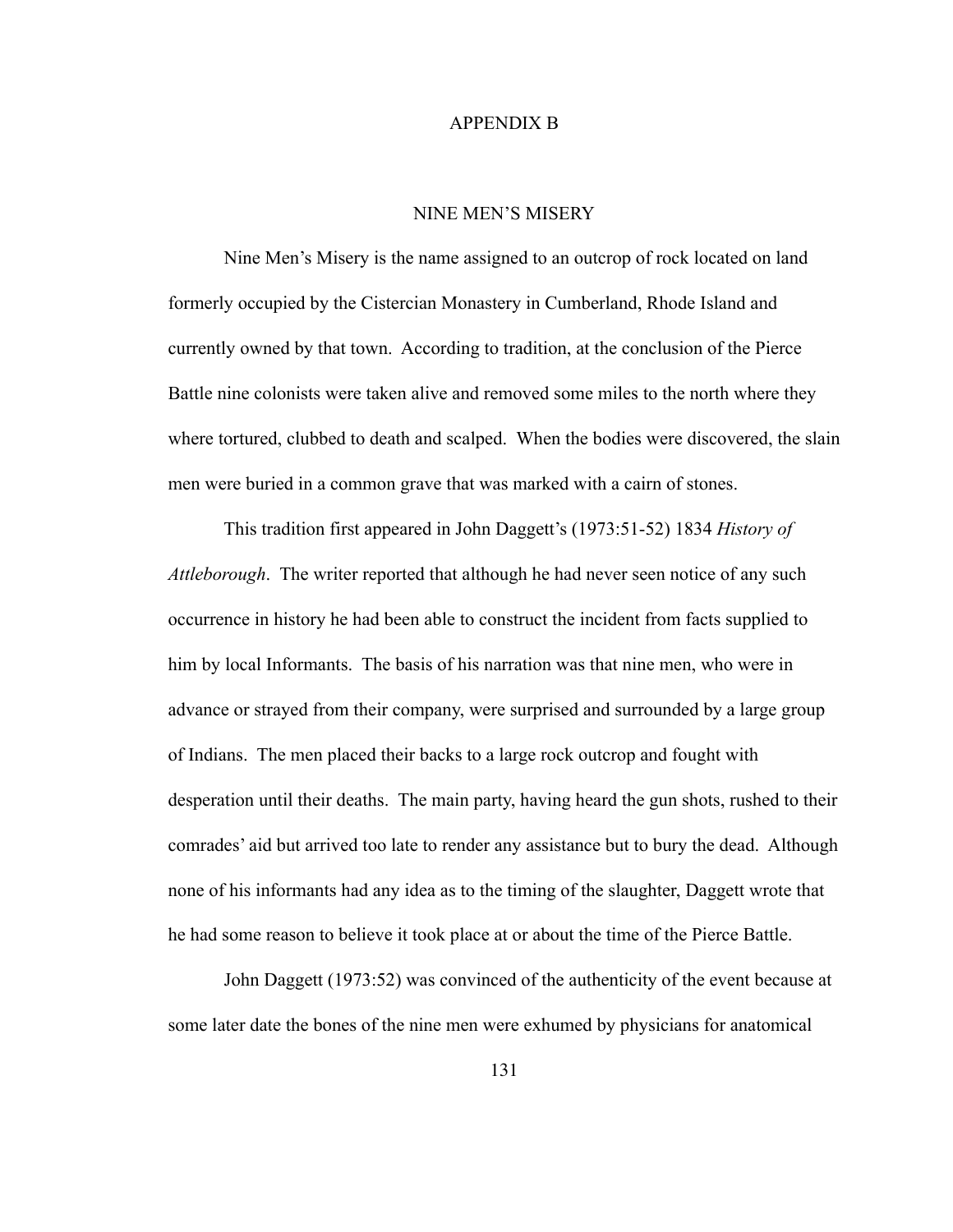purposes, although the remains were eventually reburied due to local uproar. During the exhumation one of the skulls was ascertained to be that of Benjamin Bucklin, a casualty of the Pierce Battle, because of a set of "double front teeth which he was known to possess".

 Two years later Leonard Bliss (1836:94-95) recounted John Daggett's version of the incident and added two additional scenarios. The first suggested that the men were in advance of a relief force sent from Providence in response to Captain Pierce's message for help. This group was surprised and slain in a manner similar to Daggett's account. A second explanation, the one in which the author put the most credence, was that the men were part of Captain Pierce's command who were taken prisoner and removed to Cat Swamp (Nine Men's Misery) for torture. The enemy launched into a war dance, but unable to agree on a manner of torture, dispatched the colonists with tomahawks. Bliss explained that this account was related to the English by an Indian war captive, but the author did not reveal the source of his information.

 Leonard Bliss also described the disinterment episode and furnished additional proof that one set of bones was indeed that of Buckland. In the Rehoboth Town Records, he explained, are the names of four individuals, John Reed, Jr., John Fitch, Jr., Benjamin Buckland, and John Miller, Jr., who were recorded as having died on March 26, 1676. However, inserted between the first two names and the last two were the entries of seven additional people who had died at later dates. This evidence suggested to the author that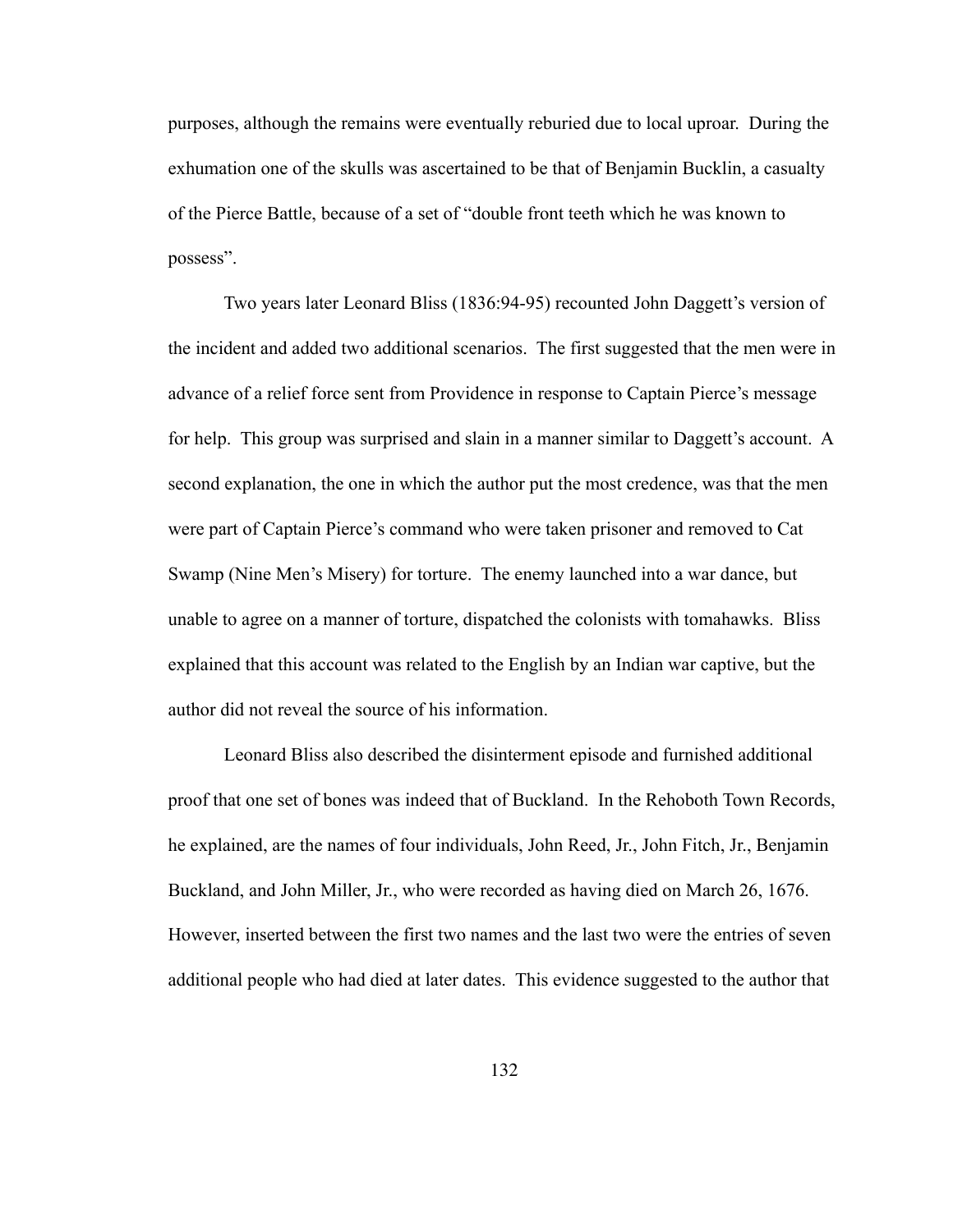the bodies of Buckland and Fitch were recovered sometime after their comrades and their listings in the town records reflect their delayed burial.

 George Bodge (1906:464-465) defended Bliss's rendering of the incident and added a final piece of evidence. Bodge observed that the names Benj. Buckland and John Reed, Jr., had not been among the Rehoboth fatalities mentioned in the letter written by Noah Newman just after the battle, although the names later appeared in the town's death records. Bodge reasoned that the bodies of these two soldiers must not have been recovered with those of Captain Pierce's company, but sometime later at Nine Men's Misery after Noah Newman had sent off his dispatch recounting details of the first disaster.

 Nine Men's Misery gradually gained acceptance as excerpts from the above writers began to be reproduced in area publications (Greene 1886:42; Murdock 1902:99), several of which indicated that the men had also been tortured (Ellis and Morris 1906:191-192; Whitney 1889:1). The site officially became part of the Pierce narrative when on November 12, 1928, the Rhode Island Historical Society dedicated a memorial tablet at the site in Cumberland, Rhode Island.

 The historical address was delivered by Addison P. Munroe (1928:M10), the vice president of the Society, and was printed in the November 11, 1928 edition of the *Providence Sunday Tribune.* In his remarks, Addison accepted Leonard Bliss's interpretation of the tradition and reaffirmed the connection between the Pierce Battle and Nine Men's Misery. The author also noted that, except for the Battle of the Little Big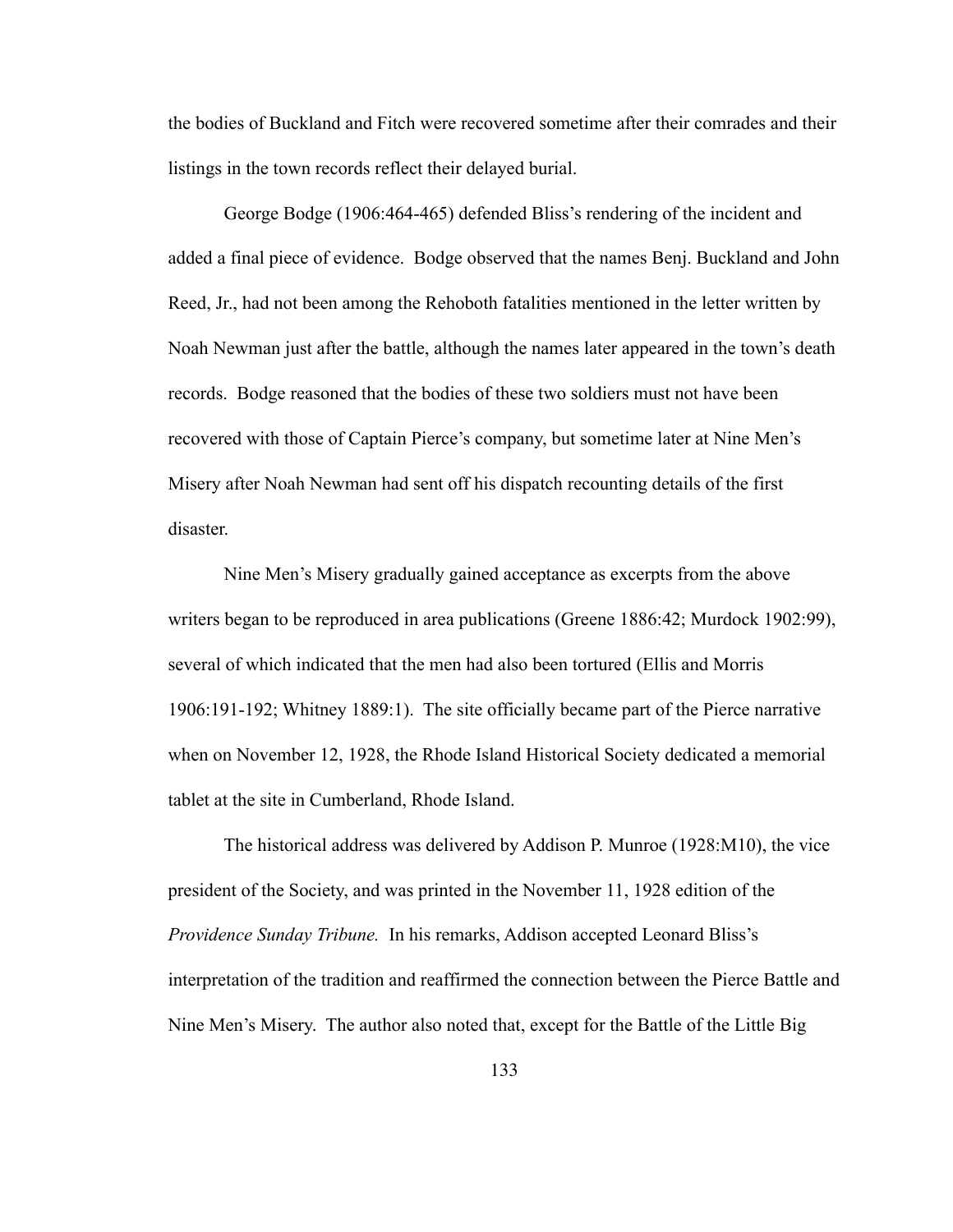Horn, it was the worst massacre of whites by Indians in American history. He added that Captain Pierce and his men in fighting to the very end against such overwhelming adversity upheld all that was "finest in Anglo-Saxon tradition".

 Unlike the Pierce Monument, where family descendants strongly influenced the process, there is no evidence that such was the case at Nine Men's Misery. Instead, the installation was decided upon by the Committee On Marking Historical Sites, a subcommittee of the Rhode Island Historical Society, which was directed at marking the state's significant historical sites (PJ 1928:3).

 Still, there are indications that the decision might also have been influenced to some degree by more personal agendas. Addison P. Munroe (SCWRI 1902:67-69) was also a member of the Society of Colonial Wars and a descendant of Benjamin Church. His address was reminiscent of the discourses of Joseph Murdock and Edwin Pierce both of whom were Society members. Much like those earlier speakers, he defended Captain Pierce's reputation on the issue of the ambush and spoke of unsurpassed bravery and courage. While Mr. Munroe, no doubt, took his duties as vice president seriously, it is possible that ancestral veneration may also have influenced his decision.

 The monks of the Cistercian Monastery may have had reasons of their own to encourage belief in the tradition. Before the dedication, members of the order had furnished materials for and constructed the stone cairn to which the memorial plaque was attached (Rhode Island Historical Society 1929:22). One could certainly suspect that the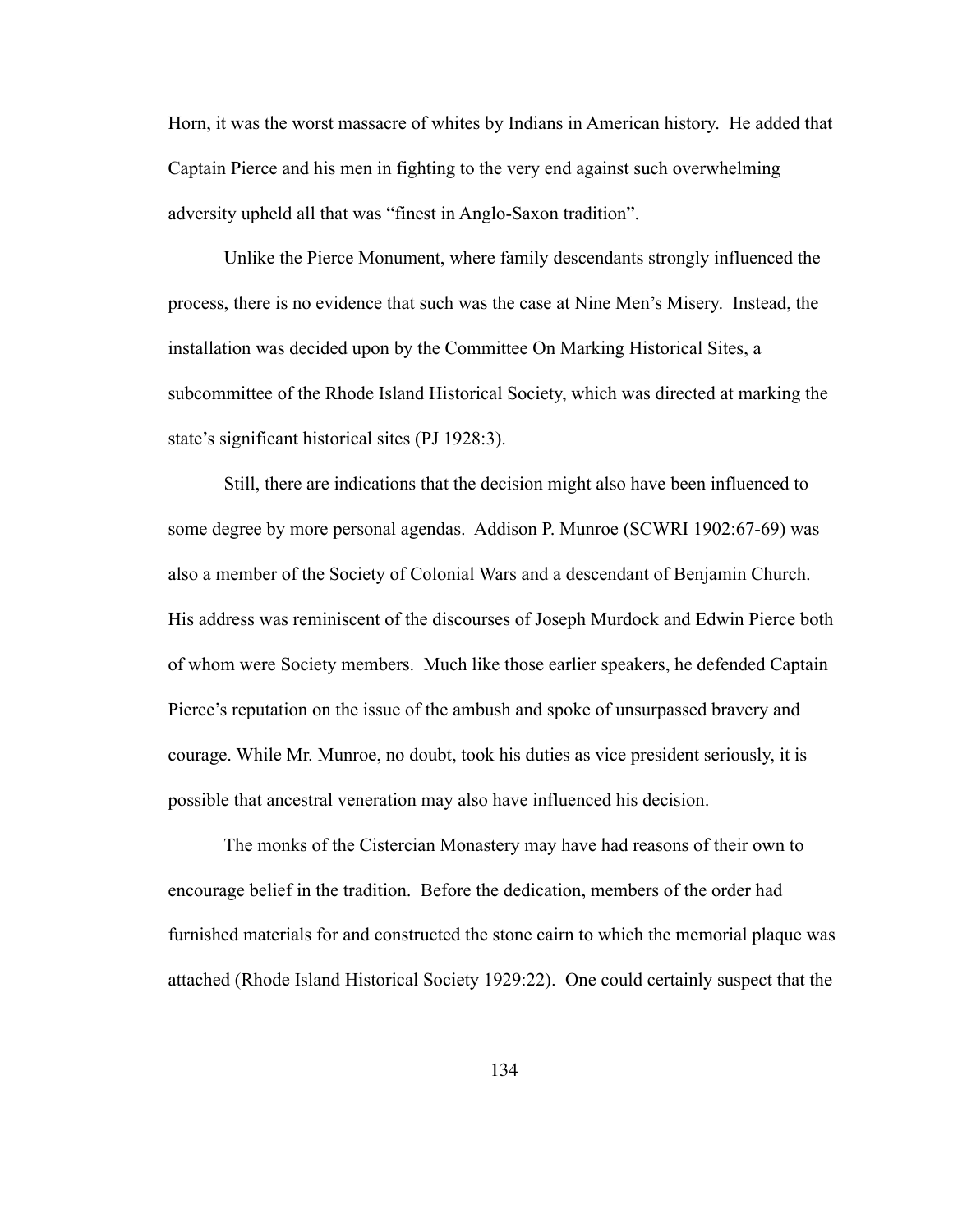monks were predisposed to such generosity by their sense of association with the history of the event and its location.

 Sidney S. Rider (1904:198), writing in 1904, was the first to publicly scrutinize the events surrounding Nine Men's Misery and concluded that the episode was "wholly legendary". Rider reported that he had interviewed John Daggett, at which time he had inquired as to the sources the author had used to fashion his story. Mr. Daggett subsequently presented Mr. Rider with a detailed manuscript that he had compiled on the event.

 Essentiality the report revealed that Mr. Daggett had visited the site in about 1830, where he located and described a pile of memorial stones that marked the grave of nine men. After having spoken to local residents concerning the particulars of the incident, he compiled his narrative which he later published in his *History of Attleborough*. Mr. Rider (1904:198) reported that he himself also observed the grave site in 1866, at which time the memorial stones were located on the farm of Elisha Waterman, one mile south of its present location. This prompted the critic to speculate that apparently "legends and locations are migratory".<sup>28</sup> John Daggett's manuscript also told of the skull of Buckland (Bucklin) being identified by a double set of teeth. Rider thought it more than coincidental that an identical story had been popularized in the press about that time. According to the *Niles' Register* (1827:146) "the body of a man, which had evidently

<span id="page-142-0"></span><sup>28</sup> The *Rhode Island and Providence Plantations Preliminary Survey Report for the Town of Cumberland*

<sup>(1977:27,34)</sup> verifies that Elisha Waterman's farm was indeed one mile south of the former Monastery.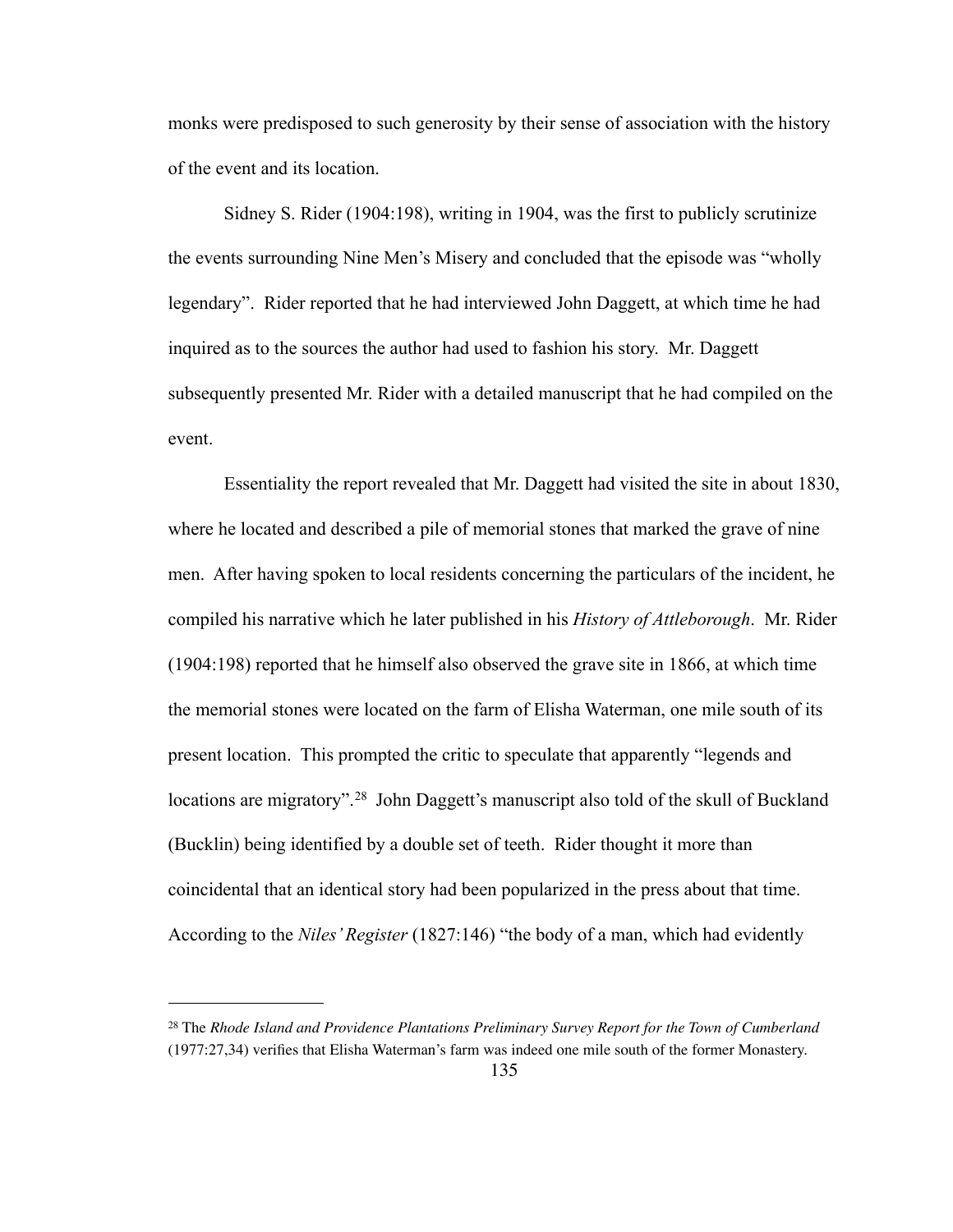been long in the water, and thought from the peculiar construction of his teeth, being 'double all round,' and other circumstances, to be that of William Morgan".

 The John Daggett manuscript which Sidney Rider alluded to is located in the John Hay Library at Brown University. The text is a five page letter that Daggett forwarded to Sidney S. Rider in 1884. The letter is worth reproducing in its entirety in that it demonstrates the tenuous historical data upon which the tradition was founded. The letter is as follows:

Attleborough Mar 20, 1884

Dear Sir,

 I sent you some historical materials about "Nine Mens Misery." Yours truly, John Daggett

On Sunday March 26th 1676 occurred that terrible battle between the Plymouth Colony forces and the Indians, the first under command of Capt. Pierce of Scituate, usually called "Pierce's Fight", on the banks of the Pawtucket now the Blackstone River. His force was composed of men from Scituate, Marshfield, Duxbury, Sandwich, Barnstable, Yarmouth Eastham, and Rehoboth. 4 of the latter were killed, and one Thos. Man, Sorely wounded but survived. I had the existence of "Nine Mens Misery" communicated to me on personal inquiry by intelligent men in the neighborhood of the locality, who were descendants of those that settled and lived near the spot, and had been familiar with its existence during their lives. As to the main fact, I felt there was no doubt, for such an event as the slaughter of nine men at one time and in a body, during that war, and their burial in such a place, would naturally produce deep impressions on the minds of the inhabitants, and be transmitted to succeeding generations, and preserved in memory, especially as some of the victims were their own friends and neighbors. The existence of the Large Rock and the artificial pile of small stones, in oblong form, on the mound, all tended to strengthen the connection of the truth of the tradition.

 But since the publication of the History of Attleboro furnishing in it some account of "Nine Mens Misery" some circumstances have come to my knowledge, and remarkable discoveries have been made, which seem to afford decisive evidence of the correctness of the tradition.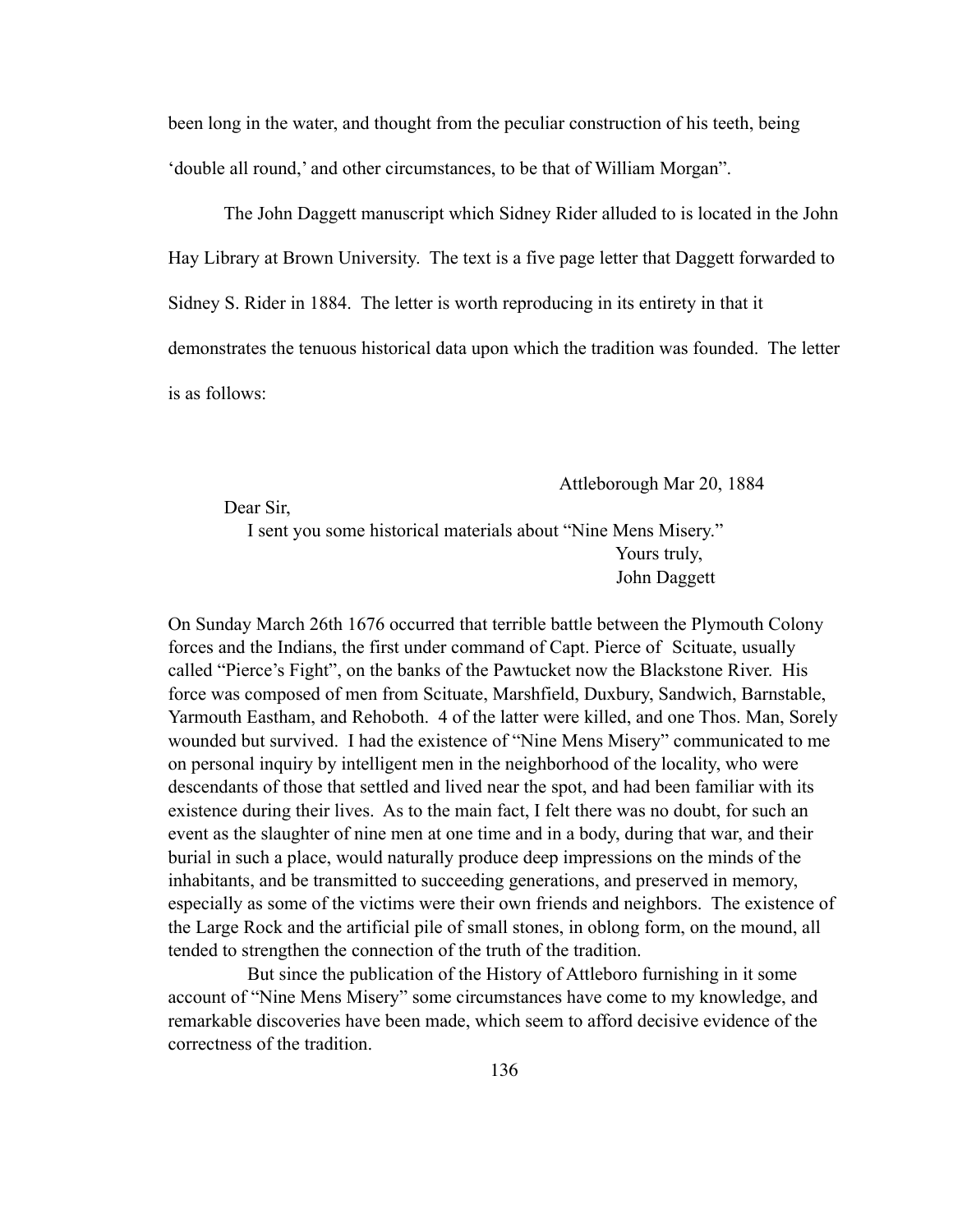A letter of Rev. Noah Newman of Rehoboth, who was the minister at the time of the battle, living at the "Ring of the Town" a few miles from the scene and dated the next day, 27 March, addressed to his friend, Rev. John Cotton of Plymouth, has been discovered in which he gives the names of all the whites killed-which must be considered the best contemporary evidence. He was probably with his parishioners when they went that afternoon, to the assistance of their friends, but only in season to bury the dead found on the field of battle. In this letter he names two of those from Rehoboth who were "Slain", but the part of the letter containing the <u>two</u> other names, is accidentally torn off. In the Record of deaths kept for this vicinity these names are supplied. The first two were entered together - John "Fitch Jr. John Read Jr. "Slain 26th March 1676"

 Some distance below (several names entered in the interval) as if found afterwards, as together, are these: "Benjamin Buckland (now Bucklin) Slain 26 Mar 1676"

 There was also a tradition prevailing in the neighborhood, that some medical students, from curiosity, or to verify the facts about "Nine Mens Misery" visited the locality, opened the mound indicated by the oblong pile of stones and there found the bones of the nine men, disinterred them and, after examination, returned them to the place from which they had been taken, and restored the ground and surroundings as near as possible to the condition in which they were found.

 In this examination a remarkable discovery was made, that one of the nine was Benjamin Buckland of Rehoboth, from his large and wide frame, and also from the extraordinary fact, that he had a "set of double teeth all around". What occurred afterwards, in this chain of facts, is still more remarkable. Not long after the publication of the Hist. of Attleboro I met a distinguished physician to whom I was introduced who informed me he has read my account of "Nine Mens Misery" in the thirty [?], entered into conservation on the subject, and told me that he knew it was substantially correct and stated the circumstances of the exhumation and examination. This was from his own life (of course I do not publish his name).

 Those statements seen to prove by the best evidence that there is such a place as "Nine Mens Misery" in "Camp Swamp" in Cumberland; that Nine Men were buried there; that two of them belonged to Rehoboth; that they were all slain on the day of the battle; and were soldiers in Pierce's Army. The incident attached to the tradition may not be reliable as they were not supported by anything but mere report.

 Now, on these known facts, what is the probability? I am inclined to the belief of these modern discoveries that these men were some of the survivors of the main Fight and when they saw the battle lost, overwhelmed by numbers, attempted to escape in this direction and retreated to this locality in "Camp Swamp" in hopes of concealing themselves from the enemy in woods and thus escaping, but were discovered and pursued by them and surrounded at this Rock, and there slain. That the people of Rehoboth on learning the critical condition of Capt. Pierce immediately went first to the scene of the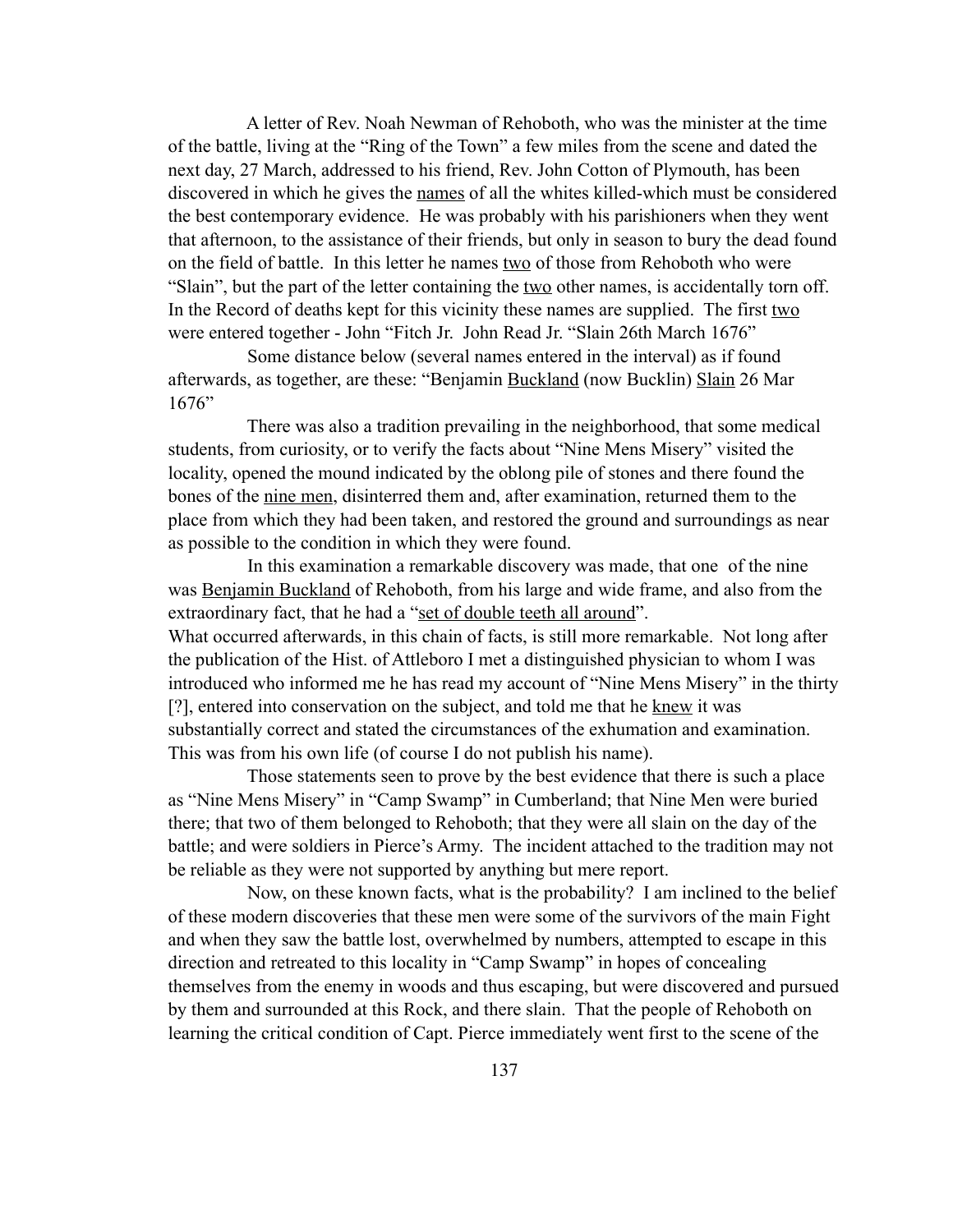battle, to render then assistance, but too late; then buried the men found on the field, and afterwards discovered the nine at a distance from the main field and buried them on the Spot where they fell; and thus this was ever called "Nine Mens Misery" men who had so nearly affected their escape, but were thus met and slaughtered.

 P.S. Various accounts in different chronicles are conflicting as to the number engaged or killed. Some say Capt. Pierce's men numbered 50 with 20 Cape Indians others  $63$  - and that all were killed. But it is now known that there were just  $52$  of the English and 11 of the Indians killed, in all  $63$ . A few escaped. (Daggett 1884:1-5)

 Additional evidence relating to Nine Men's Misery is also suspect. Richard Bowen (1948:47), who has studied the Rehoboth Town Records in detail, acknowledged that the death records for the years 1675-76 were haphazard and not in consecutive order, but argued that there was a logical explanation. In 1680 William Carpenter, the town clerk, mentioned the disorder and clarified the problem by noting "lett none maruell att the premiscuous and disorderly setting downe of the names of such as are or may be married, or doe or may be born, or may dye; for they are sett as they were brought to mee, as disorderly as they are sett down". As way of example, Bowen (1948:47) remarked on the deaths of Rachel Man and her infant daughter who had been killed by Indians on the same day, yet were separated in the records by 22 entries. Without additional documentary evidence, such testimony negates any reliability in assuming other underlying causes for the disorder.

 Finally, George Bodge's (1906:464-465) assertion that the deaths of Buckland and Fitch were not listed in Newman's letter is also easily explained. The original Noah Newman (1676:3.1) letter dated 27 March 1676 is located in the Antiquarian Society in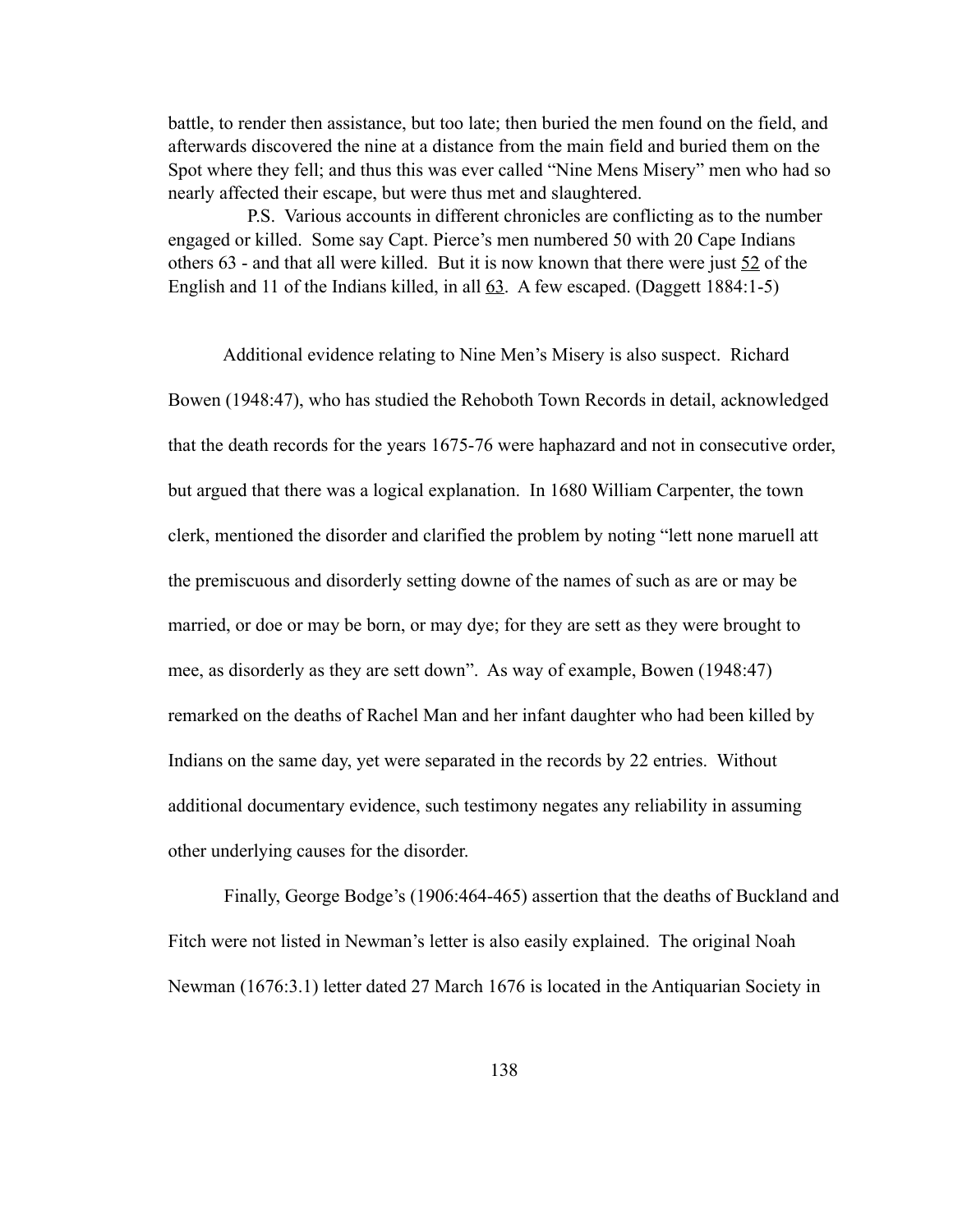Worcester, Massachusetts. Both names are indeed inscribed on the letter, although Benjamin Buckland's last name is torn.<sup>29</sup>

 A myth may have some semblance of truth. In this particular instance it appears skeletal remains were unearthed somewhere in Cumberland approximately one mile south of their present location. At some point, probably in the late 18th century, the remains were re-interred at, or close to, their present location. Sometime after the Cistercian Monastery acquired the Cumberland property in 1900 the remains were again unearthed, either for religious reasons or concerns of safety, and placed at the John Brown House which is owned by the Rhode Island Historical Society. During this time the Cistercian monks continued to mark the grave site with some form of stonework. In 1976, possibly March, the remains were taken from the basement of the John Brown House and delivered to their present location and reburied in a ceremony coordinated by Steve Adams, chair of the Cumberland Bicentennial Committee (Al Klyberg, 21 November 2007, 18 December 2007, pers. comm.). Twenty-six years before the reburial the Cistercian monks had sold the monastery property after a fire destroyed their church.

 Most importantly, as research has shown, there is absolutely no verification to support an exact location or context under which the remains were originally unearthed. Furthermore, there is no evidence, written or archaeological, to support an association with Captain Pierce, the King Philip's War, or even the 17th century. The motives behind Leonard Bliss' and John Daggett's introduction of the episode, while not entirely clear,

<span id="page-146-0"></span><sup>29</sup> Also see Bowen (1948:14).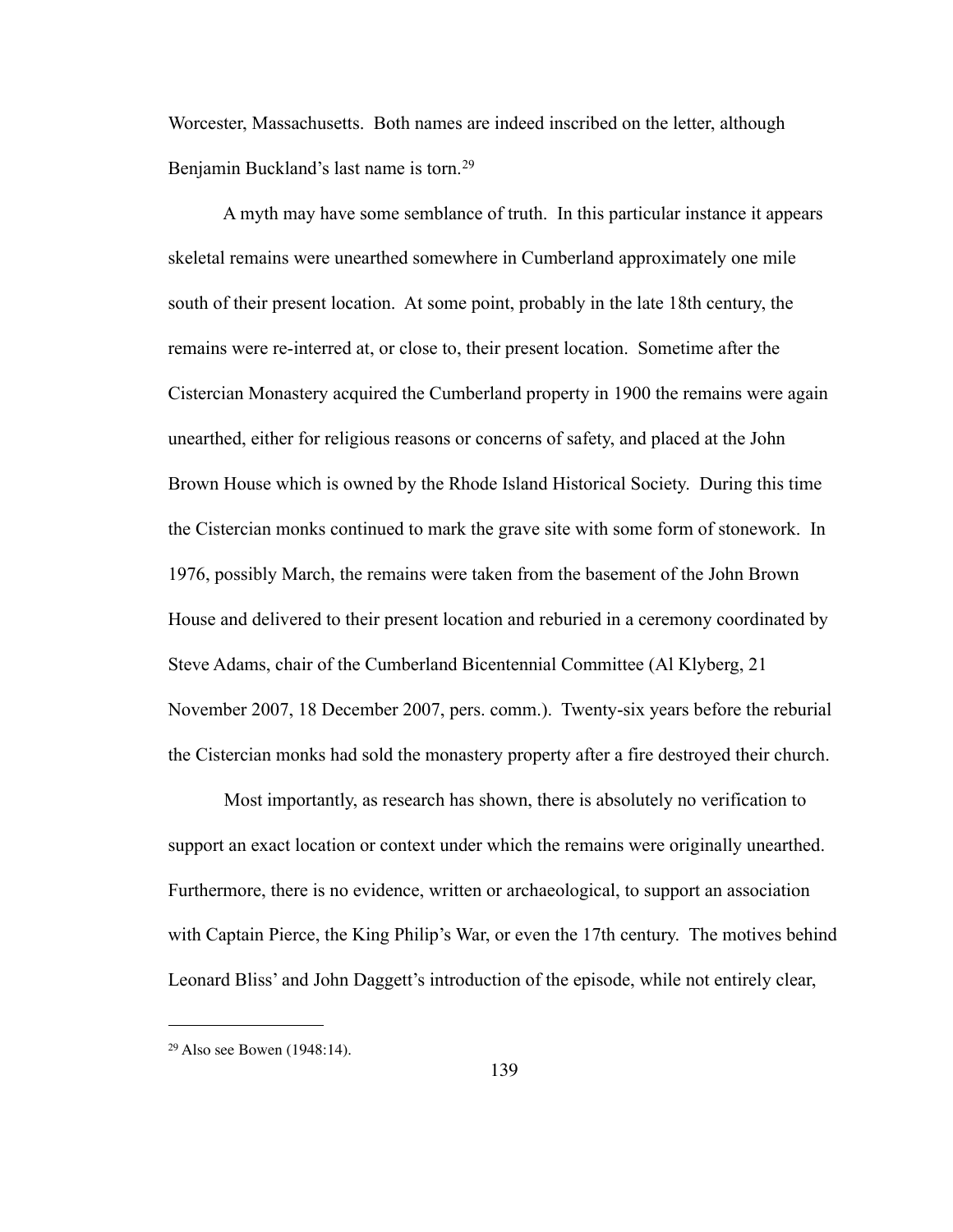might simply have been an attempt to appease local residents or to make the local history more interesting and dramatic. However, by the time Edwin Pierce dedicated the Pierce monument the tradition had slowly become more ordered. As Mark Walker (2003:66) writes of time and tradition, "as the present becomes the past, people impose narrative structure where before there was none. Their confusing, contradictory, and disparate memories and experiences are filtered, ordered, and disciplined to create coherent and meaningful narratives", and so it is with the Pierce Battle.

 Today, most recent battle histories contain the association of Nine Men's Misery and the Pierce Battle, including the Rhode Island Preservation Report on Central Falls (1978:6) and the Blackstone Valley Tourism Maps (2006). Such authoritative sources, by recounting the association without qualification, have unknowingly served as the final bridge in perpetuating a myth that reinforces nineteenth century public attitudes toward patriotic inspiration, obstructs the construction of a more factual battle account and unfairly biases readers' perceptions of Native Americans.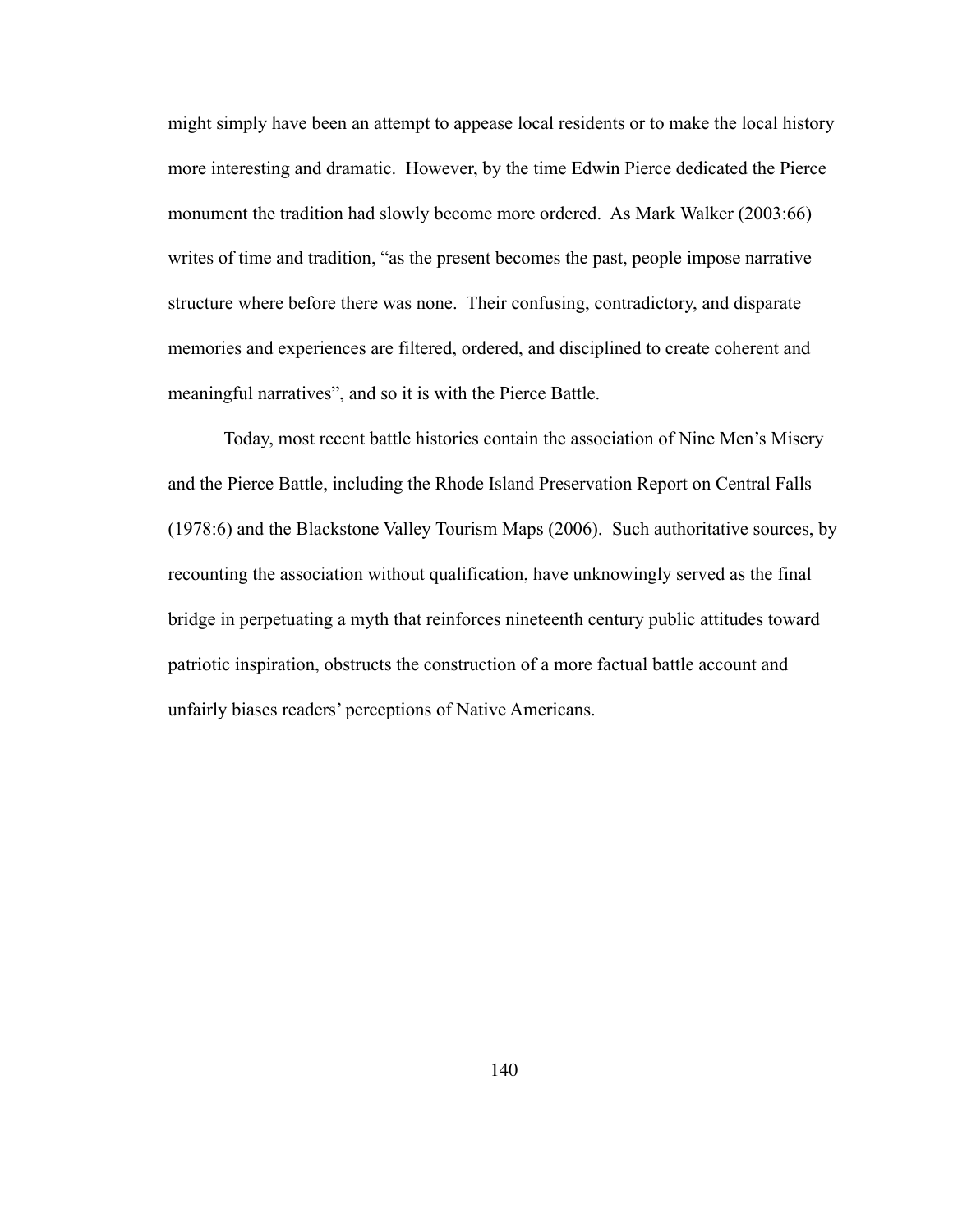# BIBLIOGRAPHY

Arnold, James N. 1897 V*ital Record of Rehoboth*. Narragansett Historical Publishing Company, Providence, RI.

Austin, John Osborne

1969 *Genealogical Dictionary of Rhode Island: Comprising Three Generations of Settlers Who Came Before 1690*. Joel Munsell's Sons, Albany, NY.

Backus, Isaac 1872 *History of New England,* revised from 1777 edition, David Weston, editor. Backus Historical Society, Newton, MA.

Bartlett, John Russell (editor) 1857 *Records of the Colony of Rhode Island and Providence Plantations*. Green & Brothers, Providence, RI.

Bicknell, Thomas W.

1893 An Original Poem. In *Historical Address and Poem Delivered in the Newman Congregational Church, in East Providence*, Thomas W. Bicknell, editor, pp. 113-127. Charles A. Lee, Pawtucket, RI.

1920 *The History of the State of Rhode Island and Providence Plantations*. American Historical Society, New York, NY.

Bicknell, Thomas W. (editor) 1908 *Address and Poem in Commemoration of The Captain Michael Pierce Fight March 26, 1676*. Collections of the Rhode Island Historical Society, Providence, RI.

Bieder, Robert E. 1986 *Science Encounters the Indians,1820-1880 The Early Years of American Ethnology*. University of Oklahoma Press, Norman, OK. Blackstone Valley National Heritage Corridor Commission 1977 *Natural Resources Inventory and Assessment*. Woonsocket, RI.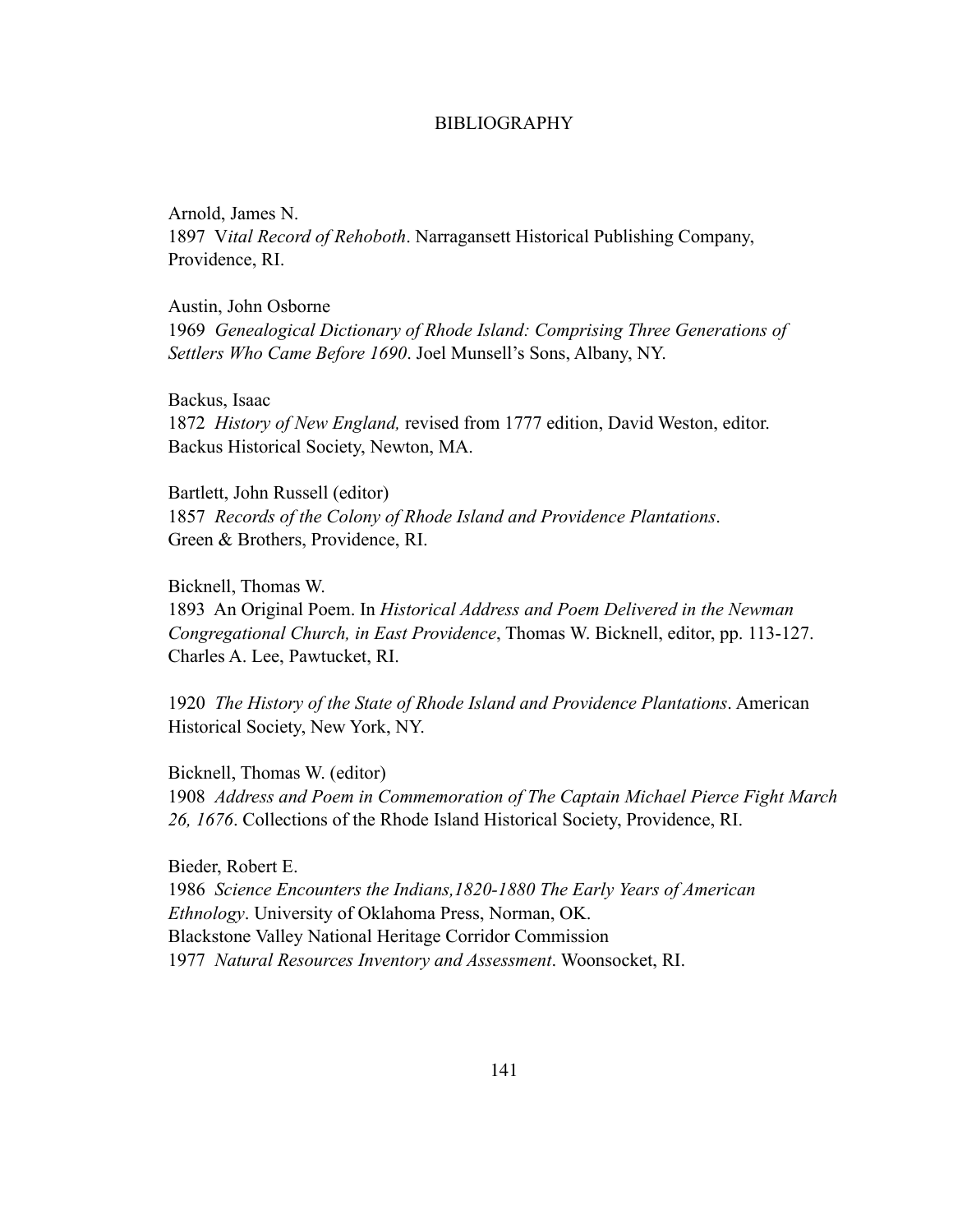Bliss, Leonard, Jr.

1836 *A History of Rehoboth, Bristol County, Massachusetts; Comprising a History of the Present Towns of Rehoboth, Seekonk, and Pawtucket*. Otis, Broaders and Company, Boston, MA.

Bodge, George Madison 1906 *Soldiers in King Philip's War*, 3rd edition. Boston, MA.

Bourne, Russell 1991 *The Red King Rebellion*, reprinted from 1990 edition. Oxford University Press, New York, NY.

Bowen, Richard LeBaron 1945 *Early Rehoboth*, Vol. 1. Rumford Press, Concord, NH.

1946 *Early Rehoboth*, Vol. 2. Rumford Press Concord, NH.

1948 *Early Rehoboth*, Vol. 3. Rumford Press, Concord, NH.

1950 *Early Rehoboth*, Vol. 4. Rumford Press, Concord, NH.

Bragdon, Kathleen J. 1996 *Native People of Southern New England 1500-1650*. University of Oklahoma Press, Norman, OK.

2001 *American Indians of the Northeast*. Columbia University Press, New York, NY.

Bridenbaugh, Carl (editor) 1982 *The Pynchon Papers*, Vol. 1. The Colonial Society of Massachusetts, Boston, MA.

Brown, Fred B. 1935 The Broken Treaty. *Narragansett Dawn* 1(1):9-11. Oakland, RI.

Brumwell, Stephen 2005 *White Devil: A True Story of War, Savagery, and Vengeance in Colonial America*, reprinted from 2004 edition. Da Capo Press, Cambridge, MA.

Cady, John Hutchins 1936 *Rhode Island Boundaries, 1636-1936I.* Rhode Island Tercentenary Commission, Providence, RI.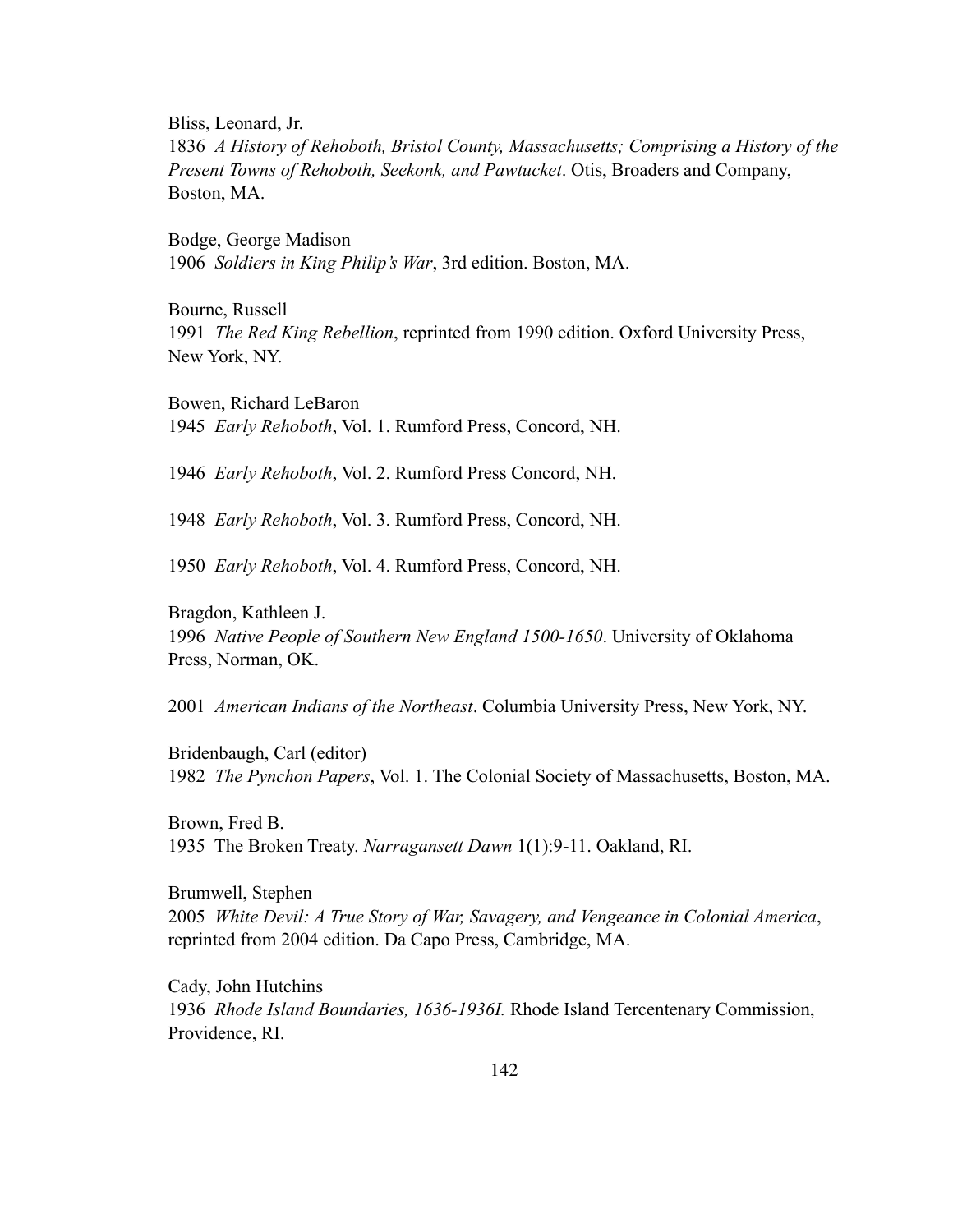Calloway, Colin G. (editor) 1997 *After King Philip's War Presence and Persistence in Indian New England*. University Press of New England, Hanover, NH.

Calloway, Colin G. and Neal Salisbury (editors) 2003 *Reinterpreting New England Indians and the Colonial Experience*. Colonial Society of Massachusetts, Boston, MA.

Campbell, Paul R., and Glenn W. LaFantasie 1978 Scattered to the Winds of Heaven - Narragansett Indians 1676-1880. In *Rhode Island History* 37(3):67-83. Rhode Island Historical Society, Providence, RI.

Cappon, Lester J. (editor) 1987 *The Adams-Jefferson Letters*, reprinted from 1958 edition. University of North Carolina Press. Chapel Hill, NC.

Carter, Marion Williams Pierce 1930 *Captain Michael Pierce*. Archived material, Rhode Island Historical Society, Providence, RI.

Chet, Guy

2003 *Conquering the American Wilderness: the Triumph of European Warfare in the Colonial Wilderness*. University of Massachusetts Press, Amherst, MA.

Chilton, Elizabeth

2005 Farming and Social Complexity in the Northeast. In *North American Archaeology,* Timothy R. Pauletat and Diana DiPaolo Loren, editors, pp. 138-160. Blackwell Publishing, Malden, MA.

Church, Benjamin 1865 *The History of King Philip's War* revised from the 1716 edition, Henry Martyn Dexter, editor. John Kimball Wiggin, Boston, MA.

1975 *Diary of King Philip's War 1675-1676*, revised from the 1716 edition, Alan and Mary Simpson, editors. Lockwood Publishing, Little Compton, RI.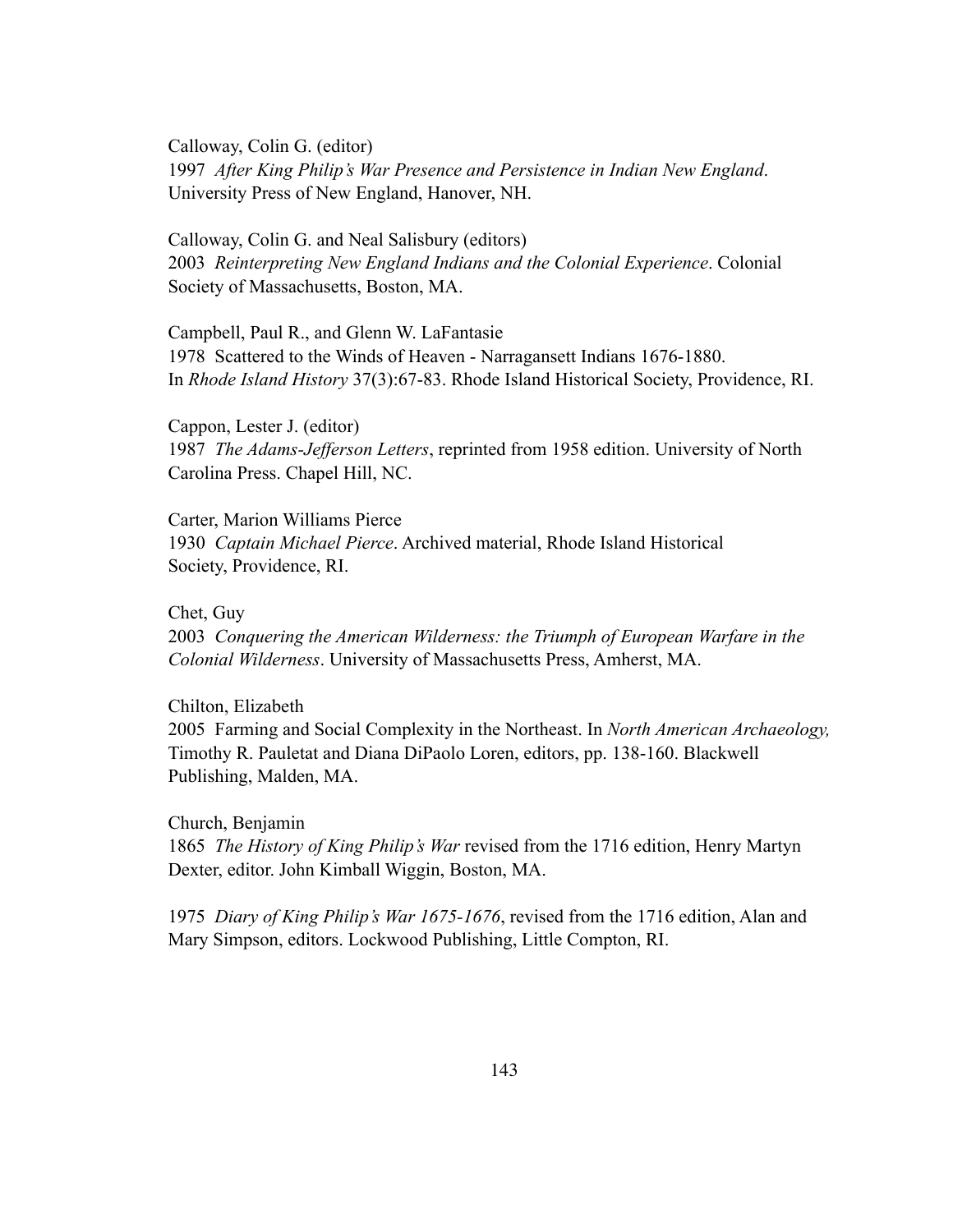Church, Thomas

1840 *The History of Philip's War Commonly Called the Great Indian War, of 1675 and 1676*, 2nd edition, revised from the 1716 edition, Samuel G. Drake, editor. J. & B. Williams, Exeter, NH.

Cottrol, Robert J.

1982 *Providence Afro-Yankees: Providence Black Community in the Antebellum Era.* Greenwood Press, Westport, CT.

Cutter, William Richard 1996 *New England Families Genealogical and Memorial*, revised from the 1915 edition. Clearfield Co., Baltimore, MD.

Daggett, John 1884 Letter to Sidney S. Rider, 20 March. Rider Collection, 2-Z, Zum, At8d, John Hay Library, Brown University, Providence, RI.

1973 *Sketch of the History of Attleborough, From Its Settlement to the Present Time,* Revised from 1834 edition. Colonial Lithograph, Attleboro, MA.

Davis, Paul 2003 328 Years Later, Voices on the Wind Echo From Great Swamp Fight. *Providence Journal*, 14 December B1. Providence, RI.

Deane, Samuel 1831 *History of Situate, Massachusetts*. James Loring, Boston, MA.

Deetz, James 1988 History and Archaeological Theory: Walter Taylor Revisited. *American Antiquity* 53(1):13-22.

Department of Public Schools 1936 *Handbook of Historical Sites in Rhode Island*. Snow & Farnham Co.Providence, RI.

Dexter, Henry Martyn (editor) 1865 *The History of King Philip's War*. John Kimball Wiggin, Boston, MA.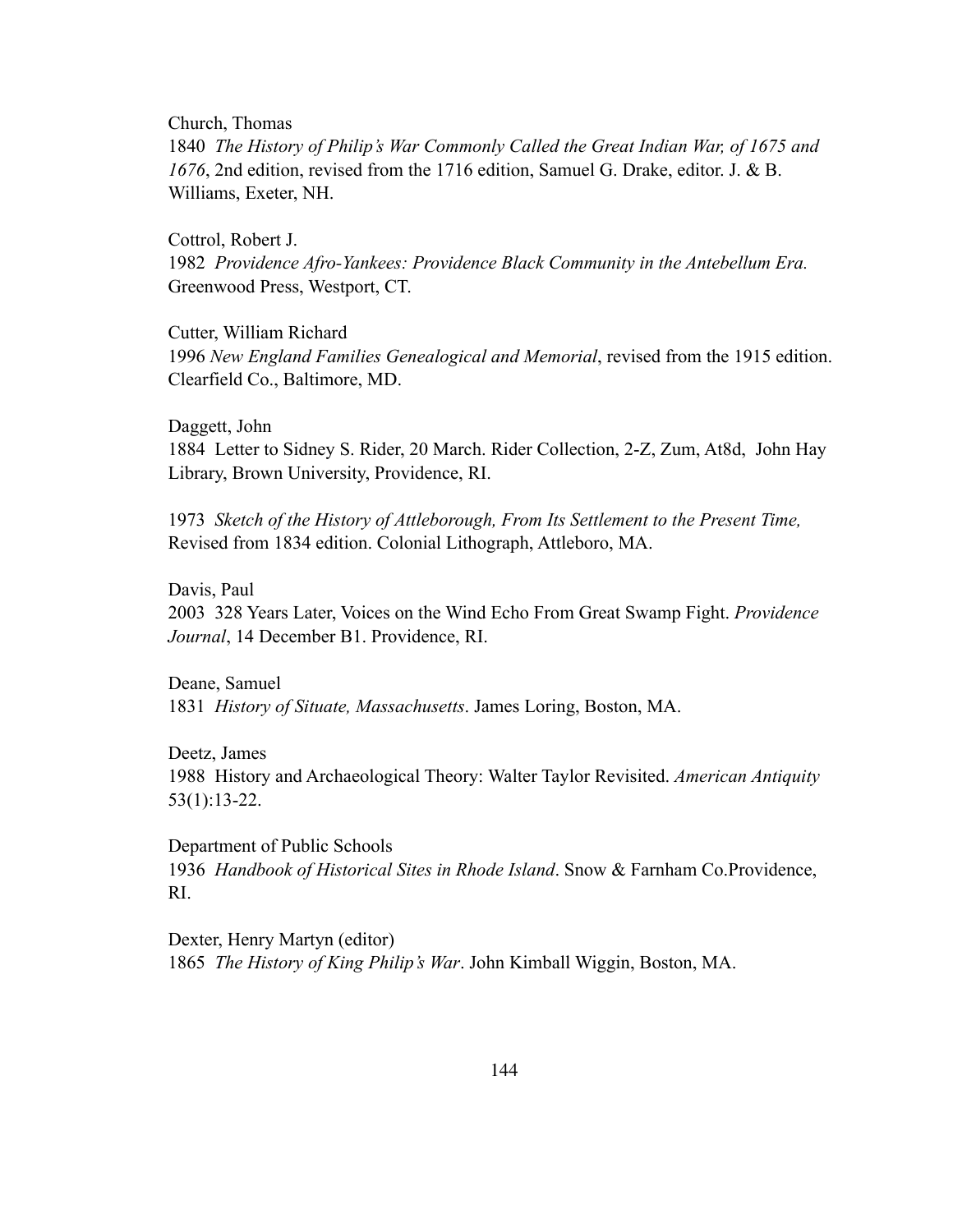Dincauze, Dena F.

1990 A Capsule Prehistory of Southern New England. In *The Pequots of Southern New England*, Laurence M. Hauptman and James D. Wherry, editors, pp. 19-32. University of Oklahoma Press, Norman, OK.

Dixon, Norman F.

1985 *On the Psychology of Military Incompetence*, reprinted from 1976 edition. Futura Publications, London, England.

Doughton, Thomas L.

1997 Unseen Neighbors: Native Americans of Central Massachusetts, A People Who Had Vanished. In *After King Philip's War: Presence and Persistence in Indian New England*, Colin G. Calloway, editor, pp. 207-230. Dartmouth, NH.

Drake, James D. 1999 *King Philip's War*. University of Massachusetts Press, Amherst, MA.

Drake, Samuel G., (editor)

1840 *The History of Philip's War Commonly Called the Great Indian War, of 1676 and 1677*, 2nd edition. J. & B. Williams, Exeter, NH.

1867 *The Old Indian Chronicle; Being a Collection of Exceeding Rare Tracts, Written and Published in the Time of King Philip's War.* Samuel Drake, Boston, MA.

2002 *The History of the Indian Wars From the First Settlement to the Termination of the War with King Philip*. Vol. 1 & 2, reprint of 1864 edition. Genealogical Publishing, Baltimore, MD.

Early Records of the Town of Providence (ERTP) 1892 Snow & Farnham City Printers, Providence, RI.

Ellis, George W. and John E. Morris 1906 *King Philip's War*. Grafton Press. New York, NY.

Fiske, John R. 1900 *The Beginnings of New England, or The Puritan Theocracy in its Relation to Civic and Religious Liberty*. Houghton Mifflin, NY.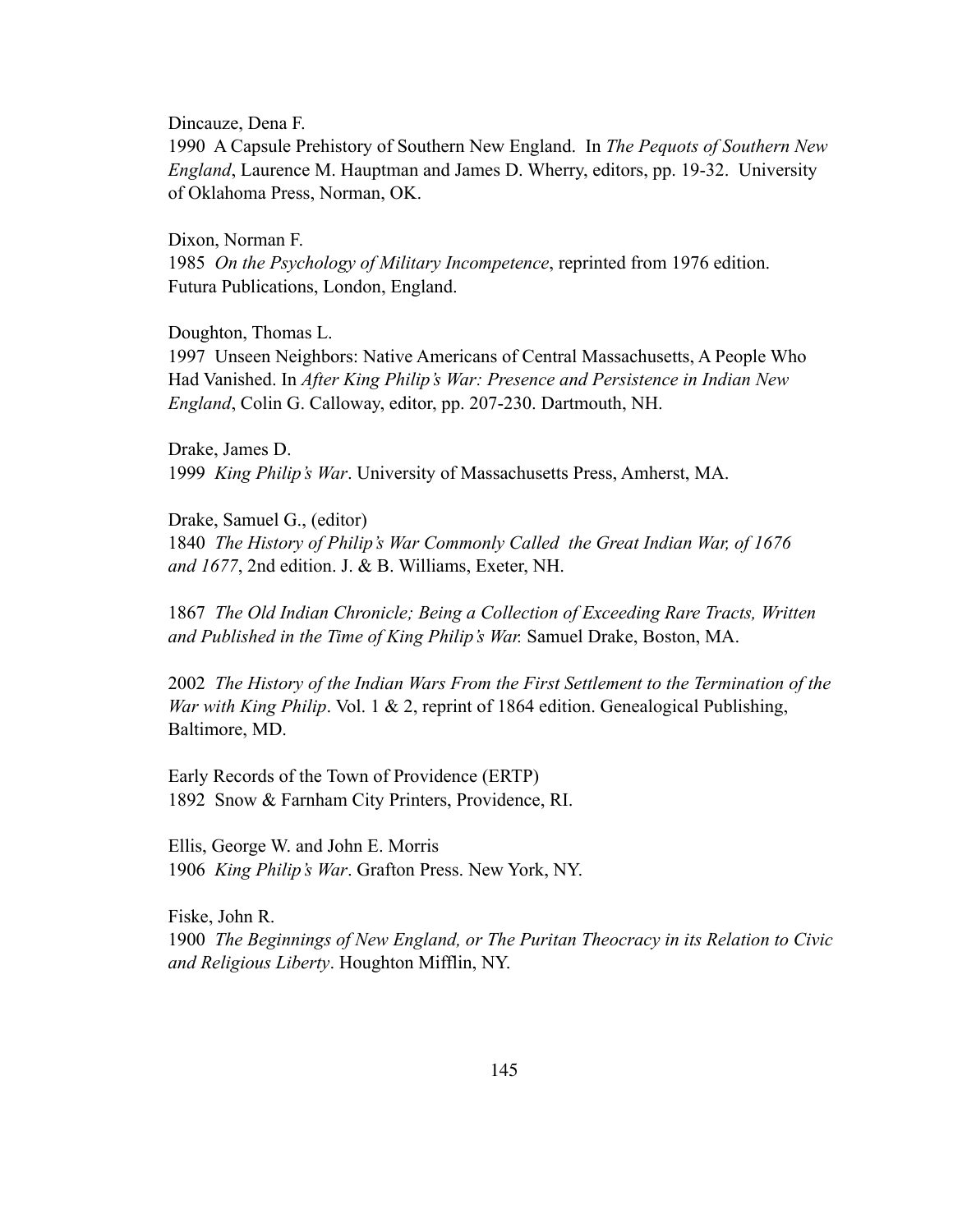Fox, Richard Allan 1993 *Archaeology, History, and Custer's Last Battle*. University of Oklahoma Press, Norman, OK.

Gaines, Judith

1989 Goal is to Reclaim Identity, Pride, Power. *Boston Globe,* 16 April:3. Boston, MA.

Gipson, Lawrence Henry

1946 *The Great War For The Empire: the Years of Defeat, 1754-1757*, Alfred A. Knopf, New York, NY.

Gookin, Daniel

1806 *Historical Collections of the Indians in New England; of Their Several Nations, Numbers, Customs, Manners, Religion and Government Before the English Planted There*, reprinted from the 1792 edition. Collections of the Massachusetts Historical Society, Series 1(1):141-232.

Greene, Welcome Arnold 1886 *The Providence Plantations for Two Hundred and Fifty Years*. J. A. & R. A. Reid Publishers, Providence, RI.

Grenier, John 2005 *The First Way of War*. Cambridge University Press, NY.

Grieve, Robert 1897 *An Illustrated History of Pawtucket Central Falls and Vicinity*. Pawtucket Gazette and Chronicle, Pawtucket, RI.

Haley, John Williams 1936 *The Lower Blackstone River Valley*. E. L. Freeman Co, Pawtucket, RI.

Hallett, Leaman F. 1956 Indian Trails and Their Importance to the Early Settlers. In *Bulletin of the Massachusetts Archaeological Society*, 17(3):41-46. Middleboro, MA.

Handsman, Russel G.

2008 Landscapes of Memory in Wampanoag Country-and the Monuments upon Them. In *Archaeologies of Placemaking*, Patricia E. Rubertone, editor, pp. 161-193. Left Coast Press, Walnut Creek, CA.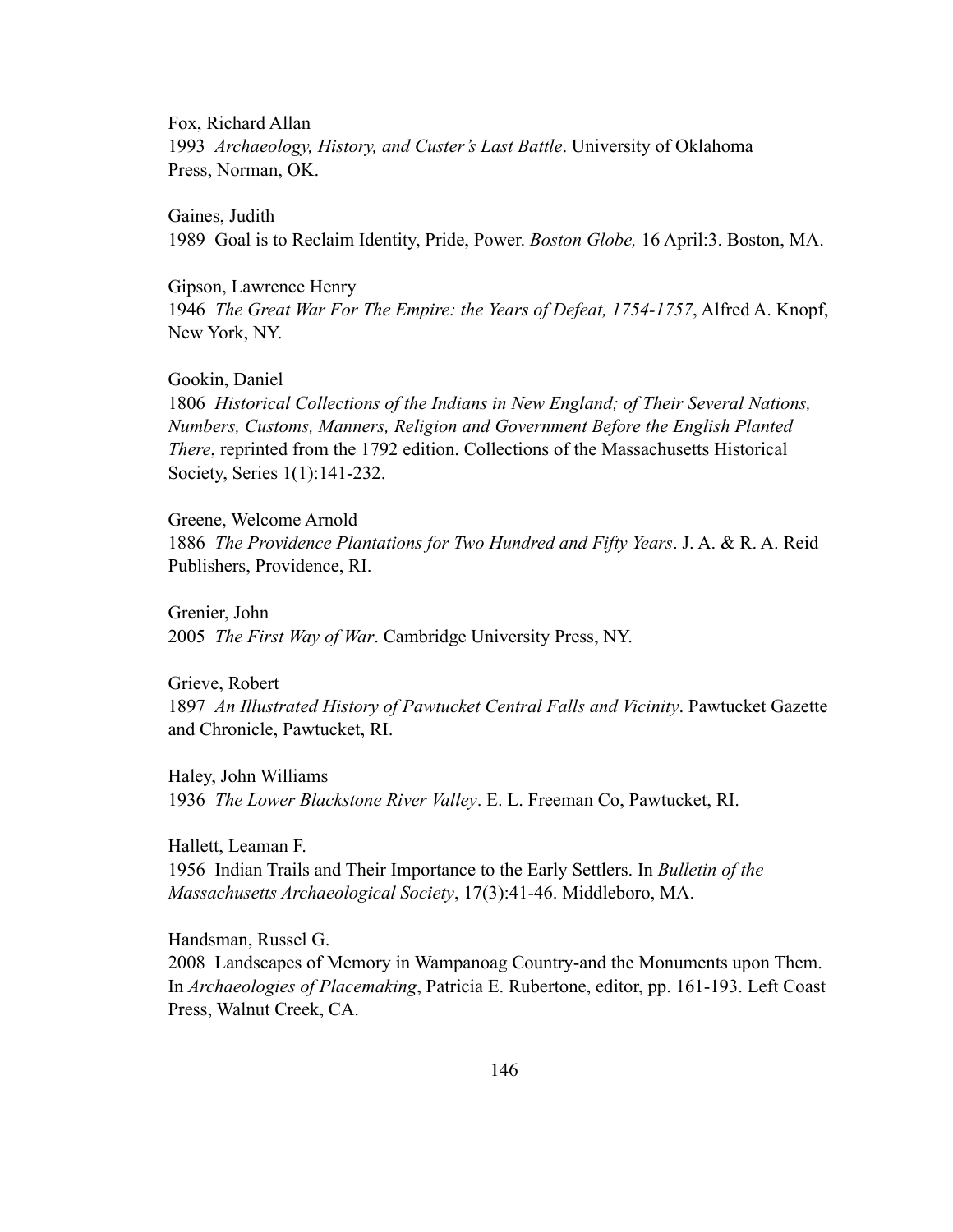Harris, William

1902 *Harris Papers*, Clarence S. Brigman, editor. Collections of the Rhode Island Historical Society, Vol. 10. Standard Printing Co., Providence, RI.

1963 *A Rhode Islander Reports on King Philip's War: The Second William Harris Letter of August, 1676*, Douglas Edward Leach, editor. Roger Williams Press, East Providence, RI.

Heffner, Stephen 1989 R. I. Indian Fighter Honored and Reviled. *Providence Journal*, 14 May:A1. Providence, RI.

Herndon, Ruth Wallis and Ella Wilcox Sekatau 1997 The Right to a Name. In *After King Philip's War*, Colin G. Calloway, editor, pp. 114-143. University Press of New England, Hanover, NH.

# Hubbard, William

2002a *The History of the Indian Wars in New England From the First Settlement to the Termination of the War with King Philip, in 1677*, from the original work by William Hubbard (1677), Vol. 1, Samuel G. Drake, editor, revised from 1864 edition.Genealogical Publishing Co., Baltimore, MD.

2002b *The History of the Indian Wars in New England From the First Settlement to the Termination of the War with King Philip, in 1677*, from the original work by William Hubbard (1677),Vol. 2, Samuel G. Drake, editor, revised from 1864 edition. Genealogical Publishing Co., Baltimore, Maryland.

Jennings, Francis 1976 *The Invasion of America*, revised from 1975 edition. W.W. Norton & Co. New York, NY.

Johnson, Elizabeth J., and James Lucas Wheaton 1984 *Reminiscences & New Series of Rev. David Benedict Pawtucket, Rhode Island*. Spaulding House Publications, Pawtucket, RI.

Josselyn, John 1865 *An Account of Two Voyages to New England Made During the Years 1638, 1663*, reprint of 1674 edition. Veazie, Boston, MA.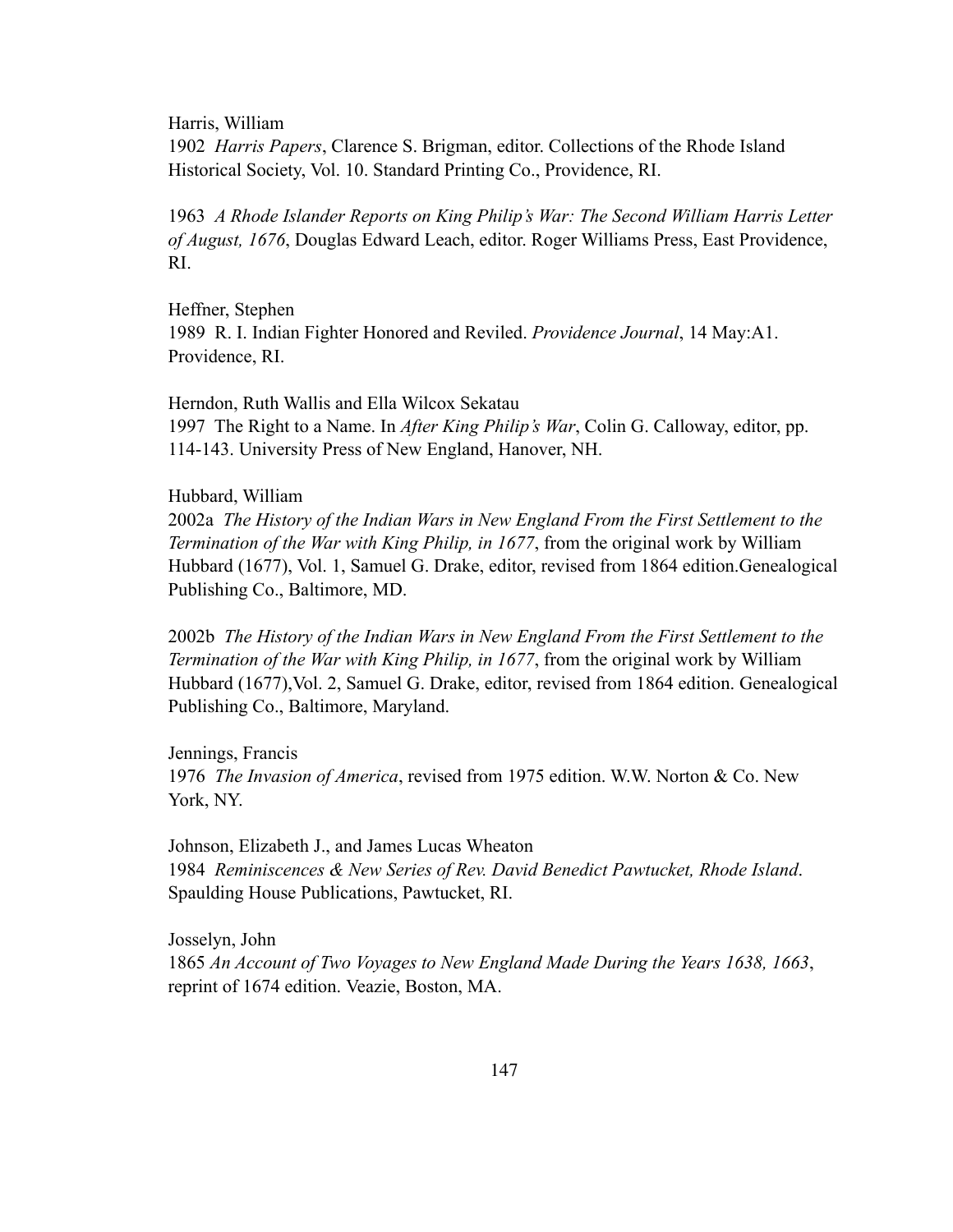Knox, Robert 2007 Plymouth KOs J-town in History Stakes. *Providence Journal* (PJ) 22 November:B6. Providence, RI.

LaFantasie, Glenn W. (editor) 1988 *The Correspondence of Roger Williams*. Brown University Press, Hanover, NH.

LaFantasie, Glenn W., and Paul R. Campbell 1978 Covenants of Grace, Covenants of Wrath: Niantic-Puritan Relations in New England. *Rhode Island History* 37(1):15-23. Rhode Island Historical Society, Providence, RI.

Largy, Tonya and Pierre Morenon 2008 Maize Agriculture in Coastal Rhode Island: Illusive, or Intensive. In *Current Northeast Paleoethnobotany,* John P. Hart, editor, pp. 73-86. New York State Museum Bulletin Series 512.

Leach, Douglas Edward 1966 *The Northern Colonial Frontier*. Holt, Rinehart & Winston, New York, NY.

1995 *Flintlock and Tomahawk*, reprint of 1958 edition. Parnassus, Inc., Hyannis, MA.

Leach, Douglas Edward (editor)

1963 *A Rhode Islander Reports on King Philip's War: The Second William Harris Letter of August, 1676*. Roger Williams Press, Providence, RI.

Lepore, Jill 1998 *The Name of War*. Alfred A. Knopf, New York, NY.

Leverett, Gov. John 1676 Letter from Governor Leverett to Governor Winslow. Collections of the Massachusetts Historical Society, 6:89. Boston, MA.

Lincoln, Charles H. (editor) 1913 *Narratives of the Indian Wars 1675-1699*. Charles Scribner's Sons, New York, NY.

Lind, Louise 1993 *William Blackstone, Sage of the Wilderness*. Heritage Press, Bowie, MD.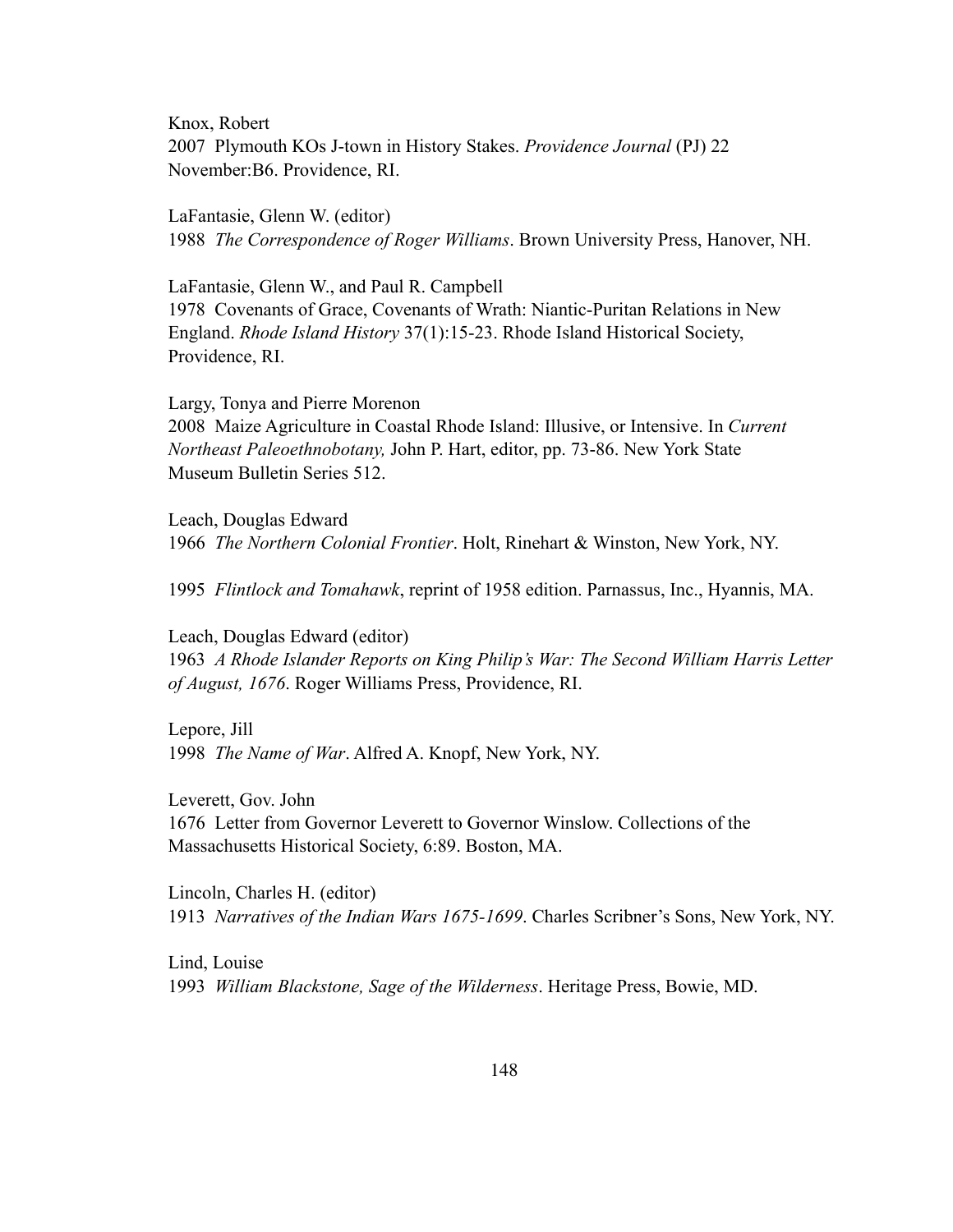Linenthal, Edward Tabor

1991 *Sacred Ground Americans and Their Battlefields*. University of Illinois Press, Chicago, IL.

Malone, Patrick M.

1993 *The Skulking Way of War*, revised from the 1991 edition. Johns Hopkins University Press, Baltimore, MD.

Marshall, S. L. A. 1978 *Man Against Fire.* Peter Smith, Boston, MA.

Massachusetts Bay Council 1676 Letter to Major Savage, 1 April. Massachusetts Archives 68.191, Boston, MA.

# Mather, Increase

1999 A Brief History of the War With the Indians in New England, reprinted from 1676 edition, in *So Dreadfull a Judgement,* Richard Slotkin and James K. Folsom, editors, pp. 55-206. Wesleyan University Press, Hanover, NH.

Melvoin, Richard I. 1989 *New England Outpost: War and Society in Colonial Deerfield*. W. W. Norton & Co., New York, NY.

Morgan, Edmund S. 1965 Paleface in New Light. *New York Herald Tribune Book Week,* September 19:3.

Morton, Nathaniel 1826 Letter from Plymouth Council of War to Governor Leverett. In *New England's Memorial*, John Davis, editor, pp. 438-439. Crocker & Brewster, Boston, MA.

Munroe, Addison P. 1928 Nine Men's Misery. *Providence Sunday Tribune* 11 November:M10. Providence, RI.

Murdock, Joseph Ballard 1902 The Rehoboth Fight, 1676. In *The First Record Book of the Society of Colonial Wars in the State of Rhode Island and Providence Plantations*, pp. 91-123. Snow & Farnham, Providence, RI.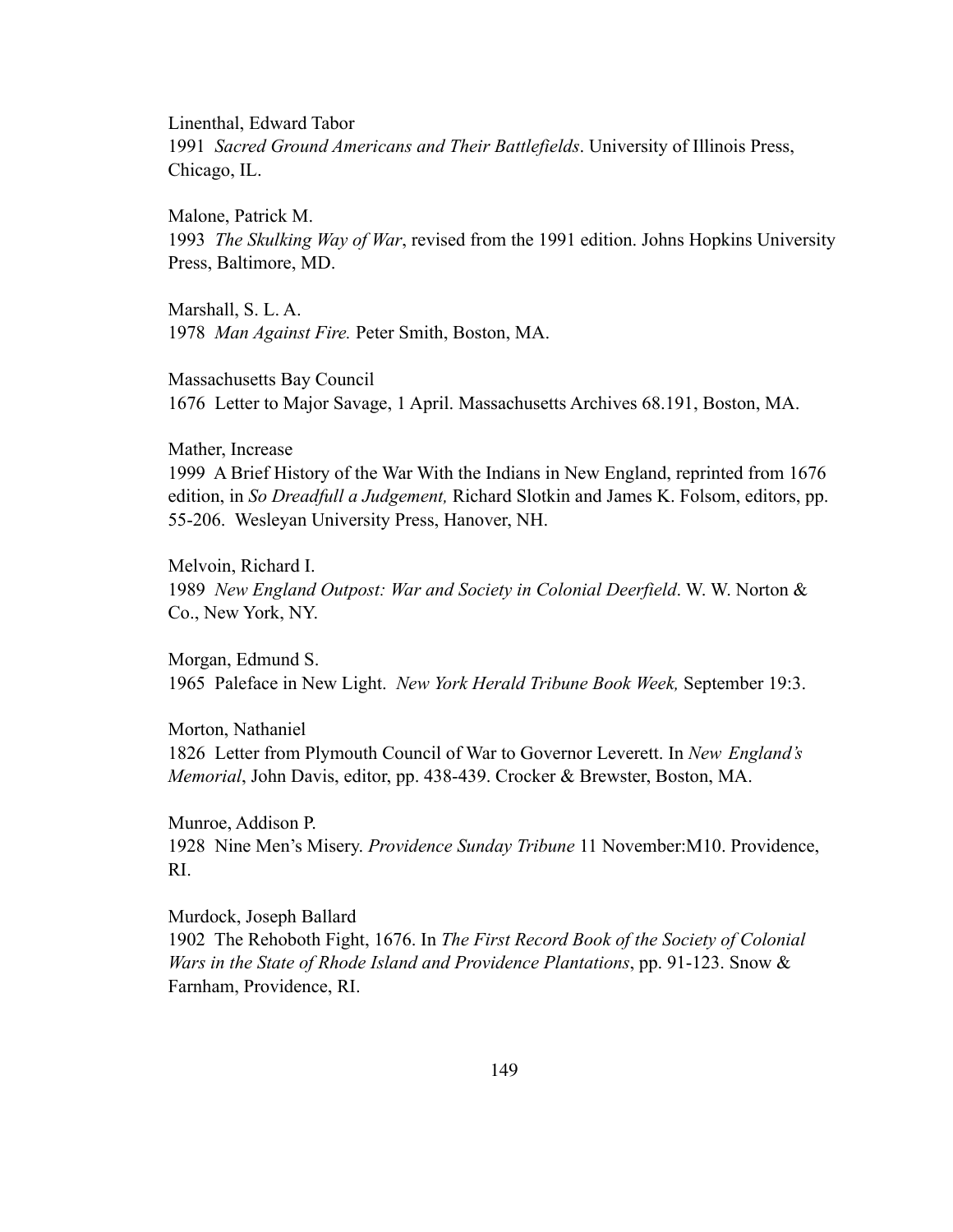Narragansett Dawn

2006 *Narragansett Dawn*. Special Collections Publications, University of Rhode Island, http/digitalcommons.uri.edu/sc\_pubs/5.

Navigator 2006 *Blackstone River Valley*. Blackstone Valley Tourism Council, Pawtucket, RI.

# Newell, Margaret Ellen

2003 The Changing Nature of Indian Slavery in New England, 1670-1720. In *Reinterpreting New England Indians and the Colonial Experience*, Colin G. Calloway, and Neal Salisbury, editors. Colonial Society of Massachusetts, Boston, MA.

Newman, Noah 1676a Letter, 14 March. Curwen Collection, Box 1:3. American Antiquarian Society. Worcester, MA.

1676b Letter to John Cotton, 27 March. Curwen Collection, Box 1:3. American Antiquarian Society, Worcester, MA.

Newman, Sylvanus Chace 1860 *Rehoboth in the Past*. Robert Sheeman, Pawtucket, RI.

Niles Weekly Register 1827 Morgan. *Niles Weekly Register* 3 November:146. Baltimore, MD.

Philbrick, Nathaniel 2006 *Mayflower*. Penguin Group, New York, NY.

Phillips, Susan A. 1999 *Wallbangin' Graffiti and Gangs in L. A.* University of Chicago Press, Chicago, IL.

Pierce, Edwin C. 1908 The Captain Michael Pierce Fight. In *Address and Poem in the Commemoration of the Michael Pierce Fight March 26, 1676*. Thomas W. Bicknell, editor, pp. 18-25. Collections of the Historical Society of Rhode Island, Providence, RI.

Pina, Alisha A. 2007 Narragansetts Object to Land Deal. *Providence Journal* (PJ) 7 December:A2. Providence, RI.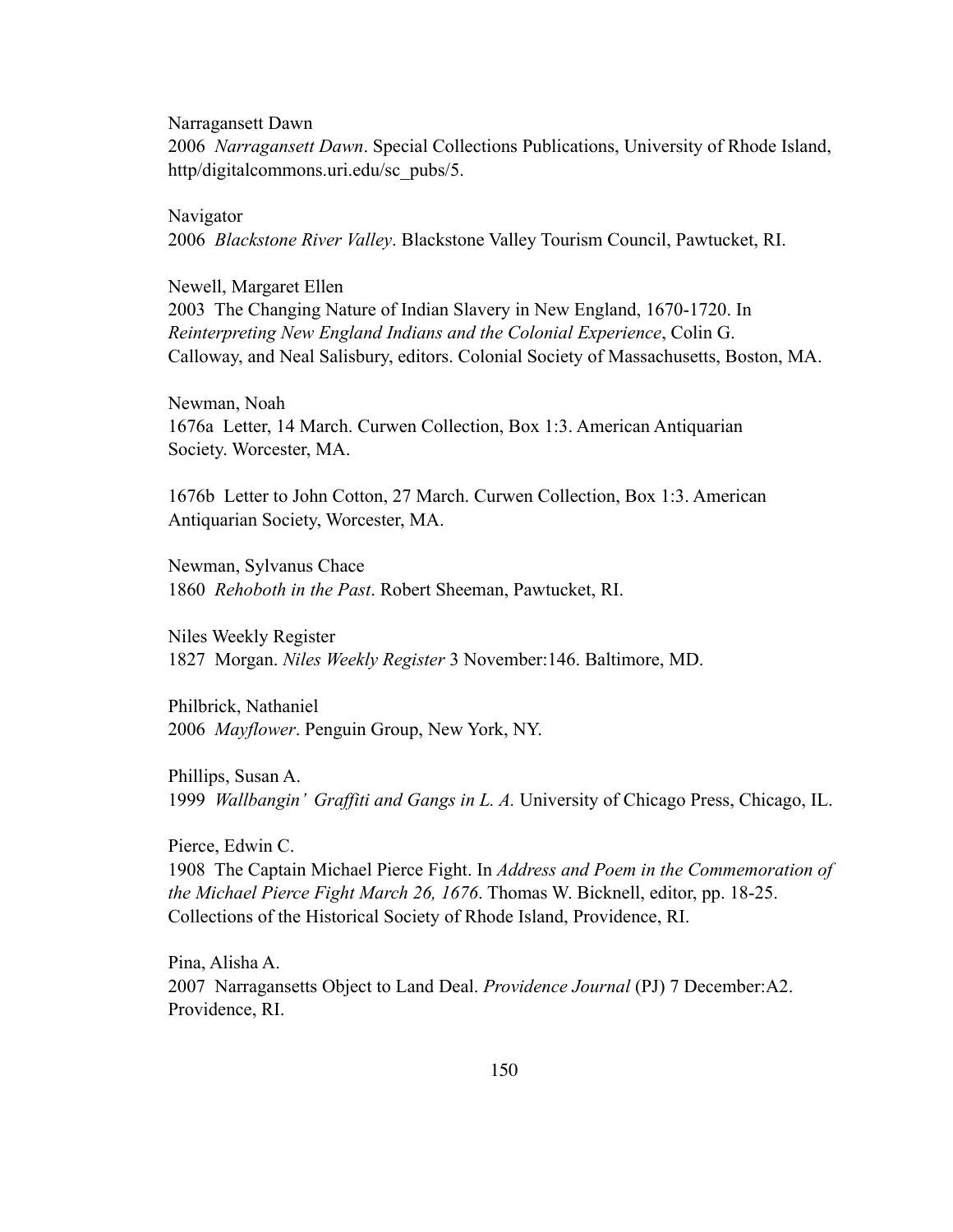Plane, Ann Marie 2000 *Colonial Intimacies: Indian Marriage in Early New England*. Cornell University Press, Ithaca, NY.

Plane, Ann Marie and Gregory Button 1997 The Massachusetts Indian Enfranchisement Act: Ethnic Contest in Historical Context. *Ethnohistory*, 40(4):587-618.

Plymouth Colony Records (PCR) 1856 *Records of the Colony of New Plymouth in New England*, Nathaniel B. Shurtleff, editor. Press of William White, Boston, MA.

Plymouth Colony Wills and Inventories 2001 Inventory of William Blackstone, 8 May 1675:3.173-174. Plymouth Colony Archive Project, Plymouth, MA. [www.histarch.uiuc.eduplymouth/P240.htm.](http://www.histarch.uiuc.edu/plymouth/P240.htm)

# Pray, Mary

1923 Letter to Captain James Oliver. In *Further Letters on King Philip's War*. William Bates Greenough, editor, pp. 22-23. Rhode Island Society of Colonial Wars, Providence, RI.

Providence Journal (PJ) 1928 Memorial Honors Indians' Victims. *Providence Journal* (PJ) 13 November:3. Providence, RI.

1936 Rhode Island Indians Hold Memorial Event. *Providence Journal* (PJ) 9 August:3. Providence, RI.

# Pynchon, John

1982 *The Pynchon Papers: Letters of John Pynchon, 1654-1700*, Carl Bridenbaugh, editor. University Press of Virginia, Boston, MA.

# Ranlet, Philip

1988 Another Look at the Causes of King Philip's War. In *New England Quarterly*, March 1988, pp. 79-100.

Rawson, Edward 1921 *A Letter From the Council of the Colony of Massachusetts Bay to the Council of the Colony of Connecticut*. Standard Printing Co., Providence, RI.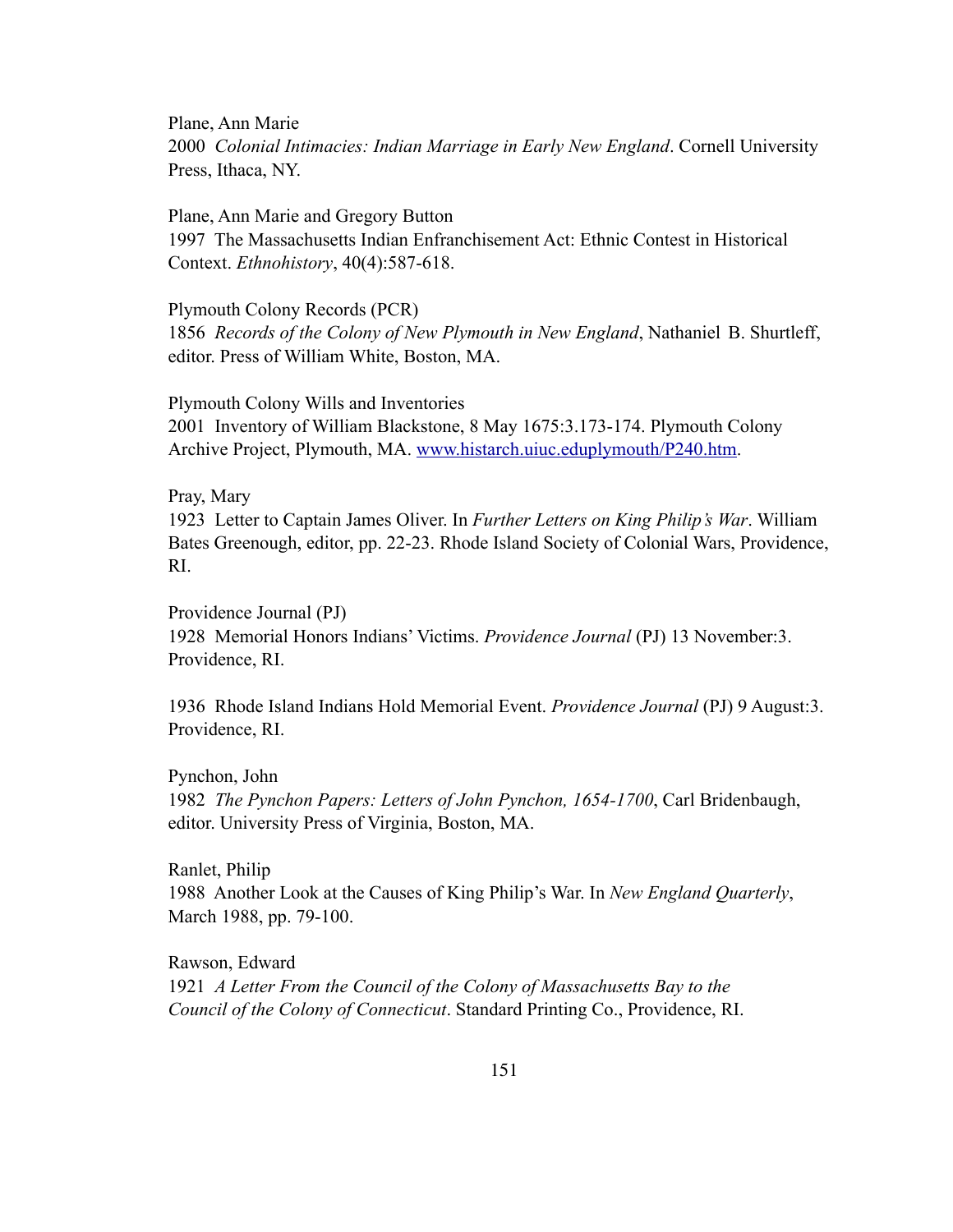Records of Massachusetts Bay

1854 *Records of the Governor and Company of the Massachusetts Bay in New England*, Nathaniel B. Shurtleff, editor. Press of William White, Boston, MA.

Redwing, Princess 1935 Editorial. *Narragansett Dawn* 1(1):2-3. Oakland, RI.

1936 Editorial. *Narragansett Dawn* 2(5):2. Oakland, RI.

Rhode Island Colony Records 1857 *Records of the Colony of Rhode Island and Providence Plantations*, *Vol. 2*. John Russell Bartlett, editor. AMS Press, NY.

Rhode Island Gazetter 1964 Compiled by the Providence Journal-Bulletin. Providence, RI.

Rhode Island Historical Preservation Commission (RIHPC) 1978 *Statewide Historical Preservation Report: Central Falls, Rhode Island*.

Rhode Island Historical Society 1929 Historical Marker Placed at Nine Men's Misery. *Publications of the Rhode Island Historical Society*, 22:14. Providence, RI.

Richards, Byron U. 1938 *Inscriptions Copied From Marked Historic Spots in Rhode Island 1636-1936*. Collections of the Rhode Island Historical Society, Providence, RI.

Richter, Daniel K. 2003 *Facing East From Indian Country*. Harvard University Press, Cambridge, MA.

Rider, Sidney S. 1904 *The Lands of Rhode Island*. Sidney S. Rider, Providence, RI.

Rowlandson, Mary

1999 The Narrative of the Captivity and Restoration of Mrs. Mary Rowlandson, reprinted from 1682 edition. In *So Dreadfull a Judgement*: *Puritan Responses to King Philip's War,* Richard Slotkin and James K. Folsom, editors, pp. 315-369. Wesleyan University Press, Hanover, NH.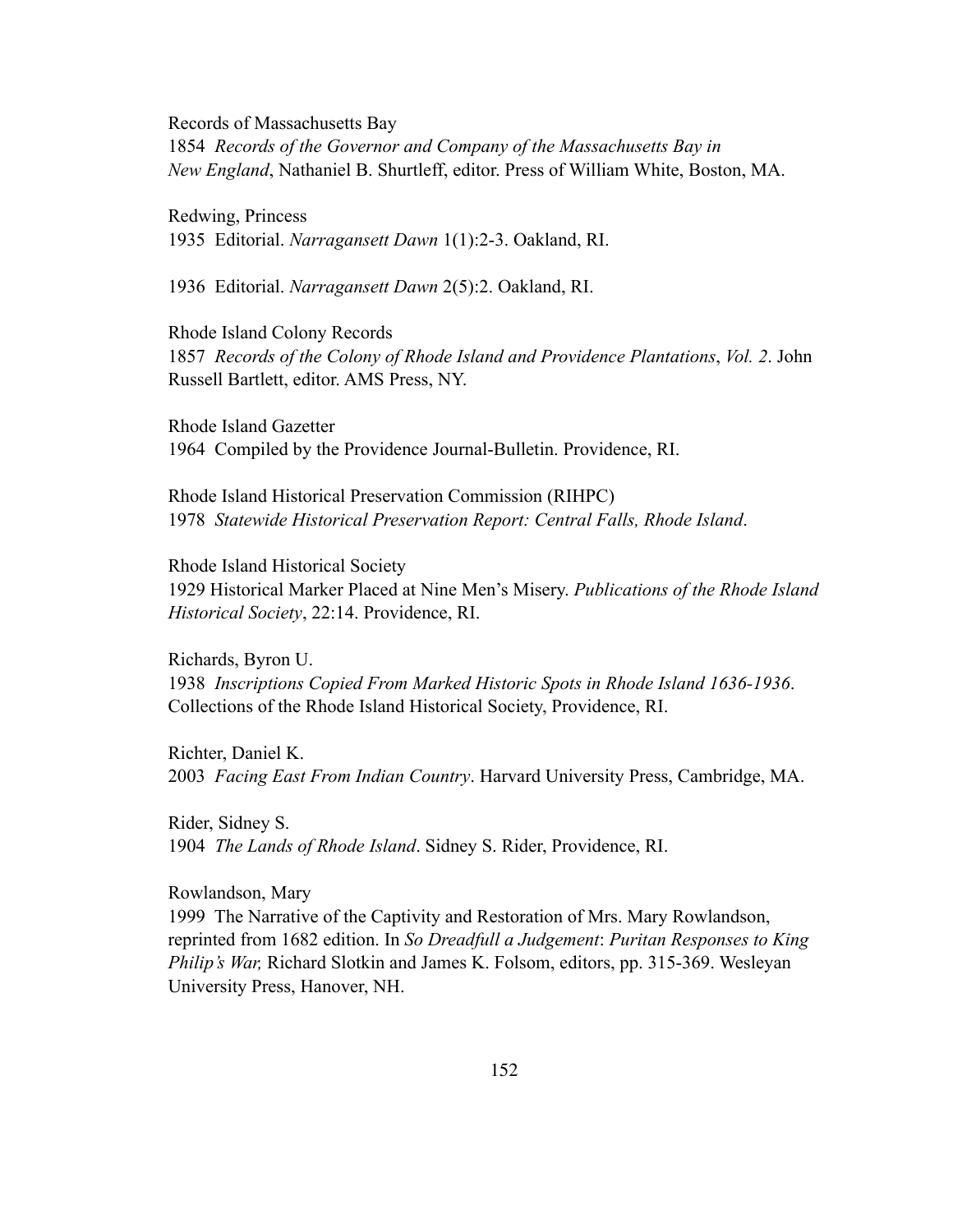Rubertone, Patricia E. (editor) 2008 *Archaeologies of Placemaking*. Left Coast Press, Inc., Walnut Creek, CA.

Saltonstall, Nathaniel

1913a New and Further Narrative of the State of New England, reprint of 1676 edition. In *Narratives of the Indian Wars 1675-1699*, Charles H. Lincoln, editor, pp. 75-98. Charles Scribner's Sons, New York, NY.

1913b The Present State of New-England with Respect to the Indian War, reprint of 1676 edition. In *Narratives of the Indian Wars 1675-1699*, Charles H. Lincoln, editor, pp. 19-48. Charles Scribner's Sons, New York, NY.

Schultz, Eric B., and Miclael J. Tougias 1999 *King Philip's War: The History and Legacy of America's Forgotten Conflict*. Countryman Press, Woodstock, VT.

Shackel, Paul A. 2000 *Archaeology and Created Memory*. Kluwer Academic/Plenum Publishers, New York, NY.

2001 *Myth, Memory, and the Making of the American Landscape.* University Press of Florida, Tampa, FL.

Simpson, Alan and Mary Simpson, (editors) 1975 *Diary of King Philip's War 1675-1676*. Lockwood Publishing, Little Compton, RI.

Slotkin, Richard 1973 *Regeneration Through Violence The Mythology of the American Frontier 1600-1860*. Wesleyan University Press, Middletown, Connecticut.

Slotkin, Richard and James K. Folsom, (eds.) 1999 *So Dreadfull a Judgement, Puritan Responses to King Philip's War*, reprint of 1978 edition. Wesleyan University Press, Hanover, NH.

Smith, Joseph Jenks, (editor) 1900 *Civil and Military List of Rhode Island 1647-1800*. Preston Rounds Co., Providence, RI.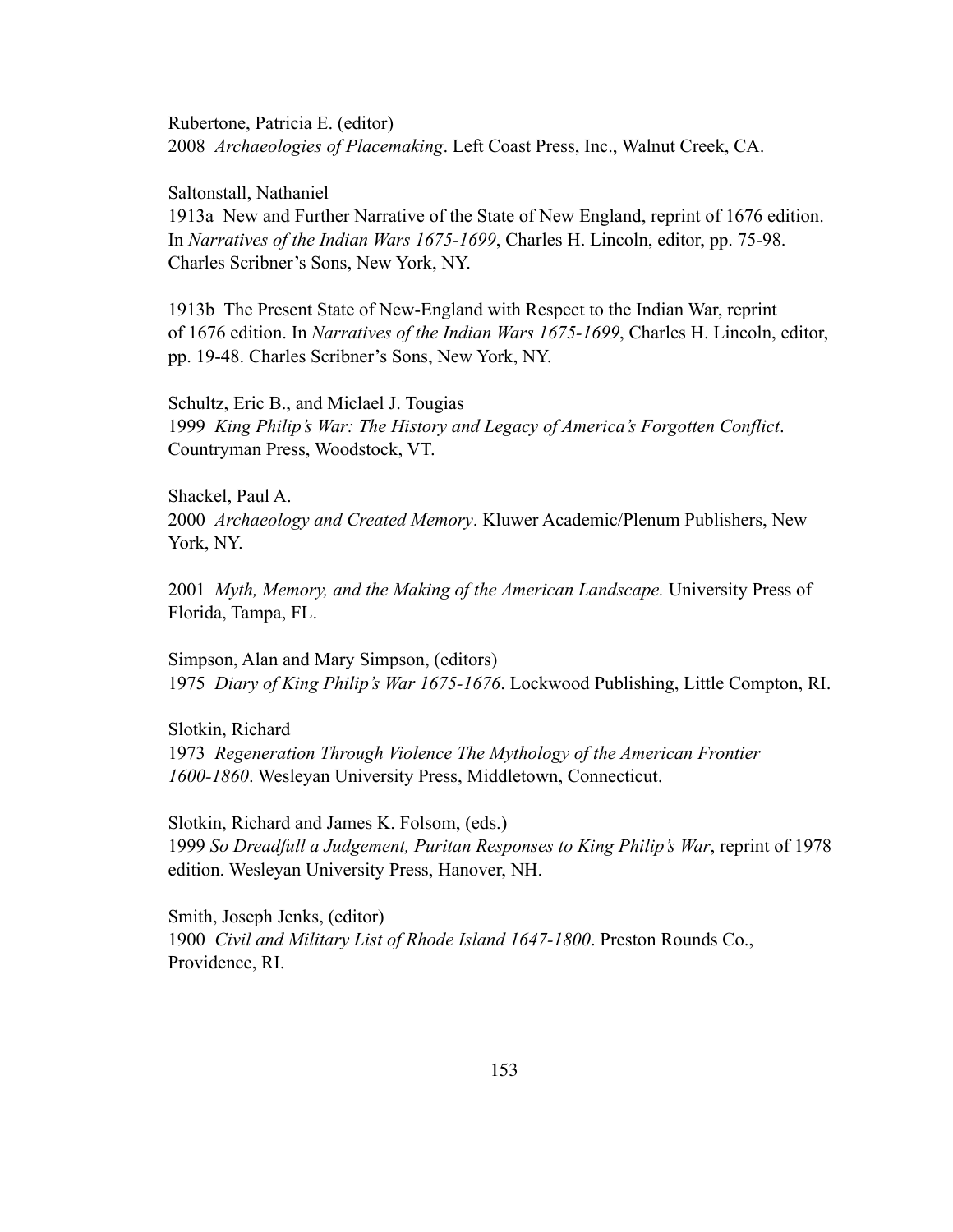Society of Colonial Wars in Rhode Island (SCWRI) 1902 *The First Record Book of the Society of Colonial Wars in the State of Rhode Island and Providence Plantations*. Snow & Farnham, Providence, RI.

1912 *Narration of the Great Swamp Fight*. Standard Printing Company, Providence, RI.

1914 *The Second Record Book of the Society of Colonial Wars in the State of Rhode Island and Providence Plantations*. Standard Printing Company, Providence, RI.

1947 *The Fourth Record Book of the Society of Colonial Wars in the State of Rhode Island and Providence Plantations*. E. L. Freeman Co., Providence, RI.

Staples, William R. 1843 *Annals of the Town of Providence*. Knowles and Vose, Providence, RI.

Starkey, Armstrong 1998 *European and Native American Warfare 1675-1815*. University of Oklahoma Press, Norman, OK.

Swan, Bradford Fuller 1968 *Retreat from the Great Swamp Fight*. Society of Colonial Wars, Providence, RI.

Tompson, Benjamin 1999 New England Crisis, reprint of 1676 edition. In *So Dreadfill a Judgement,* Richard Slotkin and James K. Folsom, editors, pp. 207-233. Wesleyan University Press, Hanover, NH.

Vaughan, Alden T. 1965 *New England Frontier: Puritans and Indians 1620-1675*. Little, Brown and Company, Boston, MA.

Walker, Mark 2003 The Ludlow Massacre: Class, Warfare, and Historical Memory in Southern Colorado. *Historical Archaeology* 37(3):66-80.

Weeks, Alvin G. 1920 *Massasoit of the Wampanoags*. Plimpton Press, Norwood, MA.